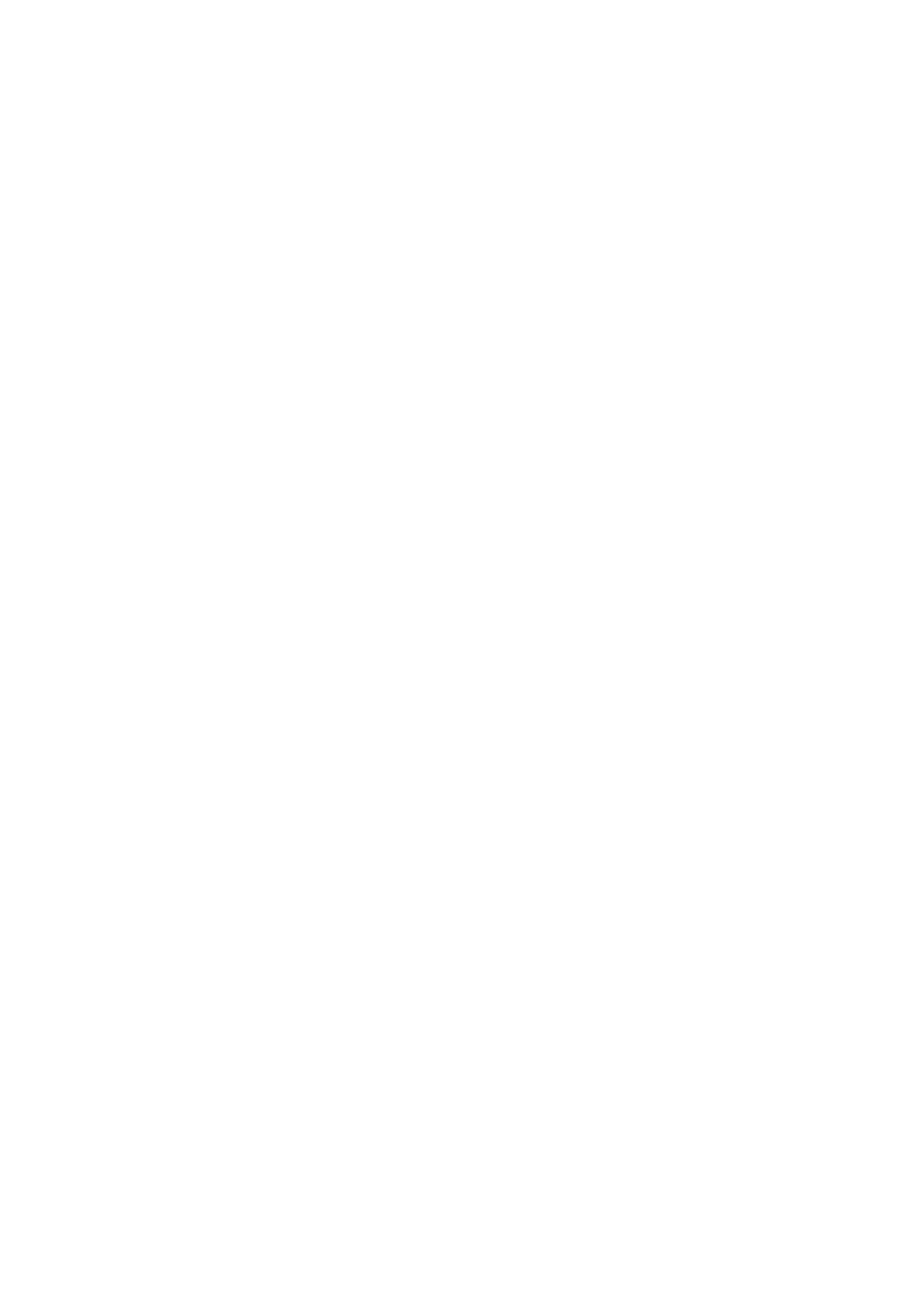*The information contained in this manual may be modified without prior notice and does not imply a commitment on the part of S&H. No part of this manual may be reproduced in any form or means (including recording and photocopying) for any reason whatsoever without the written permission of S&H.*

*Copyright 1996 S&h. All rights reserved.*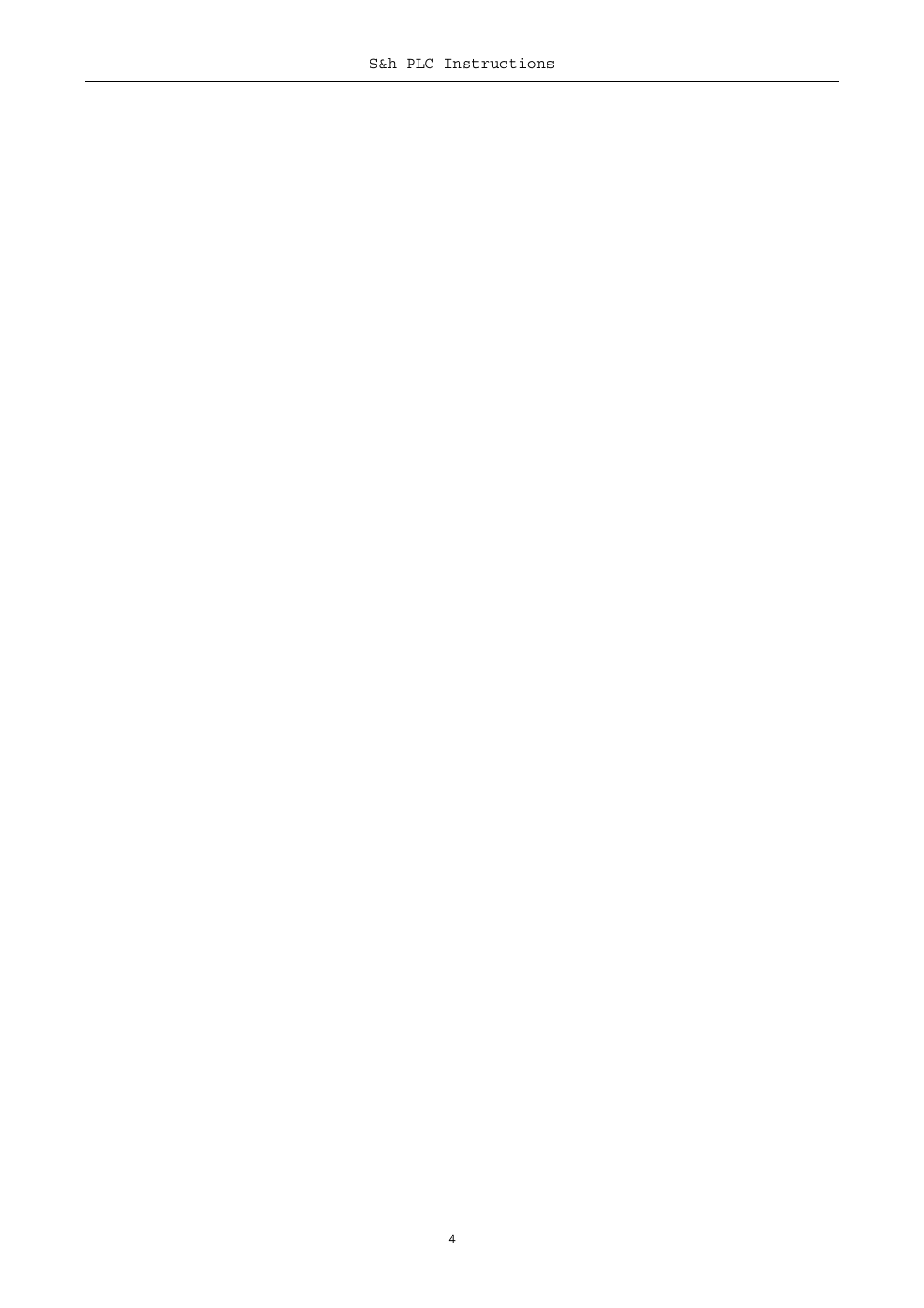#### Contents

| 1.1              |  |
|------------------|--|
| 1.2              |  |
| 1.3              |  |
| 1.3.1            |  |
| 1.3.2            |  |
| 1.3.3            |  |
| 1.3.4            |  |
| 1.4              |  |
| 2.               |  |
|                  |  |
| 2.1              |  |
| 2.2              |  |
| 2.3              |  |
| 2.4              |  |
| 2.4.1<br>2.4.2   |  |
| 2.4.3            |  |
| 2.4.4            |  |
| 2.4.5            |  |
|                  |  |
|                  |  |
| 2.4.7            |  |
| 2.4.8            |  |
| 2.4.9            |  |
| 2.4.10           |  |
| 2.4.11           |  |
| 2.4.12           |  |
| 2.4.13           |  |
| 2.4.14           |  |
| 2.4.15           |  |
| 2.4.16           |  |
| 2.4.17           |  |
| 2.4.18           |  |
| 2.4.19           |  |
| 2.4.20           |  |
| 2.4.21           |  |
| 2.4.22           |  |
| 2.4.23           |  |
| 2.4.24           |  |
| 2.4.25           |  |
| 2.4.26<br>2.4.27 |  |
|                  |  |
| 2.4.28           |  |
| 2.4.29           |  |
| 2.4.30           |  |
| 2.5              |  |
| 2.5.1            |  |
| 2.5.2            |  |
| 2.5.3            |  |
| 2.5.4            |  |
| 2.5.5            |  |
| 2.5.6            |  |
| 2.5.7            |  |
| 2.5.8            |  |
| 2.5.9            |  |
| 2.6              |  |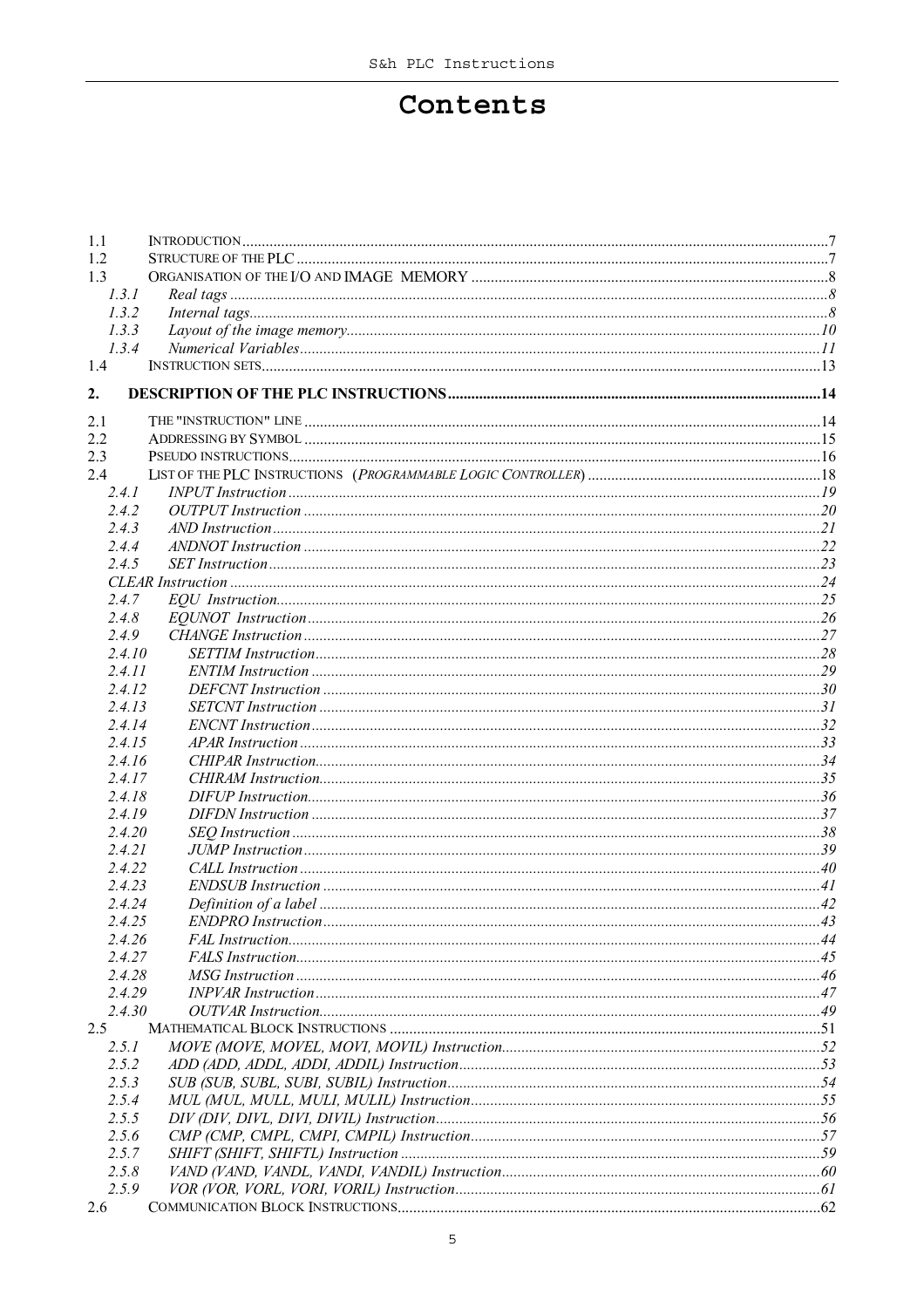|     | 2.6.1  |  |
|-----|--------|--|
|     | 2.6.2  |  |
|     | 2.6.3  |  |
|     | 2.6.4  |  |
|     | 2.6.5  |  |
|     | 2.6.6  |  |
|     | 2.6.7  |  |
|     | 2.6.8  |  |
|     | 2.6.9  |  |
|     | 2.6.10 |  |
|     | 2.6.11 |  |
|     | 2.6.12 |  |
|     | 2.6.13 |  |
|     |        |  |
| 3.  |        |  |
| 3.1 |        |  |
| 3.2 |        |  |
| 3.3 |        |  |
|     | 3.3.1  |  |
|     | 3.3.2  |  |
|     | 3.3.3  |  |
|     | 3.3.4  |  |
|     | 3.3.5  |  |
|     | 3.3.6  |  |
|     | 3.3.7  |  |
|     | 3.3.8  |  |
|     | 3.3.9  |  |
|     | 3.3.10 |  |
|     | 3.3.11 |  |
|     | 3.3.12 |  |
|     | 3.3.13 |  |
|     | 3.3.14 |  |
|     | 3.3.15 |  |
|     | 3.3.16 |  |
|     | 3.3.17 |  |
|     | 3.3.18 |  |
|     | 3.3.19 |  |
|     | 3.3.20 |  |
|     | 3.3.21 |  |
|     | 3.3.22 |  |
|     | 3.3.23 |  |
|     | 3.3.24 |  |
|     | 3.3.25 |  |
|     | 3.3.26 |  |
|     | 3.3.27 |  |
|     | 3.3.28 |  |
|     | 3.3.29 |  |
|     | 3.3.30 |  |
|     | 3.3.31 |  |
|     | 3.3.32 |  |
| 4.  |        |  |
|     |        |  |
|     |        |  |
|     |        |  |
|     |        |  |
|     |        |  |
|     |        |  |
|     |        |  |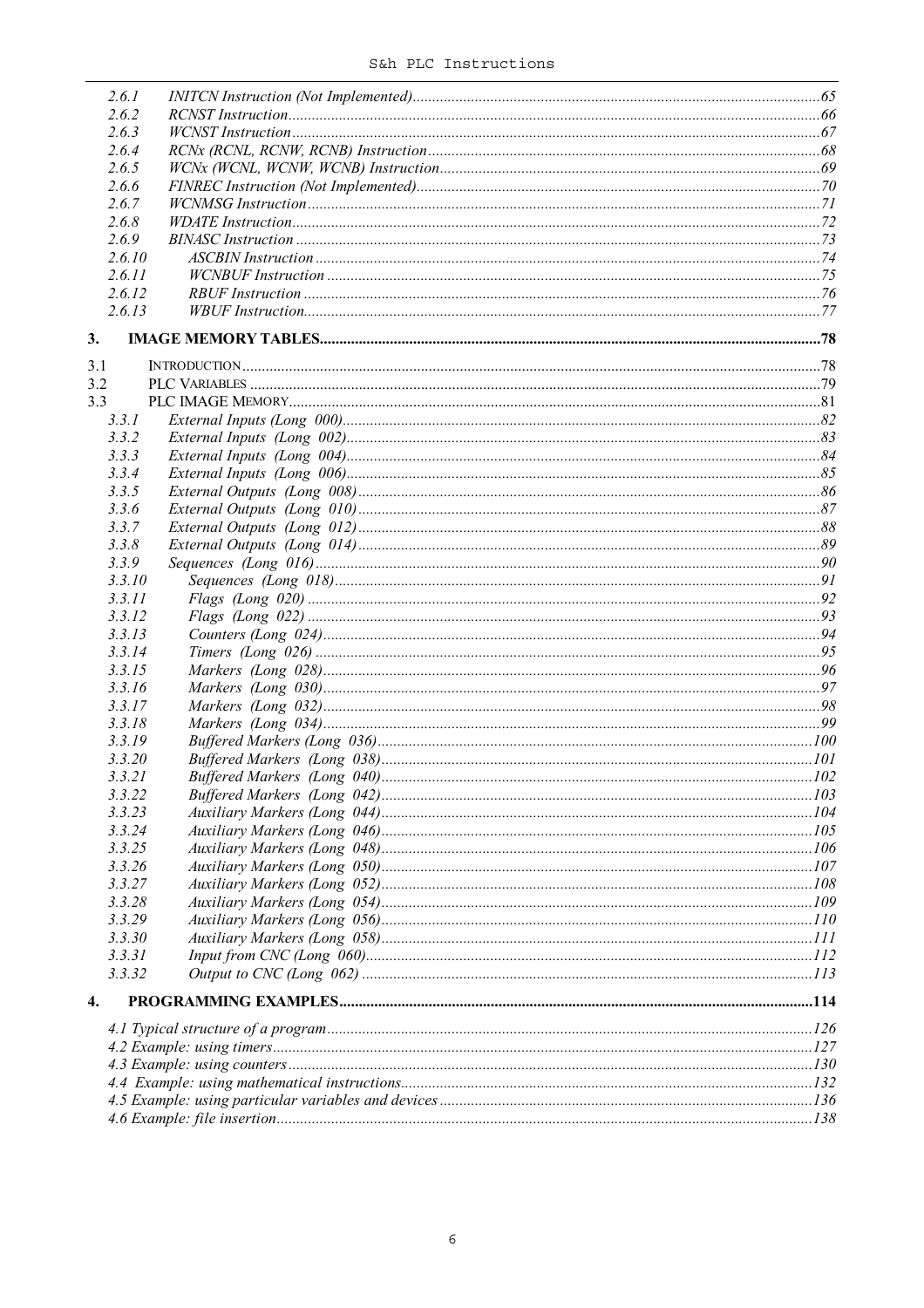*General Summary*

## **1.1 Introduction**

The I/O handling system, used in the S&H control series (PLC-ORANGE), is a tool for providing control logic for industrial automation systems and machine tools. It can be thought of as the natural partner of the position control (CNC), also present in the S&H controls, to create a full and flexible control system.

The feature of the I/O handling section are such that they cover all the typical functions of the work performed by a PLC, and so in all effects it may be considered to be one.

## **1.2 Structure of the PLC**

ORANGE can be thought of as a virtual PLC, completely managed by software, whose internal structure is made up with:

- 1 bit accumulator that contains the result of operations on digital tags.
- Stack for the conservation of the intermediate results (handled automatically by the PLC).
- Image Memory that contains the copies of the I/O tags, the other tags handled by the program and the 16/32 bit variables.

The program can be subdivided into different SEQUENCES, each of which is an autonomous unit, capable of interacting with the others by means of the image memory.

The program is cyclic. In other words, the sequence of the instructions is followed from the beginning to the end and then repeated until the machine is switched off or a different program is loaded.

A program is typically structured in the following way:

- INPUT Cycle group of instructions for acquisition.
- Logic Operations execution program.
- OUTPUT Cycle group of instructions for writing.

The *INPUT Cycle* and the *OUTPUT Cycle* are there to transfer the values of the I/O tags into the internal memory of the PLC so that they can be handled more quickly during the execution cycle and, above all, where they create a stable **image** of the state of the field.

N.B.: There is a further acquisition and write phase for the tags and variables that the PLC exchanges with the CNC. This phase is automatically executed at the end of the read-execute-write cycle and exchanges the CNC data in a synchronous manner with the PLC program.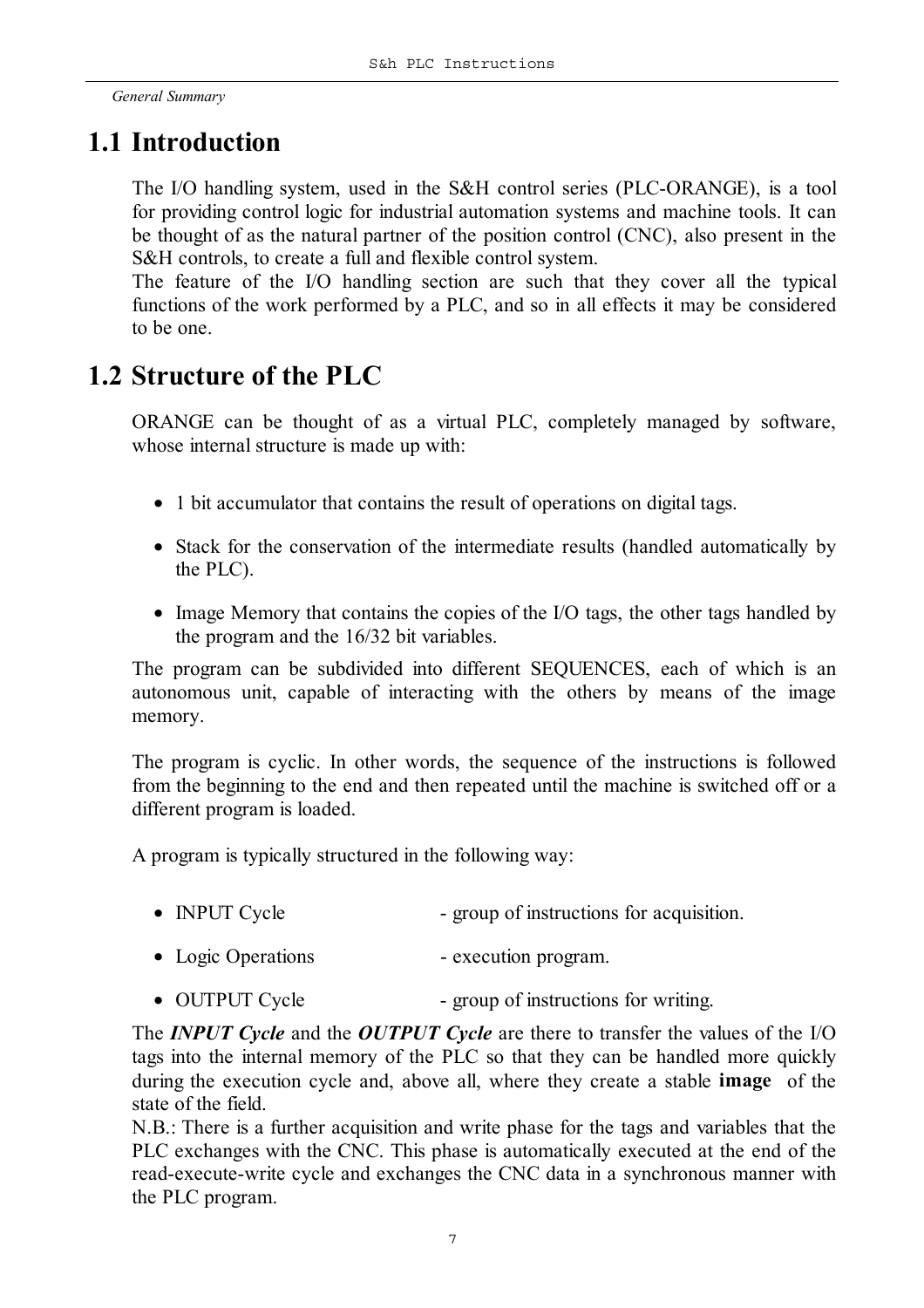## **1.3 Organisation of the I/O and IMAGE MEMORY**

The states of the **input** and **output** tags are read with the appropriate instructions and transferred into the internal memory where they are organised in a compressed area that represents them.

These real tags form part of the IMAGE MEMORY together with other internal tags. This part of the memory in practice contains a photograph of the situation on the outside world of system ORANGE and is updated in times controlled by the programmer.

#### **1.3.1 Real tags**

- There is a maximum of 256 real tags (128 Inputs and 128 Outputs), that corresponds to the external inputs and outputs, and can be handled by ORANGE. The actual number of **input** and **output** tags depends on the physical configuration of the control model.
- **External Inputs**. There are 128. Their state represents the image of the external physical inputs.
- **External Outputs.** There are 128. Their state represents the image of the external physical outputs

#### **1.3.2 Internal tags**

The internal tags are those tags whose use is identical to that of the real tags but whose value does not correspond to a digital input or output as they are manipulated entirely within the program itself. Their main purpose is help in the resolution of complex functions that it is more convenient to split up into sub-functions, with the memorisation of intermediate values stored as these internal tags.

There are different types of internal tags, with different quantities and uses. All may be handled directly by the PLC program ORANGE by means of the instructions SET, EQU, CLEAR, AND, ANDNOT, EQUNOT, CHANGE. They are identified with names that depend on the main function, which is associated with them.

- **Sequences**. There are 64 and they have the main purpose of activating or disactivating the sequences that make up the PLC program. From the moment that a program can be not made up of 64 sequences, it is possible to use the remaining tags for a use that is identical to that of the markers.
- **Flags**. There are 64. Their purpose is to receive particular instructions from the CNC handling program. They can only be set to 1 by the CNC by means of the M functions (from M10 to M41) and the T functions (from T00 to T31). The first 32 are dedicated to the M functions and the other 32 to the T functions. The PLC normally sets them to 0 to indicate the execution of a request. Thus these points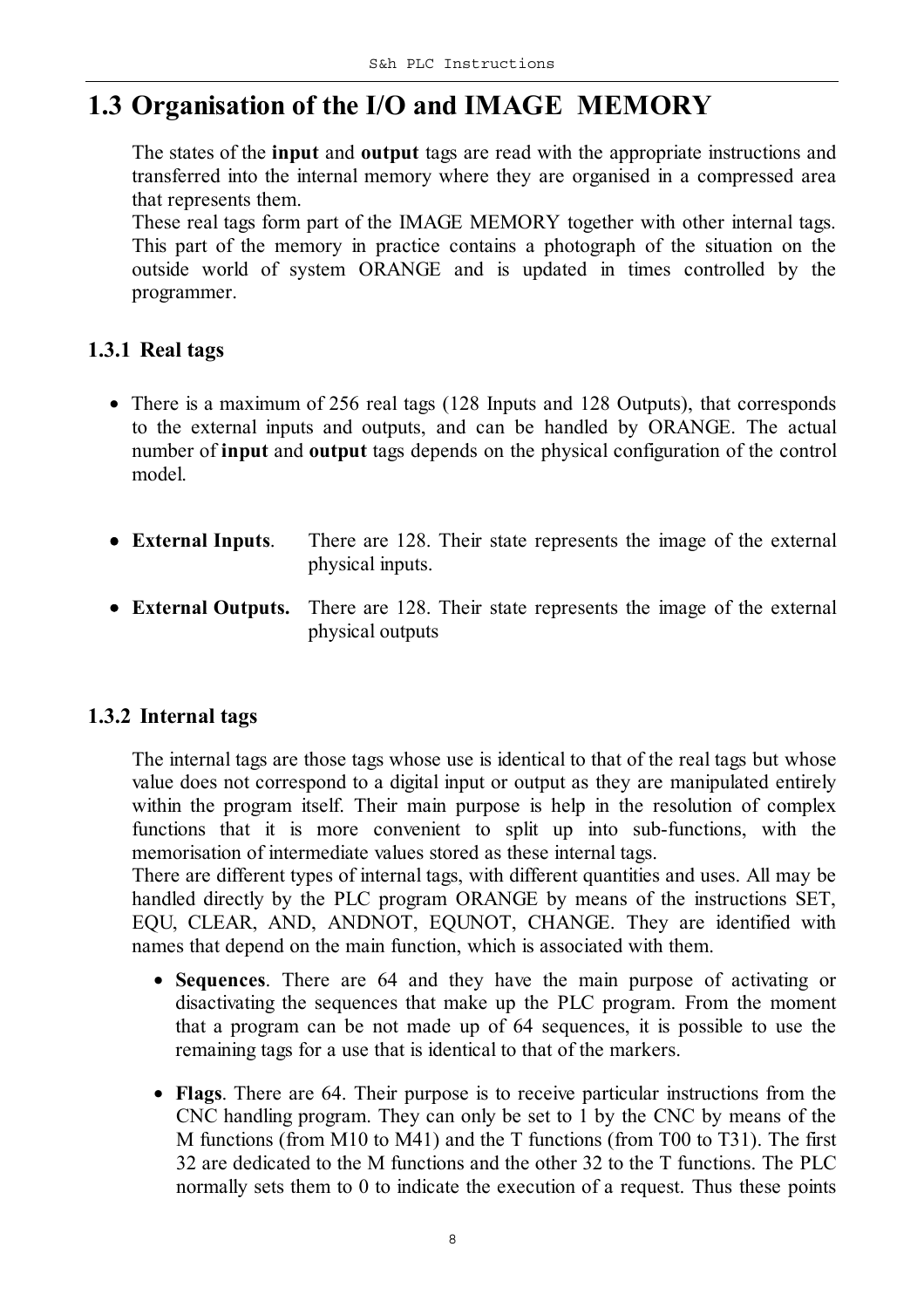are the flags that can be raised by the CNC to request a service from the PLC and that the PLC lowers when it has performed that service. The CNC does not continue its own program until the flags are lowered.

- **Counters**. There are 32. Although these are handled in exactly the same way as the other internal tags, their typical use is linked with the same number of down counters. It is possible to assign values to the counters from the program and enable them to count the transitions of a digital input. When the count reaches zero, the internal tag associated with the counter assumes that value 1 to indicate that the count is completed. An external input tag defined with an appropriate instruction is used as a signal that makes the counter decrement.
- **Timers**. There are 32. Although these are handled in exactly the same way as the other internal tags, their typical use is linked with the same number of timers. It is possible to assign values to the timers from the program and enable them to count the time that has passed. When the set time has elapsed, the internal tag associated with the timer assumes the value of 1 to indicate that the time has elapsed.
- **Markers**. There are 256. These are used to store intermediate values. The first 32 can be used to recognise the transitions of input tags (see the DIFUP/DIFDN instructions). Furthermore, half of the markers are not zeroed when the machine is switched on (they keep their state buffered) with the purpose of providing, if necessary, a tool for the hot start of the PLC program. Also, 16 of these tags are reserved as they have predefined meanings (arithmetic flags).
- **Auxiliary Markers**. There are 256 and as Markers they have the purpose of storing the intermediate values and to be used as support tags.
- **CNC Inputs**. There are 32. Their value can be modified by the CNC that with such tags can therefore communicate the result of its executions to the PLC.
- **CNC Outputs**. There are 32. Their value can be modified by the PLC that with such tags can therefore communicate the results of its executions to the CNC. They can also be used to transfer the values of input tags, whose boards are not visible directly, to the CNC.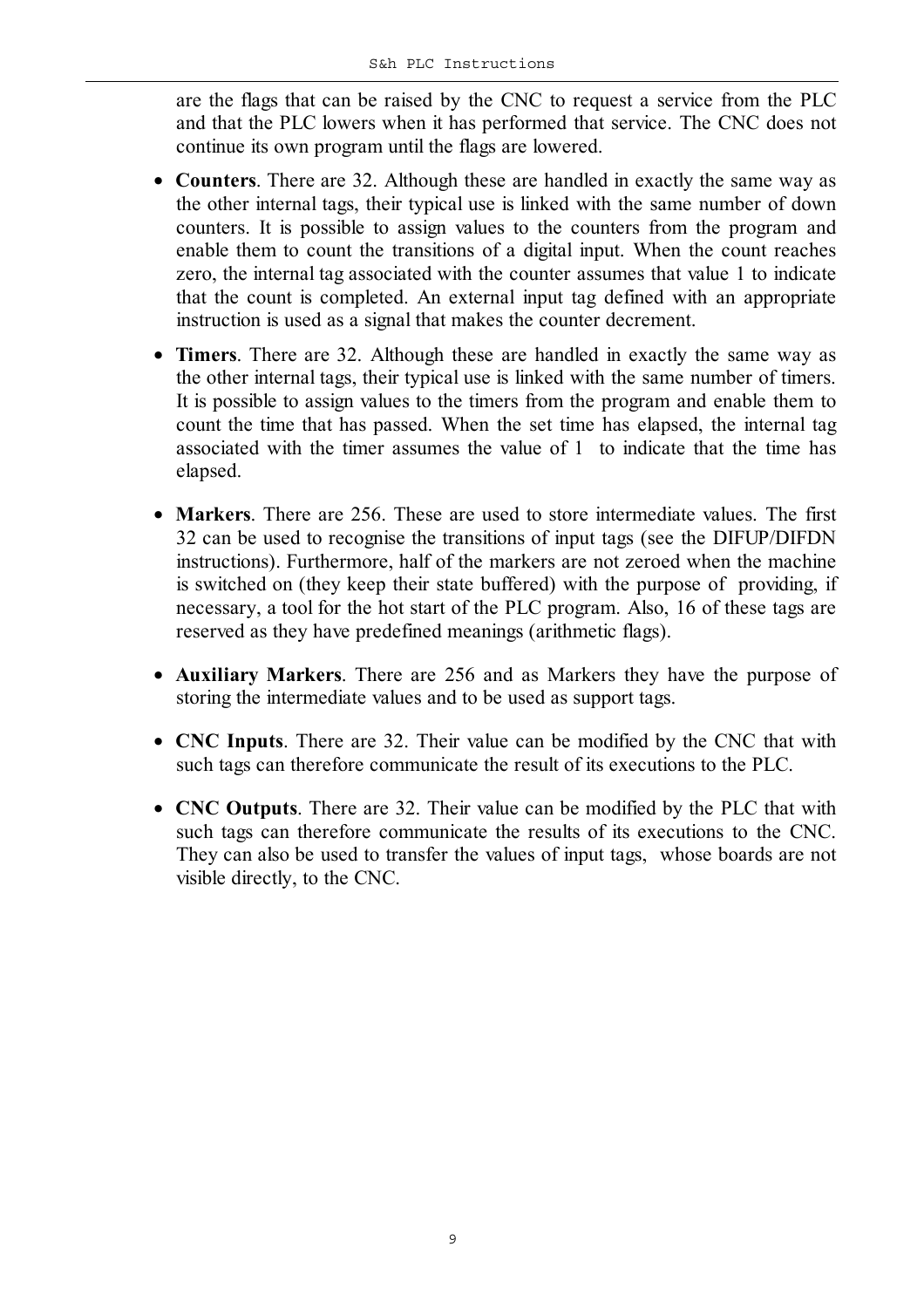#### **1.3.3 Layout of the image memory**

The tags are arranged in the following order in the image memory:

| <b>External Inputs</b>                                                                     | $(000 - 127)$  |
|--------------------------------------------------------------------------------------------|----------------|
| <b>External Outputs</b>                                                                    | $(128 - 255)$  |
| Sequences                                                                                  | $(256 - 319)$  |
| Flags                                                                                      | $(320 - 383)$  |
| Counters                                                                                   | $(384 - 415)$  |
| Timers                                                                                     | $(416 - 447)$  |
| <b>Markers</b>                                                                             | $(448 - 703)$  |
| <b>Auxiliary Markers</b>                                                                   | $(704 - 959)$  |
| Inputs from CNC                                                                            | $(960 - 991)$  |
| Outputs to CNC                                                                             | $(992 - 1023)$ |
| $-128$<br>$-128$<br>$-64$<br>$-64$<br>$-32$<br>$-32$<br>$-256$<br>$-256$<br>$-32$<br>$-32$ |                |

The total number of tags that may be handled is therefore 1024 and each is identifiable by a number between 0 and 1023. The third timer, for example, is identified by number 418.

This is not the only way in which the tags can be identified. They can be identified inside their group with a number followed by an index that identifies the group. So the third timer, previously identified by number 418, can be called 2(T), where the letter T indicates that it is in the timer group (numbered from 0 to 31).

The letters that identify the groups are:

- − **I** for the External Inputs
- − **O** for the External Outputs
- − **S**for the Sequences
- − **F** for the Flags
- − **C** for the Counters
- − **T** for the Timers
- − **M** for the Markers
- − **A** for the Auxiliary Markers
- − **D** for the Inputs from the CNC
- − **E** for the Outputs to the CNC

Evidently, the digital inputs being associated to the starting point of the image memory, their identification with the index I will be the same as their number without index.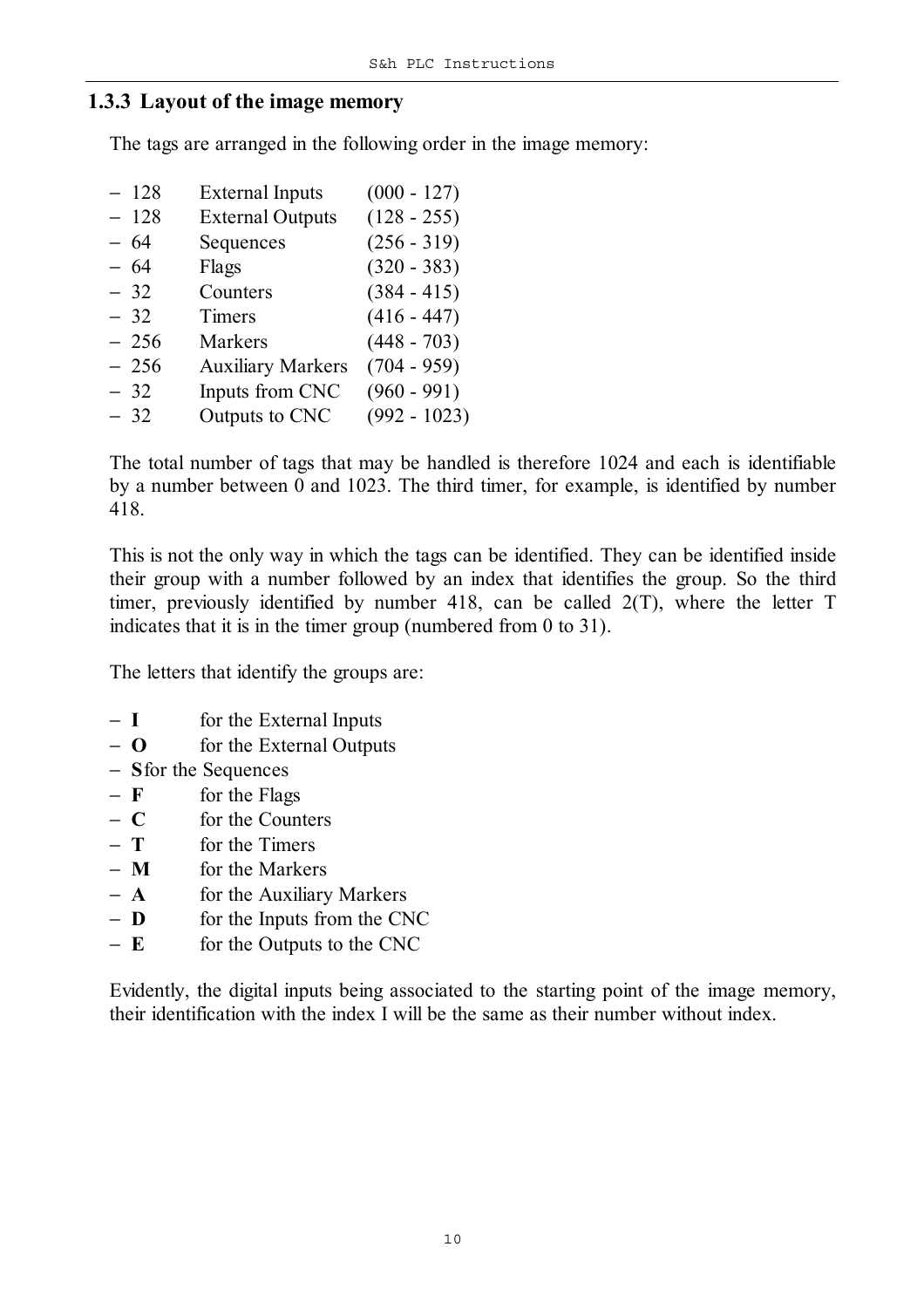#### **1.3.4 Numerical Variables**

The system ORANGE possesses the ability to perform arithmetic operations on the registers (subsequently called also words or variables), each made up of 16 or 32 bits. The registers are obtained by regrouping the suitable number of tags in the image memory. To ensure greater flexibility, a further area of memory is available that is reserved for a certain number of these additional registers. It immediately follows that of the image memory of the I/O tags, making thus a single large area (that goes from the tag of Input 0 up to the register with address of 255), in which the registers are identified in groups of 16 or 32 bits.

The registers are treated as 16 or 32 bits according to the instruction that is used to manipulate it. In any case, the addresses with which the variables are identified is that which identifies a 16 bit, and, therefore, the 32 bit variables can only have an even address. Thus the variable number 0 is made up of the first 16 or 32 bit of the External Inputs while number 63 is made up of the last 16 bits of the CNC Outputs tags.

The allocations in the area reserved for the registers are:

- − 32 x 32 bit variables (or 64 to 16 bit) for general use by the PLC.
- − 8 x 32 bit variables written by the CNC and read by the PLC.
- − 8 x 32 bit variables written by the PLC and read by the CNC.
- − 8 x 32 bit variables dedicated to special inputs for the PLC.
- − 8 x 32 bit variables dedicated to special inputs from the PLC.

As opposed to the logic operations on the I/O tags, which use an accumulator to store the result, the operations on variables place the result directly in the destination variable, contemporaneously changing the state of some MARKERS that can subsequently be read (see JUMP instruction) to make a decision on the result of the operation. Excluded from this logic are the operations of copying from one register to another.

The markers used for this purpose (called "arithmetic markers" and which are not used as normal internal tags) are:

- **247(m)** Marker whose value passes from 0 to 1 (and viceversa) at intervals of one second.
- **248(m)** Value is always equal to 1.
- **249(m)** State of the accumulator.
- **250(m)** Set to one if the result of the last operation is zero or if the comparison between two variables has identified that they are equal.
- **251(m)** Set to one if the result of the last operation is not zero or if the comparison between two variables has identified that they are not equal.
- 252(m) Set to 1 if the comparison has been made between two variables and the first is greater than the second.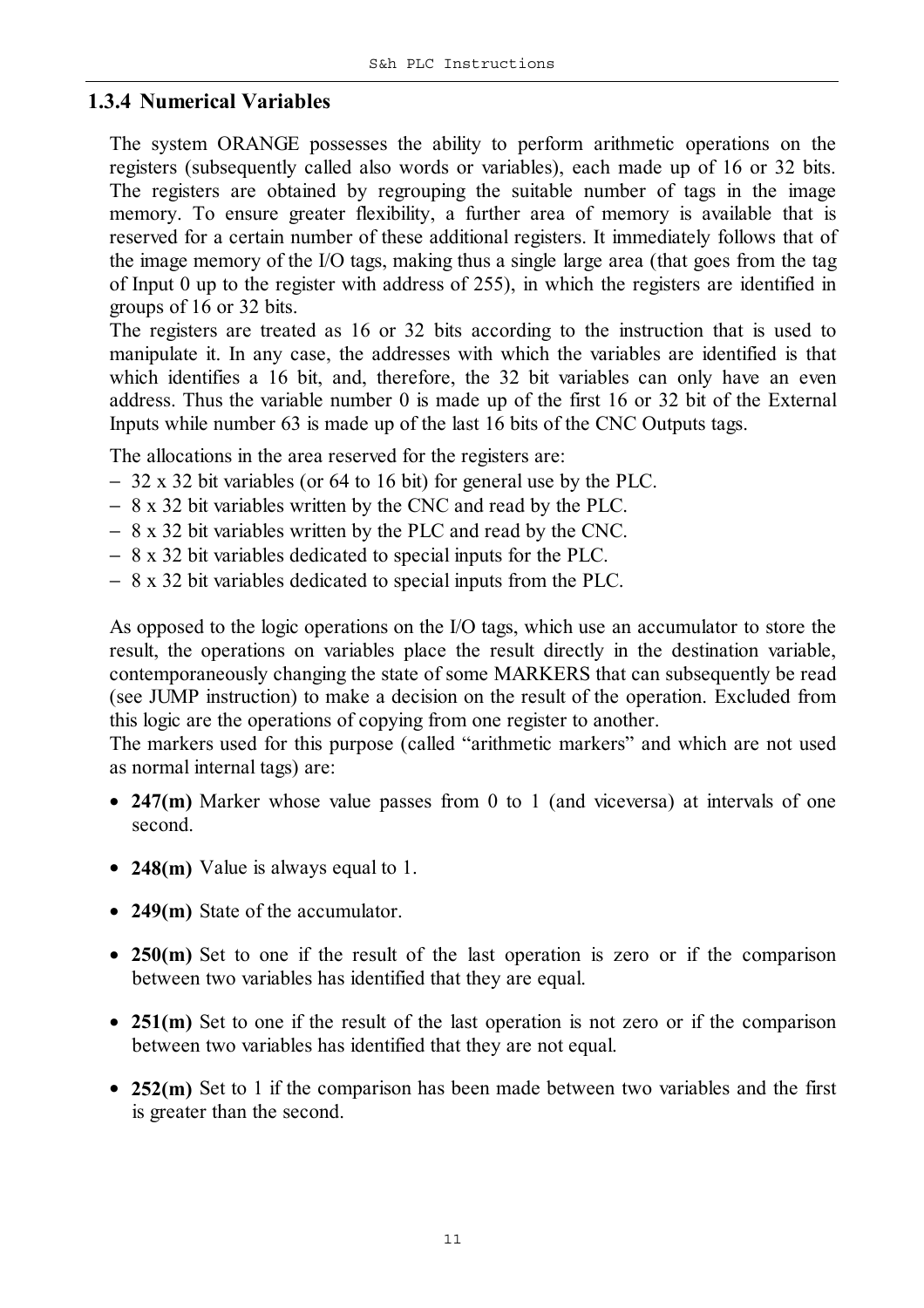- **253(m)** Set to 1 if the comparison has been made between two variables and the first is smaller than the second.
- **254(m)** Set to one if the result of the last operation performed is larger that the calculation capacity of the PLC.
- **255(m)** Negated state of the accumulator.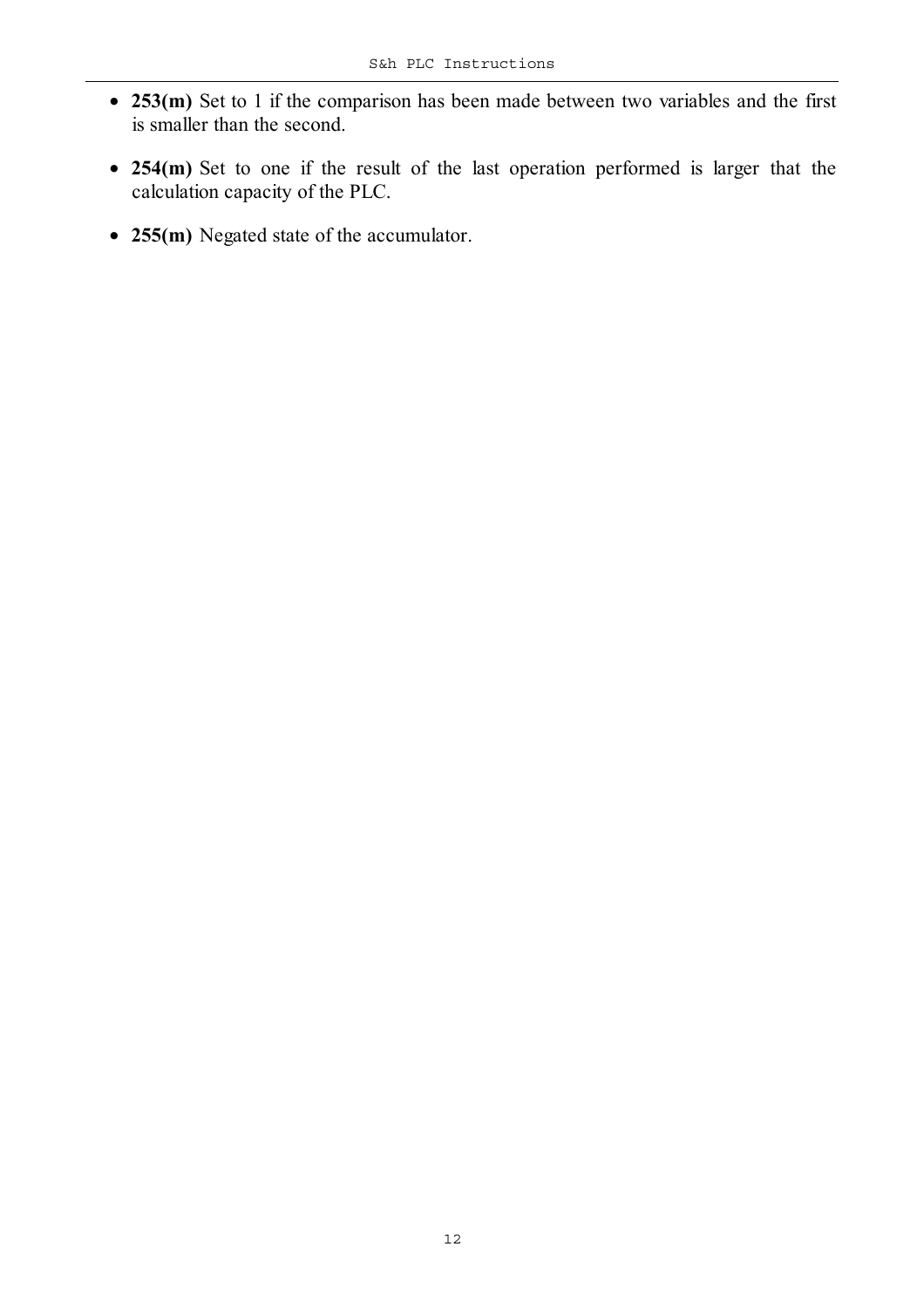## **1.4 Instruction sets**

The operations that may be performed by system ORANGE involve digital I/O. The instructions that may be used are therefore typical of Boolean logic, to which are added those of transfer from and towards the outside world and the handling of timers.

The logic is positive, that is, tags are considered active with the value 1 or TRUE. The AND operation, therefore, gives the result as 1 only if the accumulator and the tag being tested both have the value equal to 1.

In the following examples, numerical values or symbols are used indiscriminately where it is permitted, according to the rules that can be found in the paragraph relative to the use of the PLC program translator (Compiler).

|           | Group Identifiers (operands)          |     |           |                |
|-----------|---------------------------------------|-----|-----------|----------------|
| ID        | <b>External Inputs</b>                | 128 | 000:127   | var. $0:7$     |
| OD        | <b>External Outputs</b>               | 128 | 128:255   | var. $8:15$    |
| <b>SQ</b> | Sequences                             | 64  | 256:319   | var. $16:19$   |
| <b>FL</b> | Flags                                 | 64  | 320:383   | var. $20:23$   |
| CN        | Counters                              | 32  | 384:415   | var. 24 : 25   |
| <b>TM</b> | <b>Timers</b>                         | 32  | 416:447   | var. 26 : 27   |
| <b>MK</b> | Markers                               | 256 | 448 : 703 | var. $28:43$   |
| <b>MA</b> | <b>Auxiliary Markers</b>              | 256 | 704:959   | var. 44 : 59   |
| IC        | <b>CNC</b> Inputs                     | 32  | 960:991   | var. $60:61$   |
| OC        | <b>CNC</b> Outputs                    | 32  | 992:1023  | var. $62 : 63$ |
| <b>VC</b> | $CNC$ Variables $\Longrightarrow$ PLC | 8   |           | var. 64 : 79   |
| <b>VP</b> | PLC Variables $\Longrightarrow$ CNC   | 8   |           | var. 80 : 95   |
| VI        | Special IN variables                  | 8   |           | var. $96:111$  |
| VO        | Special OUT variables                 | 8   |           | var. 112:127   |
| <b>VA</b> | Variables                             | 64  |           | var. 128 : 255 |

Table A. IMAGE MEMORY Group Identifier Codes.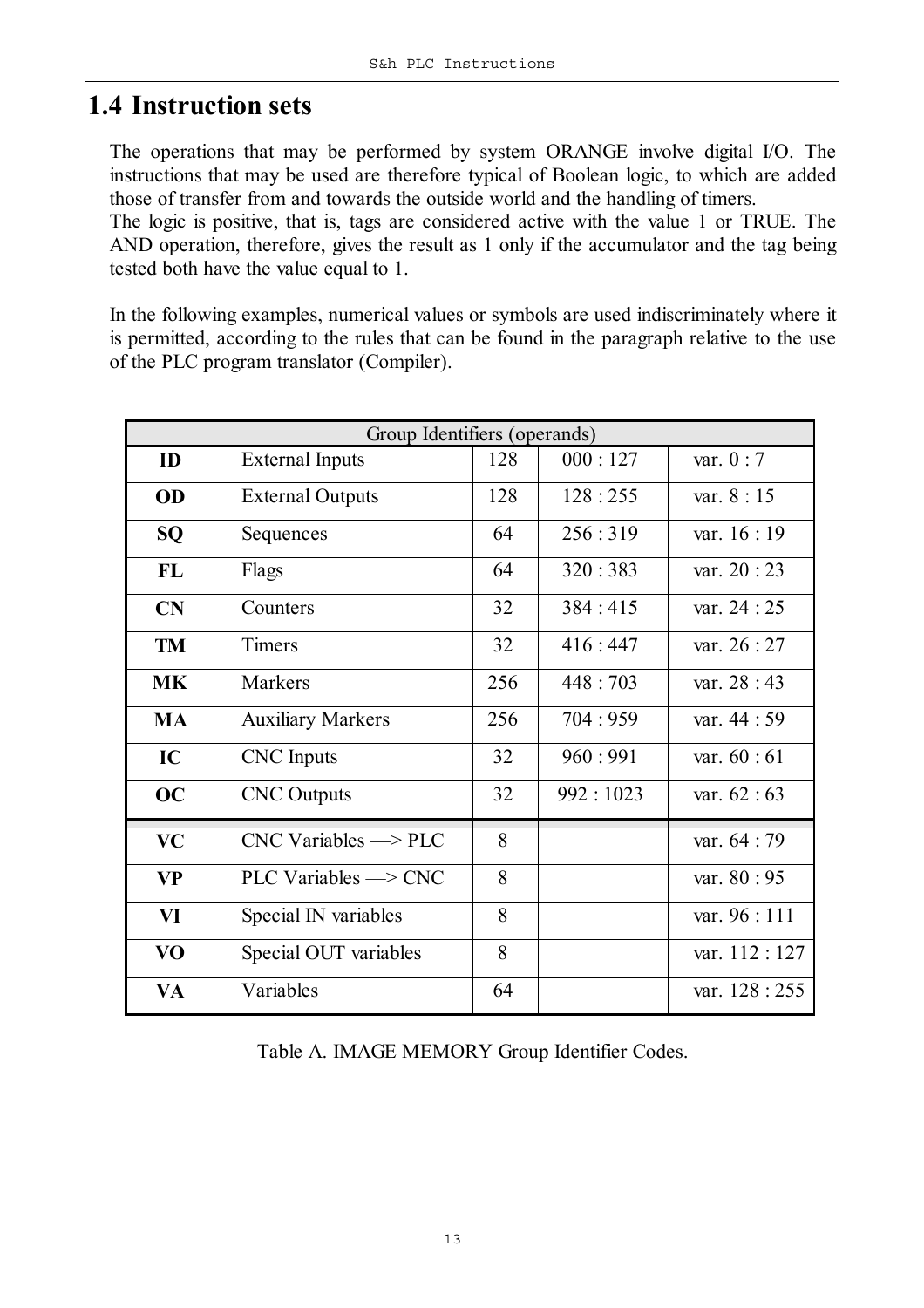## **2. Description of the PLC Instructions**

## **2.1 The "instruction" line**

Every ORANGE instruction is made up of at least the operative code and, optionally, of one or more operands and from some auxiliary information for the programmer or for the translator in machine code (Compiler).

The following adopts the convention to close the optional information in square brackets and to indicate one or more character separators with the symbol " $\ddot{''}$ " that can be symbols of spacing, of tabulation or the comma.

The line of program is made up as follows:

[label][\_Codop[\_Oper1[(Ind)][,Oper2[(Ind)]]]][\_][;Comm]

Where:

- **"label"** is a symbol that is used to unequivocally identify the line of program for the control instruction (see JUMP, CALL, etc.). It can also be used to make the program more readable in order to show the logical separation between blocks. It is noted that it must begin at the first column and end with the first character separator.
- **"Codop"** is the operative code of the instruction that cannot begin from the first column.
- **"Oper1"e "Oper2"** are the possible operands
- **"Ind"** is the index that indicates the spacing of the image memory and it can assume one of the values I, M, F, S, T, C, O (see parag.1.3.3 Layout of the image memory)
- **"Comm"** is a phrase of clarification introduced by the programmer to assist the comprehension of the program.

Notes that the following special cases are allowed:

- a) Blank line
- b) Line that only contains comment
- c) Line with only the label

For example, the instruction

AND 3 ; The third bit controls...

contains only some of the possible components; it contains the operative code, it does not have the label, it does not have the index of the first operand and does not have a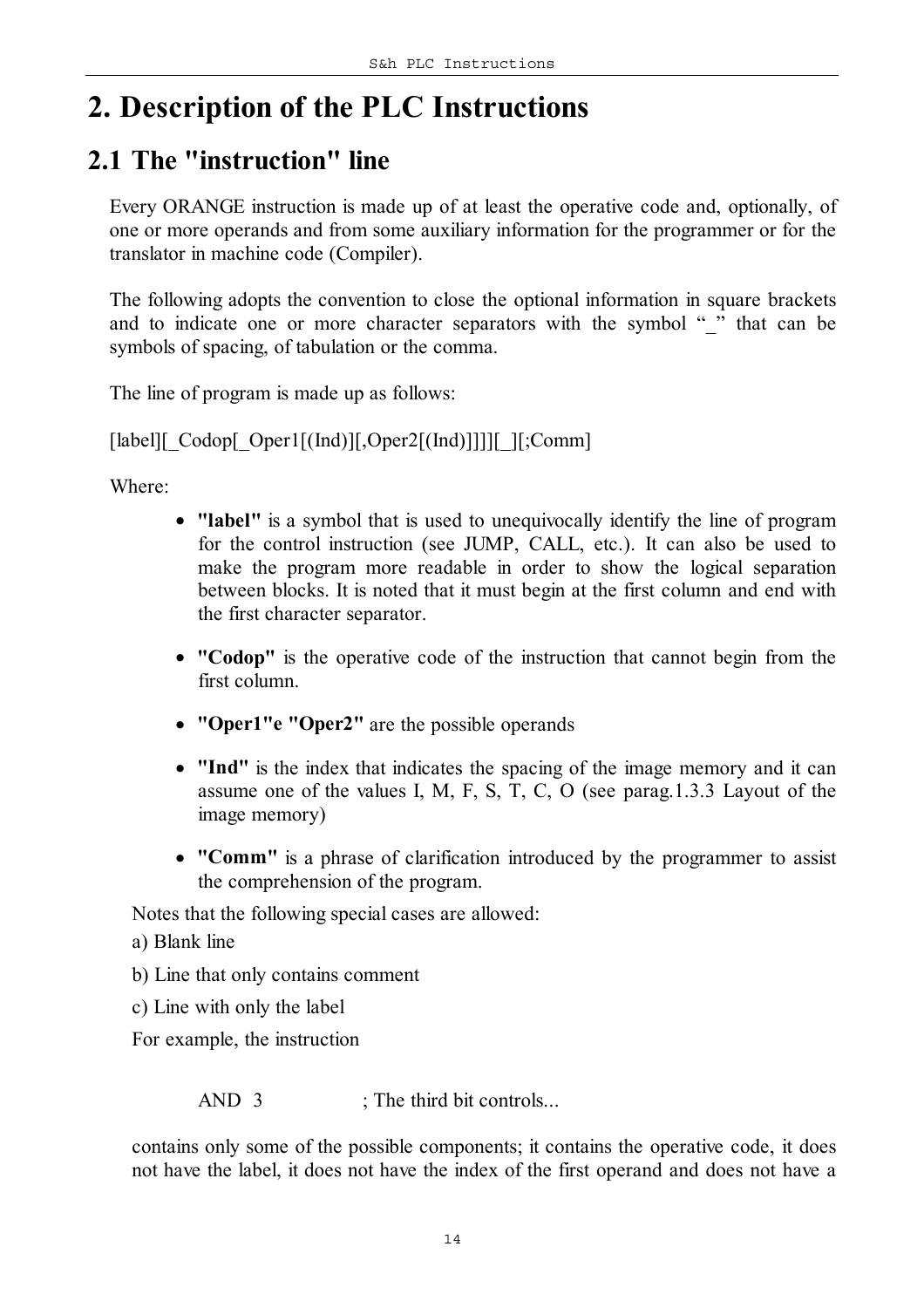second operand. There is a comment that is separated by spacing characters from the rest of the instruction.

## **2.2 Addressing by Symbol**

Every tag or register is identified by a number that goes, for the tags, from 0 to 1023, and for the registers, from 0 to 255.

The numbers, in the system ORANGE, can also be written to base 16; to distinguish them from those written to base 10, they are followed by the letter 'H' (HEX), for example 12H.

In the same way, to distinguish a number to base 16 from any symbol, they must always begin with a number. It must therefore be written as 0A12H and not A12H.

To help the programmer in laying out the program and, above all, help those who must interpret a program written by another, the system ORANGE makes it possible to identify the objects of the PLC by using symbols that are associated to the numbers. The numbers, however, remain the real identifiers of such objects.

There are some rules to follow when using symbols; these rules, which are valid also for writing labels, are:

1) They can use letters, numbers or special characters provided that the symbol begins with a letter.

E.g. P412 or Inp1 or PIPPO.

2) There is no distinction between upper and lower case letters.

E.g. PIPPO is the same as PiPpo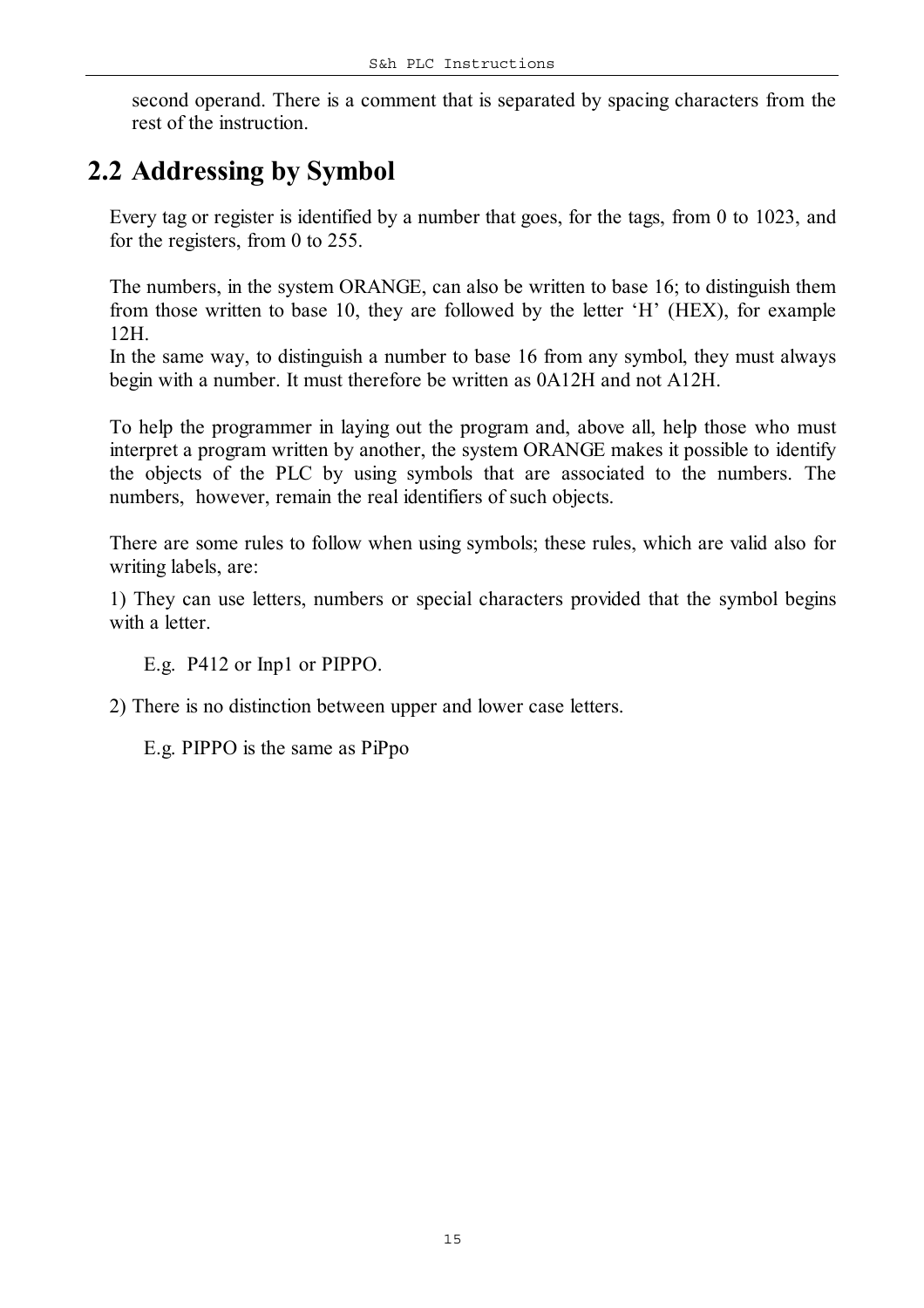## **2.3 Pseudo instructions**

An ORANGE program is made up of a succession of instructions that, suitably translated and downloaded into the PLC, are interpreted and executed.

There are a few instructions that do not get translated for the PLC that also form part of the program. These are interpreted directly by the translation program and thus are identified by the term "pseudo instructions". They are used to facilitate the task of the programmer, preventing it from writing the same thing over and over again.

These are:

#### **ASSIGN**

#### **INCLUDE**.

The pseudo instruction ASSIGN has the purpose of assigning a value to a symbol. The syntax of ASSIGN is:

*SYMBOL ASSIGN OTHER*

Where:

"*SYMBOL*" is the symbol to define;

"*OTHER*" is the value that becomes associated to the symbol. It can be a number or a previously defined symbol. In both cases it can be accompanied by an index.

E.g.:

| <b>POSITX</b> | <b>ASSIGN</b> | 34        |
|---------------|---------------|-----------|
| <b>POSITY</b> | <b>ASSIGN</b> | POSITX(M) |

The pseudo instruction INCLUDE tells the compiler that the reading of the file to translate must continue with a new file, and then return to finish with that that was interrupted. It is especially useful to keep a single file for defining the common symbols for different projects, but it functions even if the file included contains executable instructions. It allows a single level of nesting, which means that it is not permitted to use a pseudo instruction INCLUDE in a file that is already included in another.

The syntax of INCLUDE is the following:

#### *INCLUDE filename*

Where:

"filename" is the name of the file to be read, present on the disk as FILENAME.PRG.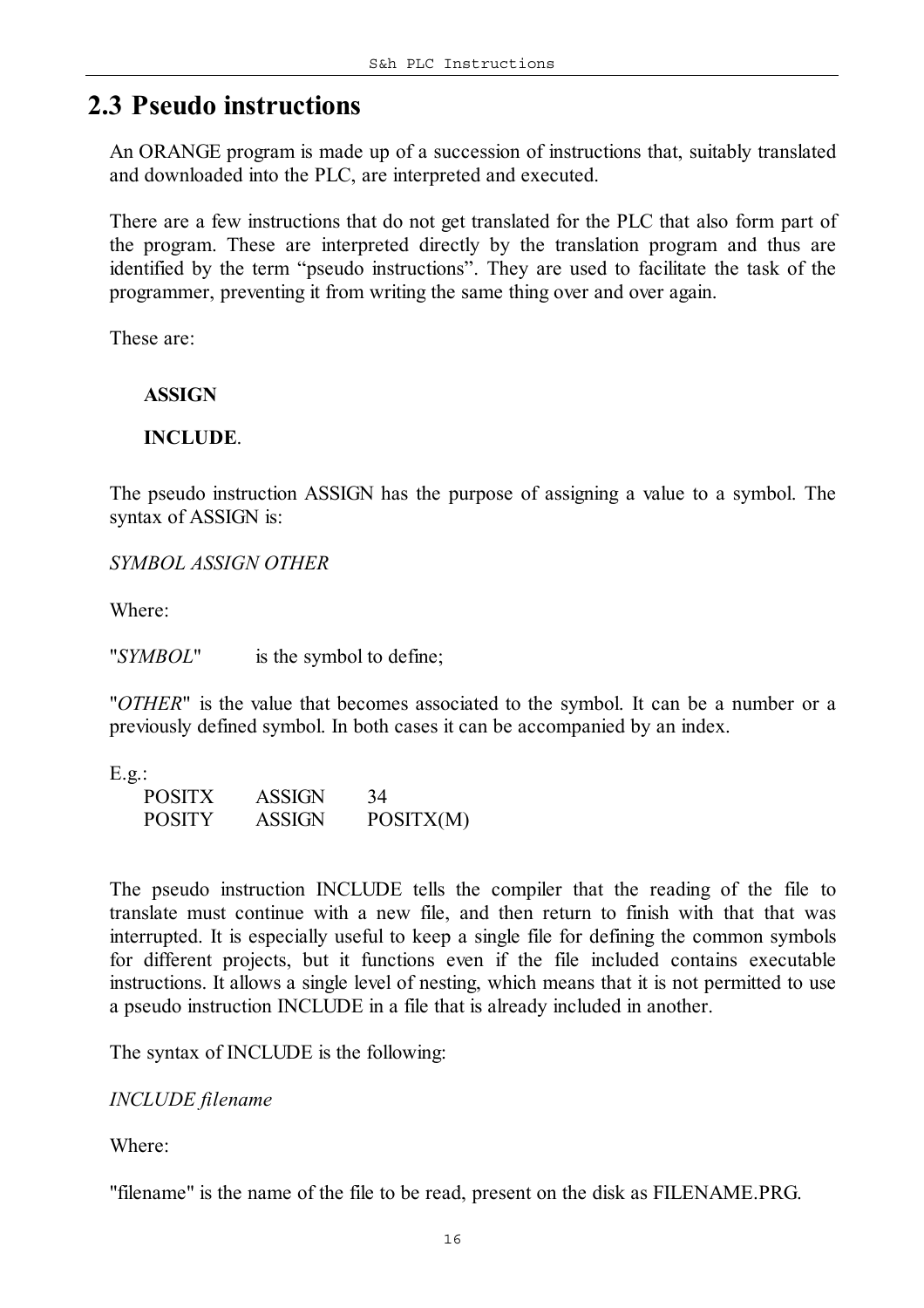Example:

File 'PROGR01.PRG' is made up of:

INCLUDE BASEDEF

AND START AND SAFETY SET MOTOR1

File 'BASEDEF.PRG' is made up of:

| <b>START</b>       | ASSIGN 5       |
|--------------------|----------------|
| <b>SAFETY</b>      | ASSIGN $12(M)$ |
| MOTOR <sub>1</sub> | ASSIGN $6(0)$  |

For the compiler it is as if the file 'PROGR01.PRG' were made up as follows:

| <b>START</b>  | ASSIGN 5       |
|---------------|----------------|
| <b>SAFETY</b> | ASSIGN $12(M)$ |
| MOTOR1        | ASSIGN $0(0)$  |
|               |                |

|     | AND START  |
|-----|------------|
|     | AND SAFETY |
| SET | MOTOR1     |

That is:

| AND        | 5(I)  |
|------------|-------|
| <b>AND</b> | 12(M) |
| SET        | 0(O)  |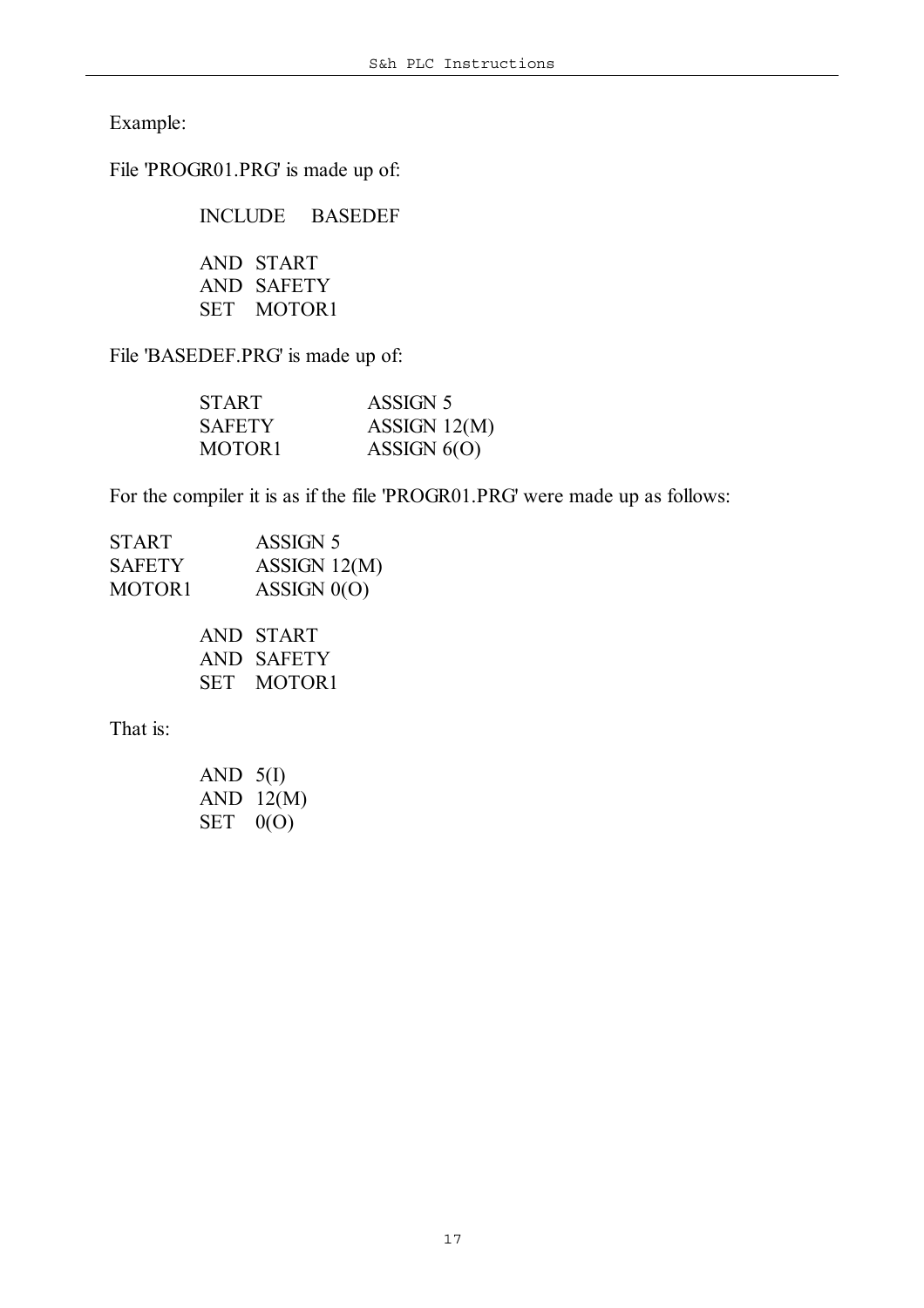## **2.4 List of the PLC Instructions (***Programmable Logic Controller***)**

The following paragraphs list all the PLC instructions that can be performed by the controller. For every instruction, the syntax and the graphic symbol in Ladder Diagram is illustrated. Furthermore there is a brief description of the instruction, a statement on which operands are allowed and some important notes. Finally, for each instruction, there is an example of a typical way to use it.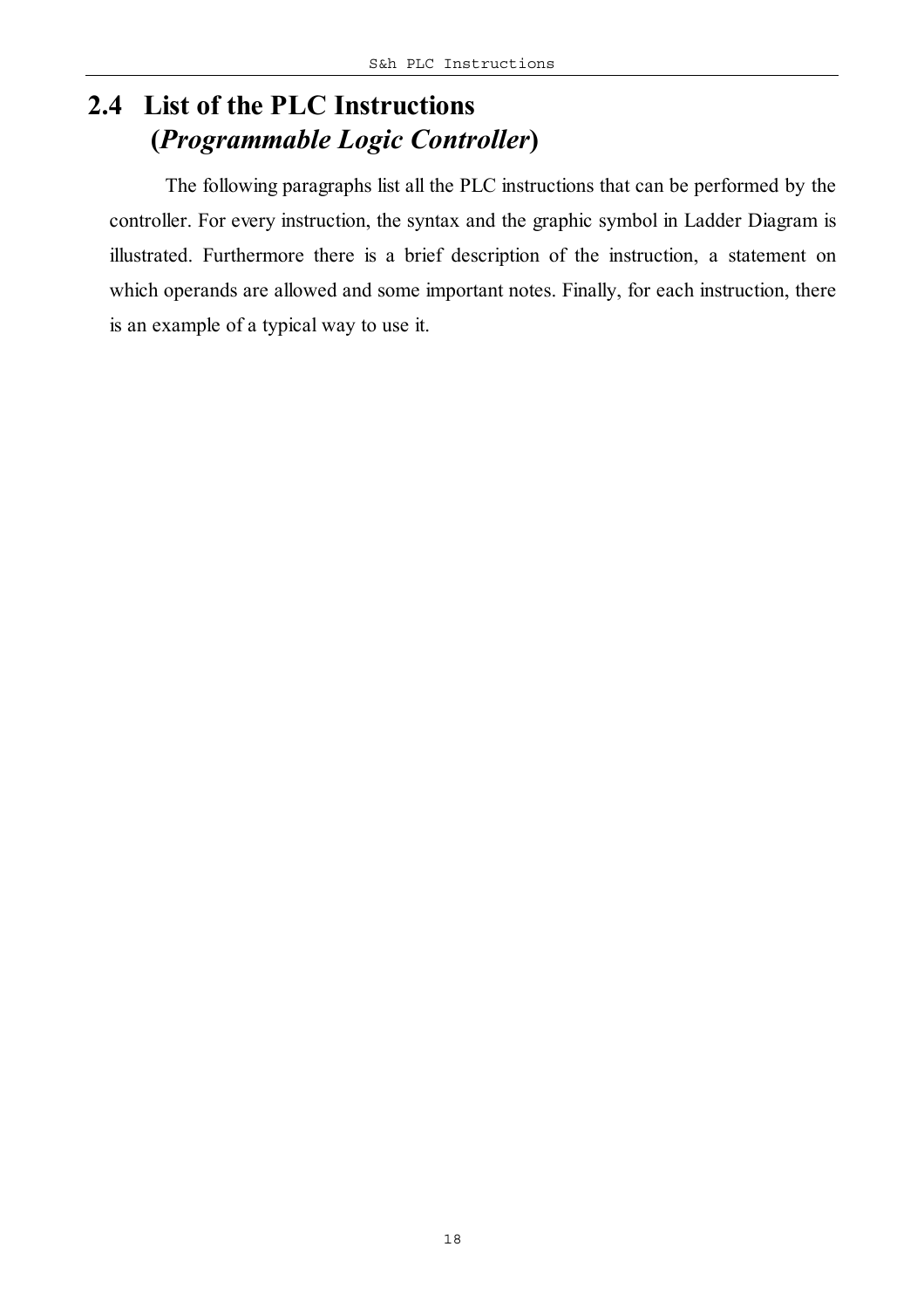#### **2.4.1 INPUT Instruction**

#### *Syntax:*

INPUT dest, sour

 *LADDER Symbol*

## ┤**INPUT**├

#### *Description:*

Reading external inputs.

The physical inputs *sour* are read and deposited in their address in the IMAGE MEMORY specified by *dest*. It should be noted that the *sour* can have the value  $0(1)$ , to indicate that the inputs of the logic channel 0 (first board), and it can have the value 1(1) to indicate the inputs of the logic channel 1 (second board). The instructions can be placed anywhere in the program. Nevertheless, unless there is a particular reason to suggest otherwise, to create a logical structure for the program, it is advised that the INPUT instructions be placed at the beginning of the PLC program.

#### *Operands:*

ID (table A page 13).

#### *Notes:*

The read instruction for the inputs is used typically for performing the *INPUT Cycle* of the PLC program.

#### *Example:*

**input 0(i),0(1)** *;acquisition of inputs ; ; Program code ;* output 0(1),0(o) ;update outputs.

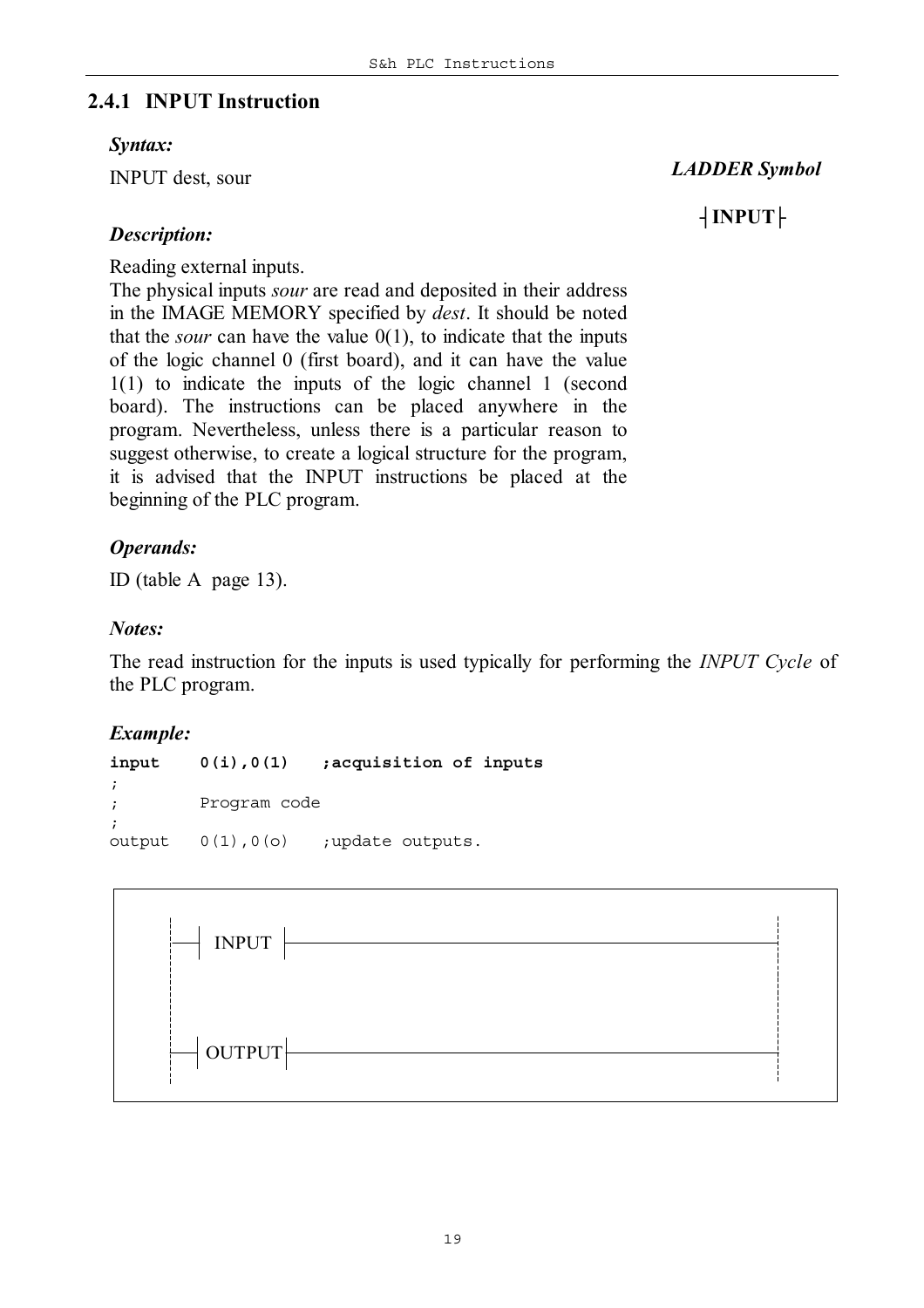#### **2.4.2 OUTPUT Instruction**

#### *Syntax:*

OUTPUT dest, sour

#### *LADDER Symbol*

### ┤**OUTPUT**├

#### *Description:*

Writing to external outputs.

The zone of the IMAGE MEMORY specified by *sour* is read and used to update the physical output specified by *dest*. It is pointed out that *dest* can have the value 0(1), to indicate outputs of the logic channel 0 (first board), and it can have the value 1(1) to indicate the outputs of the logic channel 1 (second board). The instructions can be placed anywhere in the program. Nevertheless, if there is no particular reason to suggest otherwise, for the logical structure of the program, it is advised that the OUTPUT instructions be placed at the penultimate position of the PLC program. The last is always ENDPRO.

#### *Operands:*

OD (table A page 13)

#### *Notes:*

The *write output* instruction is used typically to perform the *OUTPUT Cycle* of the PLC program.

#### *Example:*

```
input 0(i),0(1) ;acquisition of inputs
;
; Program code
;
output 0(1),0(o) ;update outputs.
```
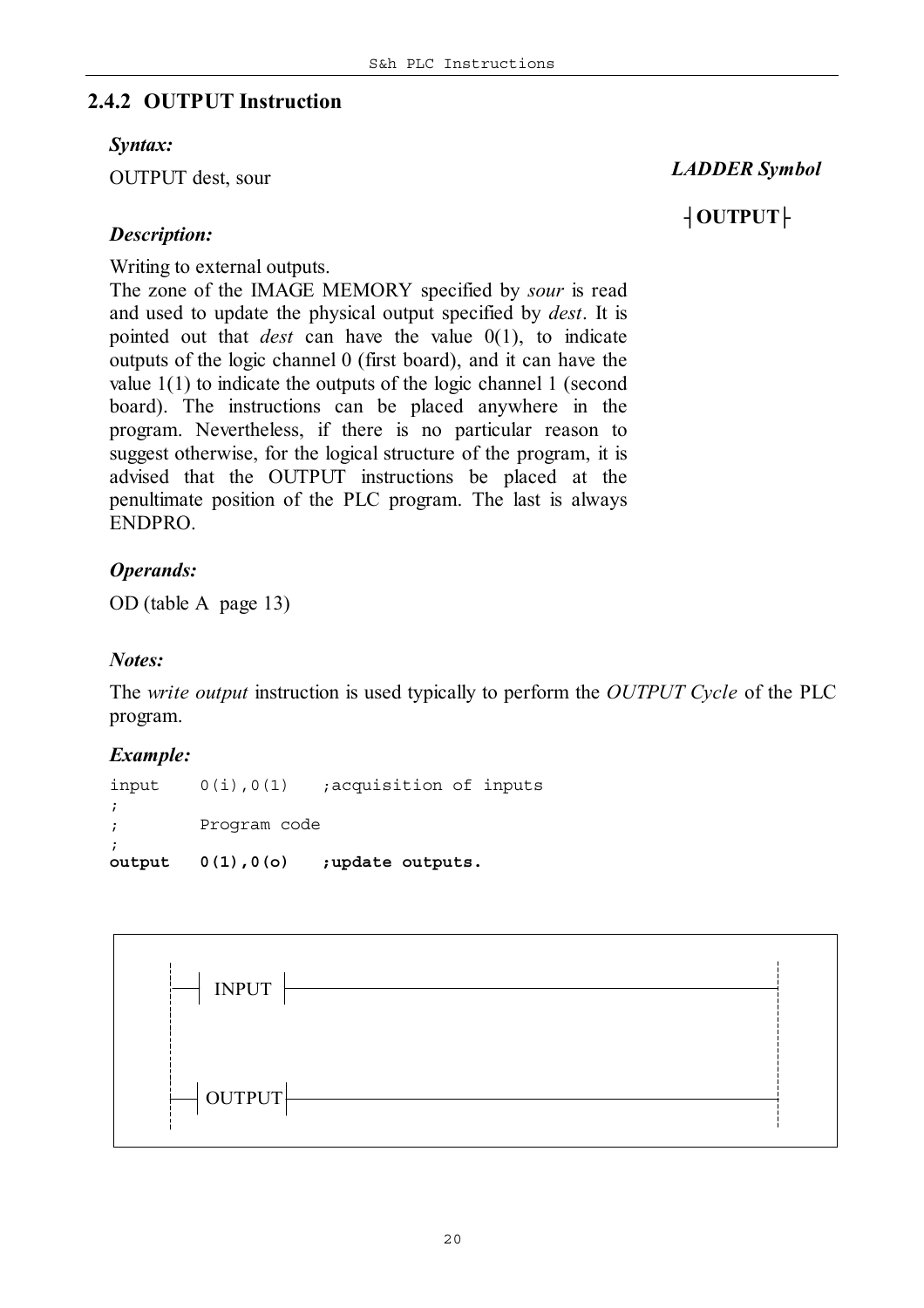#### **2.4.3 AND Instruction**

#### *Syntax:*

AND tag

**Tag** *LADDER Symbol* ─┤ ├─

#### *Description:*

Acc $\leftarrow$  Acc AND tag.

A logic AND operation is performed between the Accumulator and the tag of the IMAGE MEMORY specified. The result of the operation is placed in the accumulator. AND instructions can be put anywhere in a program.

#### *Operands:*

ID IC MK SQ FL MA CN TM (table A page 13)

#### *Notes:*

The number of the tag can be any tag in the image memory.

#### *Example:*

| START<br>MOTOR                 | assign 0(m)<br>assign 1(m) | ;marker.<br>;marker.                                                                                                             |
|--------------------------------|----------------------------|----------------------------------------------------------------------------------------------------------------------------------|
| $\ddots$ .                     |                            |                                                                                                                                  |
| $\cdot \cdot \cdot$<br>and 500 |                            | ; logic AND between the accumulator and the tag<br>; number 500 of the memory.                                                   |
| and START                      |                            | ; logic AND between the accumulator and the ; tag<br>assigned to START.                                                          |
| set MOTOR                      |                            | ; the tag assigned to MOTOR is placed at logic ; 1,<br>only if, both the tag 500 and the tag $(0 \text{ (m)})$ are<br>equal to 1 |

endblo

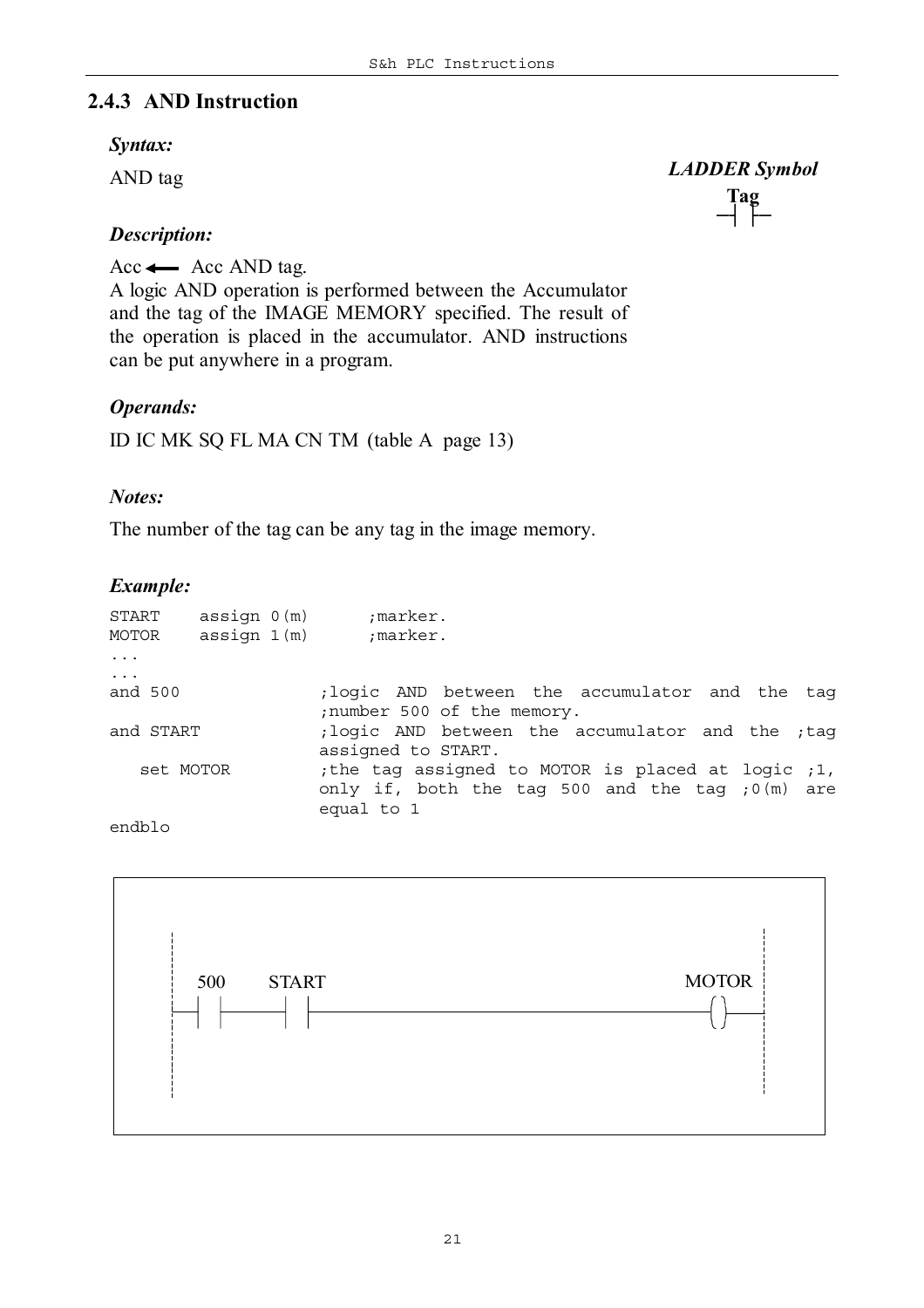#### **2.4.4 ANDNOT Instruction**

#### *Syntax:*

ANDNOT tag

#### **Tag**  *LADDER Symbol*

─┤/├─

#### *Description:*

Acc  $\leftarrow$  Acc ANDNOT tag. A logic AND is performed between the Accumulator and the negated value of the tag specified in the IMAGE MEMORY. The result of the operation is placed in the Accumulator. ANDNOT instructions can be put anywhere in the program.

#### *Operands:*

ID IC MK SQ FL MA CN TM (table A page 13)

#### *Notes:*

The number of the tag can be any tag in the image memory.

#### *Example:*

| START<br>MOTORE          | assign 0(m)<br>assiqn 1(m) |                                                                                                 | ;marker.<br>;marker. |  |  |     |       |  |
|--------------------------|----------------------------|-------------------------------------------------------------------------------------------------|----------------------|--|--|-----|-------|--|
| $\ddots$                 |                            |                                                                                                 |                      |  |  |     |       |  |
| $\ddots$ .<br>andnot 500 |                            | ; logic AND between the accumulator and the ; negated<br>value of tag number 500 in the memory. |                      |  |  |     |       |  |
| andnot START             |                            | ; logic AND between the accumulator and the ; negated<br>value of the tag assigned to START.    |                      |  |  |     |       |  |
|                          | set MOTORE                 | the tag assigned to MOTOR is,<br>; only if the accumulator is still 1.                          |                      |  |  | set | to to |  |
| endblo                   |                            |                                                                                                 |                      |  |  |     |       |  |

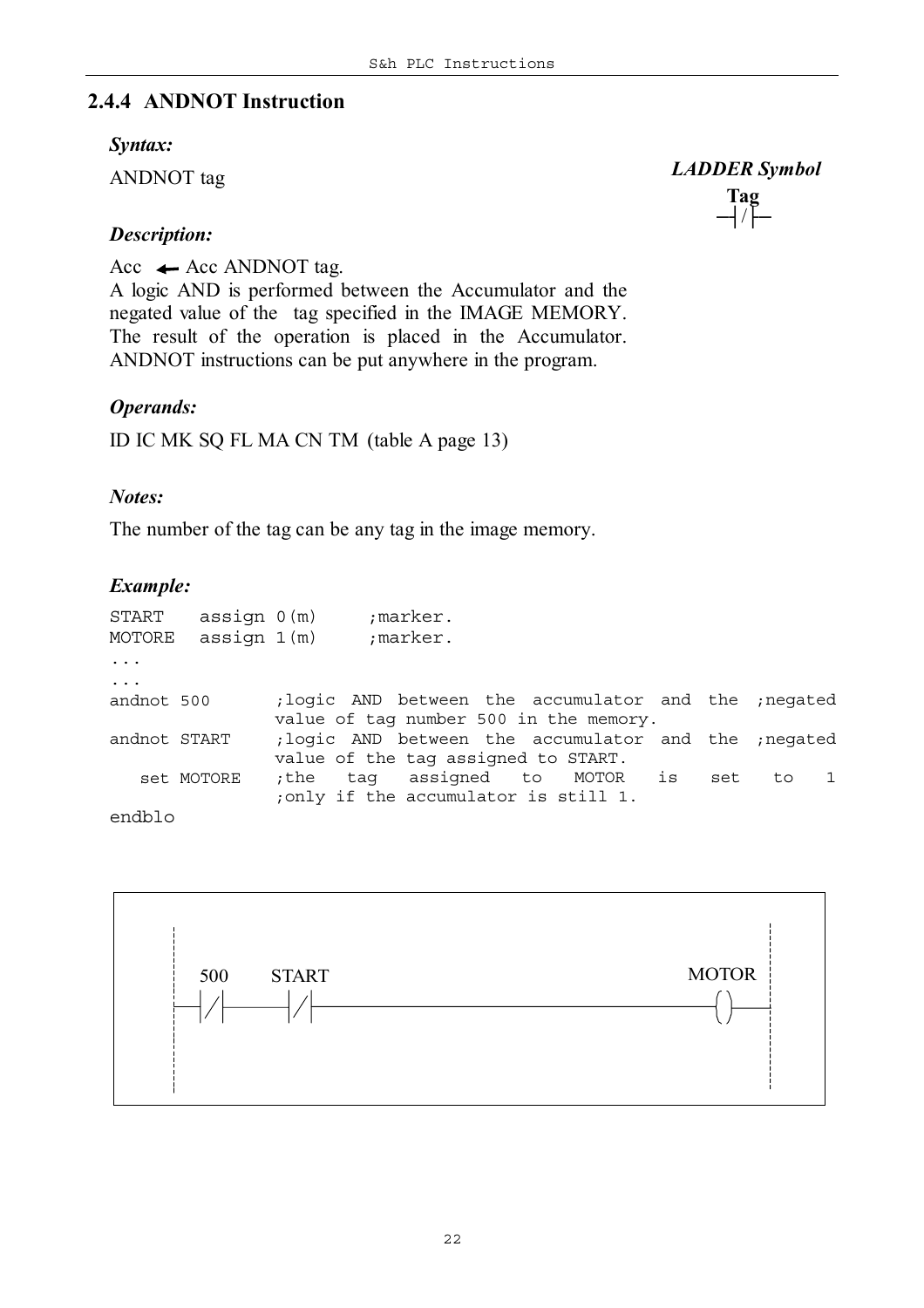#### **2.4.5 SET Instruction**

#### *Syntax:*

SET tag

**Tag**  *LADDER Symbol* ─**( )**─

#### *Description:*

Tag  $\leftarrow$  1.

The *tag* of the IMAGE MEMORY specified is set to the logic value 1. The operation is conditioned by the state of the accumulator. That is, it will be performed only if the accumulator is equal to 1.

SET instructions can be placed anywhere in the program.

#### *Operands:*

OC OD MK SQ FL MA CN TM (table A page 13)

#### *Notes:*

The number of the tag can be any tag in the image memory.

#### *Example:*

START assign 0(m) *;marker.* MOTORE assign 1(m) *;marker.* ... ... andSTART *;logic AND between the accumulator and the ;value of the tag assigned to START.* set 500 *;tag number 500 in the memory set to logic 1.* set MOTOR *;the tag assigned to MOTOR set to logic 1.* endblo

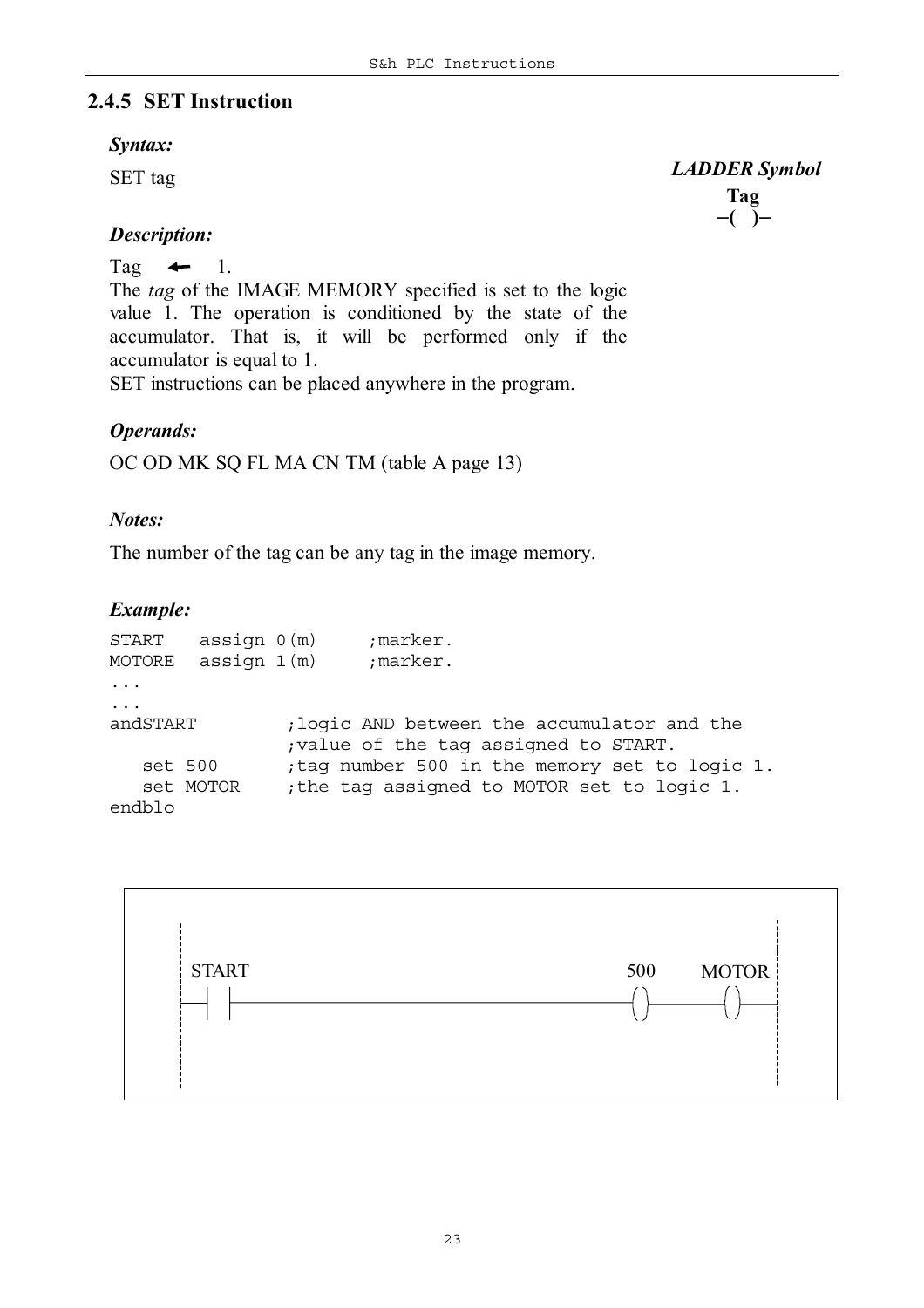#### **2.4.6 CLEAR Instruction**

#### *Syntax:*

CLEAR tag

**Tag** *LADDER Symbol* ─**( / )**─

#### *Description:*

#### Tag  $\leftarrow 0$ .

The *tag* of the IMAGE MEMORY specified is set to the logic value 0. The operation is conditioned by the state of the accumulator. That is, it will be performed only if the accumulator is equal to 1.

CLEAR instructions can be placed anywhere in the program.

#### *Operands:*

OC OD MK SQ FL MA CN TM (table A page 13)

#### *Notes:*

The number of the tag can be any tag in the image memory.

#### *Example:*

```
START assign 0(m) ;marker.
MOTORE assign 1(m) ;marker.
 ...
 ...
 andSTART ;logic AND between the accumulator and the ;value
               of the tag assigned to START
   clear 500 ;tag number 500 in the memory set to logic 0.
   clear MOTOR ;the tag assigned to MOTOR set to logic 0.
endblo
```
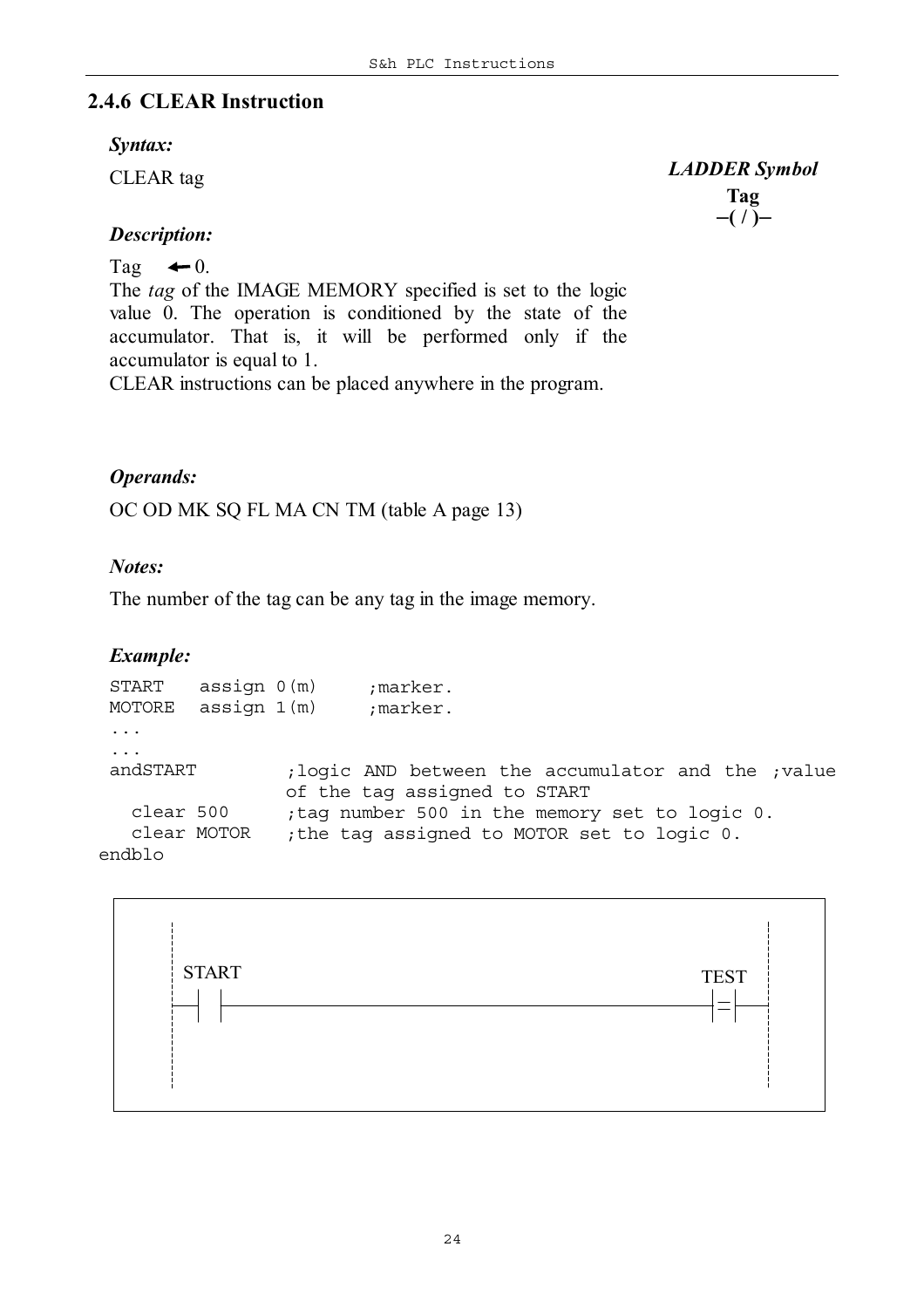#### **2.4.7 EQU Instruction**

#### *Syntax:*

EQU tag

#### *Description:*

Tag  $\leftarrow$  Acc.

The *tag* of the IMAGE MEMORY specified is placed at the logic value of the accumulator.

EQU instructions can be placed anywhere in the program and will be performed regardless of the state of the accumulator.

#### *Operands:*

OC OD MK SQ FL MA CN TM (table A page 14)

#### *Notes:*

The number of the tag can be any tag in the image memory.

#### *Example:*

| START<br>TEST |           | assign 0(m)<br>assign 1(m) |                                                                       | ;marker.<br>;marker. |  |  |  |  |  |
|---------------|-----------|----------------------------|-----------------------------------------------------------------------|----------------------|--|--|--|--|--|
| $\ddots$      |           |                            |                                                                       |                      |  |  |  |  |  |
| $\ddots$      |           |                            |                                                                       |                      |  |  |  |  |  |
|               | and START |                            | ; logic AND between the acc. and the tag assigned to                  |                      |  |  |  |  |  |
|               |           |                            | ; START, the result is placed in the accumulator.                     |                      |  |  |  |  |  |
|               | equ TEST  |                            | the tag assigned to TEST is set to the value of ; the<br>accumulator. |                      |  |  |  |  |  |

endblo



#### *LADDER Symbol*

#### **Tag** ─┤**=**├─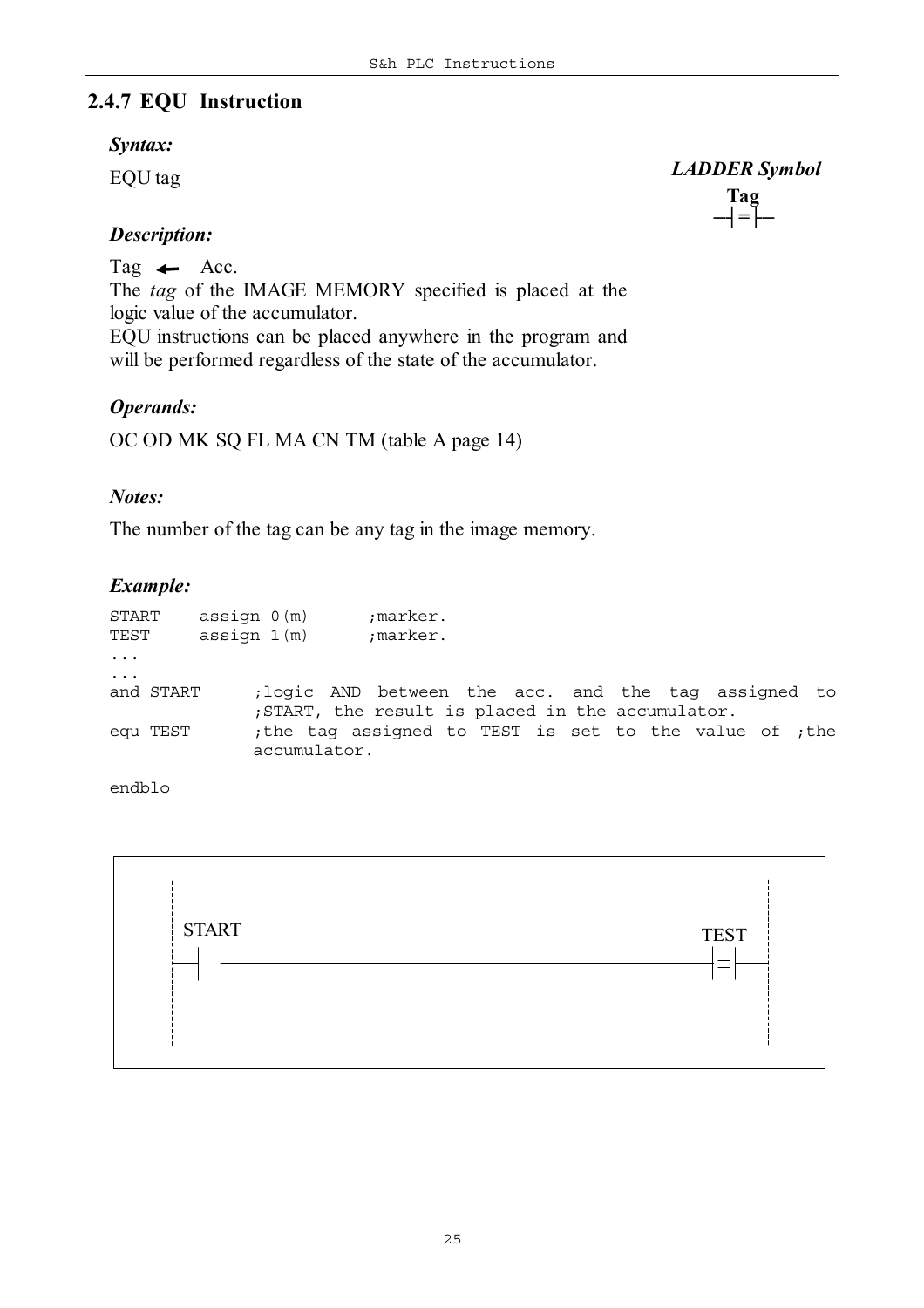### **2.4.8 EQUNOT Instruction**

#### *Syntax:*

EQUNOT tag

#### *Description:*

Tag  $\leftarrow$  NOT Acc.

The *tag* of the IMAGE memory specified is set to the *negated* logic value of the accumulator .

EQUNOT instructions can be placed anywhere in the program and are executed regardless of the state of the accumulator.

#### *Operands:*

OC OD MK SQ FL MA CN TM (table A page 13)

#### *Notes:*

The number of the tag can be any tag in the image memory.

#### *Example:*

| START<br>TEST | assign 0(m)<br>assign 1(m) | ;marker.<br>;marker.                                      |  |  |  |  |
|---------------|----------------------------|-----------------------------------------------------------|--|--|--|--|
| $\ddots$      |                            |                                                           |  |  |  |  |
| $\ddots$ .    |                            |                                                           |  |  |  |  |
| and START     |                            | ; logic AND between the acc. and the tag assigned; to     |  |  |  |  |
|               |                            | START and the result placed in the accumulator.           |  |  |  |  |
| equnot TEST   |                            | the tag assigned to TEST is set to the negated ; value of |  |  |  |  |
|               | the accumulator.           |                                                           |  |  |  |  |
| endblo        |                            |                                                           |  |  |  |  |



 *LADDER Symbol*

#### **Tag** ─┤**<>**├─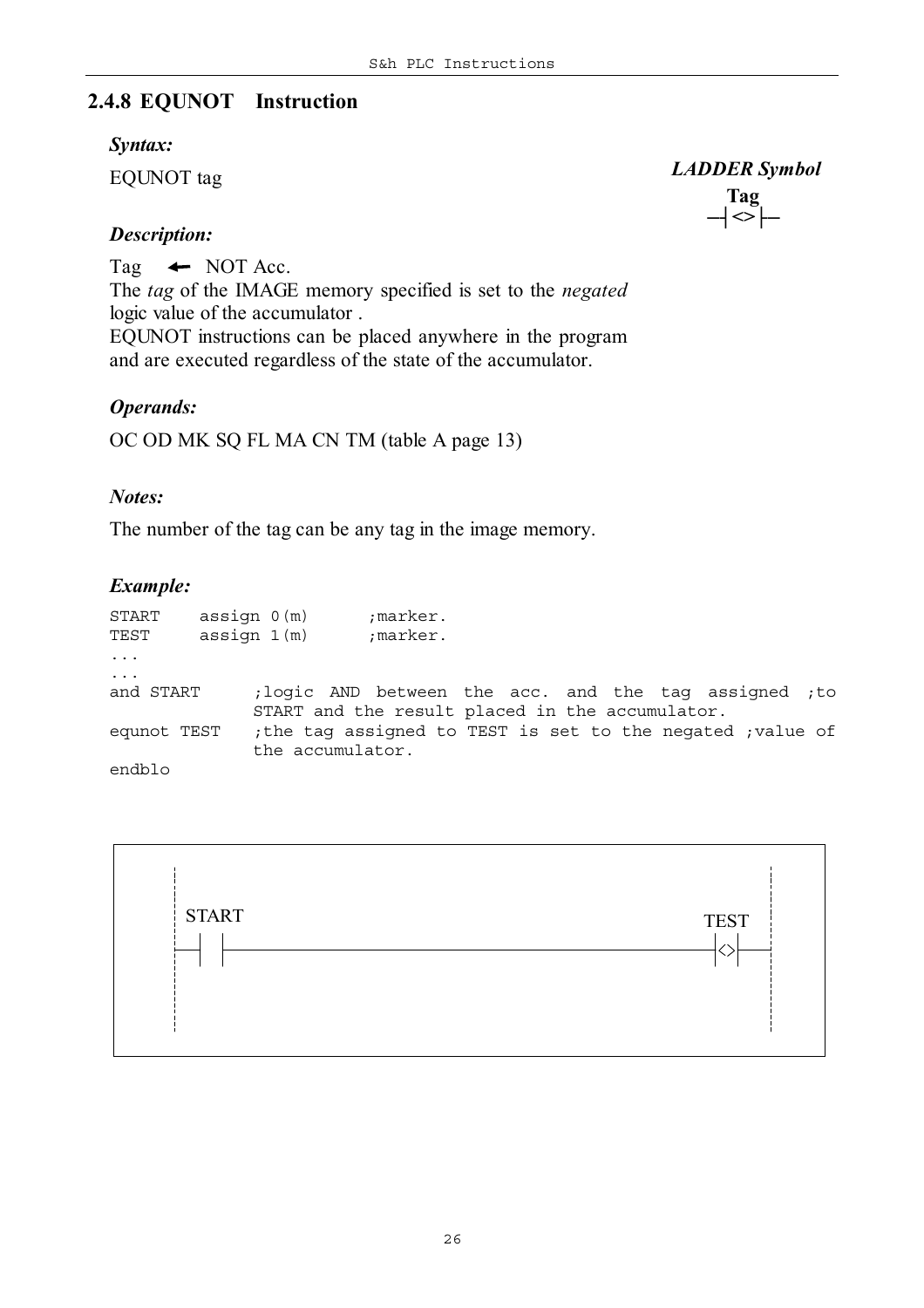#### **2.4.9 CHANGE Instruction**

#### *Syntax:*

CHANGE tag

**Tag**  *LADDER Symbol* ─┤**NOT**├─

#### *Description:*

Tag  $\leftarrow$  NOT tag.

The *tag* of the IMAGE MEMORY specified is set to the *negated* value of itself.

CHANGE instructions can be placed anywhere in the program and are executed only if the state of the accumulator is equal to 1.

#### *Operands:*

OC OD MK SQ FL MA CN TM (table A page 13)

#### *Notes:*

The number of the tag can be any tag in the image memory.

#### *Example:*

| ; logic AND between the acc. and the tag assigned to |
|------------------------------------------------------|
|                                                      |
| the tag number 500 of the memory is set to the       |
|                                                      |
|                                                      |
|                                                      |
|                                                      |

endblo

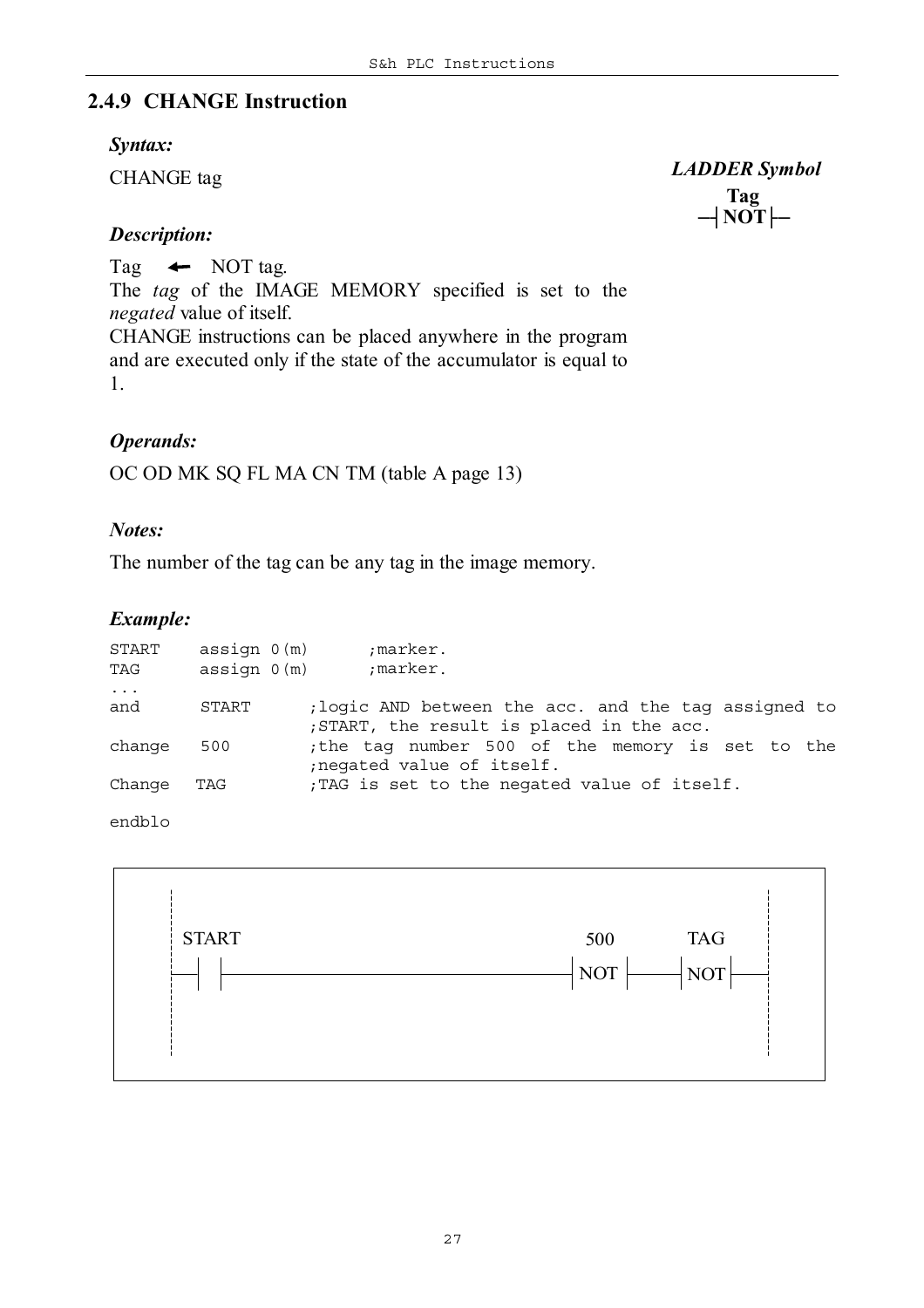#### **2.4.10 SETTIM Instruction**

#### *Syntax:*

SETTIM timer, var

#### *Description:*

The *timer* associated is loaded with the value contained in the variable *var* (1≤value≤65535). The number of timers that can be activated at any one time is 32, and the SETTIM instructions can be placed anywhere in the program and are executed only if the state of the accumulator is equal to 1. There are two different types of timer: fast timers (16) and slow timers (16). The value of the fast timers is stepped every 10ms and that of the slow timers every 100ms. The fast timers are identified by the memory addresses between 416 and 431  $[0(t)$ ...15(t)], while the slow ones are between 432 and 447  $[16(t)...31(t)]$ .

#### *Operands:*

TM (table A page 13)

#### *Notes:*

The maximum time that mar be associated with a fast timer is approximately 655 seconds (over 10 minutes) while the slow timers reach 6553 seconds (more that 1h49m). The value of time that may be associated with the fast timers must be expressed in hundredths of a second, and for the slow timers in tenths of a second.

#### *Example:*

| TIMER1<br>VAL<br>START | assign $0(t)$<br>assign 128<br>assign 0(m) | fast timer (10 ms).<br>; intermediate variable.<br>;marker.                                            |
|------------------------|--------------------------------------------|--------------------------------------------------------------------------------------------------------|
| $\cdots$<br>and        | START                                      | ;logic AND between the acc. and<br>the tag<br>assigned ; to START, the result is placed in<br>the acc. |
| movil<br>settim        | VAL, 20                                    | ; initialisation of VAL to 20, i.e. 200 ms.<br>TIMER1, VAL ; the value of VAL is loaded into TIMER1.   |

endblo



**Timer** *LADDER Symbol* ─**(TM)**─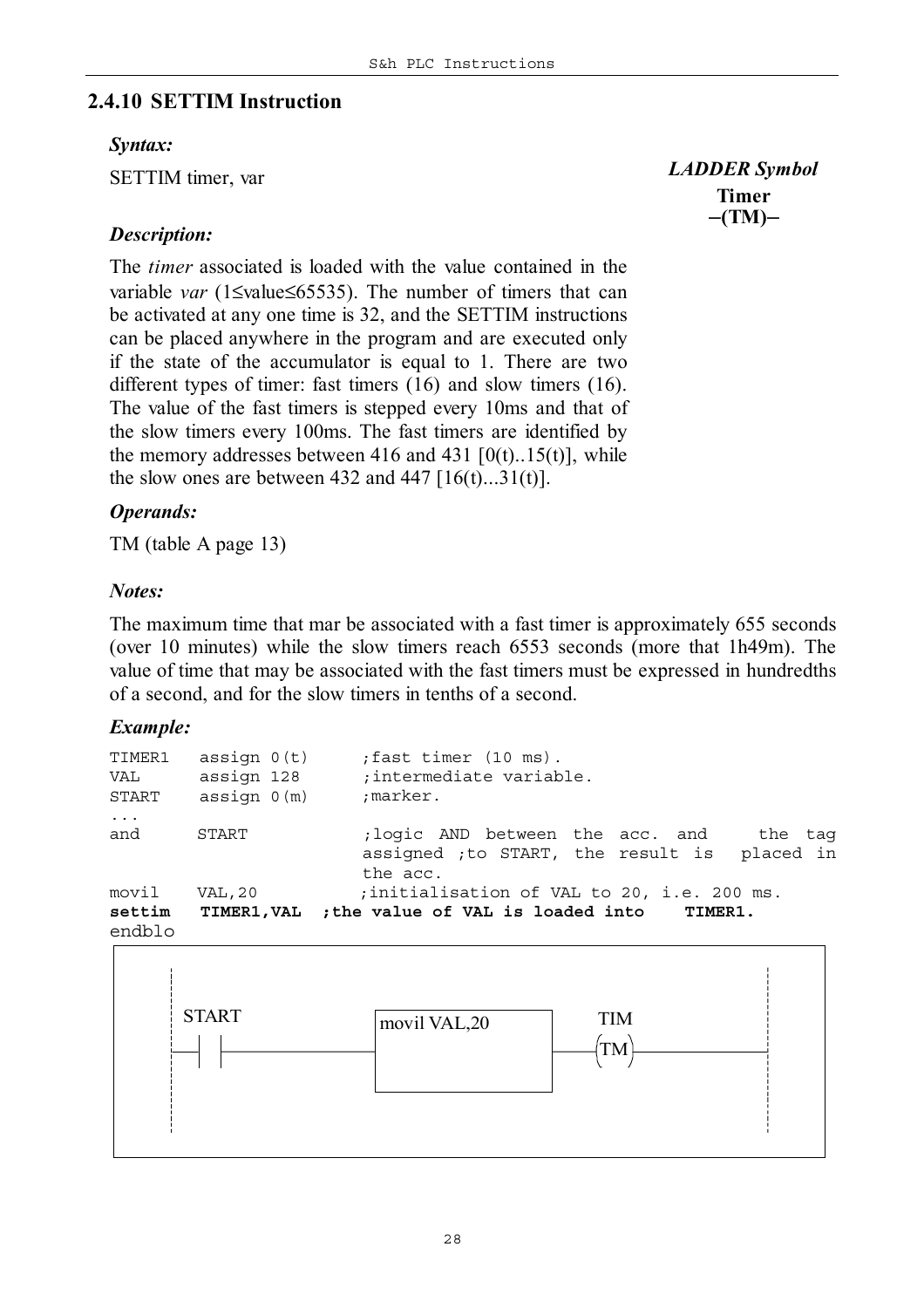#### **2.4.11 ENTIM Instruction**

#### *Syntax:*

ENTIM timer

#### *Description:*

The associated *timer* is enabled for count. When the timer reaches the value 0, the tag associated (timer) is set to 1. The ENTIM instructions can be used anywhere in the program and are executed only if the state of the accumulator is equal to 1.

#### *Operands:*

TM (table A page 13)

#### *Notes:*

#### *Example:*

| TIMER1<br>VAL<br>START | assign $0(t)$<br>assign 128<br>assign 0(m) | fast timer.<br>; intermediate variable.<br>;marker.                                                  |
|------------------------|--------------------------------------------|------------------------------------------------------------------------------------------------------|
| $\ddots$<br>and        | START                                      | ; logic AND between the acc. and the tag<br>assigned ; to START, the result is placed<br>in the acc. |
| movil                  | VAL, 20                                    | ; initialisation VAL to 20.                                                                          |
| settim<br>entim        | TIMER1, VAL<br>TIMER1                      | ; the value of VAL is loaded into TIMER1.<br>; Count enabled for TIMER1.                             |
| $\ddotsc$              |                                            |                                                                                                      |

endblo



**Timer**  *LADDER Symbol* ─▌**TM**▐─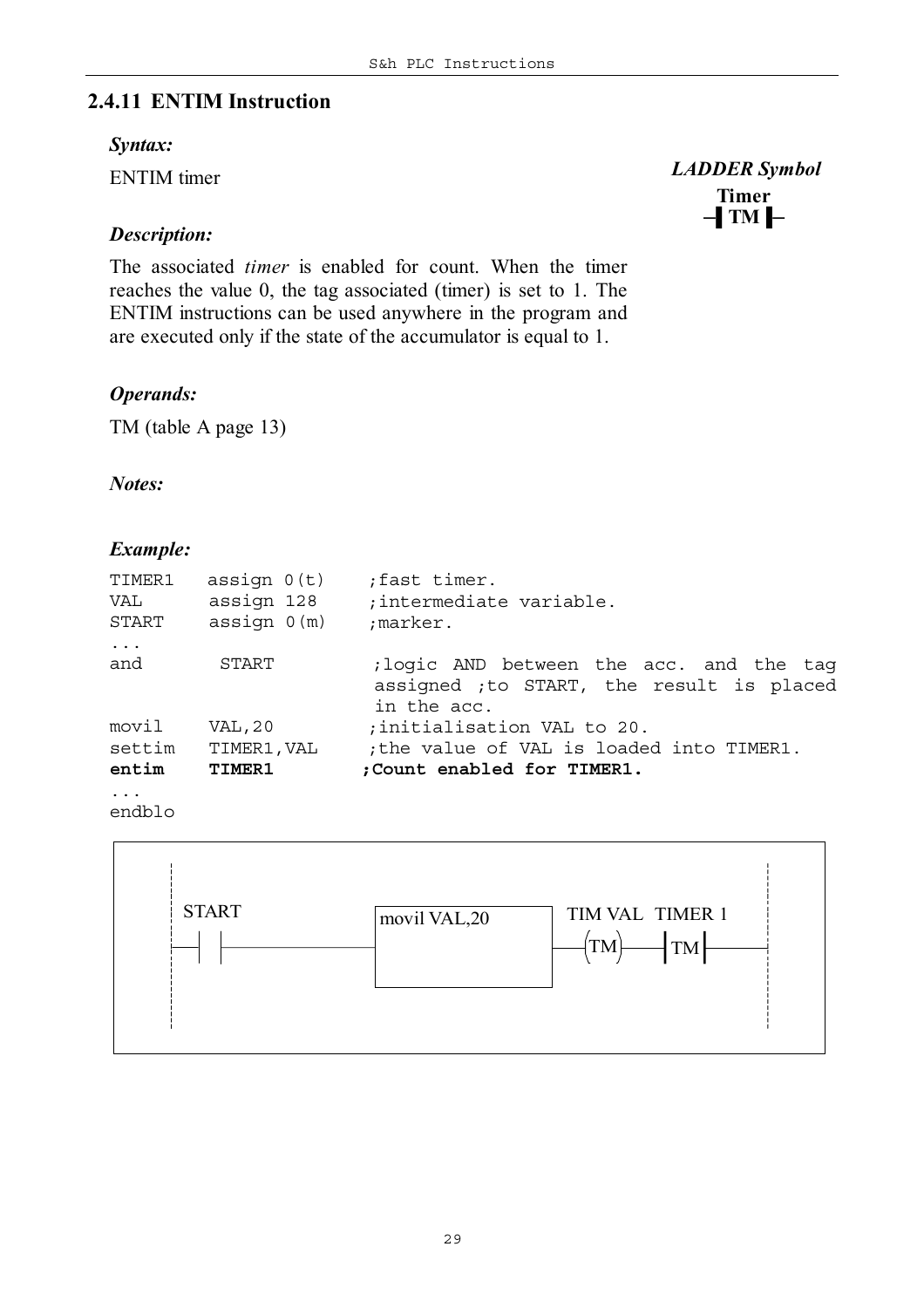#### **2.4.12 DEFCNT Instruction**

#### *Syntax:*

DEFCNT count, tag

#### *Description:*

An input *tag* is associated to a counter *count*, and becomes the count input of the counter. In this way, it is possible to count the pulses (variations from 0 to 1) of the digital signal associated to any input of the system. There are two types of counter: fast counters (16) and slow counters (16). The first are updated every 2ms and the latter are updated every 10ms. The fast counters are identified with the tags of the image memory between 0(c) and 15(c), and the slow counters go from  $16(c)$  to  $31(c)$ .

#### *Operands:*

CN (table A page 13)

#### *Notes:*

The number of counters that can be activated contemporaneously is 32. The DEFCNT instructions can be put anywhere in the program and executed only if the state of the accumulator is equal to 1.

#### *Example:*

COUNT1 assign 0(c) *;fast counter(2 ms).* START assign 0(m) *;marker.* ... and START ;*logic AND between the acc. and the tag associated with START, the result is placed in the acc.* defcnt COUNT1, 1:0(1) *;COUNT1 is associated to input 1.* ... endblo



 *LADDER Symbol*

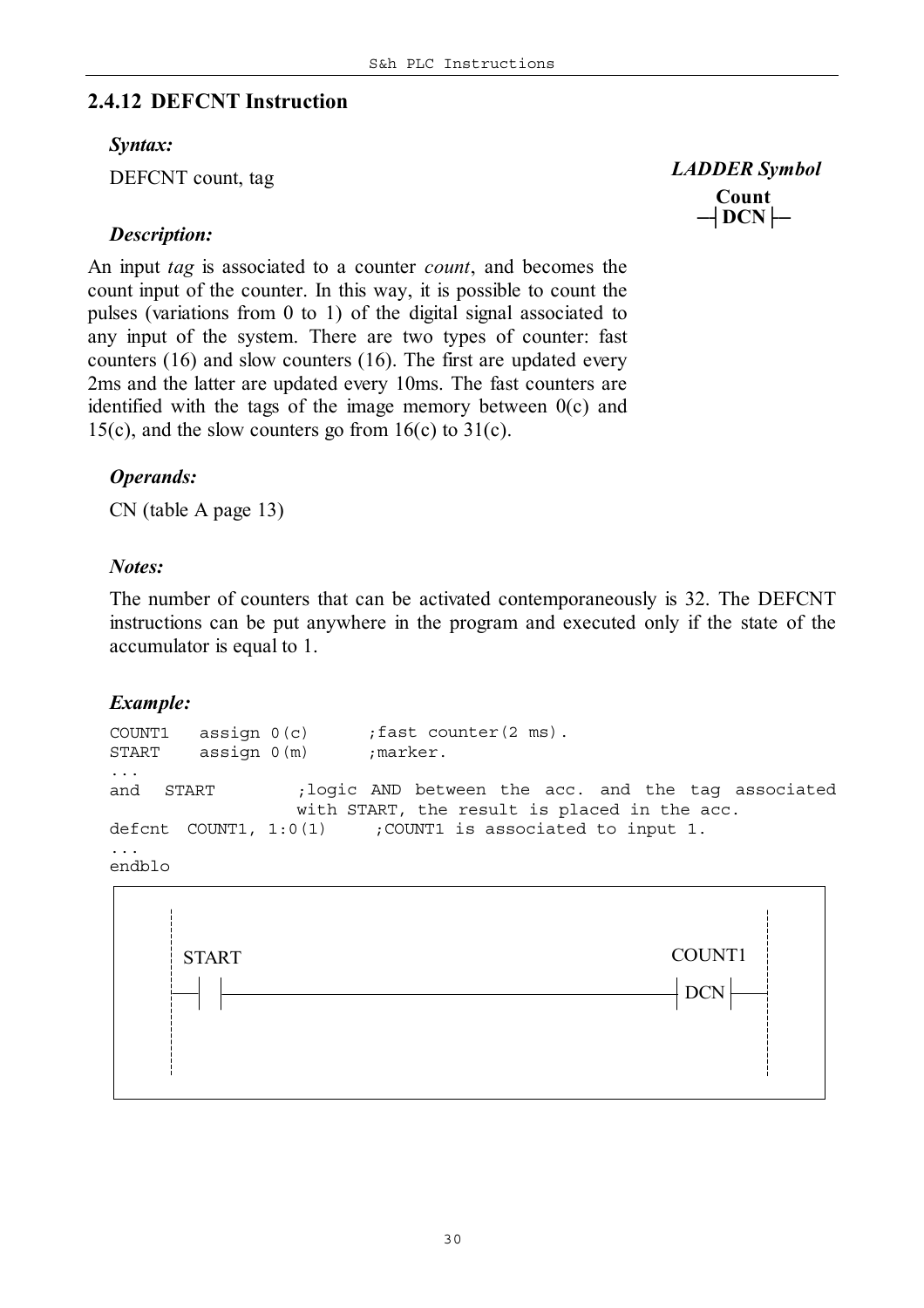#### **2.4.13 SETCNT Instruction**

#### *Syntax:*

SETCNT count, val

**Val**  *LADDER Symbol* ─┤**SCN**├─

#### *Description:*

The counter is loaded with the passed value *val* (val < 32767). If the counter is enabled, when it reaches the value 0, the tag associated with the counter (count) is set to 1.

#### *Operands:*

CN (Table A page 13)

#### *Notes:*

SETCNT instructions can be used anywhere in the program and are executed only if the state of the accumulator is equal to 1.

#### *Example:*

```
COUNT1 assign 0(c) ;fast counter(2 ms).
START assign 0(m) ;marker.
...
and START ;logic AND between the acc. and the tag assigned
          ;to START, the result is put in the acc.
defcnt COUNT1,1:0(1) ;input 1 is associated with COUNT1.
setcnt COUNT1, 15 ;COUNT1 is initialised at 15.
...
endblo
```
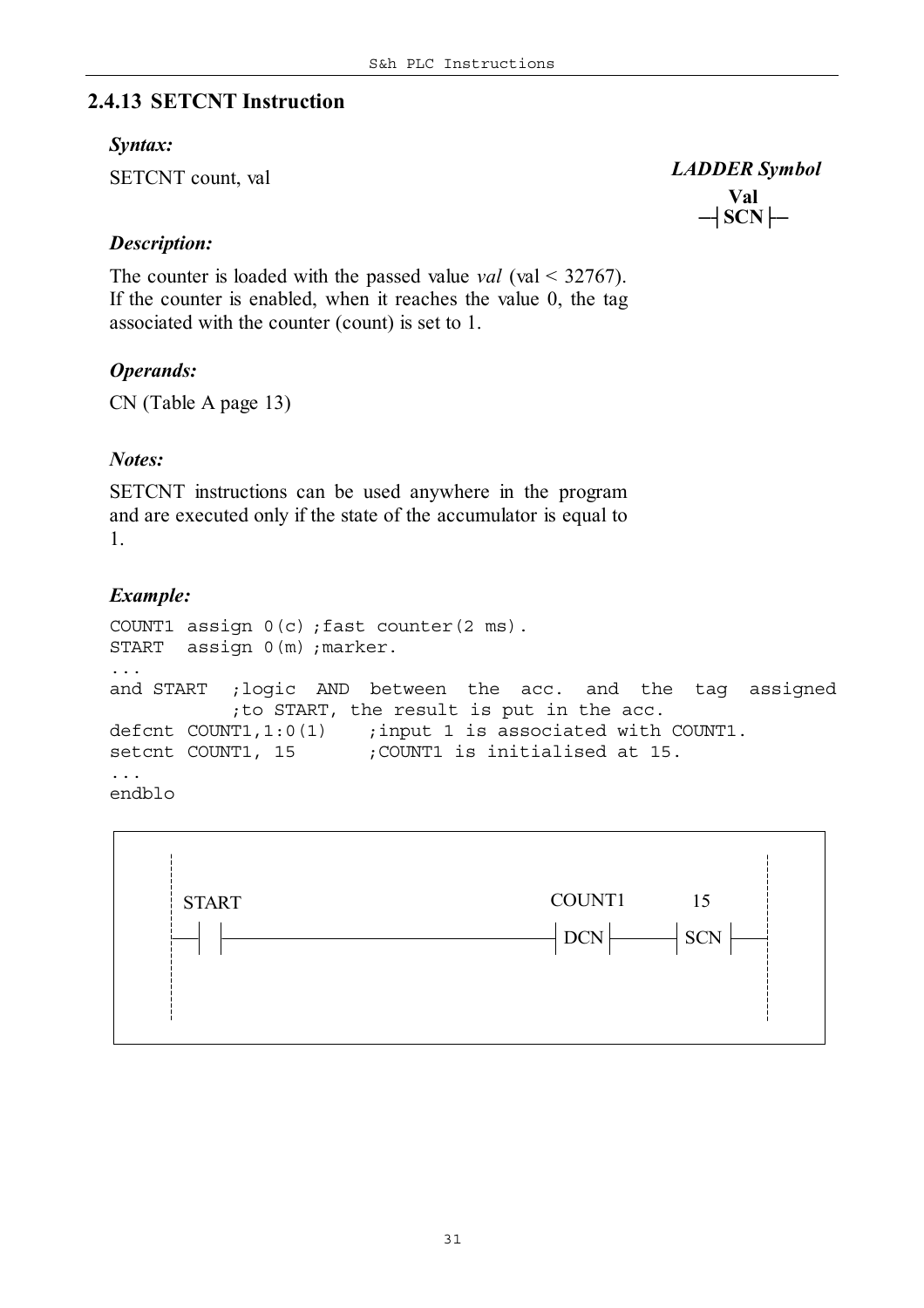#### **2.4.14 ENCNT Instruction**

#### *Syntax:*

ENCNT count

#### *Description:*

The counter associated with the tag (*count*) is enabled to count.

#### *Operands:*

CN (table page 13)

#### *Notes:*

ENCNT instructions can be used anywhere in the program and they are executed only if the state of the accumulator is equal to 1.

#### *Example:*

COUNT1 assign 0(c) *;fast counter (2 ms).* START assign 0(m) *;marker.* ... and START ;*logic AND between the acc. and the tag assigned ;to START, the result is placed in the acc.* defcnt COUNT1, 1:0(1) *;input 1 is associated with COUNT1.* setcnt COUNT1, 15 *;COUNT1 is initialised at 15.* encnt COUNT1 *;CUONT1 is enabled to count.* ... endblo



```
 LADDER Symbol
```
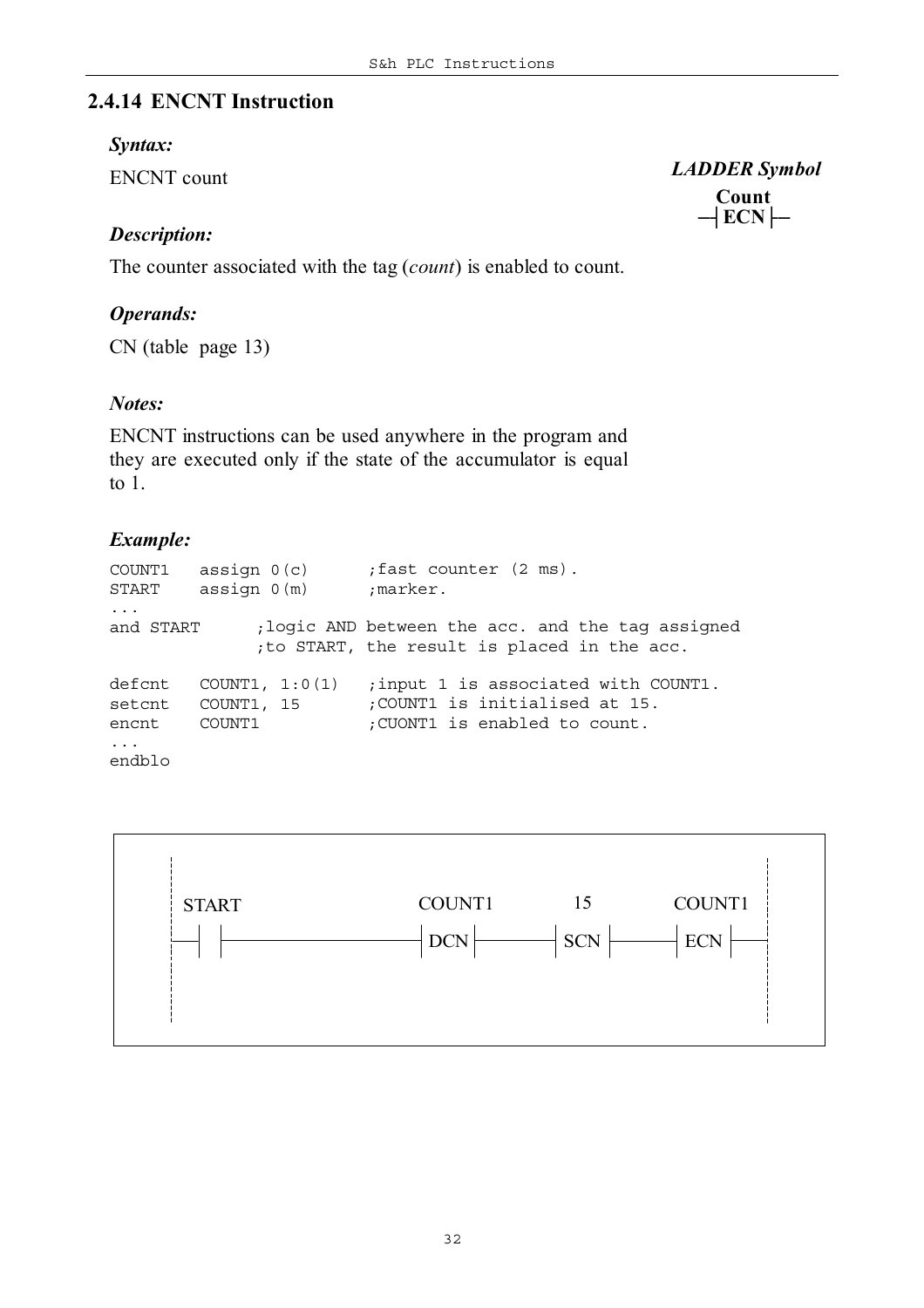#### **2.4.15 APAR Instruction**

#### *Syntax:*

APAR

#### *Description :*

Open brackets (parentheses).

#### *Notes:*

The parallel network handling instructions enable the translation of complex networks of the series-parallel type. Brackets can be opened inside others, provided that there are no more than 32.

#### *Example:*

| INP0 | assign $0(i)$ |  |
|------|---------------|--|
| INP1 | assign 1(i)   |  |
| INP2 | assign 2(i)   |  |
| INP3 | assign 3(i)   |  |
| INP4 | assign $4(i)$ |  |
| OUT0 | assign 0(o)   |  |
|      |               |  |

andINP0 apar andINP1 andINP2 chiram andINP3 chiram andINP4 chipar setOUT0 endblo



 *LADDER Symbol*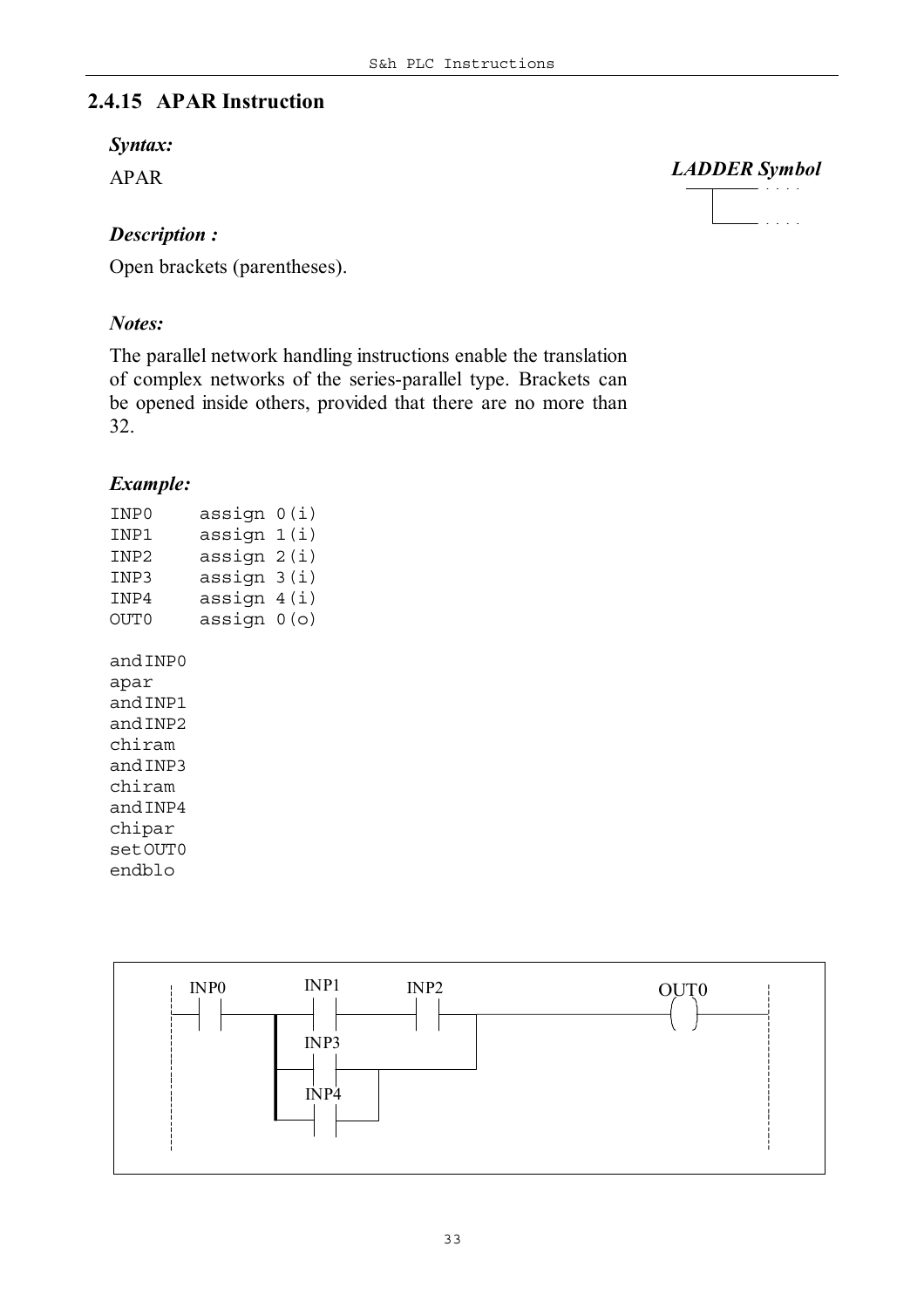### **2.4.16 CHIPAR Instruction**

#### *Syntax:*

CHIPAR

#### *Description:*

Close brackets (parentheses).

#### *Notes:*

The parallel network handling instructions enable the translation of complex networks of the series-parallel type. All the open brackets must be closed before the *endblo* instruction is reached*.*

#### *Example:*

| INP0     | assign      | 0(i)  |
|----------|-------------|-------|
| INP1     | assign 1(i) |       |
| INP2     | assign 2(i) |       |
| TNP3     | assign 3(i) |       |
| TNP4     | assign 4(i) |       |
| OUT0     | assign      | 0 (o) |
|          |             |       |
| and INP0 |             |       |
| apar     |             |       |
| and INP1 |             |       |
| and INP2 |             |       |
| chiram   |             |       |
| and INP3 |             |       |
| chiram   |             |       |
| and INP4 |             |       |
| chipar   |             |       |
| setOUT0  |             |       |
| endblo   |             |       |
|          |             |       |



#### *LADDER Symbol*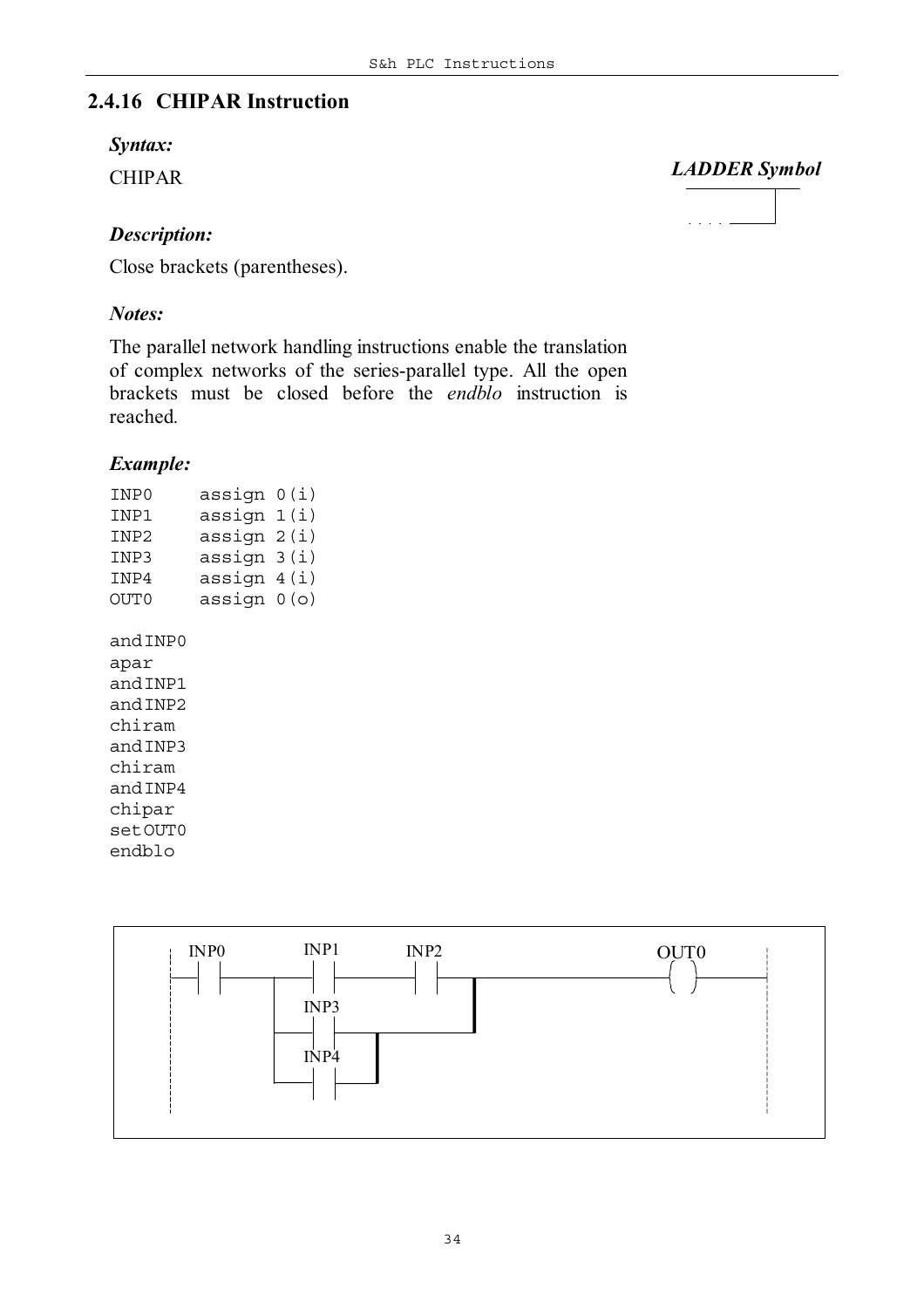#### **2.4.17 CHIRAM Instruction**

#### *Syntax:*

CHIRAM

#### *Description:*

Close branch (maximum 32 branches in parallel).

#### *Notes:*

The parallel network handling instructions enable the translation of complex networks of the series-parallel type. Up to 32 parallel branches can be used. The CHIRAM instruction gives the possibility of executing a logic OR between several AND conditions.

#### *Example:*

| INP0     | assign | 0(i) |
|----------|--------|------|
| TNP1     | assign | 1(i) |
| INP2     | assign | 2(i) |
| INP3     | assign | 3(i) |
| TNP4     | assign | 4(i) |
| OUT0     | assign | 0(0) |
|          |        |      |
| and INP0 |        |      |
| apar     |        |      |
| and INP1 |        |      |
| and INP2 |        |      |
| chiram   |        |      |
| and TNP3 |        |      |
| chiram   |        |      |
| and INP4 |        |      |
| chipar   |        |      |
| setOUT0  |        |      |
| endblo   |        |      |
|          |        |      |



## *LADDER Symbol*

ساديا والوالي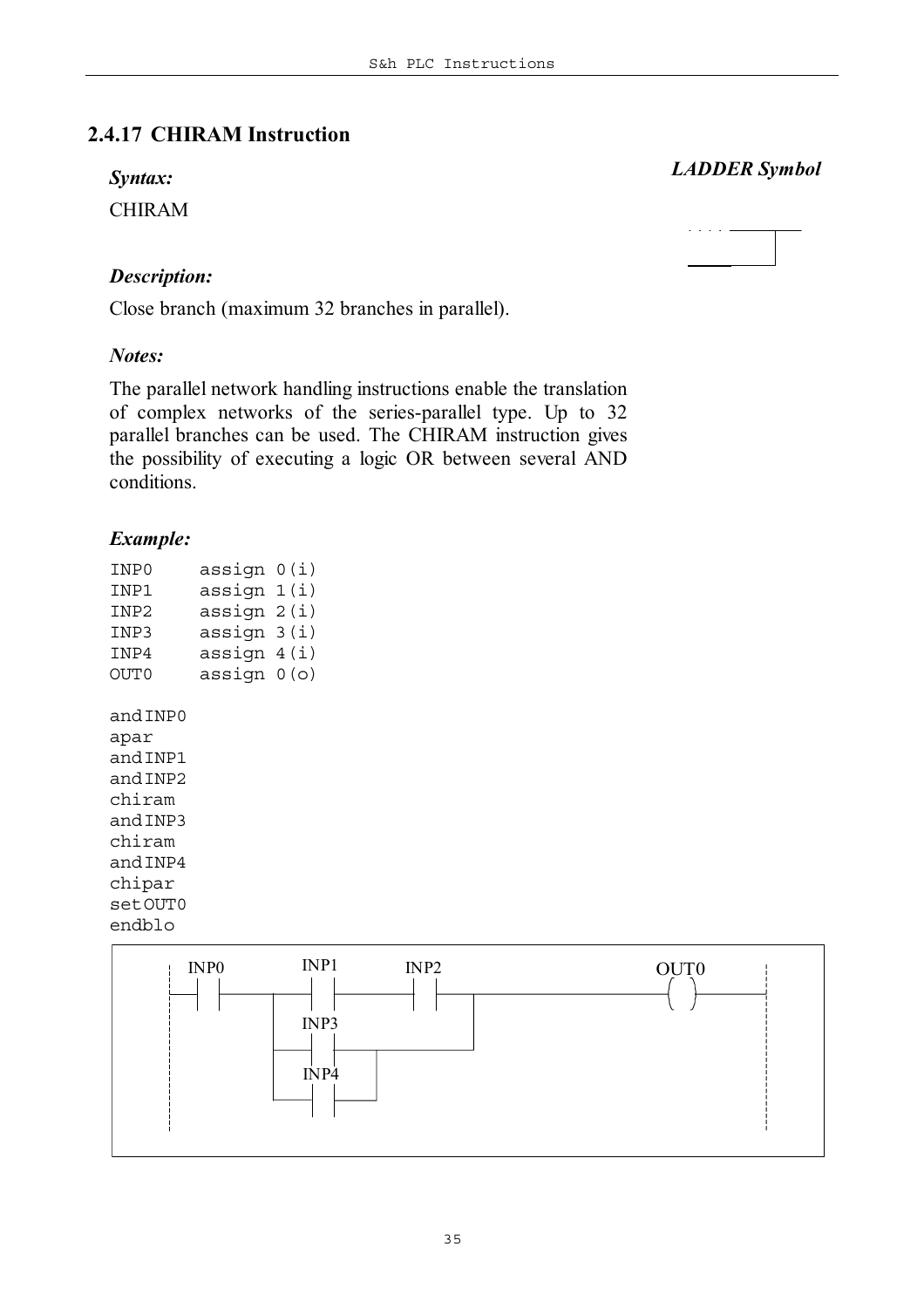#### **2.4.18 DIFUP Instruction**

#### *Syntax:*

DIFUP tag

#### *Description:*

The instruction enables checking whether the *tag* has changed from 0 to 1, If the variation has occurred, the state of the accumulator is set to 1. If it has not occurred, it is set to 0. DIFUP instructions can be used anywhere in the program and are executed only if the state of the accumulator is equal to 1.

#### *Operands:*

MK (table A page 13)

#### *Notes:*

DIFUP recognises whether a *tag* has changed from 0 to 1 with respect to the previous cycle, The tag examined must be one of the first 32 markers.

#### *Example:*

```
TAGassign 0(m) ;marker.
DEP assign 128 ;intermediate variable.
...
difup TAG ;if tag has changed from 0 to 1, the
               ;accumulator is set to 1.
addil DEP,1 ; sum 1 to DEP
endblo
```


#### **Tag**  *LADDER Symbol* ─┤**DF**├─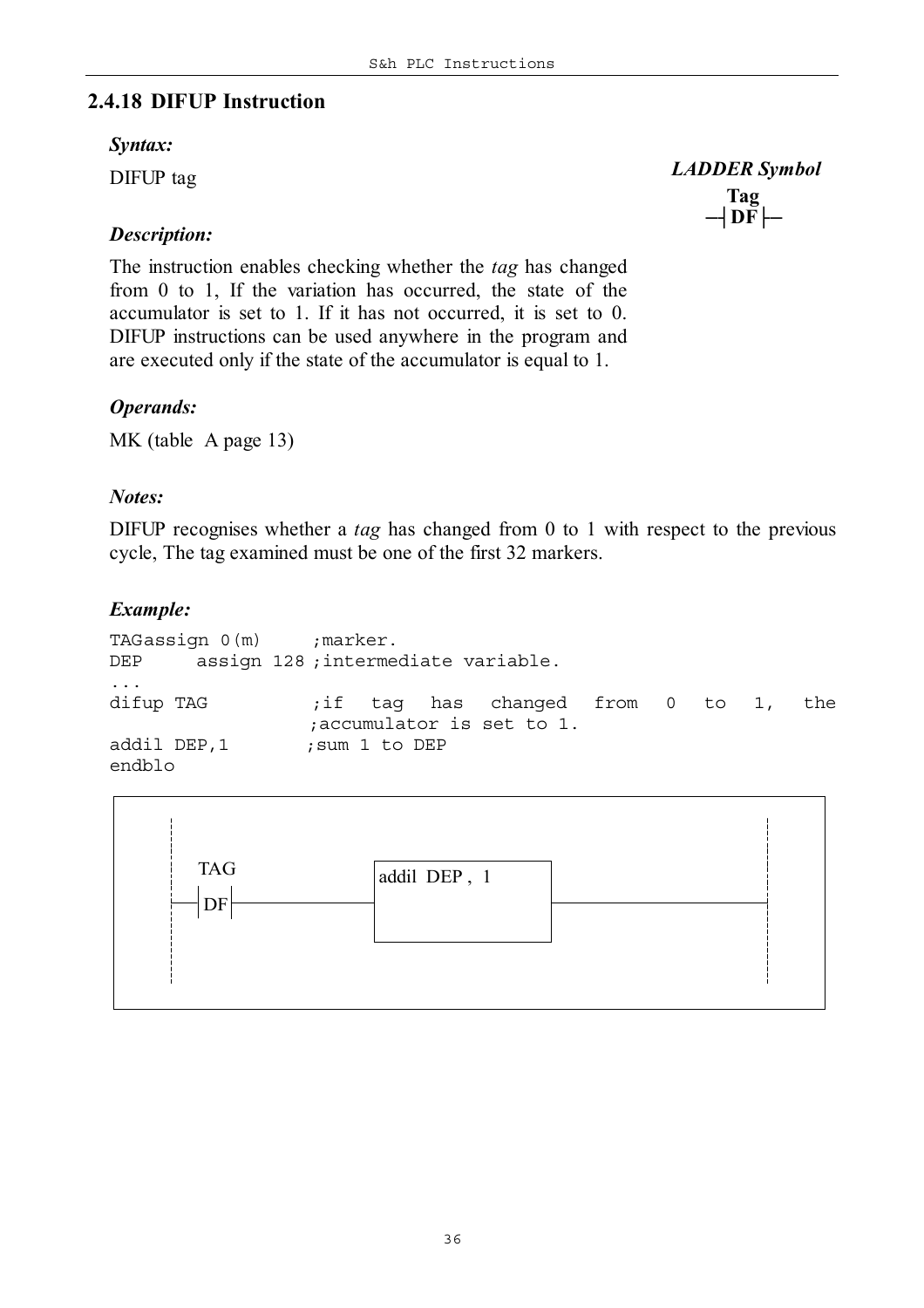# **2.4.19 DIFDN Instruction**

#### *Syntax:*

DIFDN tag

# *Description:*

The instruction enables checking whether the *tag* has changed from 1 to 0, If the variation has occurred, the state of the accumulator is set to 1. If it has not occurred, it is set to 0. DIFDN instructions can be used anywhere in the program and are executed only if the state of the accumulator is equal to 1.

# *Operands:*

MK (table A page 13)

### *Notes:*

DIFUP recognises whether a *tag* has changed from 0 to 1 with respect to the previous cycle. The tag examined must be one of the first 32 markers.

# *Example:*

```
TAGassign 0(m) ;marker.
DEP assign 128 ;intermediate variable.
...
difdn TAG ;if the tag has changed from 1 to 0, the
                ;accumulator is set to 1.
addil DEP,1 ; sum 1 to DEP
endblo
```


# **Tag**  *LADDER Symbol* ─┤**DN**├─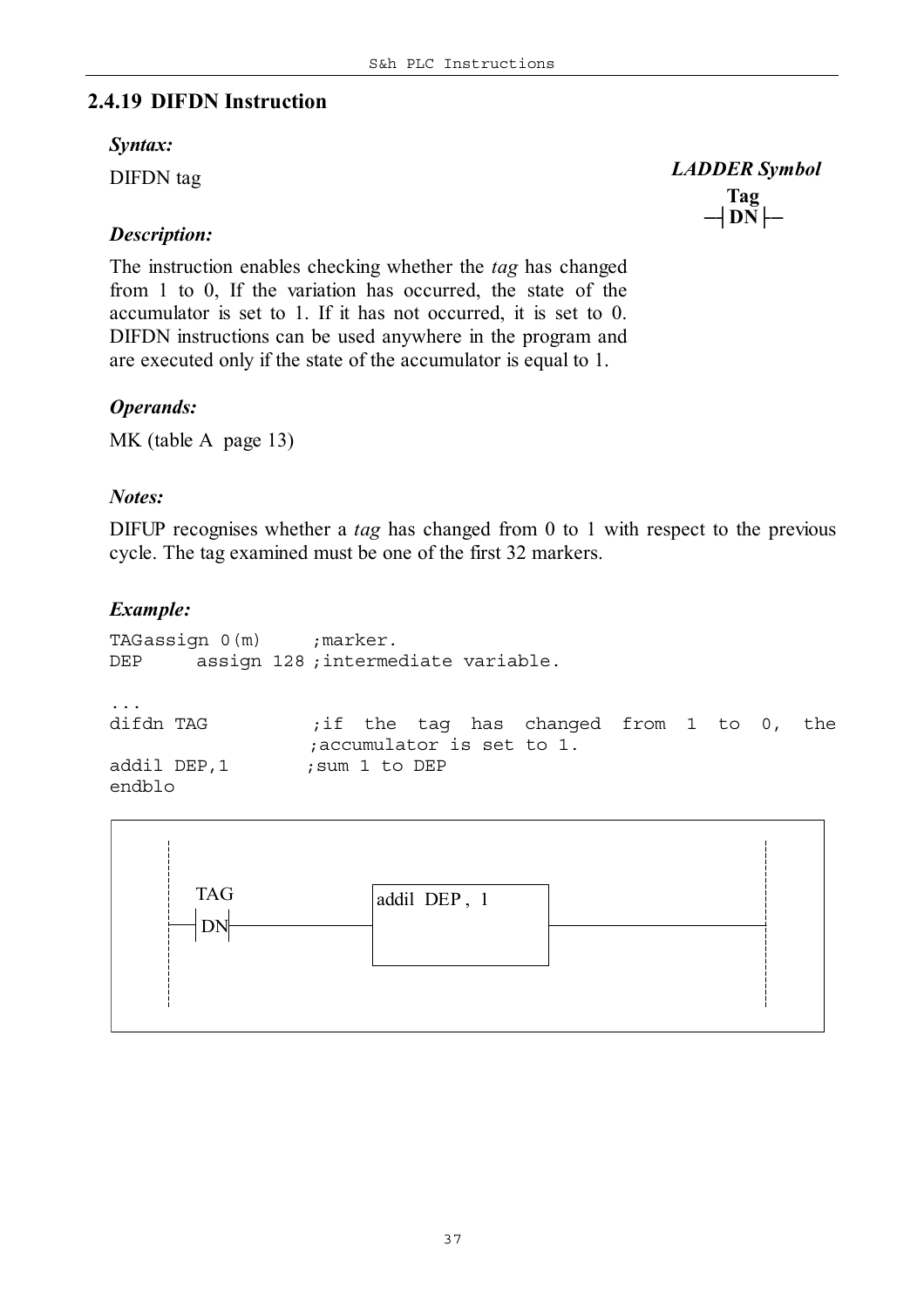# **2.4.20 SEQ Instruction**

#### *Syntax:*

SEQ number

# *Description:*

Beginning of a sequence. Identifies a block of instructions terminating at the next SEQ instruction, that is executed only if the tag *number(S)*, in the image memory, equals 1. In this way, it is possible to activate a portion of the PLC program as a function of the evolution of the process, with the advantage of increased program execution speed as the sequence that is disabled is skipped completely. It is not essential to use sequences. If none are employed, the program is a conventional PLC program.

# *Operands:*

SQ (table A page 13)

# *Notes:*

62 sequences are available. Sequence 0 is activated once only on power up.

# *Example:*

```
seq 0 ;begin sequence number 0.
  set 1(S) ;enable sequence number 1.
  set 2(S) ;enable sequence number 2.
...
seq 1 ;begin sequence number 1.
... ;body of sequence number 1.
...
seq 2 ;begin sequence number 2.
... ;body of sequence number 2.
```


**Number**  *LADDER Symbol* ─┤**SEQ**├─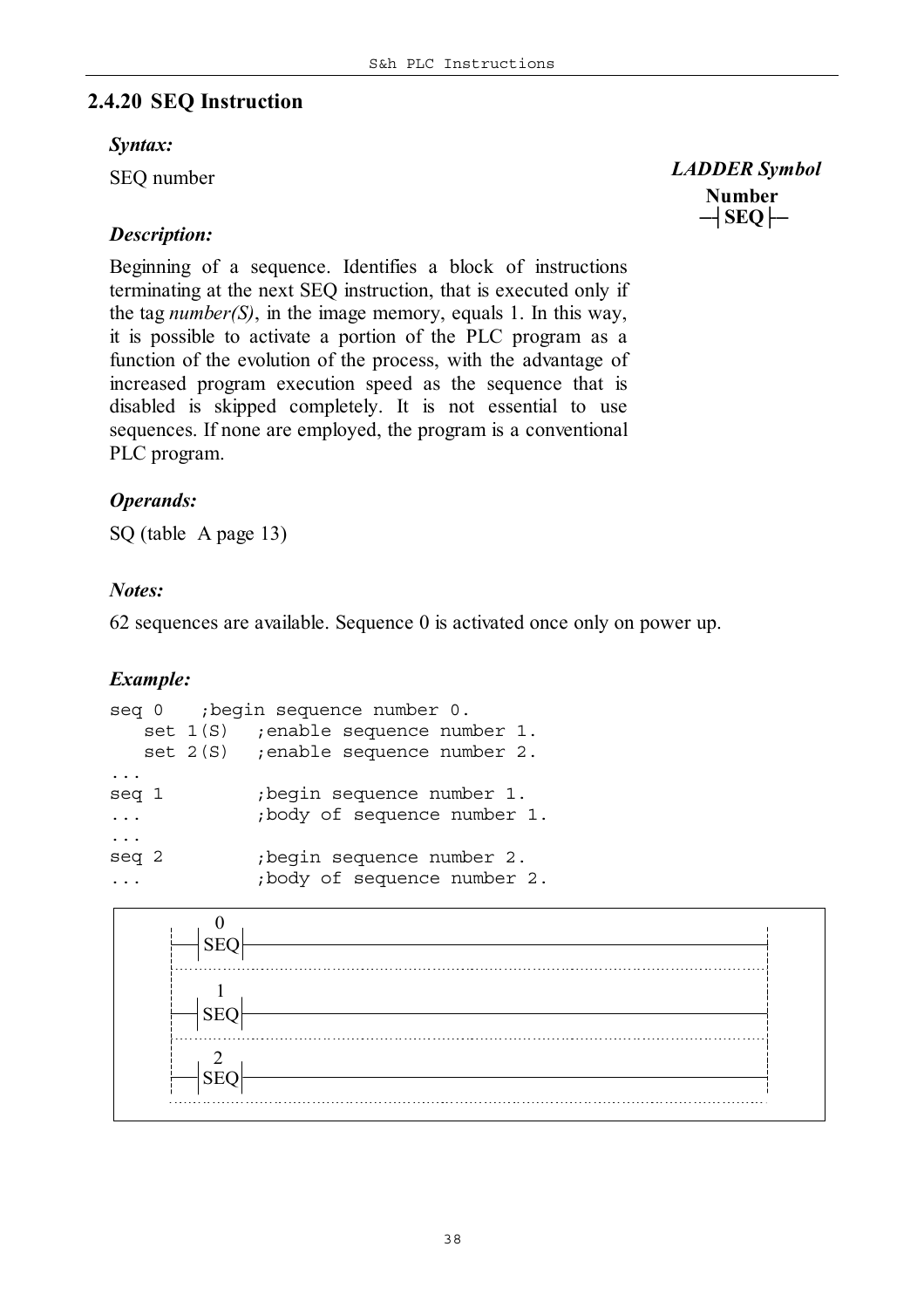# **2.4.21 JUMP Instruction**

#### *Syntax:*

JUMP tag, label

# *Description:*

Instruction to skip program. If *tag* equals 1, the program executes the instruction found at *label*. Otherwise it executes the following instruction. *Tag* can be any tag in the image memory. Some event markers with special significance are available to the programmer and these are useful for controlling the flow of the program following operations on the registers (see instructions on registers)

# *Operands:*

#### *Notes:*

There is a tag [248(m)] whose value is fixed at 1 that enables the program to be skipped always (unconditioned JUMP).

### *Example:*

EQ assign 250(m) *;flag of equality.* QT assign 128 *;quantity variable.* ... cmpil QT,10 *;if QT=10 then EQ is set to 1.* jump EQ,LABEL1 *;if EQ is 1 skip to LABEL1.* ... ... ... LABEL1 *;code to execute if QT=10.* ... ... endblo



**Label**  *LADDER Symbol* ─┤**JUMP**├─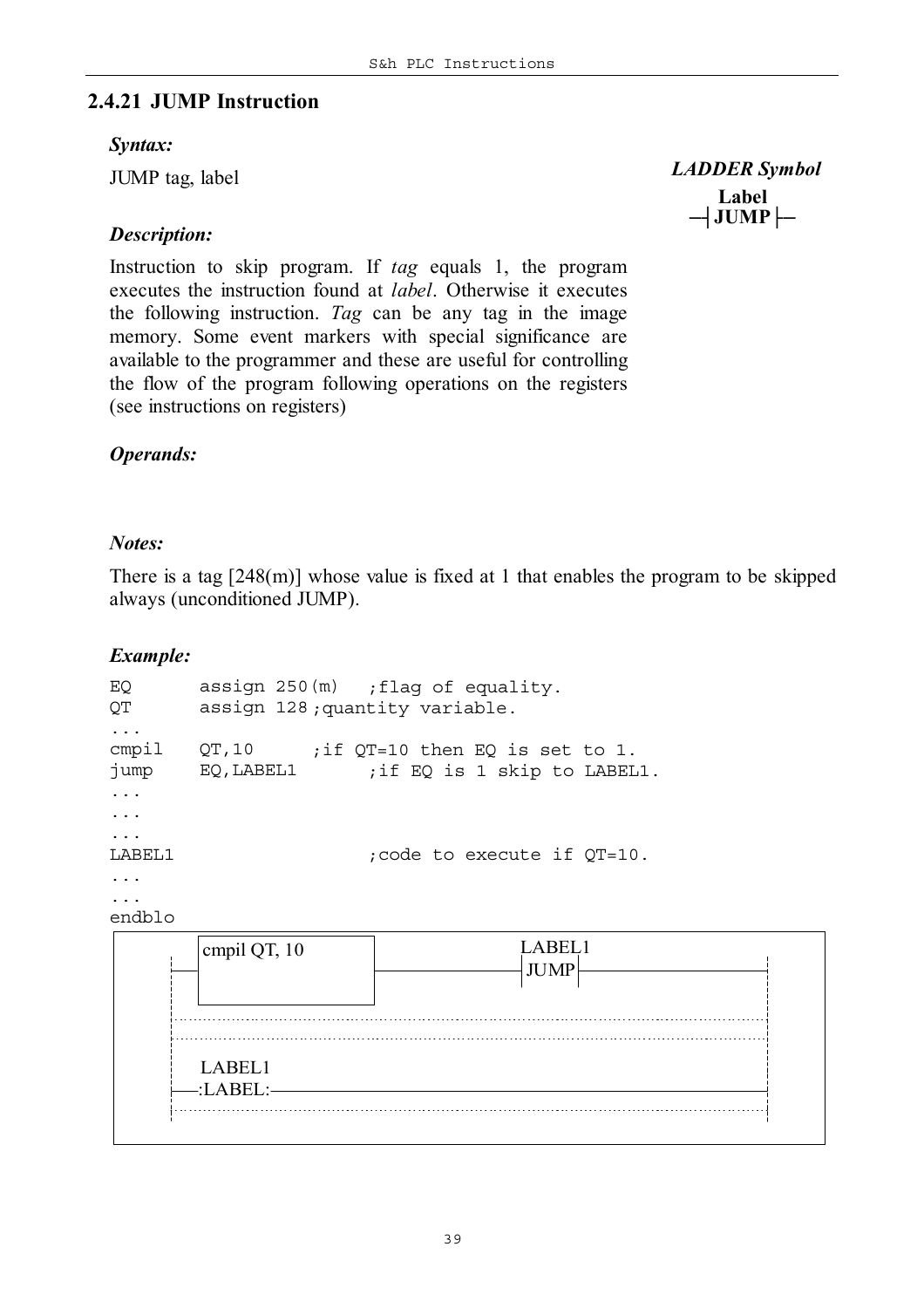# **2.4.22 CALL Instruction**

#### *Syntax:*

CALL label

**Label**  *LADDER Symbol* ─┤**CALL**├─

# *Description:*

Call a subroutine.

The program executes the instruction found at *label* and returns to the instruction that follows the call when it encounters the ENDSUB instruction. Subroutines must be placed after an ENDPRO instruction. They must be identified by a label and must terminate with the ENDSUB instruction.

CALL instructions can be used anywhere in the program and they are executed only if the state of the accumulator is equal to 1.

# *Operands:*

### *Notes:*

It is also possible to call a subroutine from another subroutine, provided that this operation is not repeated for more than 8 subroutines one inside the other.

# *Example:*

```
....
call ROUTINE1 ;if acc=1 the subroutine is called.
....
endpro
```
#### ROUTINE1

```
...
... ;body of the subroutine
...
endsub
```
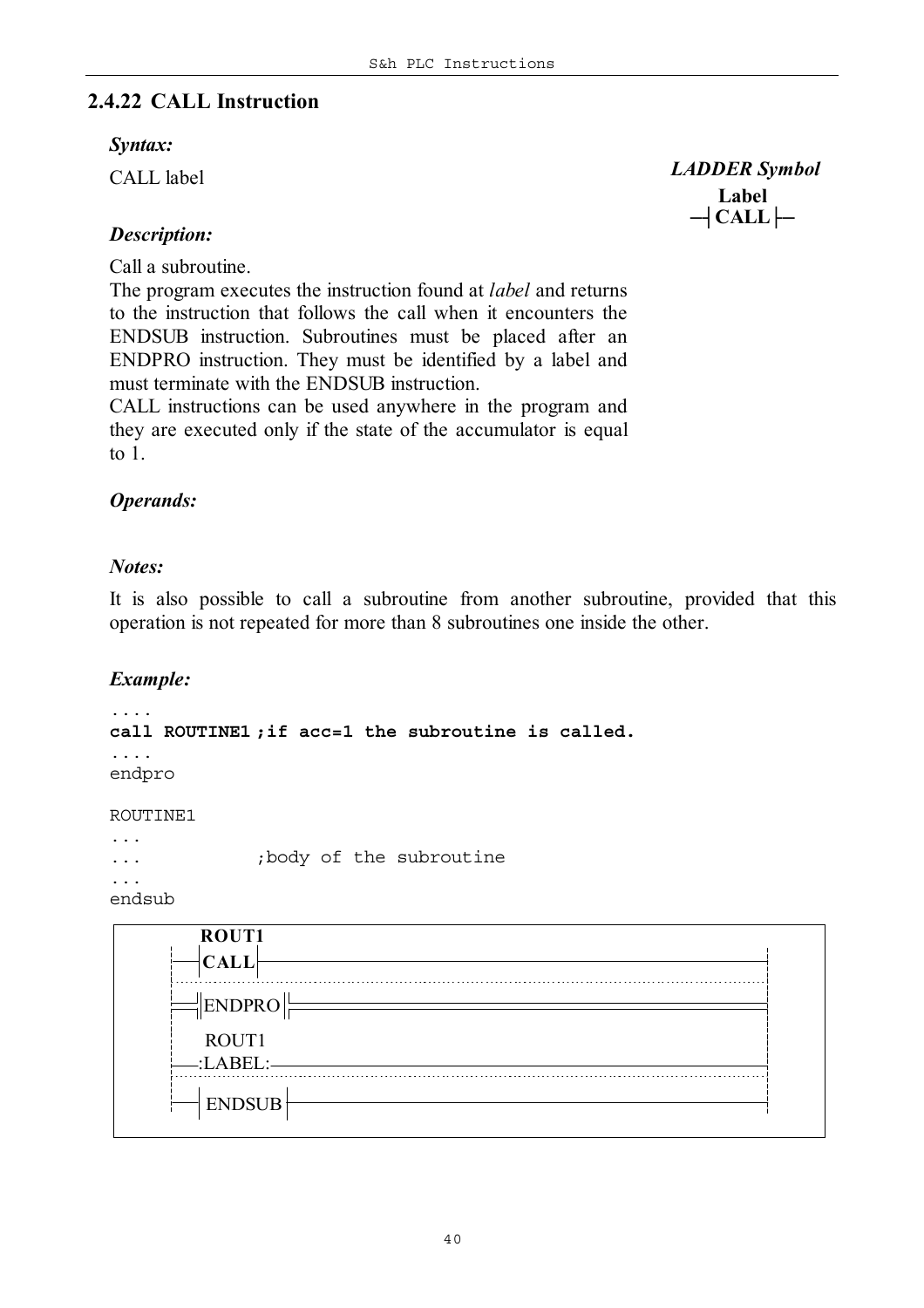# **2.4.23 ENDSUB Instruction**

#### *Syntax:*

ENDSUB

# *LADDER Symbol*

─┤**ENDSUB**├─

# *Description:*

End subroutine.

The program returns to the instruction following the call of the subroutine being executed.

# *Operands:*

### *Notes:*

A subroutine must always terminate with the ENDSUB instruction.

# *Example:*

```
....
....
call ROUTINE1 ;if acc=1 the subroutine is called.
....
....
endpro
```
#### ROUTINE1

... *;body of subroutine*

...

```
endsub
```
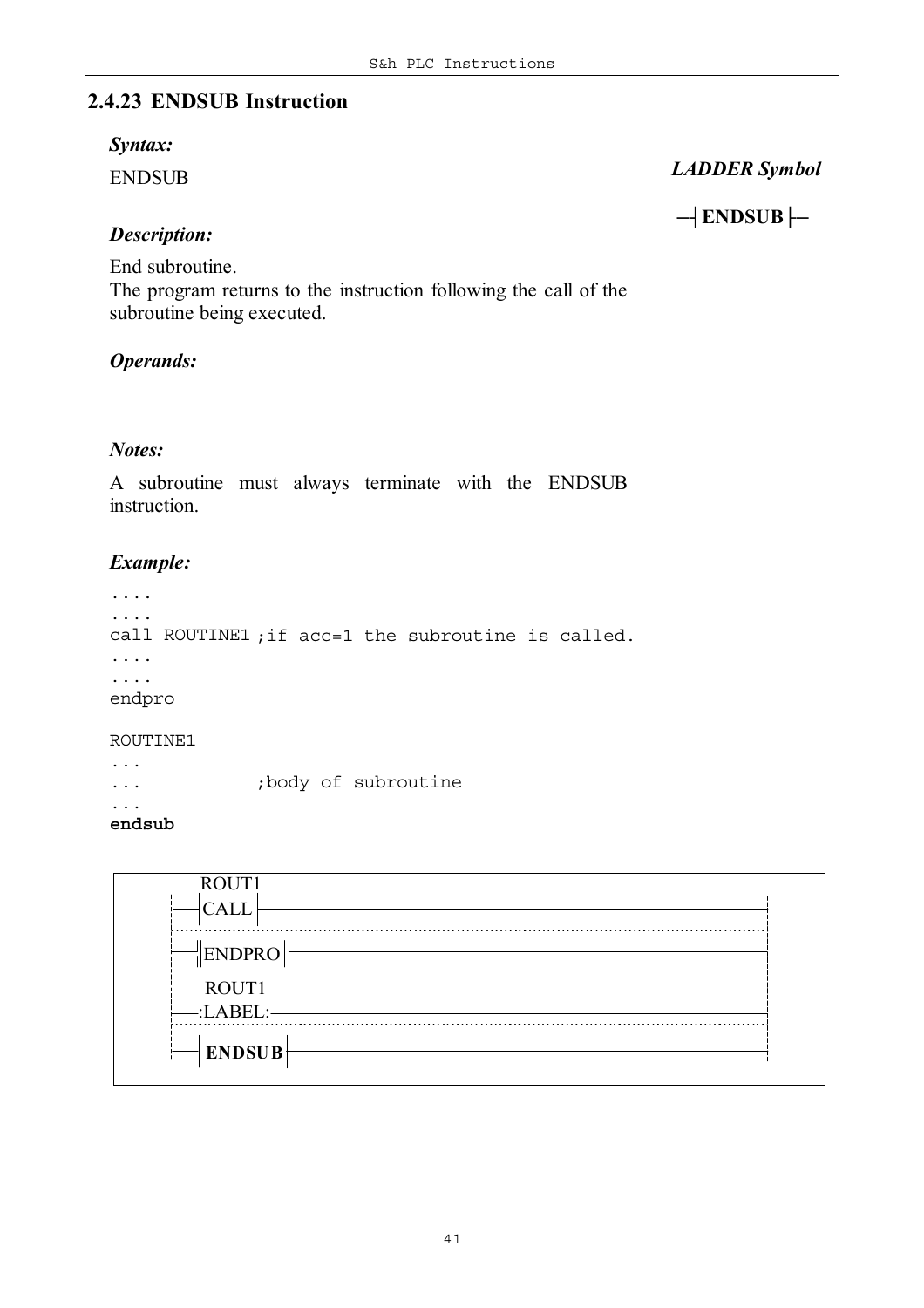# **2.4.24 Definition of a label**

#### *Syntax:*

label

### *Description:*

A *label* is defined, to which other instructions, like JUMP or CALL, can make reference.

#### *Operands:*

*Notes:*

#### *Example:*

```
....
....
call ROUTINE1 ;if acc=1 the subroutine is called.
....
....
endpro
ROUTINE1 ;label definition of routine1
```
... ... *;body of subroutine* ... endsub



**Label**  *LADDER Symbol* ─**: LABEL :**─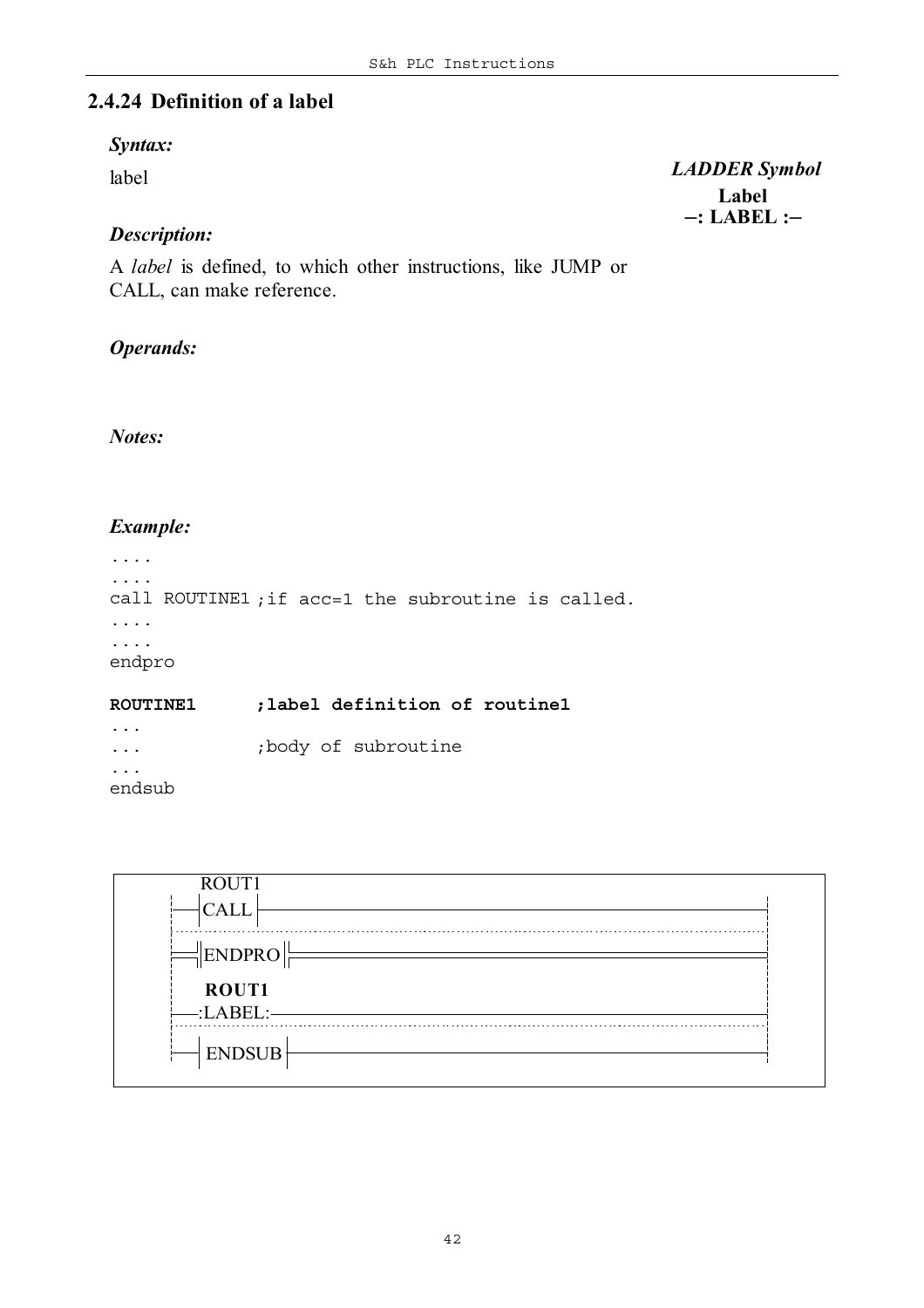# **2.4.25 ENDPRO Instruction**

#### *Syntax:*

ENDPRO

# *LADDER Symbol*

═╣**ENDPRO**╠═

*Description:*

End of program. Closes the PLC program and has the purpose of advising the interpreter to restart the execution of the program from the beginning.

# *Operands:*

### *Notes:*

In order to synchronise the PLC with the CNC, without possibility of error, the execution of this instruction is accompanied by the automatic reading of the tags and the variables that the PLC receives from the CNC.

### *Example:*

... ... *;program body.* ... **endpro** *;end program.*

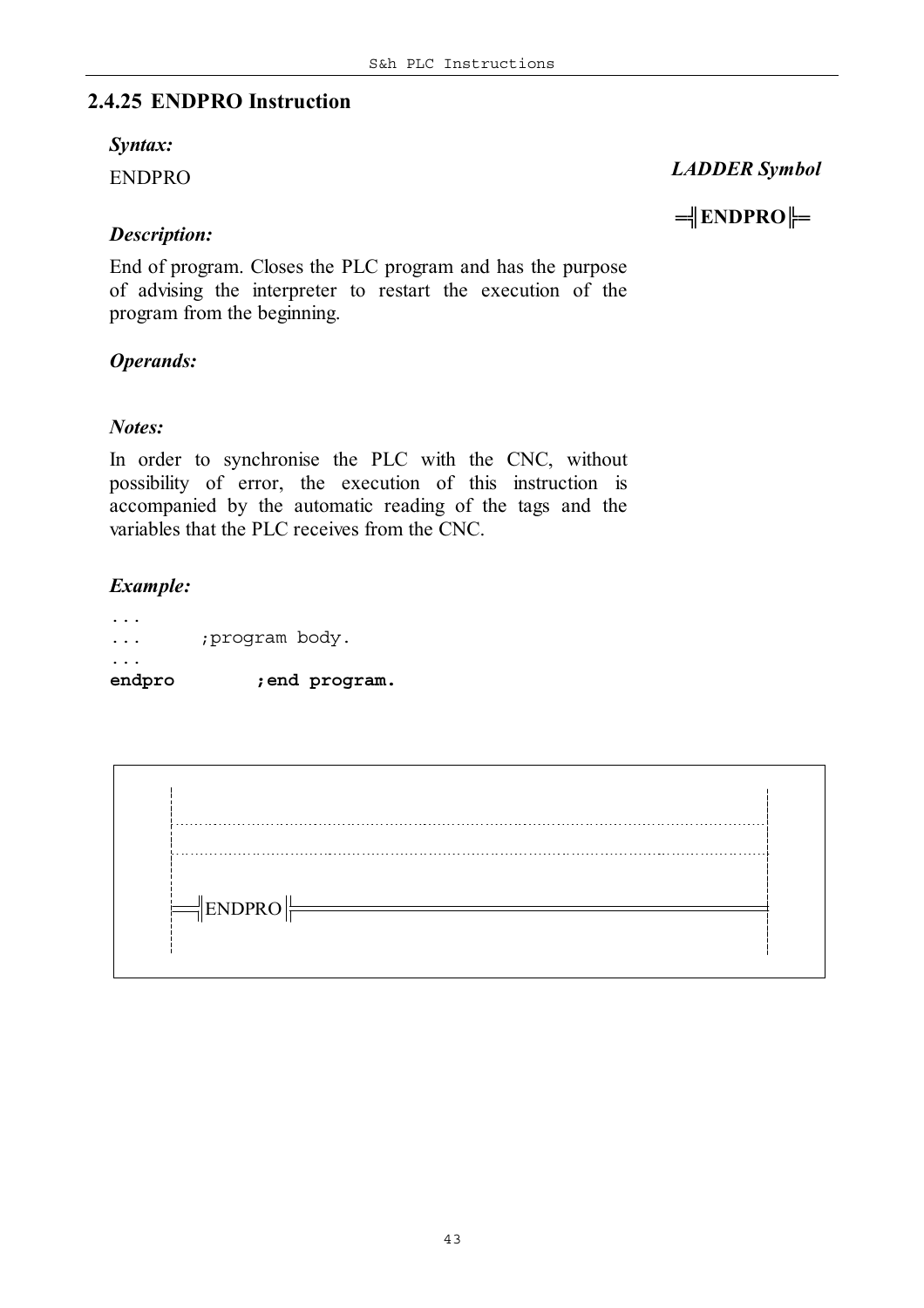### **2.4.26 FAL Instruction**

#### *Syntax:*

FAL number

### *Description:*

Signalling of anomalies or warnings.

The number must be less than 100, and, in particular, if, se:

• number  $= 0$ , then the reset of the fifo message is obtained

- $\bullet$  0 < number < 50, warning
- number  $\geq 50$ , alarm and wait for reset.

In the event of a warning or anomaly, a BEL is sent on the serial line (can be disabled with the OUTVAR instruction).

### *Operands:*

*Notes:*

#### *Example:*

| fa1 <sub>0</sub> | fifo messages reset.    |
|------------------|-------------------------|
| fal 20           | ; warning.              |
| fal 70           | ;alarm, wait for reset. |
|                  |                         |
|                  |                         |



**Number**  *LADDER Symbol* ─┤**FAL**├─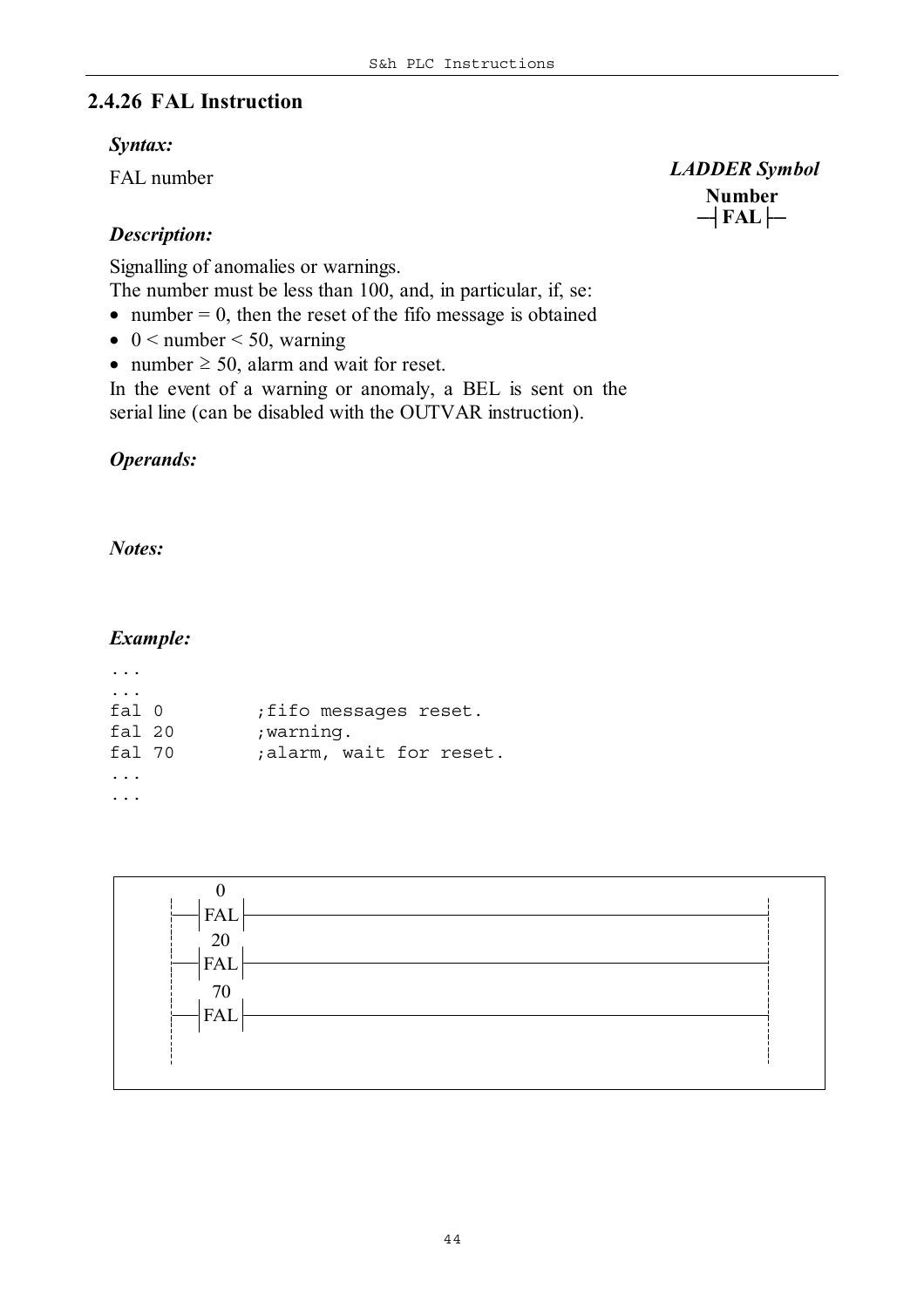# **2.4.27 FALS Instruction**

#### *Syntax:*

FALS number

# *Description:*

Signalling of a fatal alarm.

The number must be less than 100. The PLC and the CNC are stopped. To exit, it is necessary to switch of the machine. In time, a BEL is sent on the serial line (may be disabled with the OUTVAR instruction).

# *Operands:*

*Notes:*

# *Example:*

... ... fals 10 *;fatal alarm.* ... ...



 *LADDER Symbol*

**Number** ─┤**FALS**├─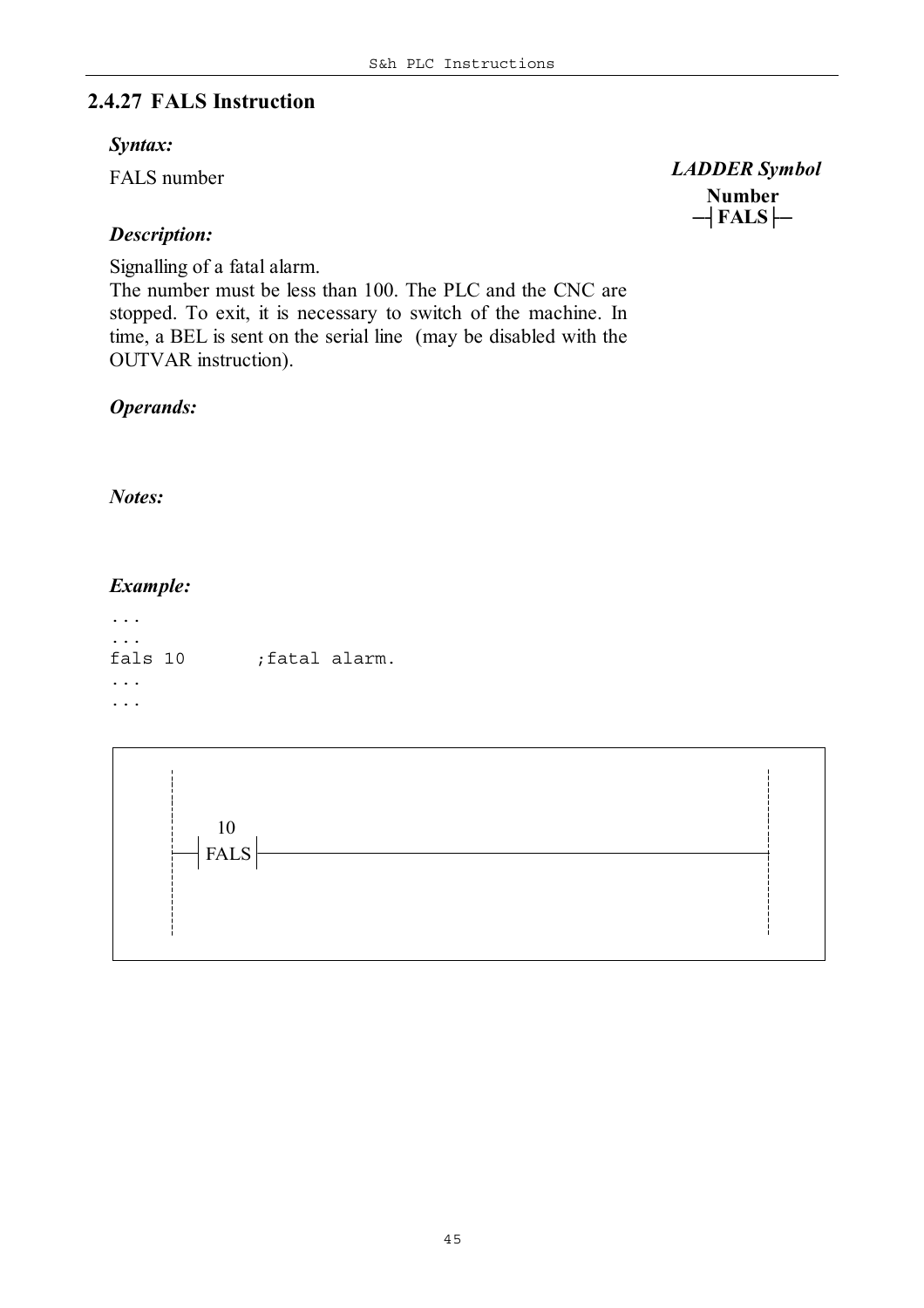# **2.4.28 MSG Instruction**

#### *Syntax:*

MSG "message"

### *Description:*

 *LADDER Symbol*

─┤**MSG**├─

The message (with a maximum of 16 characters) is put in fifo (maximum of 10 messages).

On this request ( $\angle R$  on the serial line), the PLC transmits the message (associating this to a FAL or FALS instruction, it can generate a BEL):

*Operands:*

*Notes:*

# *Example:*

msg "NO PRESSURE" *;The string is put into the fifo.*

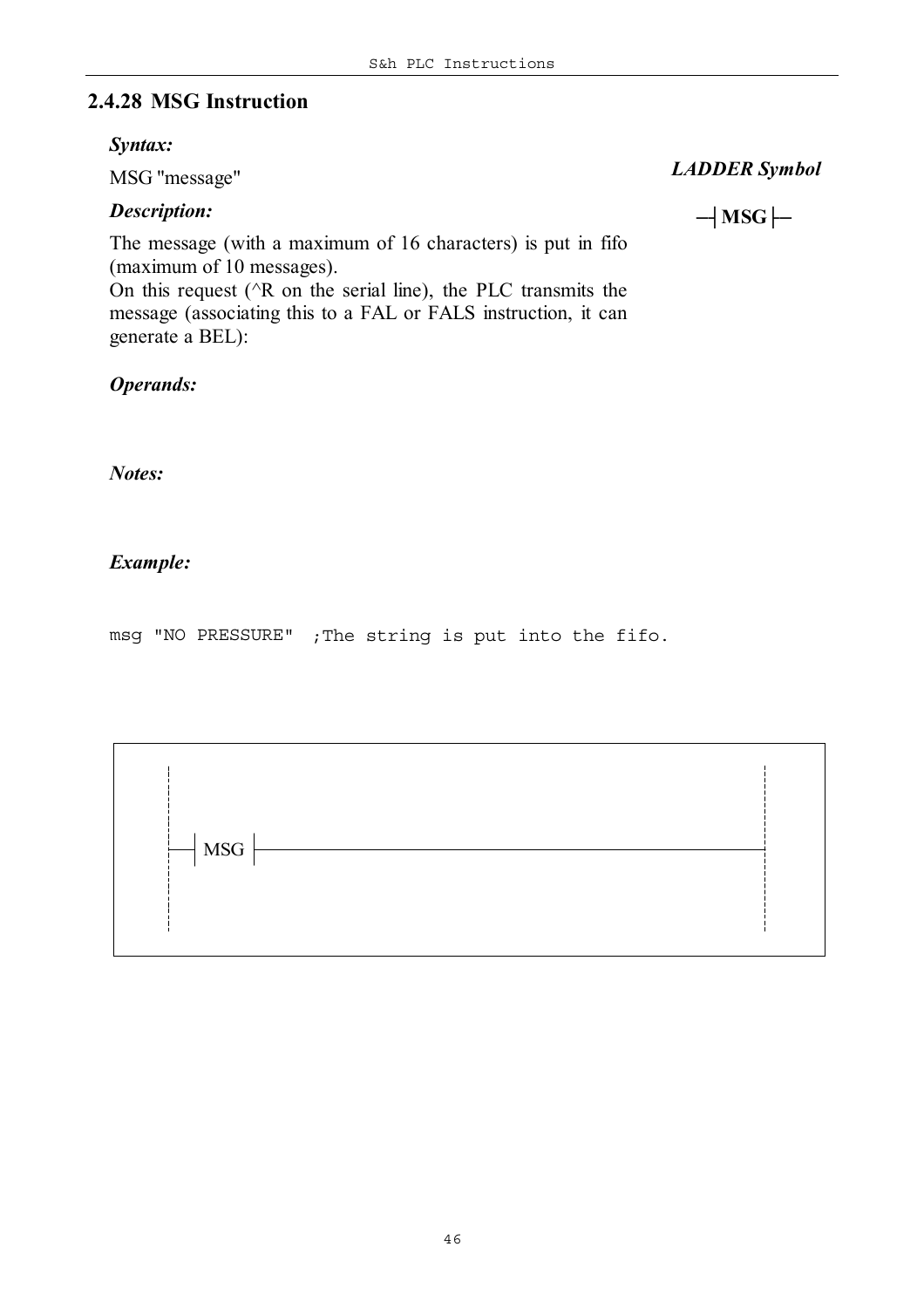#### **2.4.29 INPVAR Instruction**

#### *Syntax:*

INPVAR dest, sour

#### *LADDER Symbol*

*Description:*

─┤**INPVAR**├─

The contents of *sour* are copied to *dest*. *dest* must be a variable, while *sour* can be an address of a device with the following generic structure:

Par1:Par2 (Disp)

- CNC (Device 2)
	- − 0:0(2) read CNC error flag
- Panel (Device 3)
	- − 0:0(3) read panel image (variable 14 for the CNC)
- Analogue inputs (Device 4)
	- − 0:0(4) reading analogue input from logic channel 0 =>AIN0
	- − 1:0(4) reading analogue input from logic channel 0 =>AIN1
	- $2:0(4)$  reading analogue input from logic channel  $0 \Rightarrow \text{AIN2}$
	- − 5:0(4) reading analogue input from logic channel 0 => CURRENT
	- − 6:0(4) reading analogue input from logic channel 0 => HAIN
	- − 0:1(4) reading analogue input from logic channel 1 =>AIN0
	- − 1:1(4) reading analogue input from logic channel 1 =>AIN1
	- − 2:1(4) reading analogue input from logic channel 1 => AIN2
	- − 5:1(4) reading analogue input from logic channel 1 => CURRENT
	- − 6:1(4) reading analogue input from logic channel 1 => HAIN
- Variables from the CNC (Device 5)

| $- X:1(5)$   | reading Q1 from CNC   | (If $X=0$ Long, if $X=1$ Word) |
|--------------|-----------------------|--------------------------------|
| $- X:2(5)$   | reading Q2 from CNC   | $If X=0 Long, if X=1 Word$     |
|              |                       |                                |
| $- X:255(5)$ | reading Q255 from CNC | (If $X=0$ Long, if $X=1$ Word) |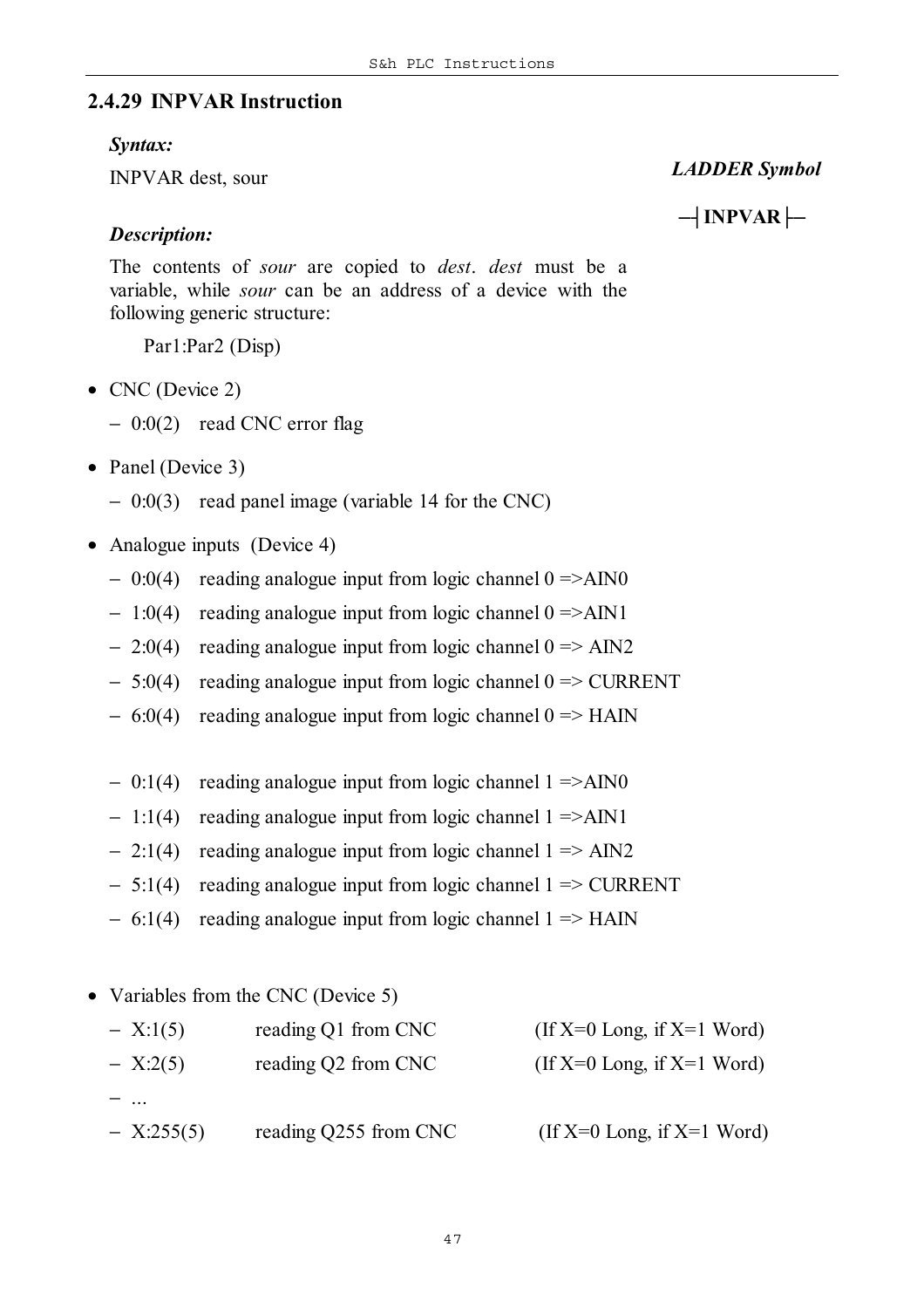- Timers and Counters (Device 6)
	- − 0:0(6) timer 0 reading
	- − 0:1(6) timer 1 reading
	- − ...
	- − 0:31(6) timer 31 reading
	- − 1:0(6) counter 0 reading
	- − 1:1(6) counter 1 reading
	- − ...
	- − 1:31(6) counter 31 reading

# *Operands:*

*Notes:*

### *Example:*

QT assign 128 *;declaration of the variable QT.*

```
...
...
inpvar QT,0:80(5) ;reading of variable Q80 from the CNC.
...
...
```
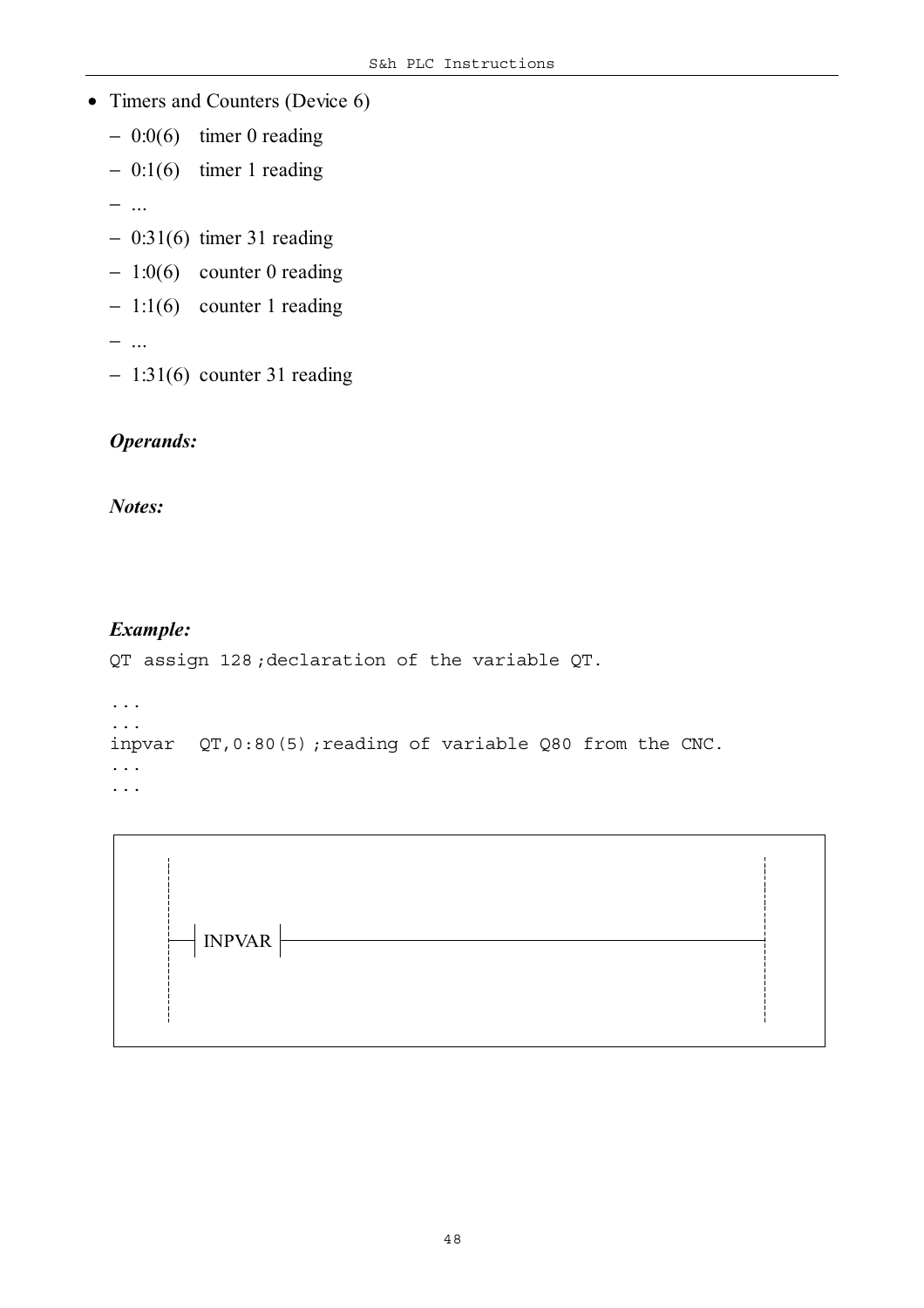# **2.4.30 OUTVAR Instruction**

#### *Syntax:*

OUTVAR dest, sour

# *LADDER Symbol*

─┤**OUTVAR**├-

# *Description:*

The contents of *sour* are copied to *dest*. *Sour* must be a variable, while *dest* can be an address with the following generic structure:

Par1:Par2 (1)

- 0:0(1) enable/disable filter on the inputs (0 disabled)
- $1:0(1)$  CNC time in 2 ms slot.
- 2:0(1) PLC time in 2 ms slot.
- 3:0(1) time between BEL's in seconds.
- $\bullet$  4:0(1) reset PLC error.
- $5:0(1)$  writing to analogue output of logic channel 0.
- 5:1(1) writing to analogue output of logic channel 1.
- 6:0(1) instruction equivalent to ENDPRO. Updates the PLC-CNC exchange bits, updates the timer bits and the counter bits, updates the acknowledge bits for the M and T commands.
- 7:0(1) initialisation of record length  $0 <$  lenRec  $\leq 90$  (logic channel operations).

# *Operands:*

*Notes:*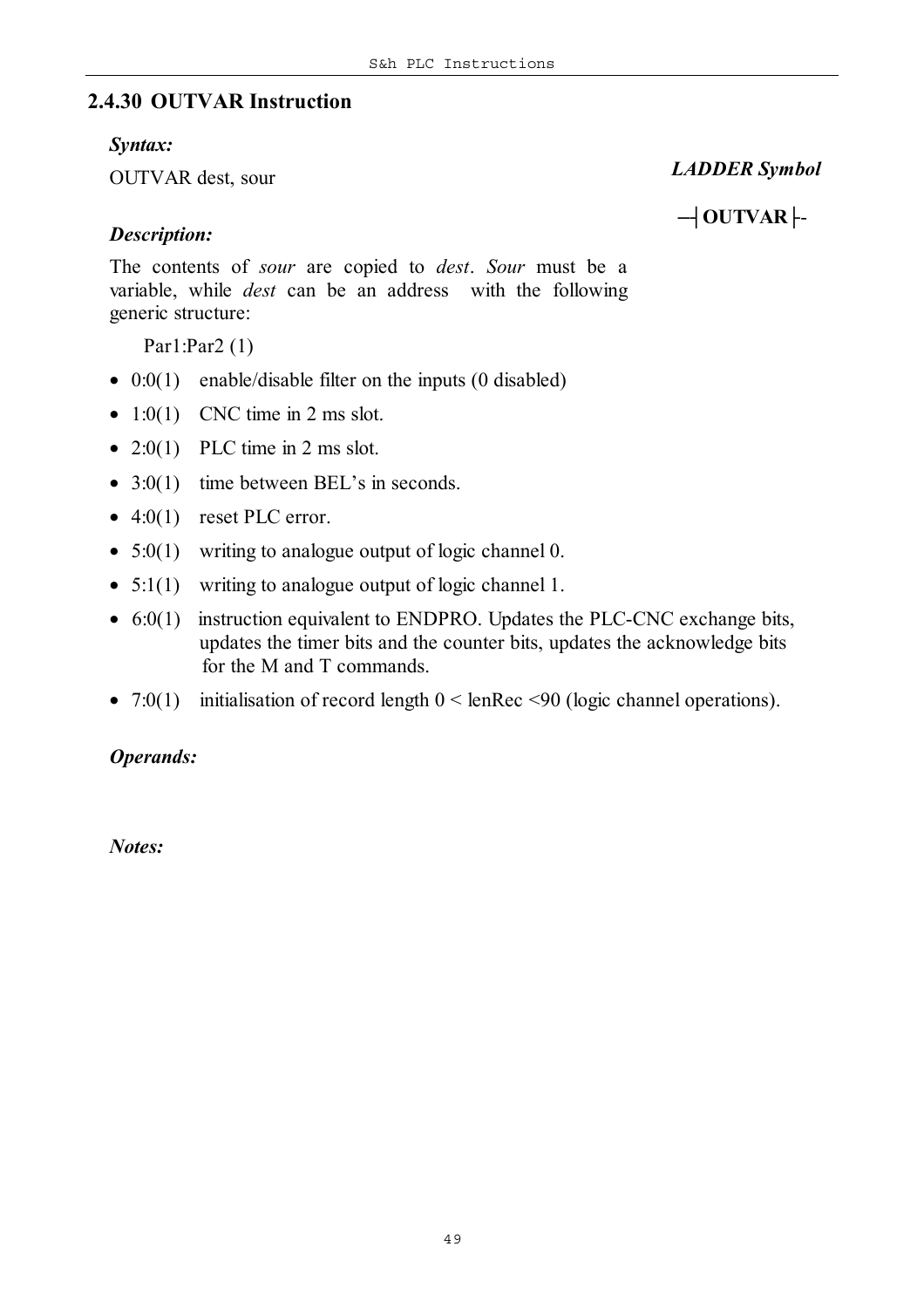```
SLOT assign 128 ;declaration of the variable SLOT.
...
...
movil SLOT,5 ;SLOT contains 5.
outvar 1:0(1),SLOT ;time dedicated to CNC slot 5 = 10 ms.
...
...
```
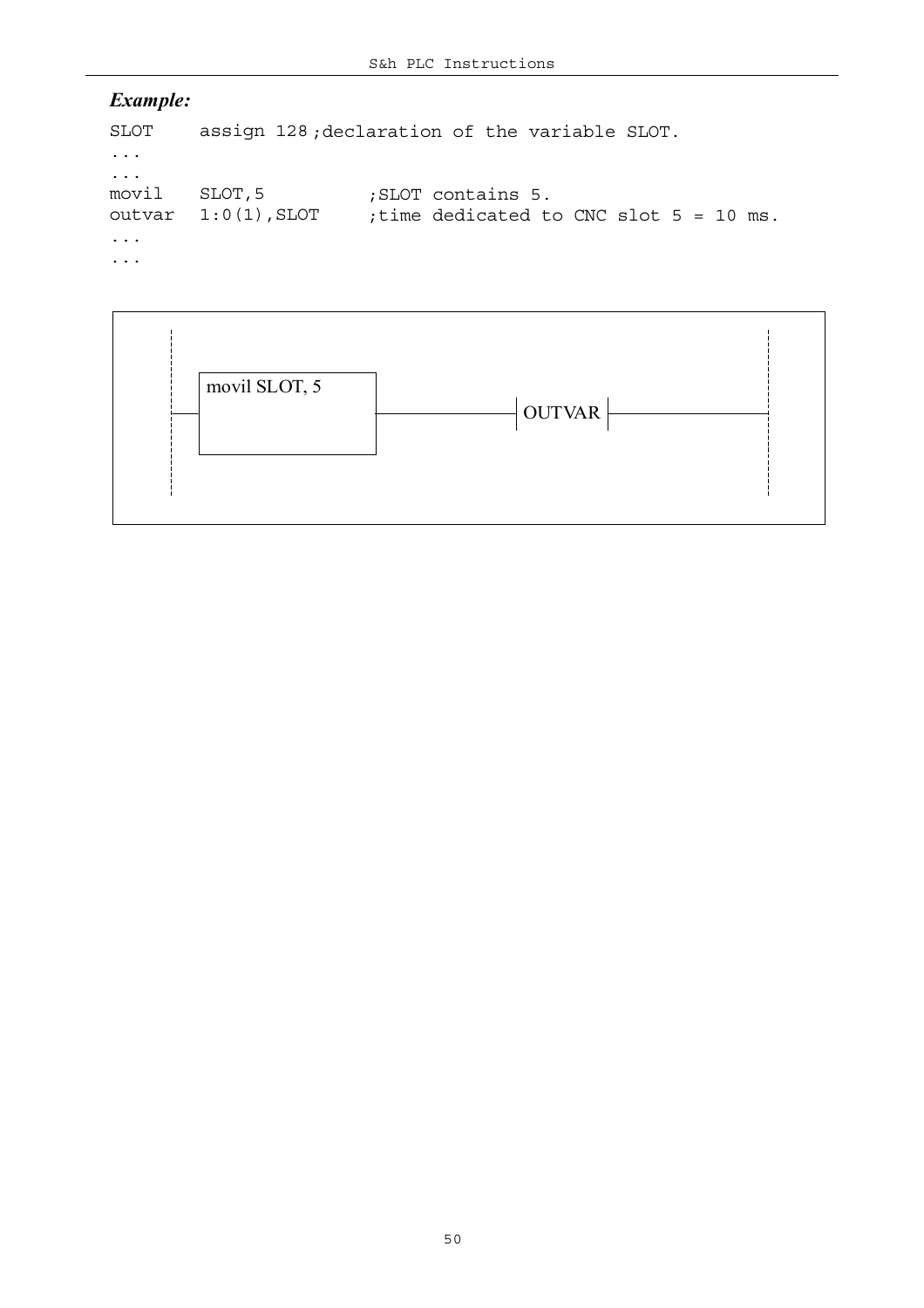# **2.5 Mathematical Block Instructions**

### *Description:*

Inside a mathematical block, it is possible to insert a list of mathematical instructions. The available mathematical instructions are listed, beginning from paragraph 2.5.1.

 *LADDER Symbol*



*Notes:*

| <b>START</b>     | assign 0(m)    | ;marker.                                |  |
|------------------|----------------|-----------------------------------------|--|
| VAR1             | assign 128     | ;32 bit variable.                       |  |
| VAR <sub>2</sub> | assign 130     | ;32 bit variable.                       |  |
| VAR3             | assign 132     | ;32 bit variable.                       |  |
| $\ddots$         |                |                                         |  |
| andSTART         |                | ; if START is 1.                        |  |
|                  |                | movel VAR1, VAR2 ; VAR2 copied to VAR1. |  |
|                  | movil VAR3,100 | ; VAR3 contains 100.                    |  |
| endblo           |                |                                         |  |

| movel VAR1, VAR2<br>movil VAR3, 100 |  |
|-------------------------------------|--|
|                                     |  |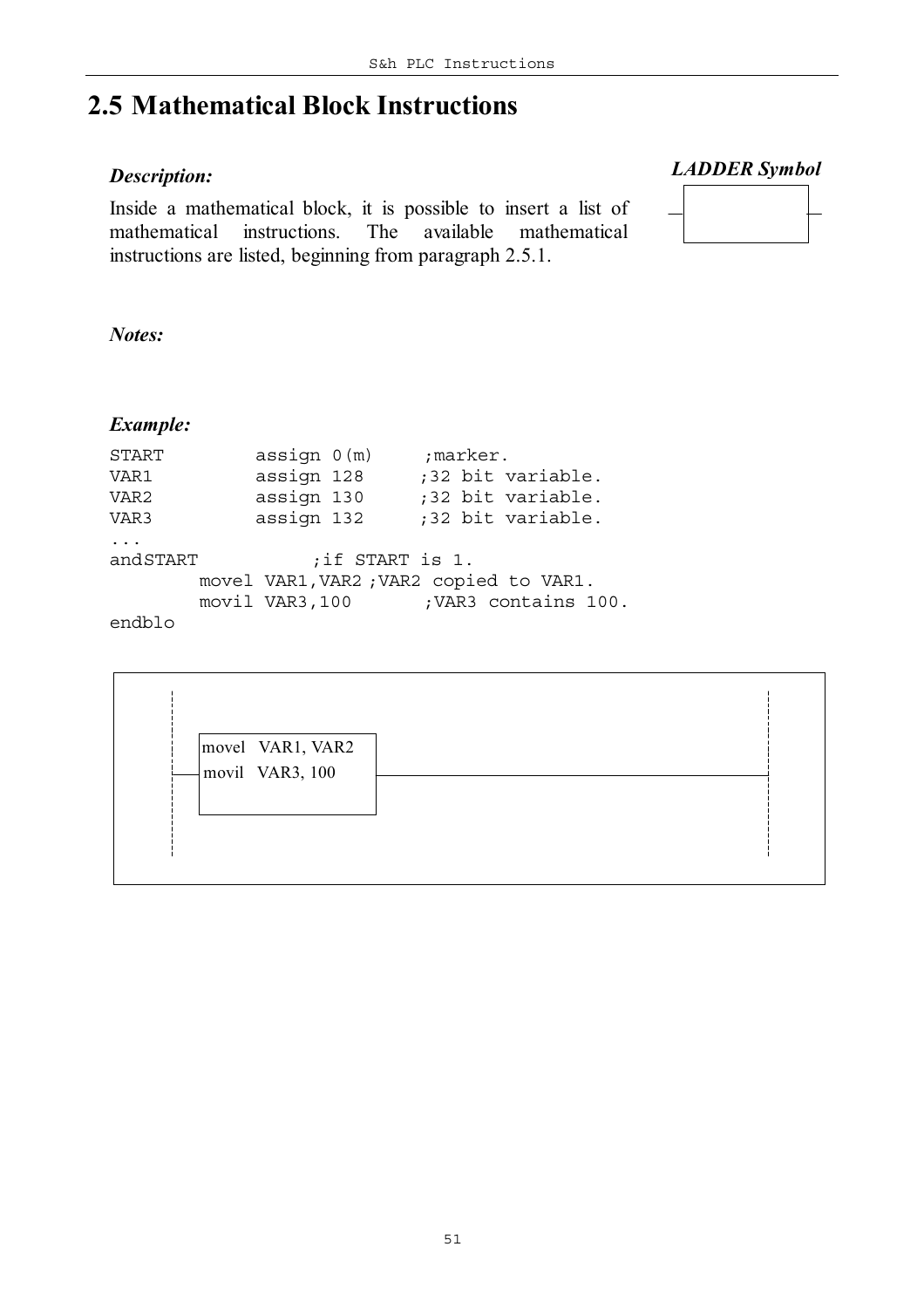# **2.5.1 MOVE (MOVE, MOVEL, MOVI, MOVIL) Instruction**

#### *Syntax:*

MOVE var1,var2

#### *Description:*

The contents of *var2* are copied to *var1* only if the Acc. is equal to 1. The arithmetic markers remain unchanged.

| Acc |                          |     | GТ | <b>OVF</b> | NoAcc |
|-----|--------------------------|-----|----|------------|-------|
|     |                          | IΕΩ |    |            |       |
|     | $\overline{\phantom{0}}$ |     |    |            |       |

Acc: unchanged. Z: unchanged. NZ:unchanged. LT: unchanged. GT: unchanged. OVF: unchanged. NoAcc: unchanged.

#### *Notes:*

The variants of the MOVE instruction have the following meanings:

| $\bullet$ MOVE  | var1, var2 | var1 and var2 must be 16 bit variables.   |
|-----------------|------------|-------------------------------------------|
| $\bullet$ MOVEL | var1. var2 | var1 and var2 must be 32 bit variables.   |
| $\bullet$ MOVI  | var1. num  | var1 16 bit variable, num 16 bit integer. |
| $\bullet$ MOVIL | var1, num  | var1 32 bit variable, num 32 bit integer. |

# *Operands:*

ID OD SQ FL CN TM MK MA IC OC VC VP VI VO VA (table A page 13)

| START    |  | $assign 0(m)$ ; marker.      |                  |                                            |
|----------|--|------------------------------|------------------|--------------------------------------------|
| VAR1     |  | assign 128; variable 16 bit. |                  |                                            |
| VAR2     |  | assign 129; variable 16 bit. |                  |                                            |
| VAR3     |  | assign 130; variable 32 bit. |                  |                                            |
| VAR4     |  | assign 132; variable 32 bit. |                  |                                            |
| $\ddots$ |  |                              |                  |                                            |
| andSTART |  |                              | ; if START is 1. |                                            |
|          |  |                              |                  | move VAR1, VAR2 ; VAR2 copied to VAR1.     |
|          |  | movelVAR3,VAR4               |                  | ; VAR4 copied to VAR3.                     |
|          |  | movi VAR2,100                |                  | ; VAR2 contains 100.                       |
|          |  |                              |                  | movil VAR4, 100000 ; VAR4 contains 100000. |
| endblo   |  |                              |                  |                                            |
| $\cdot$  |  |                              |                  |                                            |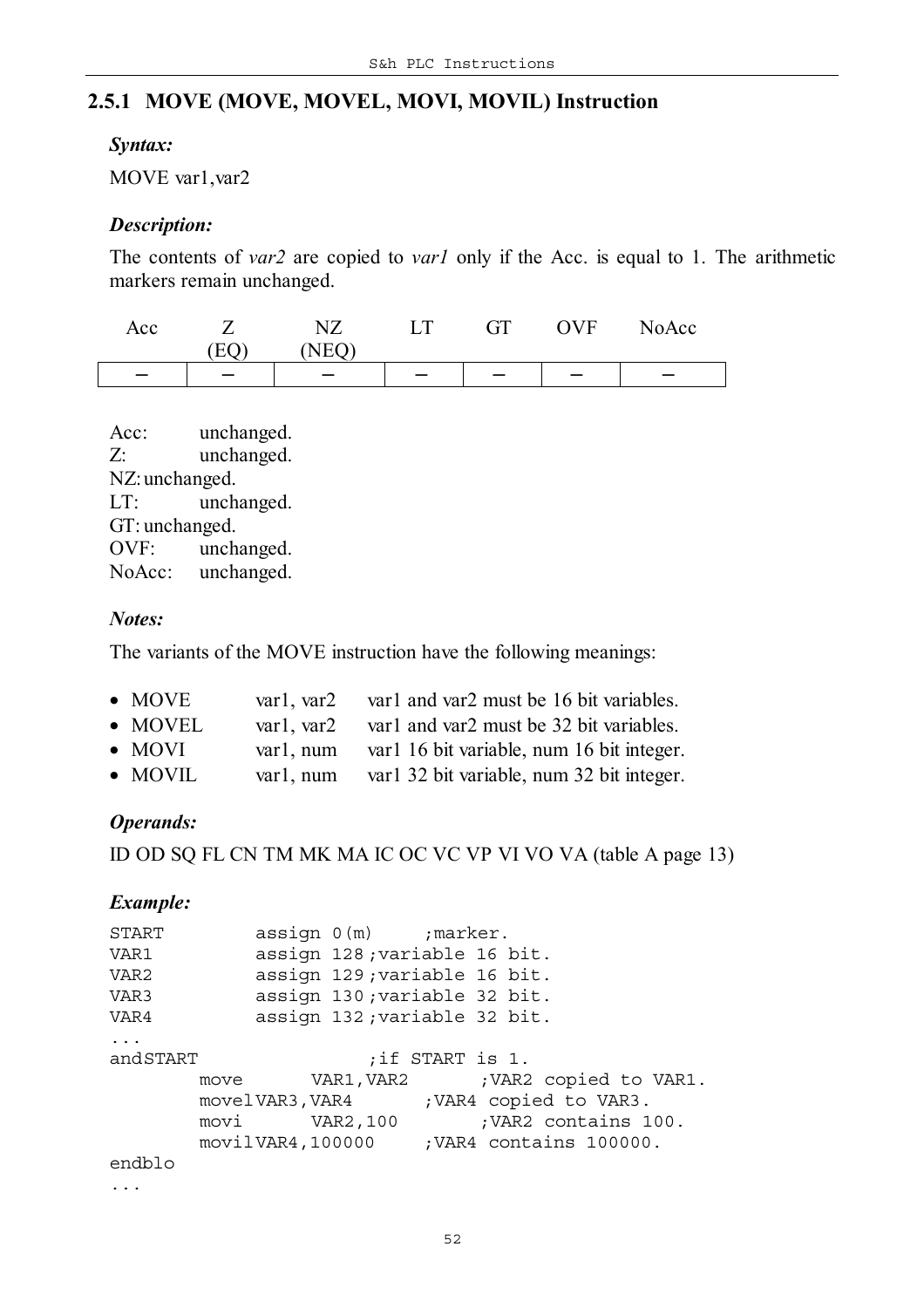# **2.5.2 ADD (ADD, ADDL, ADDI, ADDIL) Instruction**

#### *Syntax:*

ADD var1,var2

#### *Description:*

The contents of *var2* are summed to the contents of *var1,* only if Acc. is equal to 1, and the result is placed in *var1*. The arithmetic markers are modified in accordance with the outcome of the operation.

| Acc |        |     | $\Gamma$ | <b>GT</b> | <b>OVF</b> | NoAcc |
|-----|--------|-----|----------|-----------|------------|-------|
|     |        | NEO |          |           |            |       |
|     | $\ast$ | ∗   | ∗        | ∗         | ∗          |       |
|     |        |     |          |           |            |       |

| Acc:  | unchanged.                                                               |
|-------|--------------------------------------------------------------------------|
| $Z$ : | set to 1 if the result is zero, otherwise set to 0.                      |
|       | NZ: set to 1 if the result is different from zero, otherwise set to 0.   |
| LT:   | set to 1 if $var1 < var2$ , otherwise set to 0.                          |
|       | GT: set to 1 if <i>var1</i> > <i>var2</i> , otherwise set to 0.          |
| OVF:  | set to 1 if the operation has generated an overflow, otherwise set to 0. |
|       | NoAcc: unchanged.                                                        |

#### *Notes:*

 $\sqrt{2}$ 

#### *The variants of the ADD instruction have the following meanings:*

| $\bullet$ ADD   | var1, var2   | var1 and var2 must be 16 bit variables.     |
|-----------------|--------------|---------------------------------------------|
| $\bullet$ ADDL  | var1. var2   | var1 and var2 must be 32 bit variables.     |
| $\bullet$ ADDI  | var1. num    | var1 16 bit variable, num 16 bit integer.   |
| $\bullet$ ADDIL | $var1$ , num | var1 variable a 32 bit, num 32 bit integer. |

#### *Operands:*

```
VA (table A page 13)
Example:
START assign 0(m) ;marker.
VAR1 assign 128 ;16 bit variable.
VAR2 assign 129 ;16 bit variable.
VAR3 assign 130 ;32 bit variable.
VAR4 assign 132 ;32 bit variable.
...
andSTART ;if START é 1.
      add VAR1,VAR2 ;VAR1 = VAR1 + VAR2.
      addl VAR3,VAR4 ;VAR3 = VAR3 + VAR4.
      addi VAR2,100 ;VAR2 = VAR2 + 100.
      addilVAR4,100000 ;VAR4 = VAR4 + 100000.
endblo
...
```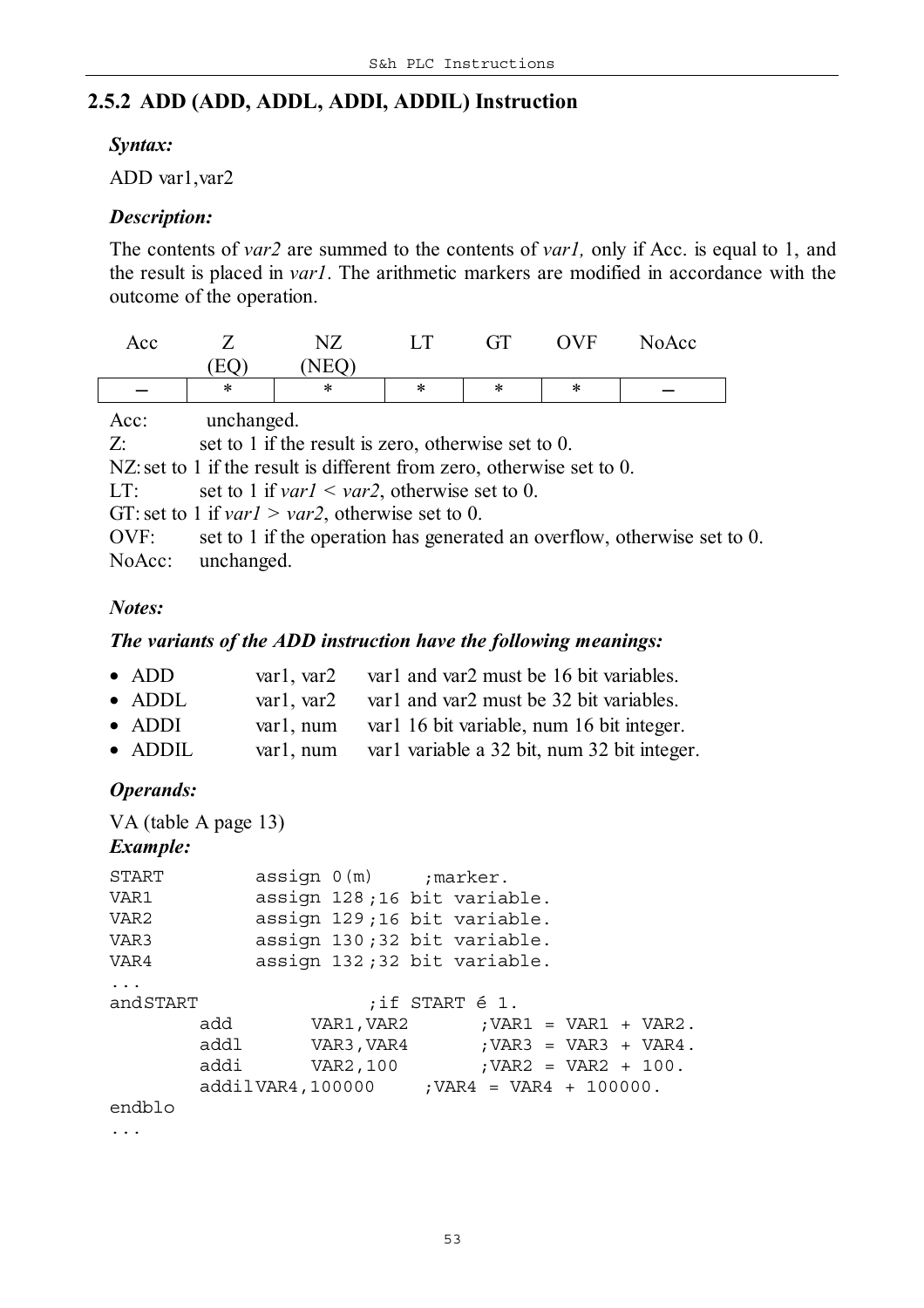# **2.5.3 SUB (SUB, SUBL, SUBI, SUBIL) Instruction**

#### *Syntax:*

SUB var1,var2

#### *Description:*

The contents of *var2* are subtracted from the contents of *var1*, only if Acc. is equal to 1, and the result is placed in *var1*. The arithmetic markers are modified according to the outcome of the operation.

| Acc                      |    | $\sqrt{7}$<br>ΝL | $\mathbf{r}$ | $\cap$ T<br>$\mathbf{r}$<br>UI | <b>OVF</b> | NoAcc |
|--------------------------|----|------------------|--------------|--------------------------------|------------|-------|
|                          | F٥ | JEO<br>⊥◥⊥       |              |                                |            |       |
| $\overline{\phantom{m}}$ | ∗  | ∗                | ∗            | ∗                              | ∗          |       |

| Acc:  | unchanged.                                                               |
|-------|--------------------------------------------------------------------------|
| $Z$ : | set to 1 if the result is zero, otherwise set to 0.                      |
|       | NZ: set to 1 if the result is different from zero, otherwise set to 0.   |
| LT:   | set to 1 if $var1 < var2$ , otherwise set to 0.                          |
|       | GT: set to 1 if $var1 > var2$ , otherwise set to 0.                      |
| OVF:  | set to 1 if the operation has generated an overflow, otherwise set to 0. |
|       | NoAcc: unchanged.                                                        |

### *Notes:*

The variants of the SUB instruction have the following meanings:

| $\bullet$ SUB   | varl. var2 | var1 and var2 must be 16 bit variables.    |
|-----------------|------------|--------------------------------------------|
| $\bullet$ SUBL  | var1. var2 | var1 and var2 must be 32 bit variables.    |
| $\bullet$ SUBI  | var1. num  | var1 16 bit variable, num 16 bit integer.  |
| $\bullet$ SUBIL | var1, num  | var 1 32 bit variable, num 32 bit integer. |

*Operands:*

VA (table A page 13)

#### *Example:*

| START    | $assign 0(m)$ ; marker.                        |  |                  |  |  |  |                                           |
|----------|------------------------------------------------|--|------------------|--|--|--|-------------------------------------------|
| VAR1     | assign 128;16 bit variable.                    |  |                  |  |  |  |                                           |
| VAR2     | assign 129;16 bit variable.                    |  |                  |  |  |  |                                           |
| VAR3     | assign 130;32 bit variable.                    |  |                  |  |  |  |                                           |
| VAR4     | assign 132;32 bit variable.                    |  |                  |  |  |  |                                           |
| $\ddots$ |                                                |  |                  |  |  |  |                                           |
| andSTART |                                                |  | ; if START is 1. |  |  |  |                                           |
|          |                                                |  |                  |  |  |  | $sub$ $VAR1, VAR2$ $;VAR1 = VAR1 - VAR2.$ |
|          |                                                |  |                  |  |  |  | $sub1$ VAR3, VAR4 ; VAR3 = VAR3 - VAR4.   |
|          |                                                |  |                  |  |  |  | $subi$ VAR2, 100 ; VAR2 = VAR2 - 100.     |
|          | $subilVAR4, 100000$ ; $VAR4 = VAR4 - 100000$ . |  |                  |  |  |  |                                           |
| endblo   |                                                |  |                  |  |  |  |                                           |
|          |                                                |  |                  |  |  |  |                                           |

…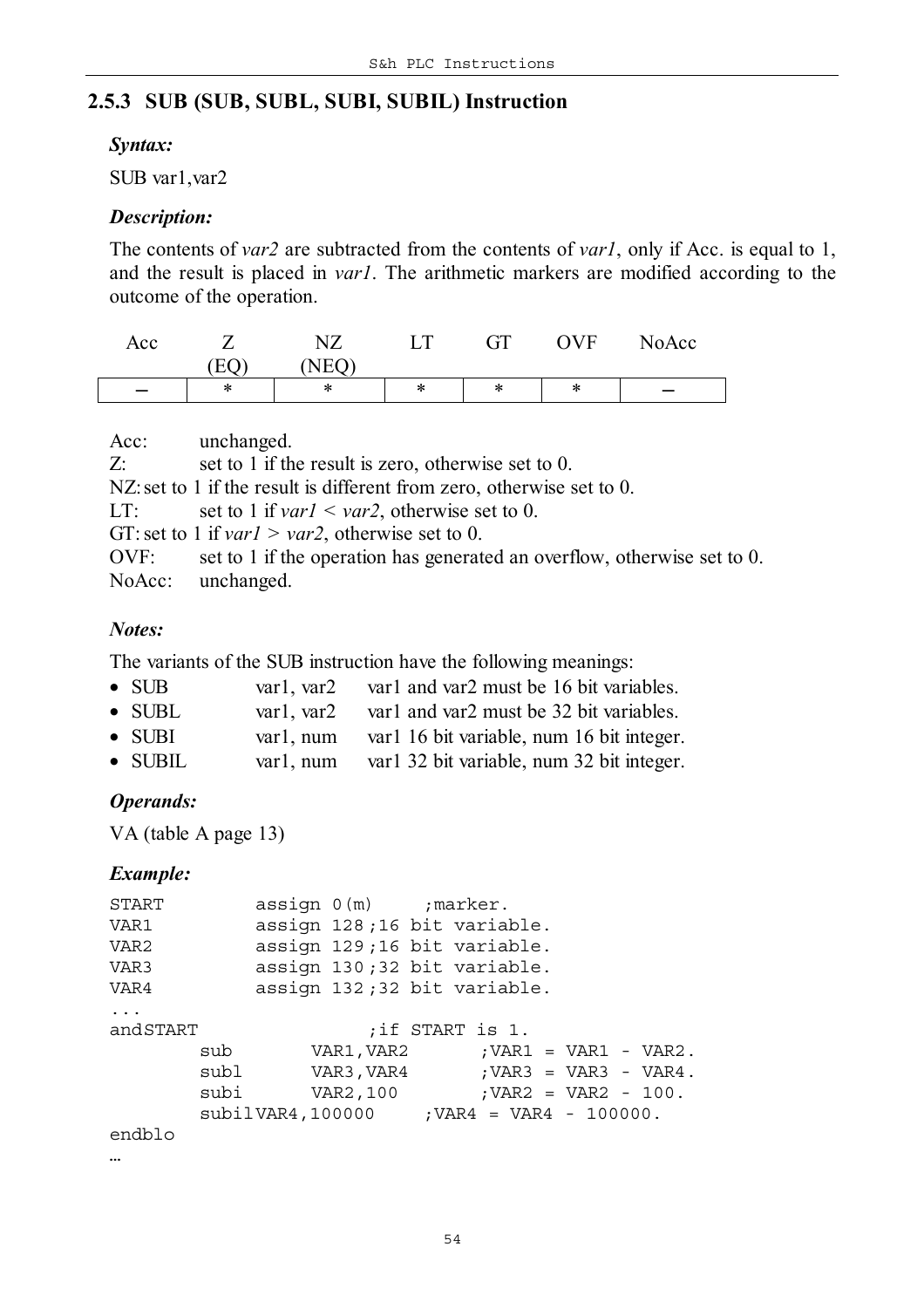# **2.5.4 MUL (MUL, MULL, MULI, MULIL) Instruction**

#### *Syntax:*

MUL var1,var2

#### *Description:*

The contents of *var1* are multiplied by the contents of *var2*, only if Acc. is equal to 1, and the result is placed in *var1*. The arithmetic markers are modified according to the outcome of the operation.

| Acc |                | $\overline{1}$ | ட | GТ<br>$\mathbf{r}$ | $\cdot$ ) V F | NoAcc |
|-----|----------------|----------------|---|--------------------|---------------|-------|
|     | $E\mathcal{C}$ | NEC            |   |                    |               |       |
|     | ∗              | ∗              | ∗ | ∗                  | ∗             | –     |

Acc: unchanged.

Z: set to 1 if the result is zero, otherwise set to 0.

NZ: set to 1 if the result is different to zero, otherwise set to 0.

LT: set to 1 if *var1* < *var2*, otherwise set to 0.

GT: set to 1 if *var1 > var2*, otherwise set to 0.

OVF: set to 1 if the operation has generated an overflow, otherwise set to 0. NoAcc: unchanged.

#### *Notes:*

The variants of the MUL instruction have the following meanings:

| $\bullet$ MUL       | var1, var2 | var1 and var2 must be 16 bit variables.                                                                                                                                                                                                                                                                             |
|---------------------|------------|---------------------------------------------------------------------------------------------------------------------------------------------------------------------------------------------------------------------------------------------------------------------------------------------------------------------|
| $\blacksquare$ MIII |            | $\frac{1}{2}$ $\frac{1}{2}$ $\frac{1}{2}$ $\frac{1}{2}$ $\frac{1}{2}$ $\frac{1}{2}$ $\frac{1}{2}$ $\frac{1}{2}$ $\frac{1}{2}$ $\frac{1}{2}$ $\frac{1}{2}$ $\frac{1}{2}$ $\frac{1}{2}$ $\frac{1}{2}$ $\frac{1}{2}$ $\frac{1}{2}$ $\frac{1}{2}$ $\frac{1}{2}$ $\frac{1}{2}$ $\frac{1}{2}$ $\frac{1}{2}$ $\frac{1}{2}$ |

| $\bullet$ MULL | var1, var2 var1 and var2 must be 32 bit variables. |  |  |  |  |
|----------------|----------------------------------------------------|--|--|--|--|
|                |                                                    |  |  |  |  |

- MULI var1, num var1 16 bit variable, num 16 bit integer.
- MULIL var1, num var1 32 bit variable, num 32 bit integer.

#### *Operands:*

VA (table page 13)

#### *Example:*

```
START assign 0(m) ;marker.
VAR1 assign 128 ;16 bit variable.
VAR2 assign 129 ;16 bit variable.
VAR3 assign 130 ;32 bit variable.
VAR4 assign 132 ;32 bit variable.
...
andSTART ;if START is 1.
      mul VAR1, VAR2 ;VAR1 = VAR1 * VAR2.
      mull VAR3, VAR4 ;VAR3 = VAR3 * VAR4.
      muli VAR2,100 ;VAR2 = VAR2 * 100.
      mulilVAR4,100000 ;VAR4 = VAR4 * 100000.
endblo
```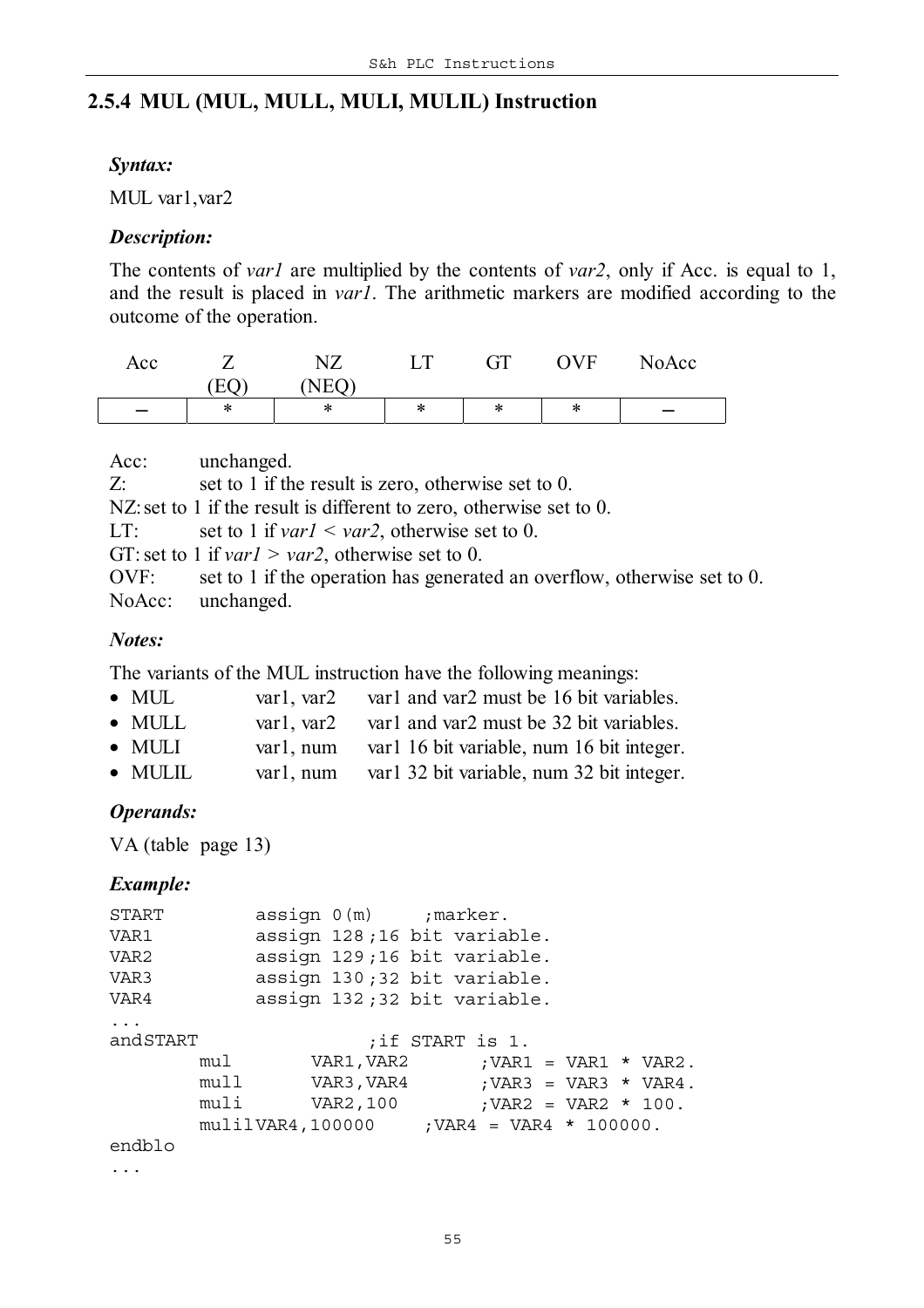# **2.5.5 DIV (DIV, DIVL, DIVI, DIVIL) Instruction**

#### *Syntax:*

DIV var1, var2

#### *Description:*

The contents of *var1* are divided by the contents of *var2*, only if Acc. is equal to 1, and the result is placed in *var1*. The arithmetic markers are modified according to the outcome of the operation.

| Acc |              | NTZ<br>1 Y L        | $\mathbf{r}$ | ÇТ<br>u | OVF | NoAcc                    |
|-----|--------------|---------------------|--------------|---------|-----|--------------------------|
|     | $\mathbf{H}$ | $T_{\rm H}$<br>11 L |              |         |     |                          |
|     | ∗            | ∗                   | ∗            | *       | ∗   | $\overline{\phantom{m}}$ |

| Acc:  | unchanged.                                                               |
|-------|--------------------------------------------------------------------------|
| $Z$ : | set to 1 if the result is zero, otherwise set to 0.                      |
|       | NZ: set to 1 if the result is different to zero, otherwise set to 0.     |
| LT:   | set to 1 if <i>var1</i> < <i>var2</i> , otherwise set to 0.              |
|       | GT: set to 1 if <i>var1</i> > <i>var2</i> , otherwise set to 0.          |
| OVF:  | set to 1 if the operation has generated an overflow, otherwise set to 0. |
|       | NoAcc: unchanged.                                                        |

#### *Notes:*

The variants of the DIV instruction have the following meaning:

| $\bullet$ DIV   | var1, var2 | var1 and var2 must be 16 bit variables.   |
|-----------------|------------|-------------------------------------------|
| $\bullet$ DIVL  | var1, var2 | var1 and var2 must be 32 bit variables.   |
| $\bullet$ DIVI  | var1. num  | var1 16 bit variable, num 16 bit integer. |
| $\bullet$ DIVIL | var1, num  | var1 32 bit variable, num 32 bit integer. |

#### *Operands:*

VA (table A page 13)

### *Example:*

| START    | $assign 0(m)$ ; marker.                        |  |  |                  |                         |  |  |
|----------|------------------------------------------------|--|--|------------------|-------------------------|--|--|
| VAR1     | assign 128;16 bit variable.                    |  |  |                  |                         |  |  |
| VAR2     | assign 129;16 bit variable.                    |  |  |                  |                         |  |  |
| VAR3     | assign 130;32 bit variable.                    |  |  |                  |                         |  |  |
| VAR4     | assign 132;32 bit variable.                    |  |  |                  |                         |  |  |
| $\ddots$ |                                                |  |  |                  |                         |  |  |
| andSTART |                                                |  |  | ; if START is 1. |                         |  |  |
|          | $div$ VAR1, VAR2 ; VAR1 = VAR1 / VAR2.         |  |  |                  |                         |  |  |
|          | $div1$ VAR3, VAR4 ; VAR3 = VAR3 / VAR4.        |  |  |                  |                         |  |  |
|          | divi VAR2,100                                  |  |  |                  | ; VAR2 = VAR2 $/ 100$ . |  |  |
|          | $divilVAR4, 100000$ ; $VAR4 = VAR4 / 100000$ . |  |  |                  |                         |  |  |
| endblo   |                                                |  |  |                  |                         |  |  |
|          |                                                |  |  |                  |                         |  |  |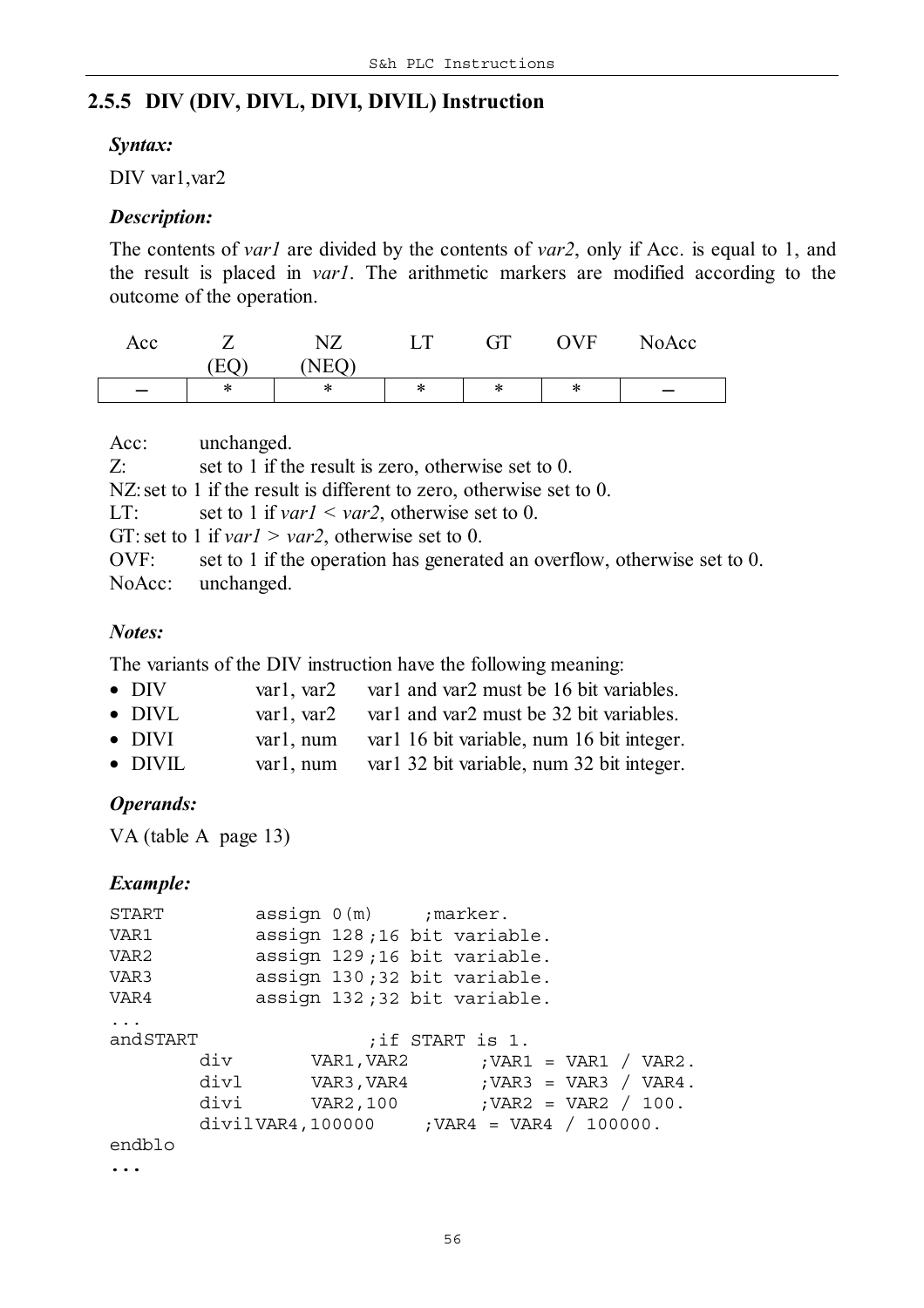# **2.5.6 CMP (CMP, CMPL, CMPI, CMPIL) Instruction**

#### *Syntax:*

CMP var1,var2

#### *Description:*

The contents of *var2* are subtracted from the contents of *var1*, only if Acc is equal to 1, and the arithmetic markers are modified according to the outcome of the operation.

| Acc |   | NTZ | $\mathbf T$ | GТ | <b>OVF</b> | NoAcc |
|-----|---|-----|-------------|----|------------|-------|
|     |   | NED |             |    |            |       |
|     | ж | ж   | *           | ж  | ⋇          |       |

| Acc:  | unchanged.                                                               |
|-------|--------------------------------------------------------------------------|
| $Z$ : | set to 1 if the result is zero, otherwise set to 0.                      |
|       | NZ: set to 1 if the result is different to zero, otherwise set to 0.     |
| LT:   | set to 1 if $var1 < var2$ , otherwise set to 0.                          |
|       | GT: set to 1 if <i>var1</i> > <i>var2</i> , otherwise set to 0.          |
| OVF:  | set to 1 if the operation has generated an overflow, otherwise set to 0. |
|       | NoAcc: unchanged.                                                        |

#### *Notes:*

The variants of the CMP instruction have the following meanings:

| $\bullet$ CMP   | varl. var2   | var1 and var2 must be 16 bit variables.    |
|-----------------|--------------|--------------------------------------------|
| $\bullet$ CMPL  | var1. var2   | var1 and var2 must be 32 bit variables.    |
| $\bullet$ CMPI  | var1. num    | var1 16 bit variable, num 16 bit integer.  |
| $\bullet$ CMPIL | $var1$ , num | var 1 32 bit variable, num 32 bit integer. |

#### *Operands:*

VA (table A page 13)

#### *Example:*

| START    |      | assign 0(m) ; marker. |                                   |  |  |
|----------|------|-----------------------|-----------------------------------|--|--|
| VAR1     |      |                       | assign 128;16 bit variable.       |  |  |
| VAR2     |      |                       | assign 129;16 bit variable.       |  |  |
| VAR3     |      |                       | assign 130;32 bit variable.       |  |  |
| VAR4     |      |                       | assign 132;32 bit variable.       |  |  |
| $\ddots$ |      |                       |                                   |  |  |
| andSTART |      |                       | if START is 1.                    |  |  |
|          | cmp  |                       | $VAR1, VAR2$ ; $(VAR1 == VAR2)$ . |  |  |
|          | cmpi |                       | $VAR2, 100$ ; $(VAR2 == 100)$ .   |  |  |
|          | cmp1 | VAR3, VAR4            | $;$ (VAR3 == VAR4).               |  |  |
|          |      |                       |                                   |  |  |
|          |      | cmpi1VAR4,100000      | ; $(VAR4 == 100000)$ .            |  |  |
| endblo   |      |                       |                                   |  |  |
|          |      |                       |                                   |  |  |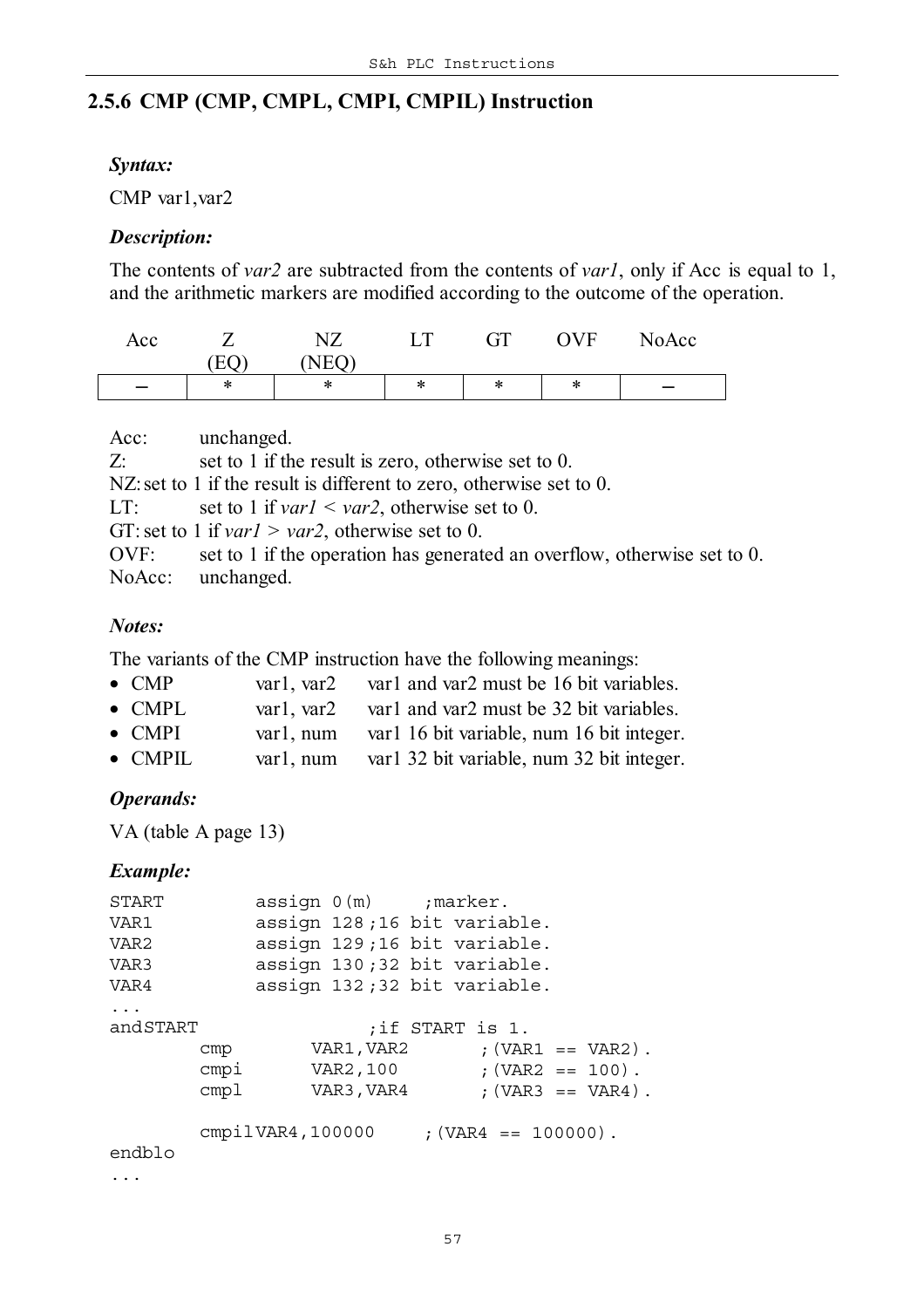# **2.5.7**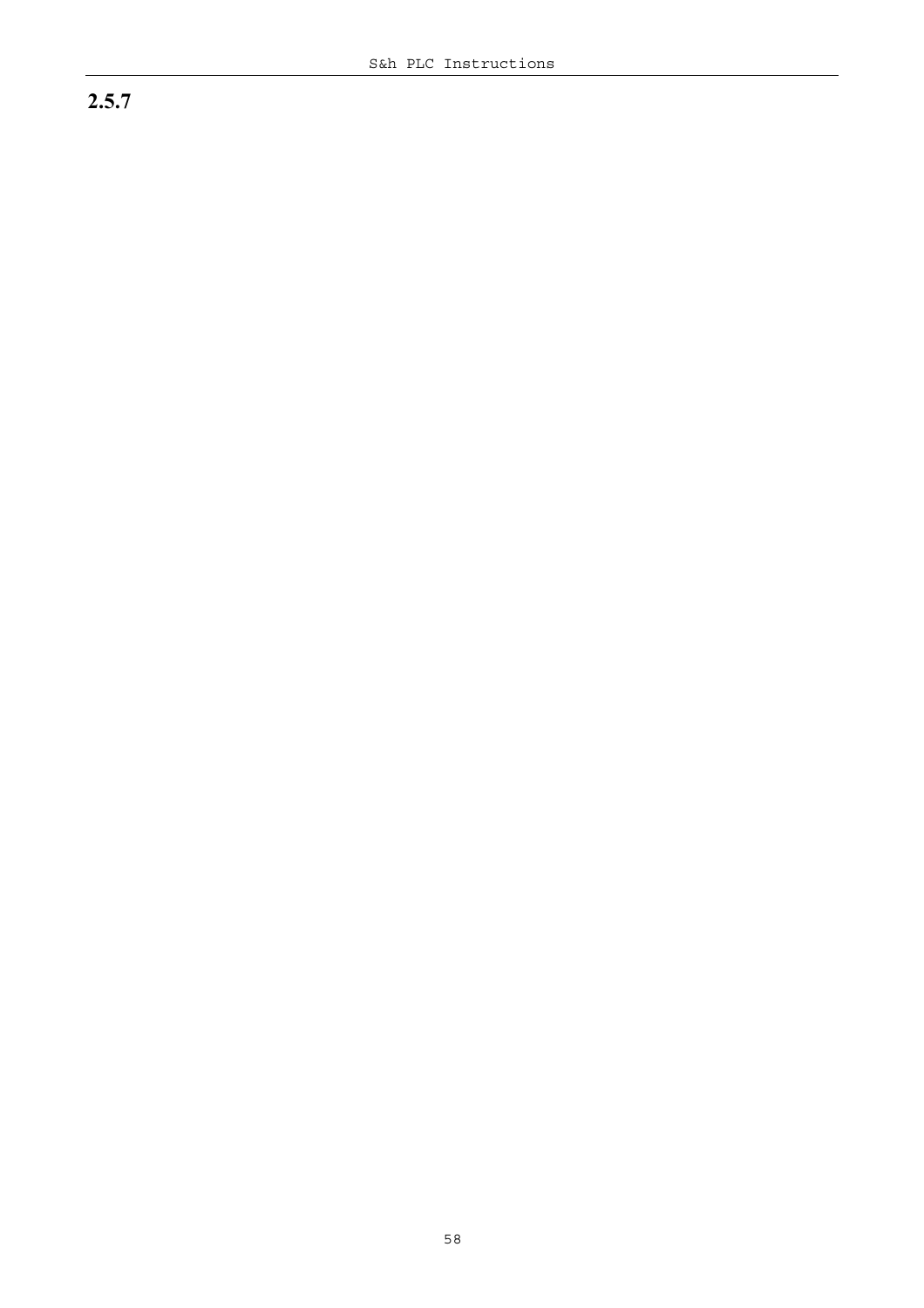# **2.5.8 SHIFT (SHIFT, SHIFTL) Instruction**

#### *Syntax:*

SHIFT var1

#### *Description:*

A shift of one bit to the left is made, and the first bit becomes the state of the accumulator. The accumulator is set to the value of the left bit of the variable. The operation is executed regardless of the state of the accumulator. The arithmetic markers remain unchanged.

| Acc |                | $\Gamma$                 | GТ | <b>OVF</b> | NoAcc |
|-----|----------------|--------------------------|----|------------|-------|
|     | ◥▰<br><b>.</b> |                          |    |            |       |
|     |                | $\overline{\phantom{m}}$ |    |            |       |

Acc: unchanged. Z: unchanged. NZ:unchanged. LT: unchanged. GT: unchanged. OVF: unchanged. NoAcc: unchanged.

#### *Notes:*

The variants of the SHIFT instruction have the following meanings:

- SHIFT varl varl must be a 16 bit variable.
- SHIFTL varl varl must be a 32 bit variable.

#### *Operands:*

VA (table A page 13)

| START                   | assign 0(m) |      | ;marker.          |  |  |  |                                         |
|-------------------------|-------------|------|-------------------|--|--|--|-----------------------------------------|
| VAR1                    | assign 128  |      | ;16 bit variable. |  |  |  |                                         |
| VAR2                    | assign 129  |      | ;16 bit variable. |  |  |  |                                         |
| VAR3                    | assign 130  |      | ;32 bit variable. |  |  |  |                                         |
| VAR4                    | assign 132  |      | ;32 bit variable. |  |  |  |                                         |
| $\ddots$ .<br>and START | shift       | VAR1 | if START is 1.    |  |  |  | ; shift of one bit to the left of VAR1. |
| endblo                  | shiftl      | VAR3 |                   |  |  |  | ; shift of one bit to the left of VAR3. |
| $\cdot$                 |             |      |                   |  |  |  |                                         |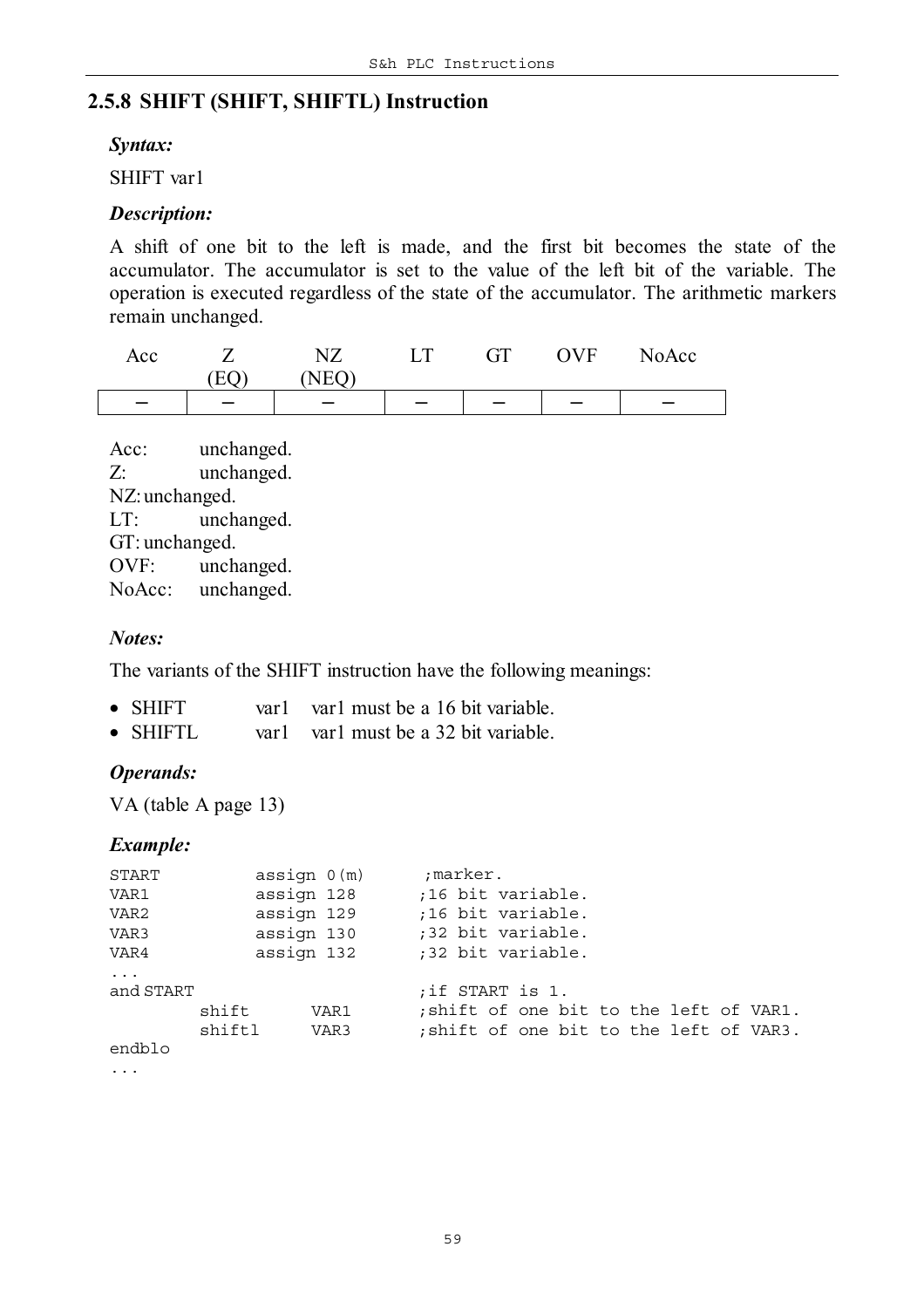# **2.5.9 VAND (VAND, VANDL, VANDI, VANDIL) Instruction**

#### *Syntax:*

VAND var1,*var2*

#### *Description:*

A logic AND operation is performed bit by bit between the variables *var1* e *var2*, and the results are placed in *var1*.

#### *Notes:*

The variants of the VAND instruction have the following meanings:

|  | $\bullet$ VAND | var1, var2 | var1 and var2 must be 16 bit variables. |
|--|----------------|------------|-----------------------------------------|
|--|----------------|------------|-----------------------------------------|

- VANDL var1, var2 var1 and var2 must be 32 bit variables.
- VANDI var1, num var1 16 bit variable, num 16 bit integer.
- VANDIL var1, num var1 32 bit variable, num 32 bit integer.

# *Operands:*

VA (table A page 13)

| START    |                                                | $assign 0(m)$ ; marker.     |                  |  |                             |  |
|----------|------------------------------------------------|-----------------------------|------------------|--|-----------------------------|--|
| VAR1     |                                                | assign 128;16 bit variable. |                  |  |                             |  |
| VAR2     |                                                | assign 129;16 bit variable. |                  |  |                             |  |
| VAR3     |                                                | assign 130;32 bit variable. |                  |  |                             |  |
| VAR4     |                                                | assign 132;32 bit variable. |                  |  |                             |  |
| $\ddots$ |                                                |                             |                  |  |                             |  |
| andSTART |                                                |                             | ; if START is 1. |  |                             |  |
|          | vand VAR1, VAR2                                |                             |                  |  | $: (VARI = VAR1 & (VAR2)$ . |  |
|          | $vand1VAR3, VAR4$ ; $(VAR3 = VAR3 & NAR4)$ .   |                             |                  |  |                             |  |
|          | vandiVAR2, 100 $;$ (VAR2 = VAR2 & 100).        |                             |                  |  |                             |  |
|          | $vandil$ VAR4,100000 ; (VAR4 = VAR4 & 100000). |                             |                  |  |                             |  |
| endblo   |                                                |                             |                  |  |                             |  |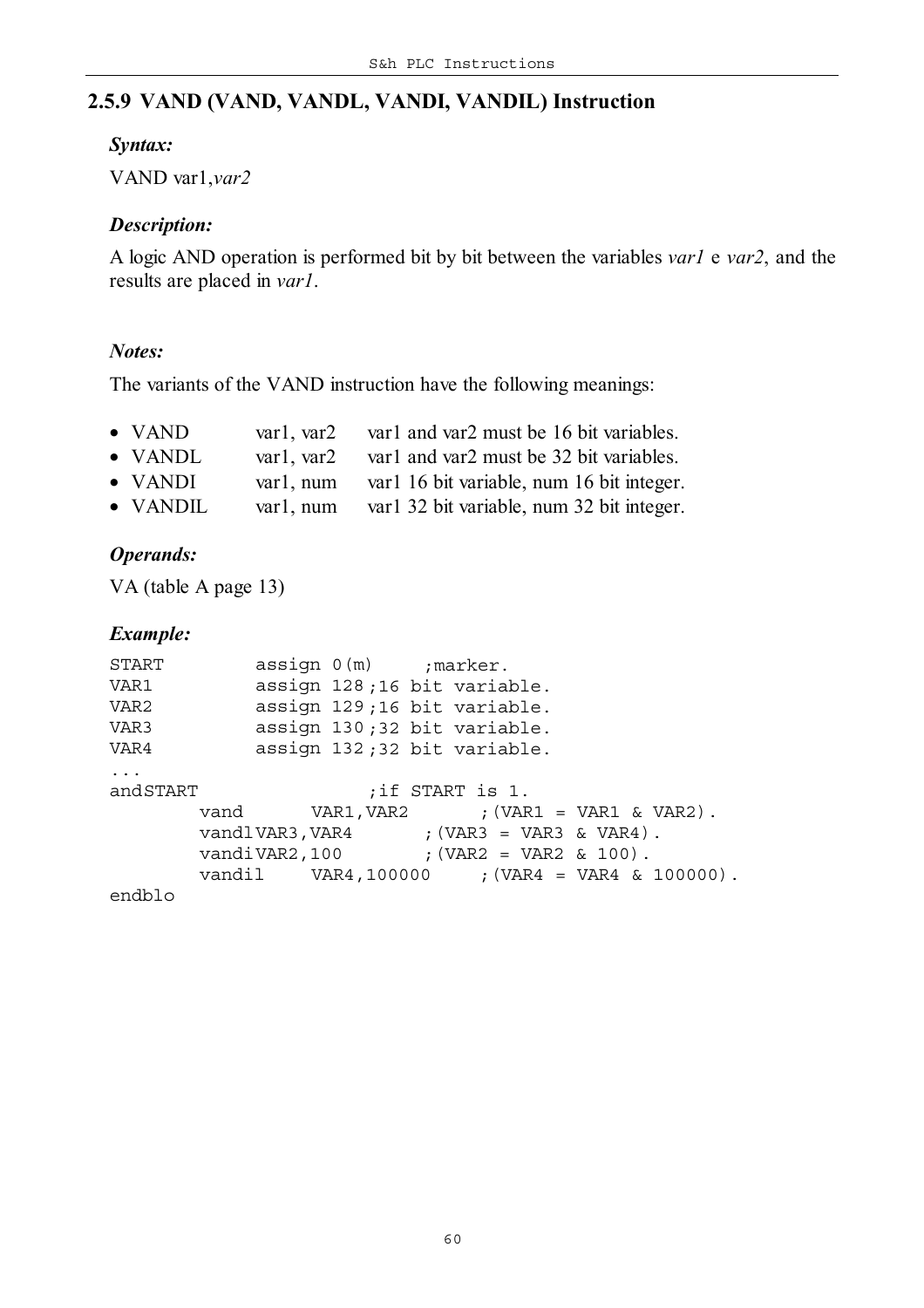# **2.5.10 VOR (VOR, VORL, VORI, VORIL) Instruction**

#### *Syntax:*

VOR var1,*var2*

# *Description:*

A logic OR operation is performed bit by bit between the variables *var1* e *var2*, and the results are placed in *var1*.

#### *Notes:*

The variants of the VOR instruction have the following meanings:

| $\bullet$ VOR                | var1, var2 var1 and var2 must be 16 bit variables.                                                                                                                                                                                                                                                                                                                                   |
|------------------------------|--------------------------------------------------------------------------------------------------------------------------------------------------------------------------------------------------------------------------------------------------------------------------------------------------------------------------------------------------------------------------------------|
| $\bullet$ VORL               | var1, var2 var1 and var2 must be 32 bit variables.                                                                                                                                                                                                                                                                                                                                   |
| $\bullet$ VORI               | var1, num var1 16 bit variable, num 16 bit integer.                                                                                                                                                                                                                                                                                                                                  |
| $\mathbf{V} \cap \mathbf{V}$ | $\overline{1}$ $\overline{1}$ $\overline{1}$ $\overline{1}$ $\overline{1}$ $\overline{1}$ $\overline{1}$ $\overline{1}$ $\overline{1}$ $\overline{1}$ $\overline{1}$ $\overline{1}$ $\overline{1}$ $\overline{1}$ $\overline{1}$ $\overline{1}$ $\overline{1}$ $\overline{1}$ $\overline{1}$ $\overline{1}$ $\overline{1}$ $\overline{1}$ $\overline{1}$ $\overline{1}$ $\overline{$ |

# • VORIL var1, num var1 32 bit variable, num 32 bit integer.

# *Operands:*

VA (table A page 13)

#### *Example:*

| START    |      | assign 0(m) | ;marker.                                   |
|----------|------|-------------|--------------------------------------------|
| VAR1     |      | assign 128  | ;16 bit variable.                          |
| VAR2     |      | assign 129  | ;16 bit variable.                          |
| VAR3     |      | assign 130  | ;32 bit variable.                          |
| VAR4     |      | assign 132  | ;32 bit variable.                          |
| $\ddots$ |      |             |                                            |
| andSTART |      |             | ; if START is 1.                           |
|          | vor  | VAR1,VAR2   | $VAR2)$ .<br>; $\text{VAR1} = \text{VAR1}$ |
|          | vorl | VAR3,VAR4   | $VAR4)$ .<br>; $\text{VAR3} = \text{VAR3}$ |
|          | vori | VAR2,100    | ; $\text{VAR2} = \text{VAR2}$<br>$100)$ .  |
|          |      |             | vorilVAR4,100000 ; (VAR4 = VAR4   100000). |
| andhlo   |      |             |                                            |

endblo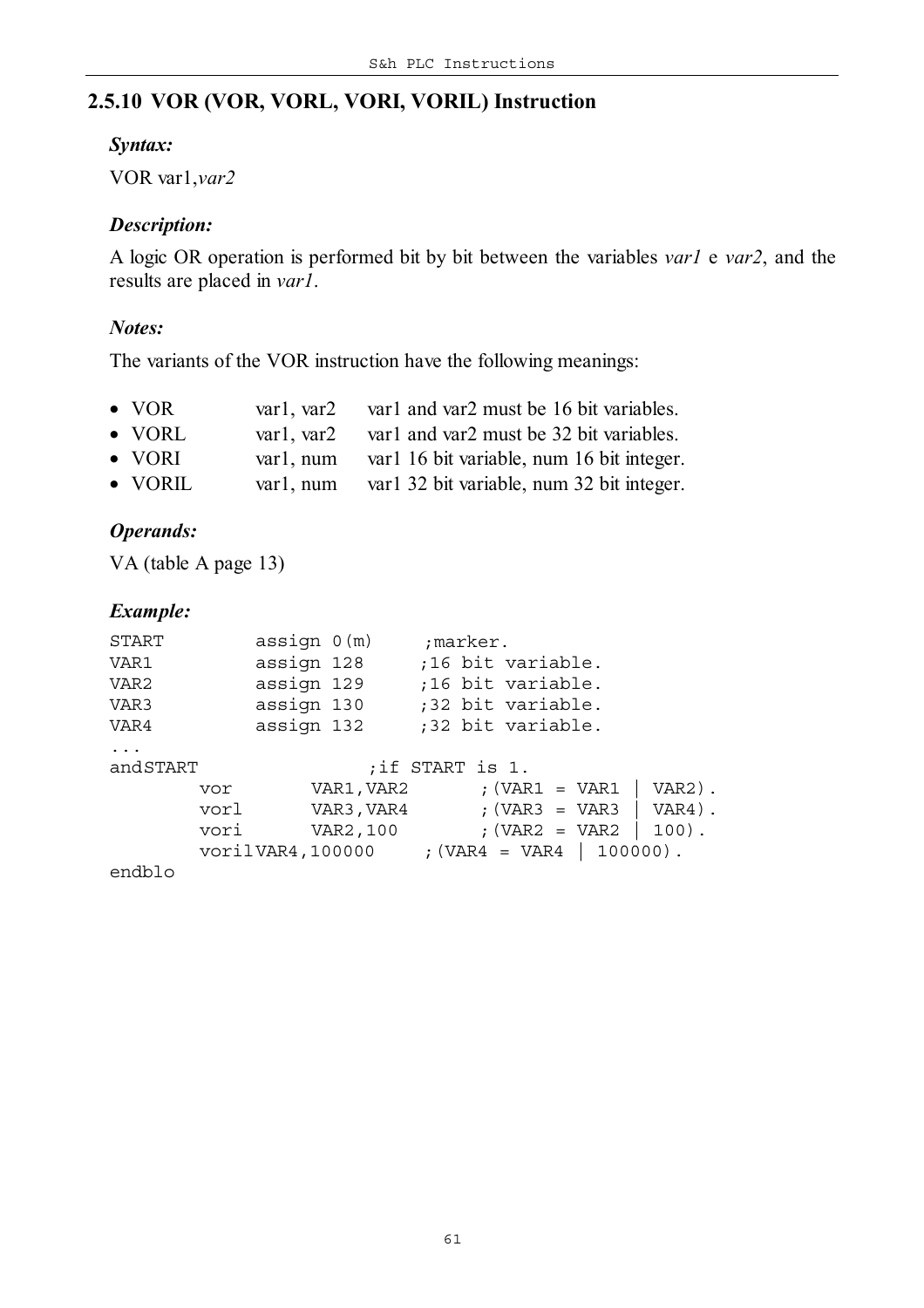# **2.6 Communication Block Instructions**

#### *Description:*

Inside a communication block, it is possible to insert a list of instructions for communications. These are described below from paragraph 2.6.1, and their functionality is illustrated in the following.

The logic channel handling instructions enable the system to handle the storing and saving of data as well as giving the possibility of interfacing with external devices.

In particular, using these instructions makes the following functions available:

- Positioning inside a zone of memory dedicated to the values of the variables, of the system date and time. The structure of this archive is decided by the programmer, who must ensure that the end of the block is defined by using the FINREC instruction. This enables the archive to be structured inside a record of variable length. A host computer can read the data contained in the archive over a serial connection. The use of a dedicated
- protocol guarantees the integrity of the transmitted data • Writing interactive programs with the possibility of interfacing with a terminal connected serially to read and write the values of variables, characters and strings.
- Conversion of formats that enables the binary value of a variable to be transformed into an ASCII string that represents it, and viceversa. The ASCII strings that represent the result of the conversion are held in internal buffers. There are 8 internal buffers (from 1 to 8) and they have a length of 126 bytes.

The functions described reference two entities: the memory and a serial line, towards which to perform read-write operations two logic channels have been described. By means of the concept of the logic channel, it has been possible to uniform the read-write instructions for data as described in the following. Thus an open system is created ready for future developments. Without adding any new instructions, it is possible to define further logic channels.

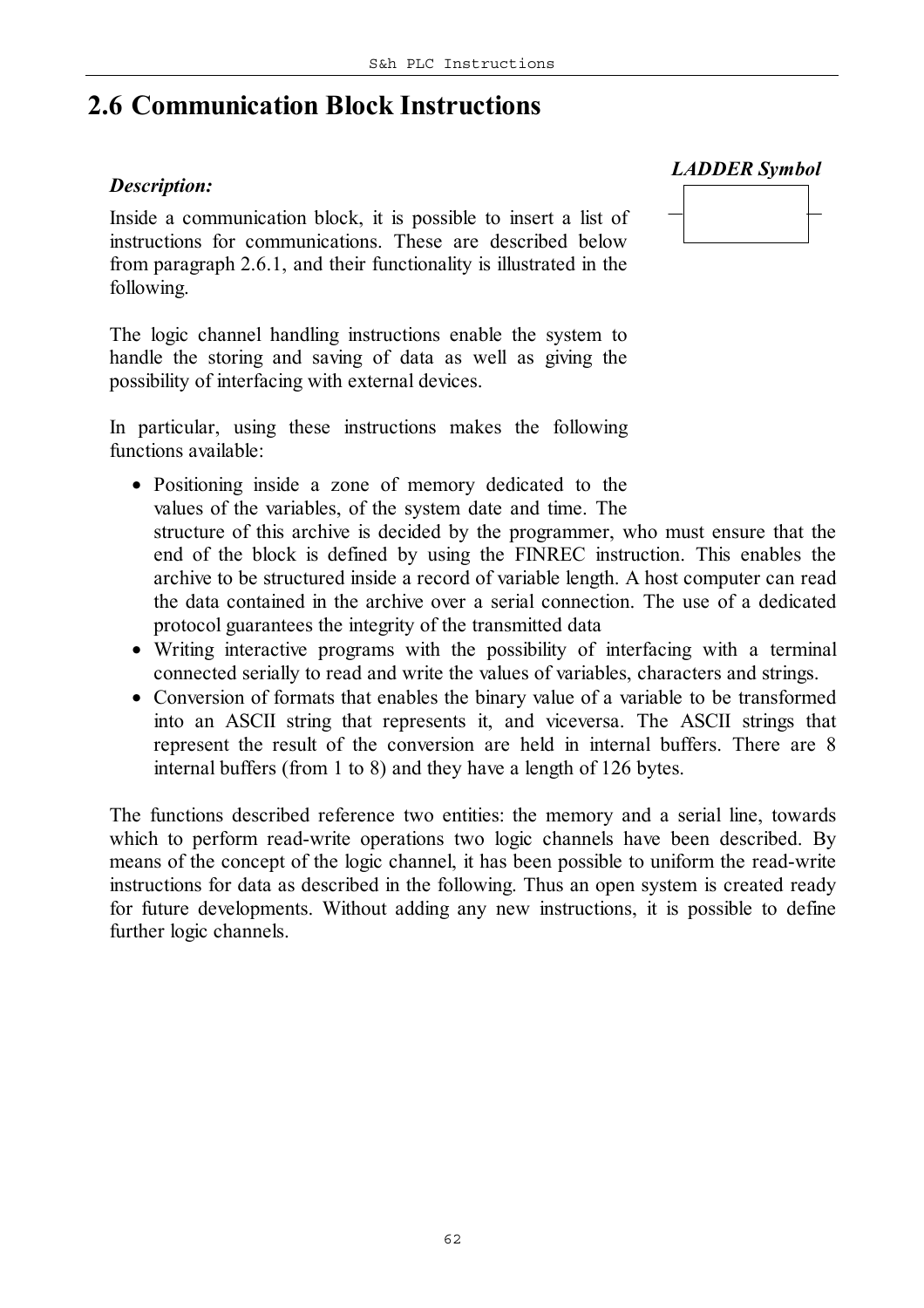At present, 3 logic channels are defined:

| $\bullet$ LOGIC CHANNEL $0$ | $=$ front serial port (terminal).               |
|-----------------------------|-------------------------------------------------|
| • LOGIC CHANNEL 1           | $=$ memory channel (archive). (Not Implemented) |
| $\bullet$ LOGIC CHANNEL 2   | $=$ connection with PC to download archive.     |
|                             | (Not Implemented)                               |

For every logic channel, there is a longword (32 bit) that defines its state. Every bit of this longword represents a particular condition in which the channel finds itself.

The meaning of the bits (bit No. 0 is the least significant bit of the longword) can be different for each channel.

State of LOGIC CHANNEL 1:

| bit No. $0$ | Corrupt archive |
|-------------|-----------------|
| bit No. 1   | Full archive    |

State of LOGIC CHANNEL 0 e 2:

| bit No. 0   | reception enabled                |
|-------------|----------------------------------|
| bit No. 1   | transmission enabled             |
| bit No. $2$ | reception buffer full            |
| bit No. 3   | transmission buffer full         |
| bit No. 4   | error during data reception      |
| bit No. 5   | error during data transmission   |
| bit No. 6   | character available in reception |
| bit No. 7   | echo character received enabled  |
|             |                                  |

Communications parameters : 9600 - ODD - 8 - 1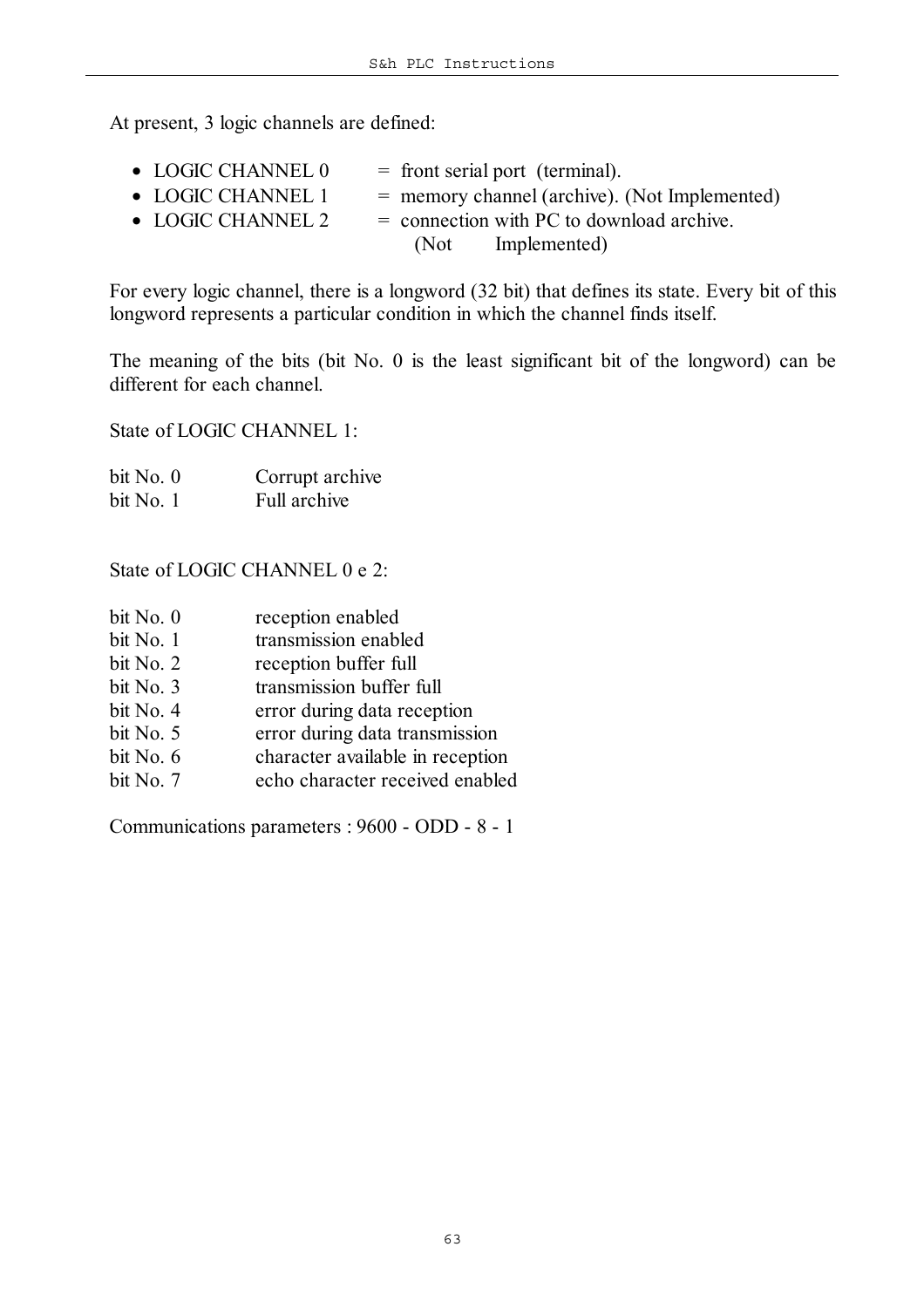```
GG assign 128
NUMBYTE assign 130
indassign 132
...
   wdate1,0 (write data in buffer 1
   movilind,0 ; zero index
   movilNUMBYTE,2 ;NUMBYTE <= 2 (byte to convert)
  ascbin GG:1(ind), NUMBYTE ; GG \leq number of the day
...
endblo
...
```
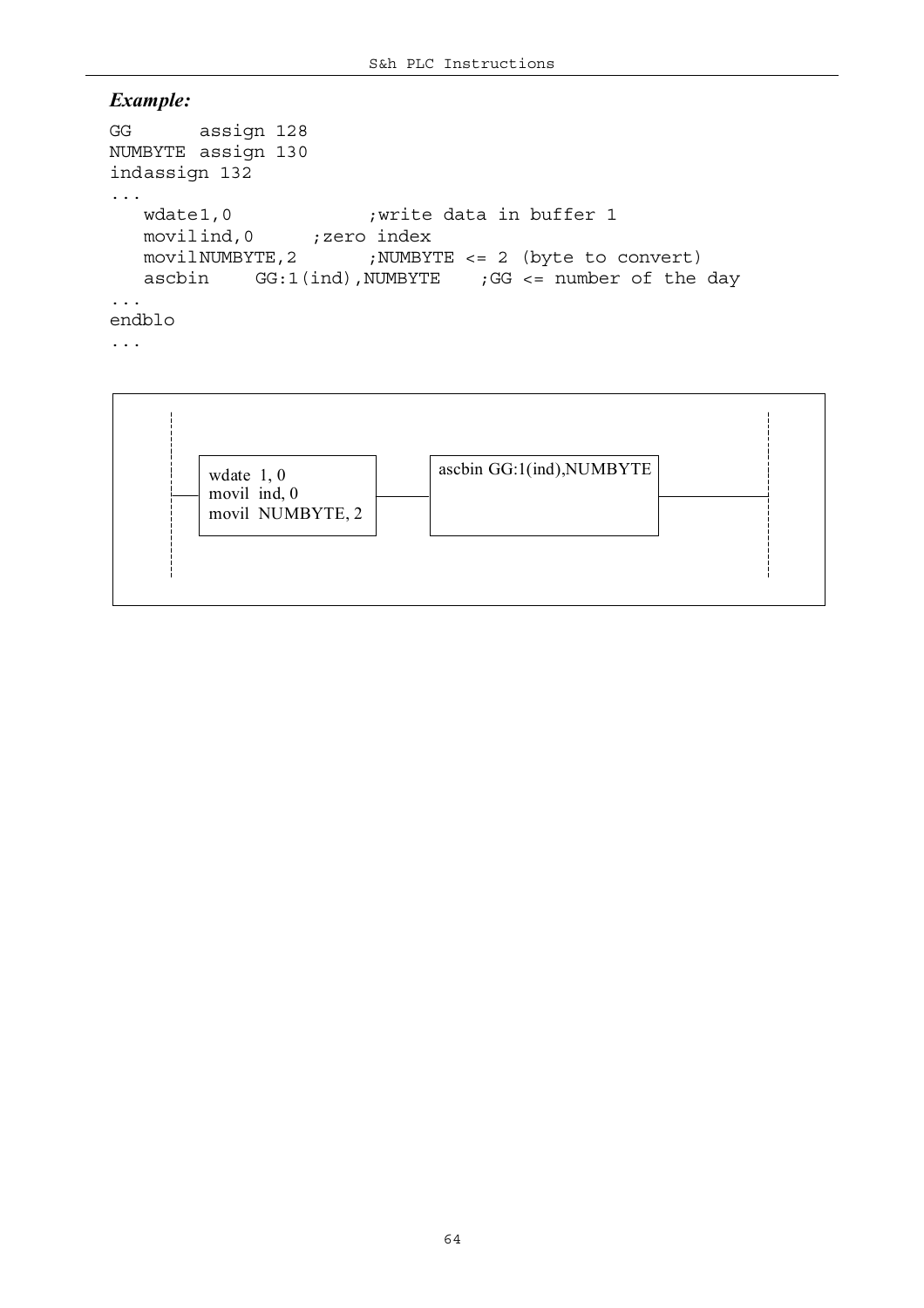# **2.6.1 INITCN Instruction (Not Implemented)**

### *Syntax:*

INITCN ncan

# *Description:*

The instruction execute all the initialisation operations for a logic channel *ncan* (*ncan* can have the values 0, 1 or 2). The operations executed depend on the type of logic channel, in particular:

- − for LOGIC CHANNEL 1 the buffered memory area, set aside for the storage of archive records, is cleared and the read and write pointers are repositioned and the channel state is reset to zero.
- − for LOGIC CHANNELS 0 and 2, the transmission and reception buffers are reset and the relative read and write pointers are repositioned; the channel state is reset to zero disabling the transmission and reception.

# *Notes:*

Communications parameters : 9600 - ODD - 8 - 1

# *Example:*

*... ...* initcn 0 endblo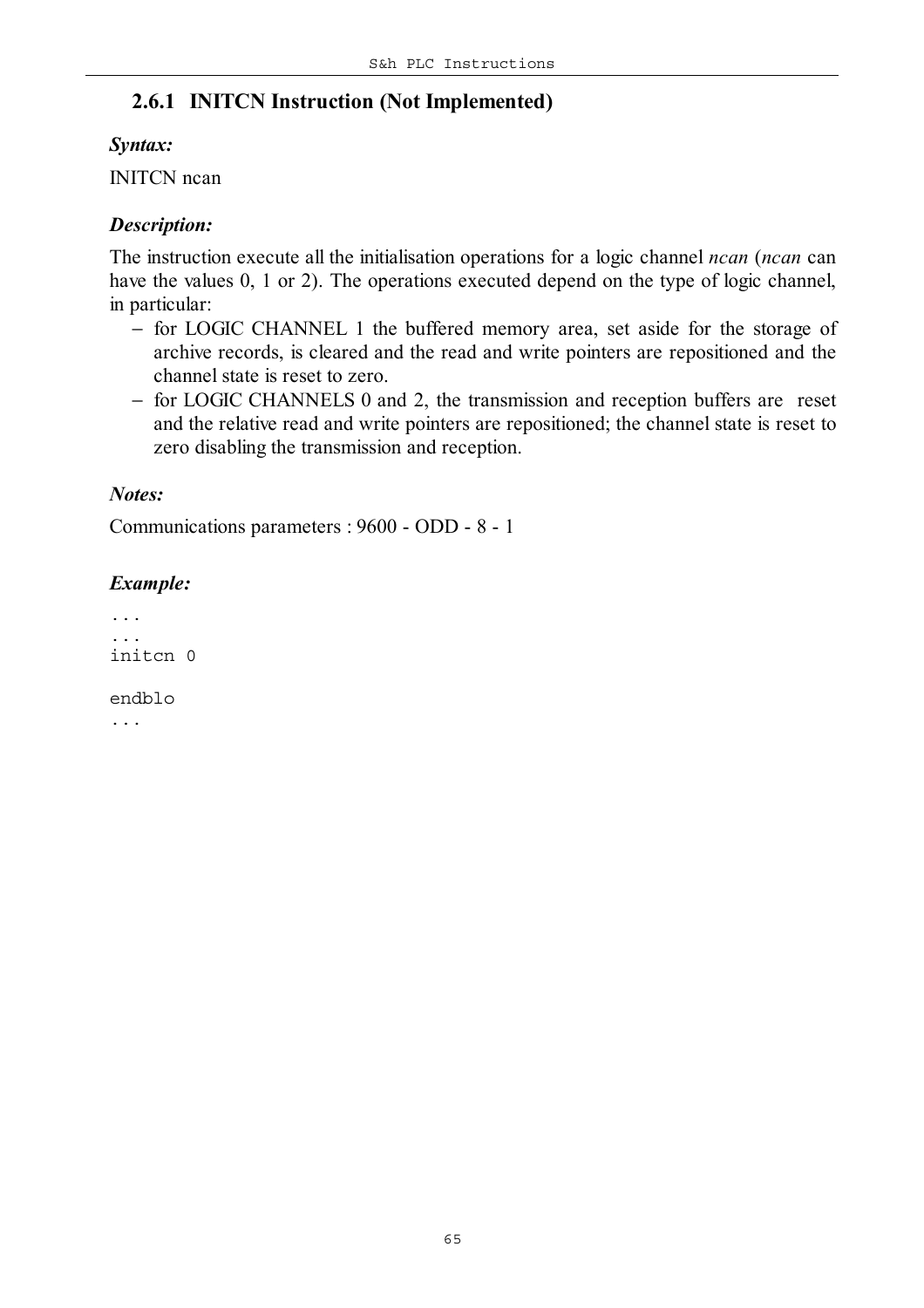# **2.6.2 RCNST Instruction**

#### *Syntax:*

RCNST ncan, var

### *Description:*

var <= state of the channel.

The state of the logic channel *ncan* is written in the variable *var*. By defining the variable *var* in a suitable place in the image memory and using the instructions to test the points, it is possible to examine the state of the channel.

#### *Notes:*

# *Example:*

VAR assign 128 ... rcnst 0, VAR endblo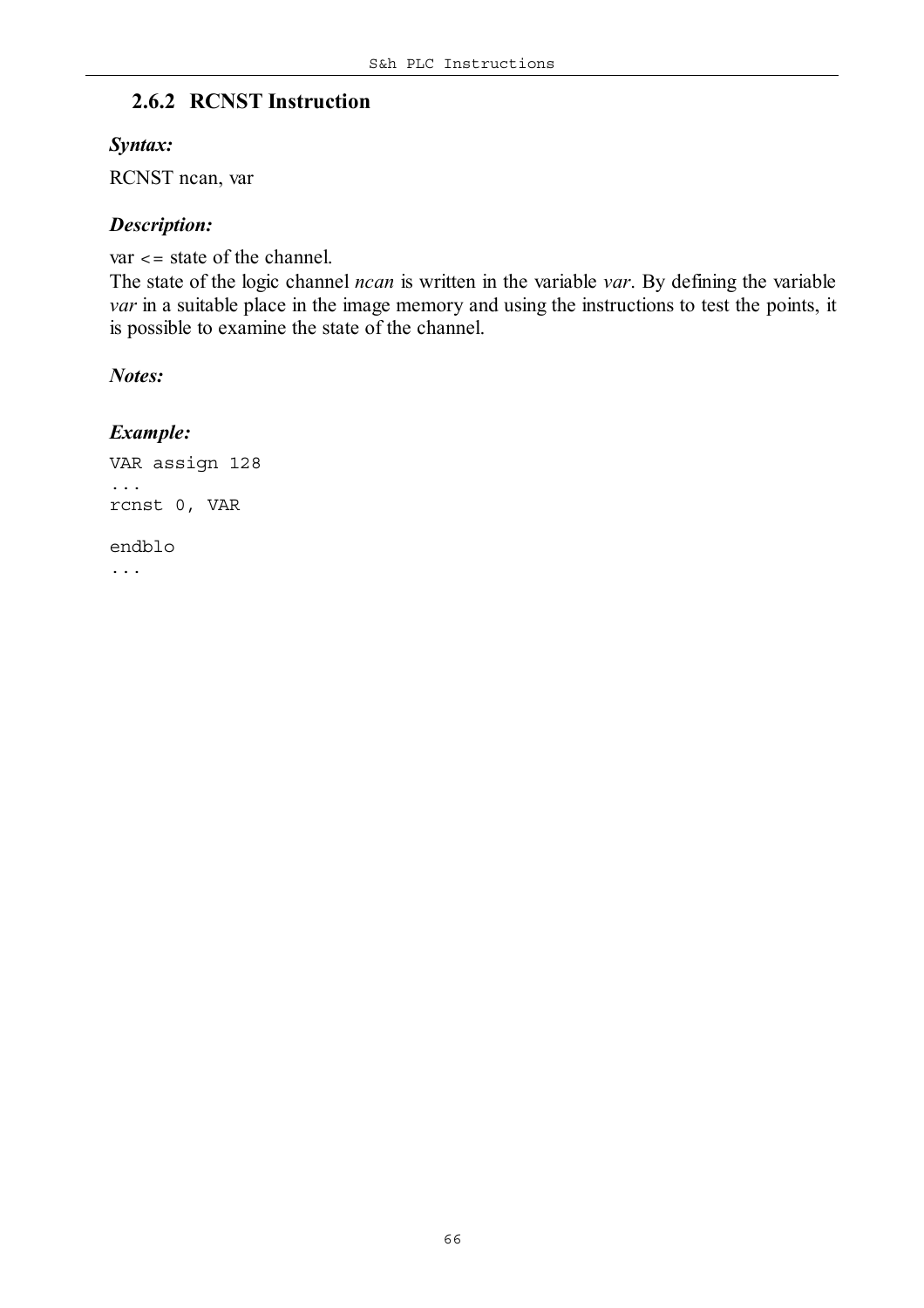# **2.6.3 WCNST Instruction**

#### *Syntax:*

WCNST ncan, var

#### *Description:*

 $var = => state of the channel$ The value of the variable *var* is written in the state of the logic channel. Using this instruction, it is possible, for example, to enable the transmission and/or reception of the LOGIC CHANNELS 0 and 2.

#### *Notes:*

#### *Example:*

VAR assign 128 ... movil VAR,3*;VAR contains 3 (0...0011)* wcnst 0, VAR *;bit No.0 of channel 0 is enabled for ;reception and bit No.1 for transmission*

#### endblo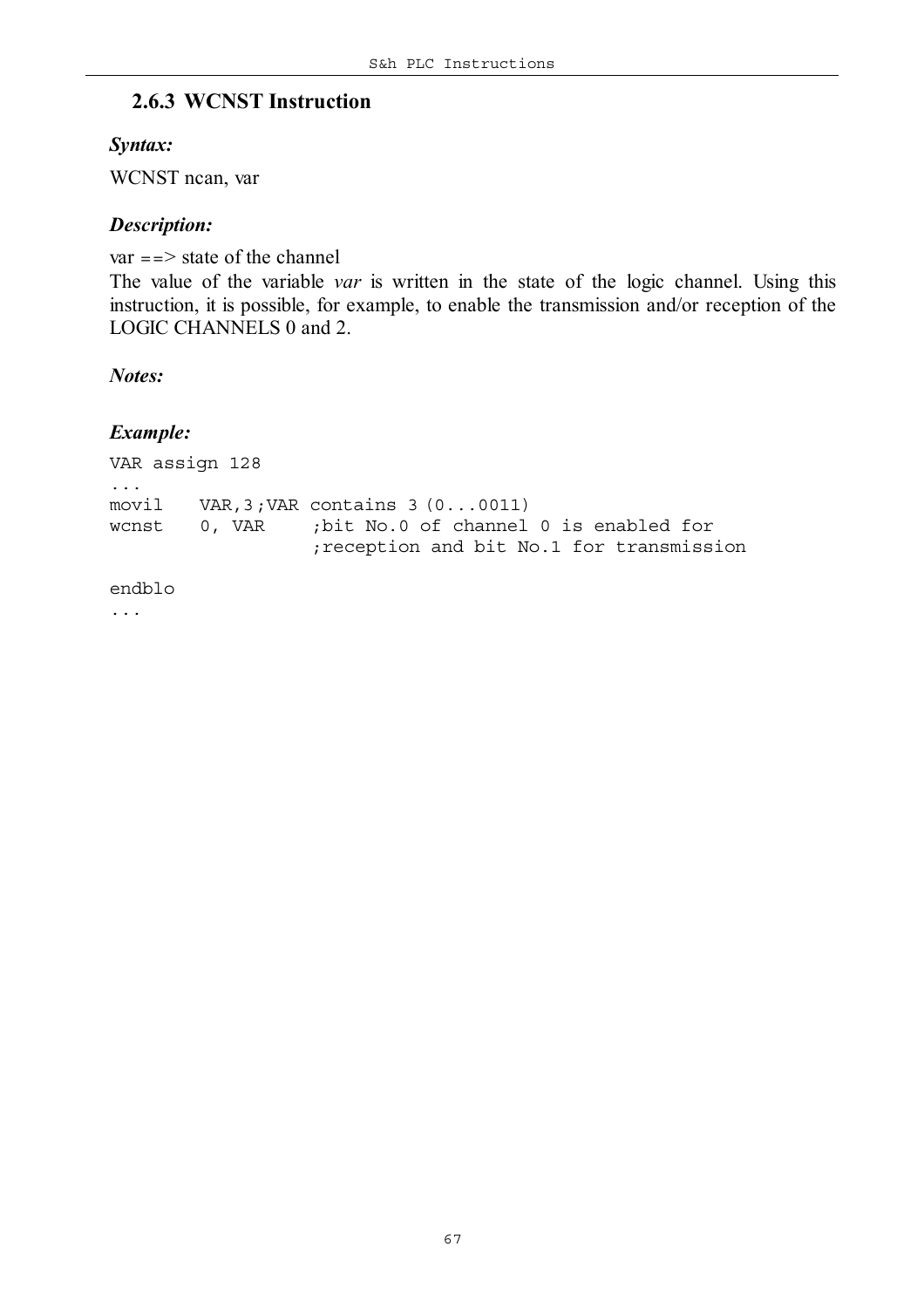# **2.6.4 RCNx (RCNL, RCNW, RCNB) Instruction**

#### *Syntax:*

RCNx ncan, var

### *Description:*

var <= logic channel.

The suffix x can take up the following values: L (longword), W (word), or B (byte). The data read by the logic channel *ncan* are written in the variable *var,* and more precisely:

- RCNL modifies the 32 bits of the variable *var*;
- RCNW modifies the 16 least significant bits of the variable *var*;
- RCNB modifies the 8 least significant bits of the variable *var*.

RCNx instructions are of the suspensive type, this means that if characters are not received from the logic channel specified, the channel is suspended expecting the reception. To obtain a reading of the non-suspensive type, it is necessary to use the RCNST instruction to examine the presence or otherwise of data. Furthermore, using the timing instructions it is possible to perform timed readings. The outcome of the read operation is indicated in the state of the logic channel, thus enabling the correctness of the received data to be checked. Typically, therefore, an RCNx instruction will always follow an RCNST one to check the presence of otherwise of errors.

#### *Notes:*

```
VAR assign 128 ;32 bit variable
STATE assign 28 ;32 bit variable marker
ERTRA assign 4(m) ;data reception error marker
...
rcnl 0, VAR ;the data read from channel 1 are written
                 ;to VAR.
rcnst 0, STATE ;state of channel 0 in STATE.
andERTRA;if ERTRA is 1 an error has been detected.
;...
;...error handling
;...
endblo
...
```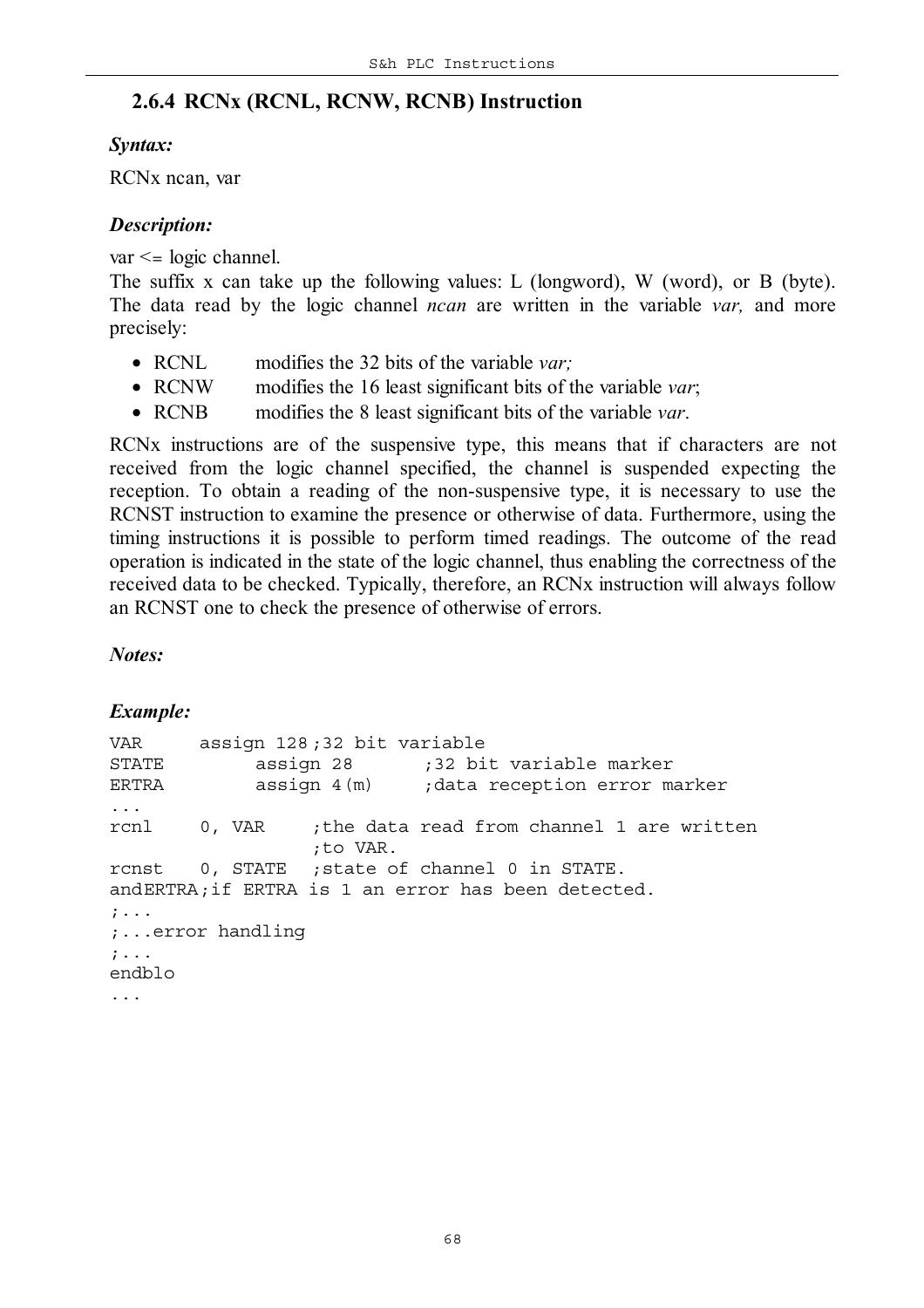# **2.6.5 WCNx (WCNL, WCNW, WCNB) Instruction**

#### *Syntax:*

WCNx ncan, var

#### *Description:*

 $var = => logic channel$ .

The suffix x can take up the following values: L (longword), W (word), or B (byte). The value of the variable *var* is written to the logic channel *ncan,* and more precisely:

- WCNL writes 32 bit to the channel*;*
- WCNW writes the 16 least significant bits of the channel;
- WCNB writes the 8 least significant bits to the channel.

*Notes:*

```
VAR assign 128 ;32 bit variable
STATE assign 28 ;32bit variable marker
ERTRA assign 5(m) ;data transmission error marker
...
wcnl 0, VAR ;the contents of var are written to channel 0.
rcnst 0, STATE ;state of channel 0 in STATE.
andERTRA;if ERTRA is 1, an error has been detected.
;...
;...error handling
;...
endblo
...
```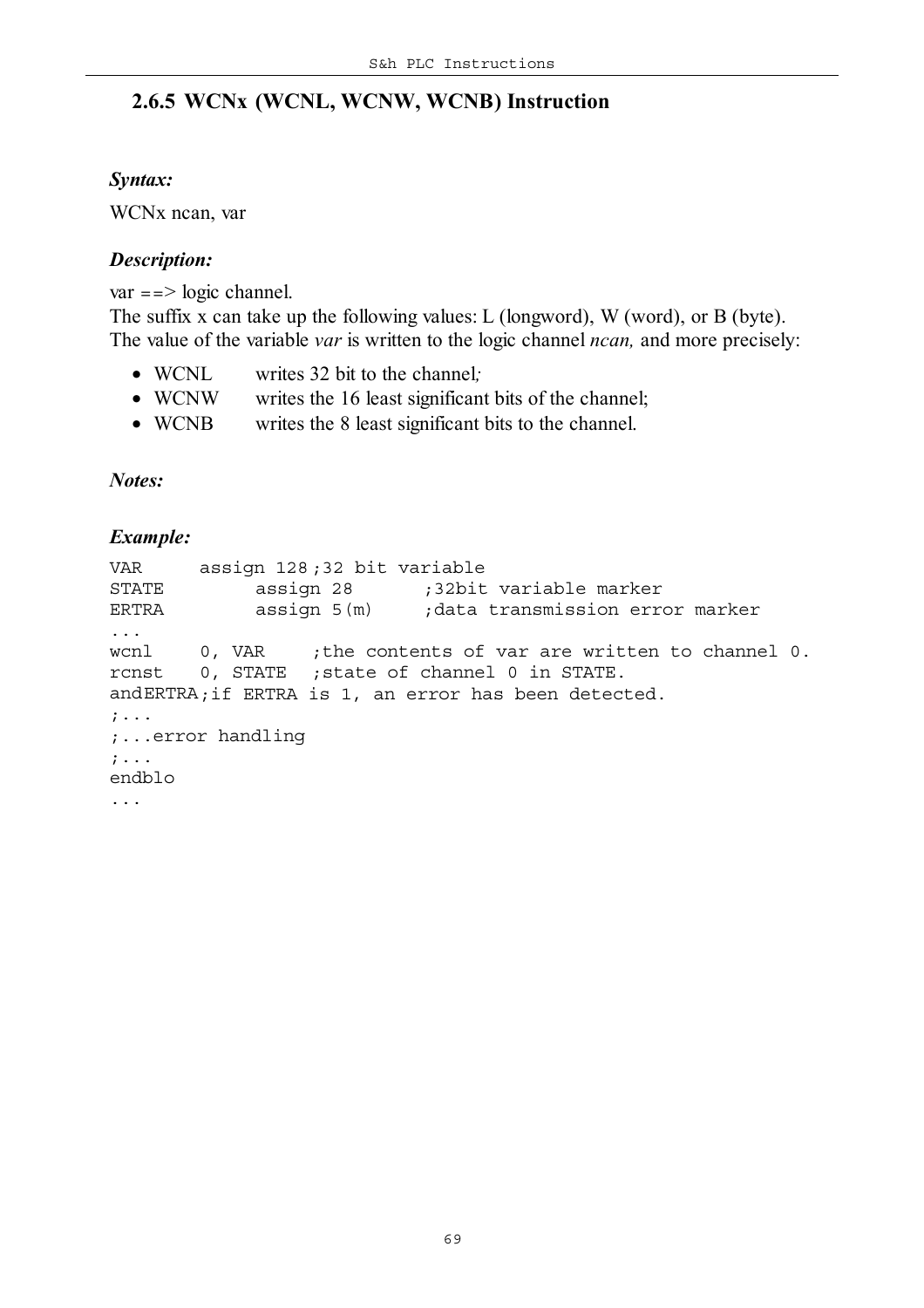# **2.6.6 FINREC Instruction (Not Implemented)**

#### *Syntax:*

FINREC

# *Description:*

End of record  $==$  logic channel 1.

This instruction is dedicated exclusively to LOGIC CHANNEL 1 and is used to indicate the end of a group of information (record) that, after the execution of the instruction, can be definitively positioned in the archive and sent on request to the host computer.

# *Notes:*

```
;...
;...series of recordings
;...
finrec
...
...
endblo
...
```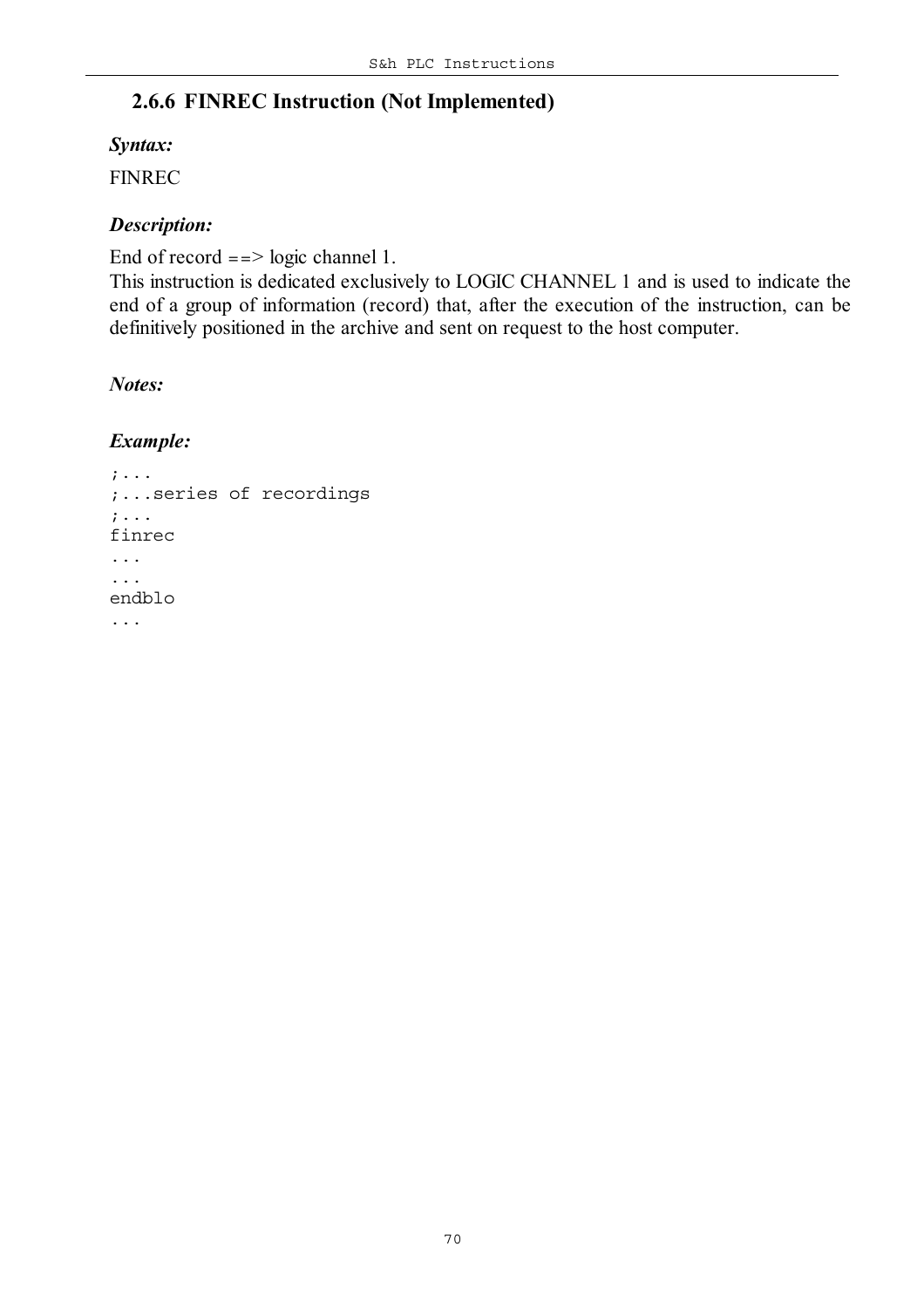# **2.6.7 WCNMSG Instruction**

#### *Syntax:*

WCNMSG ncan, "msg"

#### *Description:*

 $msg == > logic channel.$ The ASCII string 'msg' is written to the logic channel *ncan*. The maximum allowed length for 'msg' is 40 characters.

*Notes:*

### *Example:*

... wcnmsg 0, "OK" ... ... endblo ...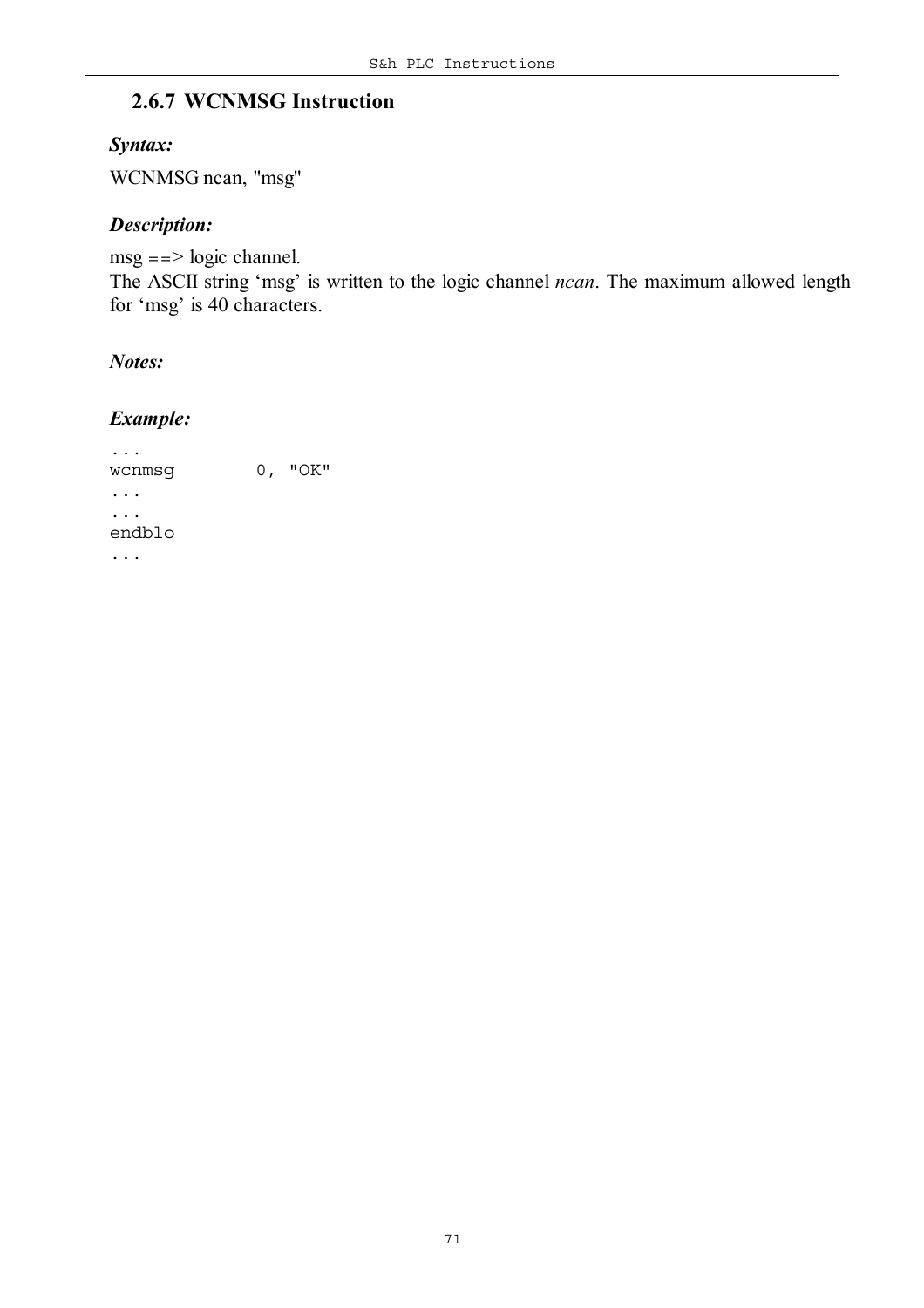# **2.6.8 WDATE Instruction**

### *Syntax:*

WDATE buf, ncan

# *Description:*

date and time  $==$  logic channel.

Using this instruction, it is possible to write the date and time inside the system on the logic channel *ncan* or in the internal buffer *buf*. If  $buf = 0$  the string containing the date and time is written directly to the logic channel *ncan* in the standard format. If *buf* is a value between 1 and 8, the value *ncan* has no significance and the string is written in the internal buffer *buf* beginning from position 0.

The standard format is the following:

DD/MM/YYYY hh:mm:ss

dove;

| DD | $= 2$ digits that indicate the day;       |
|----|-------------------------------------------|
| MM | $= 2$ digits that indicate the month;     |
|    | $YYYY = 4$ digits that indicate the year; |
| hh | $=$ 2 digits that indicate the hour;      |
| mm | $= 2$ digits that indicate the minutes;   |
| SS | $= 2$ digits that indicate the seconds.   |
|    |                                           |

The writing of the date and time in one of the available internal buffers instead of directly to a logic channel enables the manipulation of the standard format using the RBUF and WBUF instructions and the subsequent writing with the instruction WCNBUF. *Notes:*

Miró does not have an internal clock

```
...
...
wdate 0, 1 ;standard writing to channel 0
wdate 1, 0 ;standard writing to the internal buffer 1
...
endblo
...
```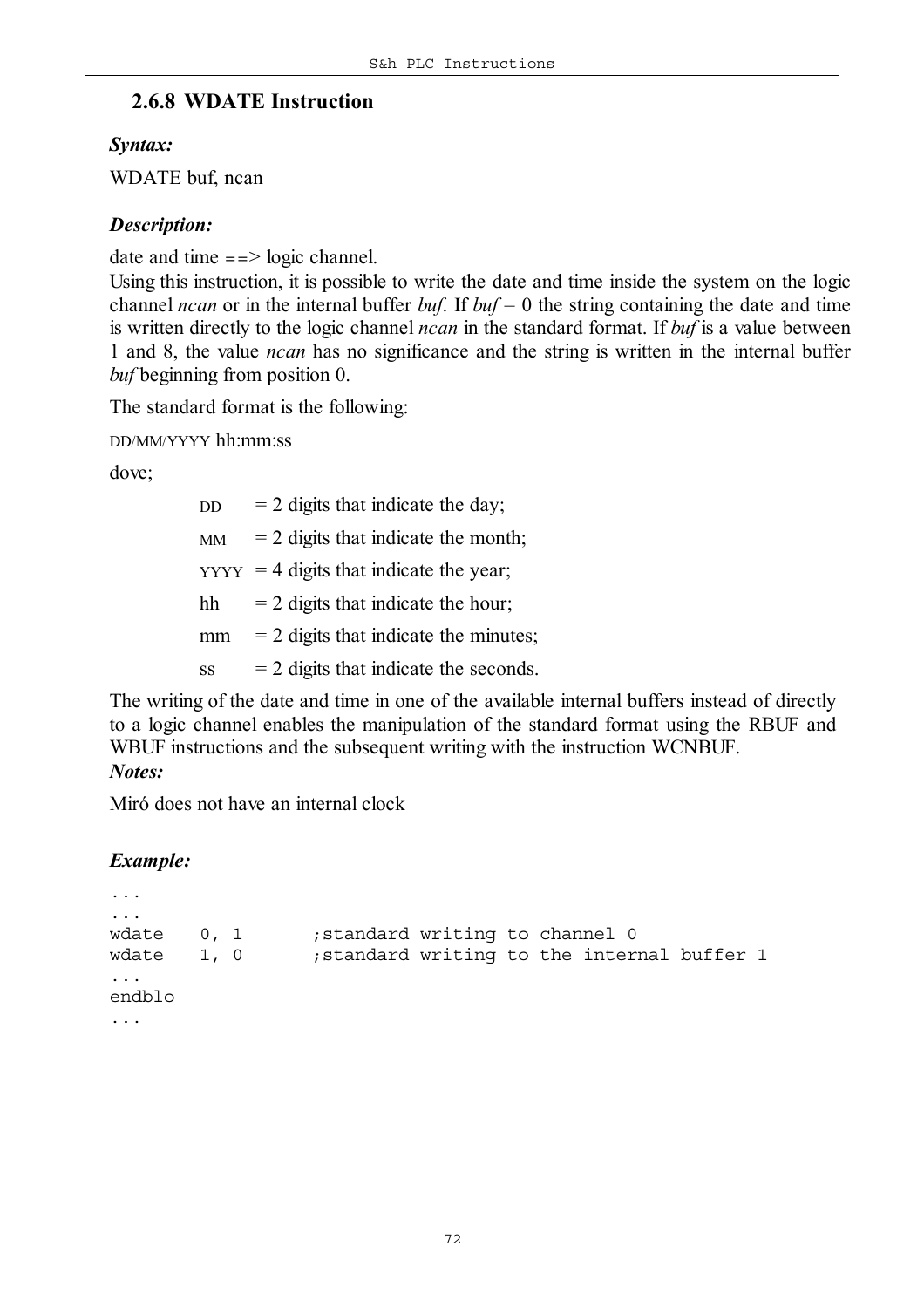#### **2.6.9 BINASC Instruction**

#### *Syntax:*

BINASC var1:buf(vidx), var2

#### *Description:*

var $1 ==$  internal buffer.

The value of the variable *var1* (32 bit variable) is converted into the ASCII string that represents it. This latter is placed inside the internal buffer *buf* beginning from the position expressed by the variable *vidx*. After the execution of the instruction, the variable *var2* contains the number of digits that make up the converted number, while the variable *vidx* will be updated:  $vidx = vidx + var2$ ..

#### *Notes:*

```
VAR1 assign 128
VAR2 assign 130
indassign 132
...
   movilind,0
  binasc VAR1:1(ind),VAR2
...
endblo
...
```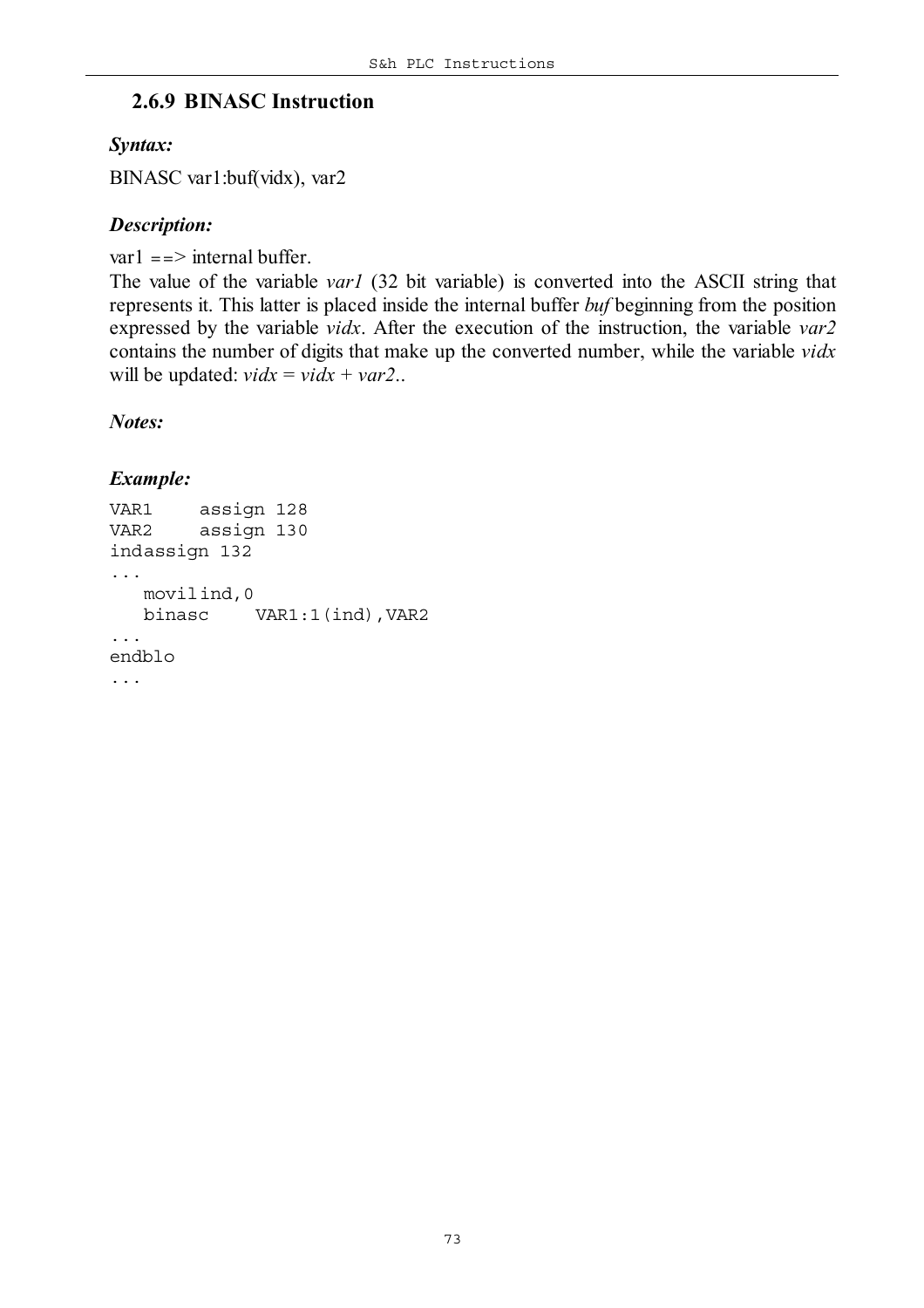#### **2.6.10 ASCBIN Instruction**

#### *Syntax:*

ASCBIN var1:buf(vidx), var2

#### *Description:*

 $var1 \leq \text{internal buffer.}$ 

The ASCII string contained in the internal buffer *buf* beginning at the position specified by the variable *vidx* is converted into the corresponding binary value, which is attributed to the variable *var1* (32 bit variable). The variable *var2* must contain the number of digits (bytes) of the internal buffer that must be taken into consideration for the conversion. After the execution of the instruction, the variable *vdix* will be updated: *vidx* = *vidx* + *var2*.

*Notes:*

```
VAR1 assign 128
VAR2 assign 130
indassign 132
...
   movilind,0
   movilVAR2,2
   ascbin VAR1:1(ind),VAR2
...
endblo
...
```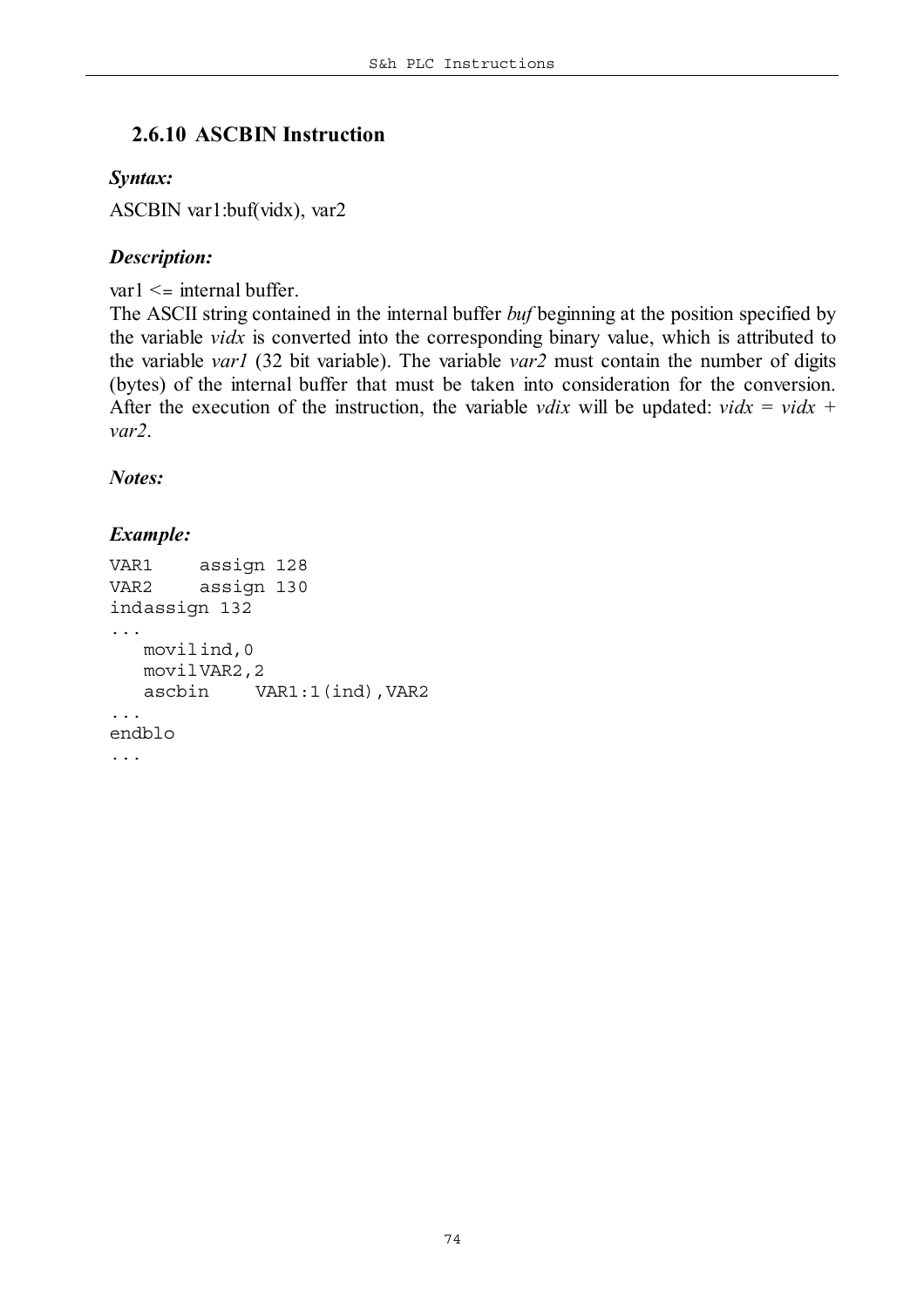#### **2.6.11 WCNBUF Instruction**

#### *Syntax:*

WCNBUF ncan:buf(vidx), var

#### *Description:*

logic channel <= internal buffer.

The internal buffer *buf* is written to the channel *ncan*. In particular, the variable *var* contains the number of characters (bytes) that must be written, while the variable *vdix* indicates the position of the initial reading of the characters in the internal buffer. After the execution, the variable *vdix* will be updated:  $vidx = vidx + var$ .

#### *Notes:*

```
VARassign 128
indassign 130
...
   movilind,0
   movilVAR,5
   wcnbuf 0:1(ind),VAR
...
endblo
```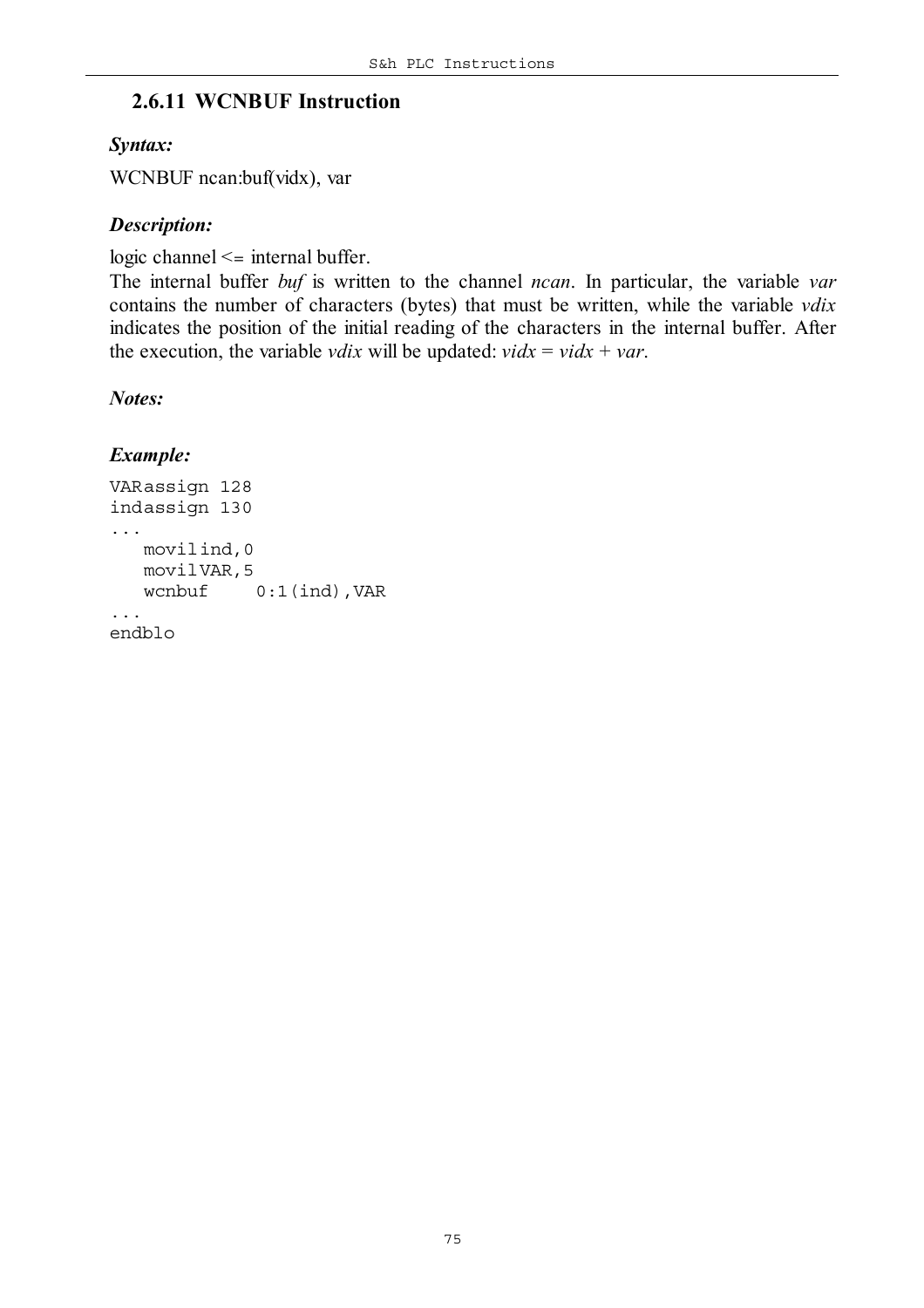#### **2.6.12 RBUF Instruction**

#### *Syntax:*

RBUF var:buf(vidx)

#### *Description:*

```
var <= internal buffer.
```

```
The character (byte) contained in the internal buffer buf in the position vidx is written in
the least significant 8 bits of the variable var. The other bits are not changed. After the
execution of the instruction, the variable vidx will be updated: vidx = vidx + 1.
```
#### *Notes:*

```
VARassign 128
indassign 130
...
   movilind,0
   rbuf VAR:1(ind)
...
endblo
```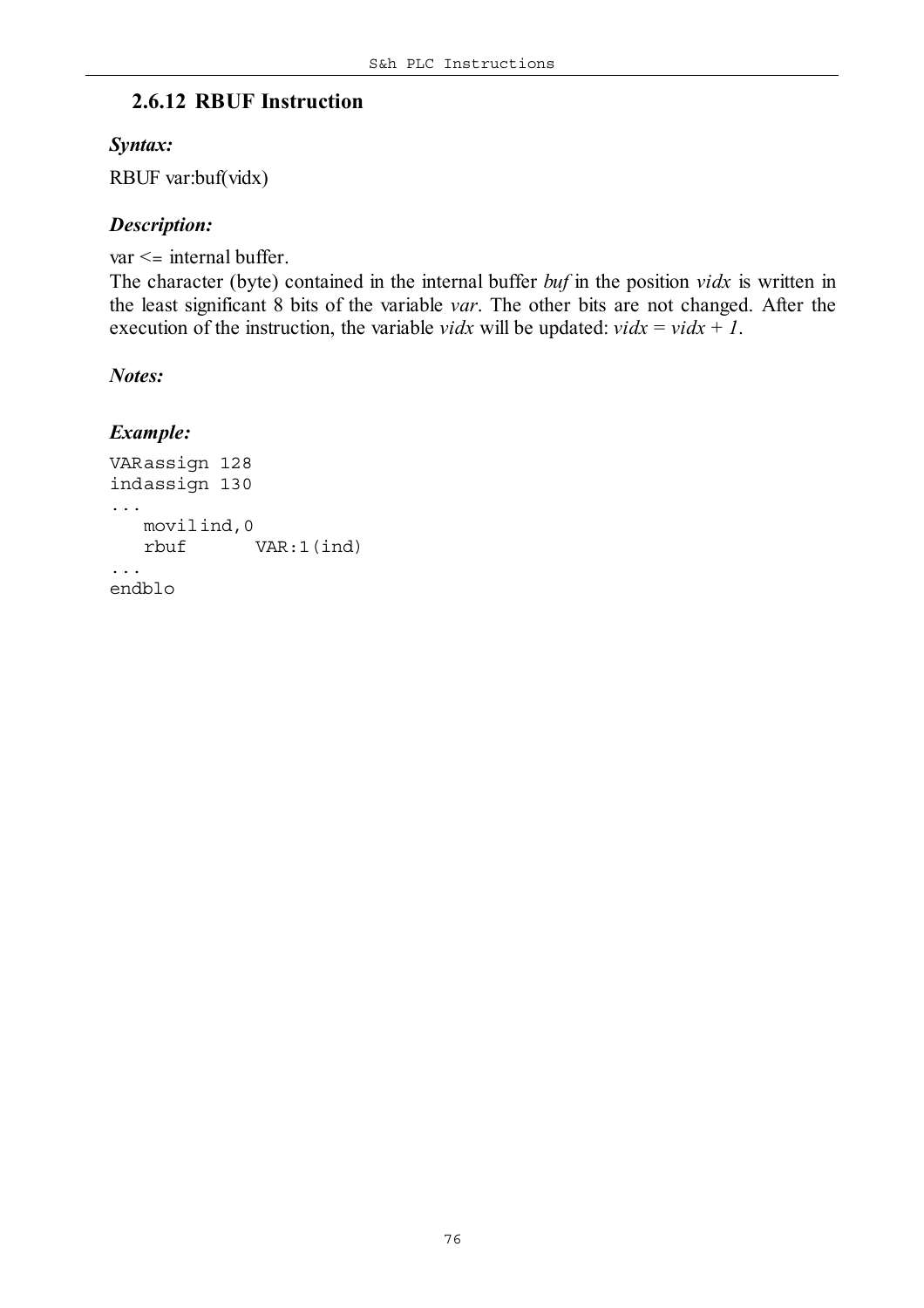#### **2.6.13 WBUF Instruction**

#### *Syntax:*

WBUF var:buf(vidx)

#### *Description:*

```
var = => internal buffer.
The 8 least significant bits (byte) of the variable var are written in the internal buffer buf
in the position expressed by vidx. After the execution of the instruction, the vdix will be
updated: vidx = vidx + 1.
```
#### *Notes:*

```
VARassign 128
indassign 130
...
   movilind,0
   movilVAR,10
   wbuf VAR:1(ind)
...
endblo
```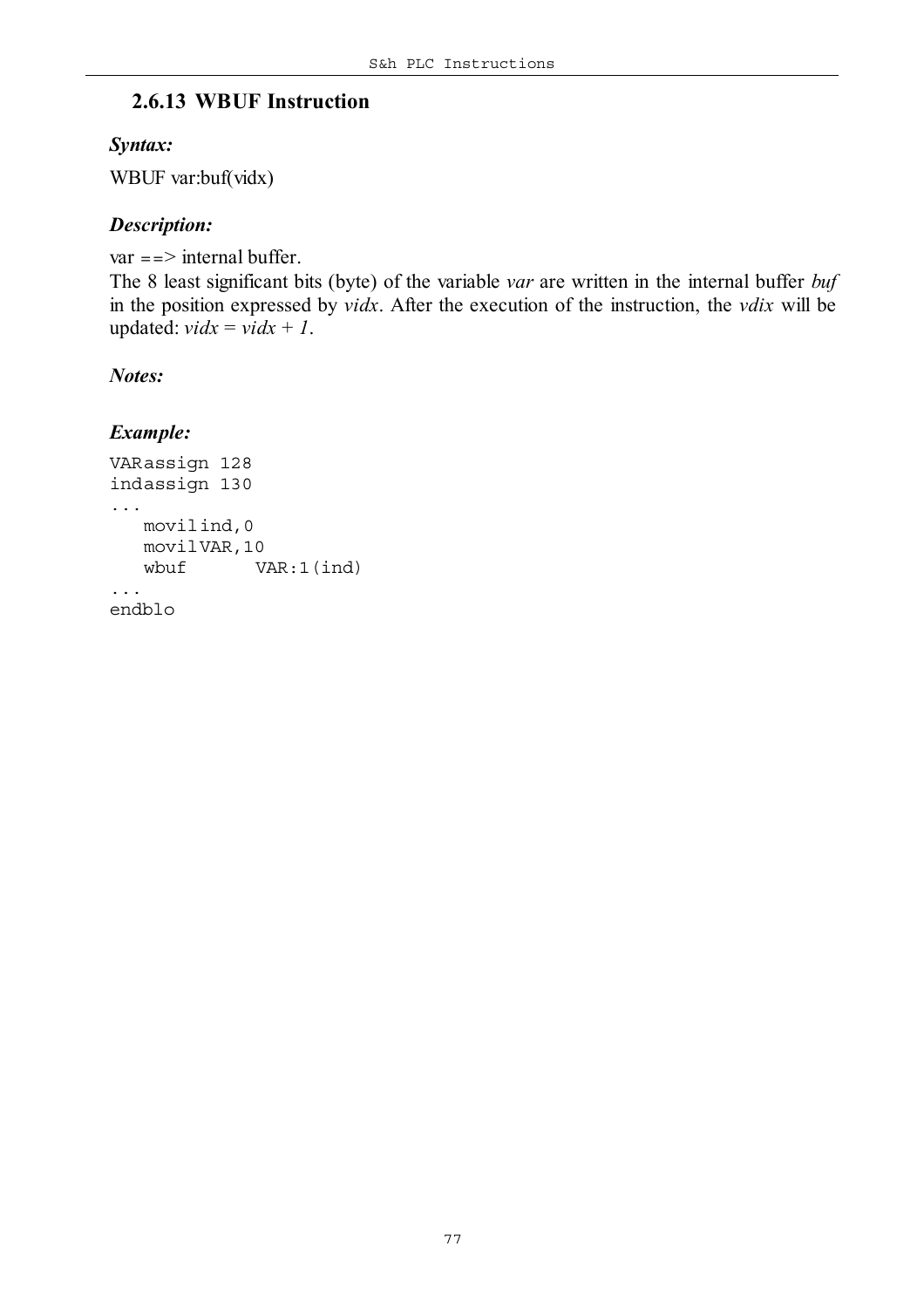# **3. Image Memory Tables**

#### **3.1 Introduction**

The states of the **input** and **output** tags are read using the appropriate instruction and are transferred to the internal memory, where they are organised in a compacted area that represents them.

Such real tags go towards forming, together with other internal tags, the IMAGE MEMORY, that part of the memory that contained a photograph of the situation outside the Controller system, which is updated at times controlled by the programmer.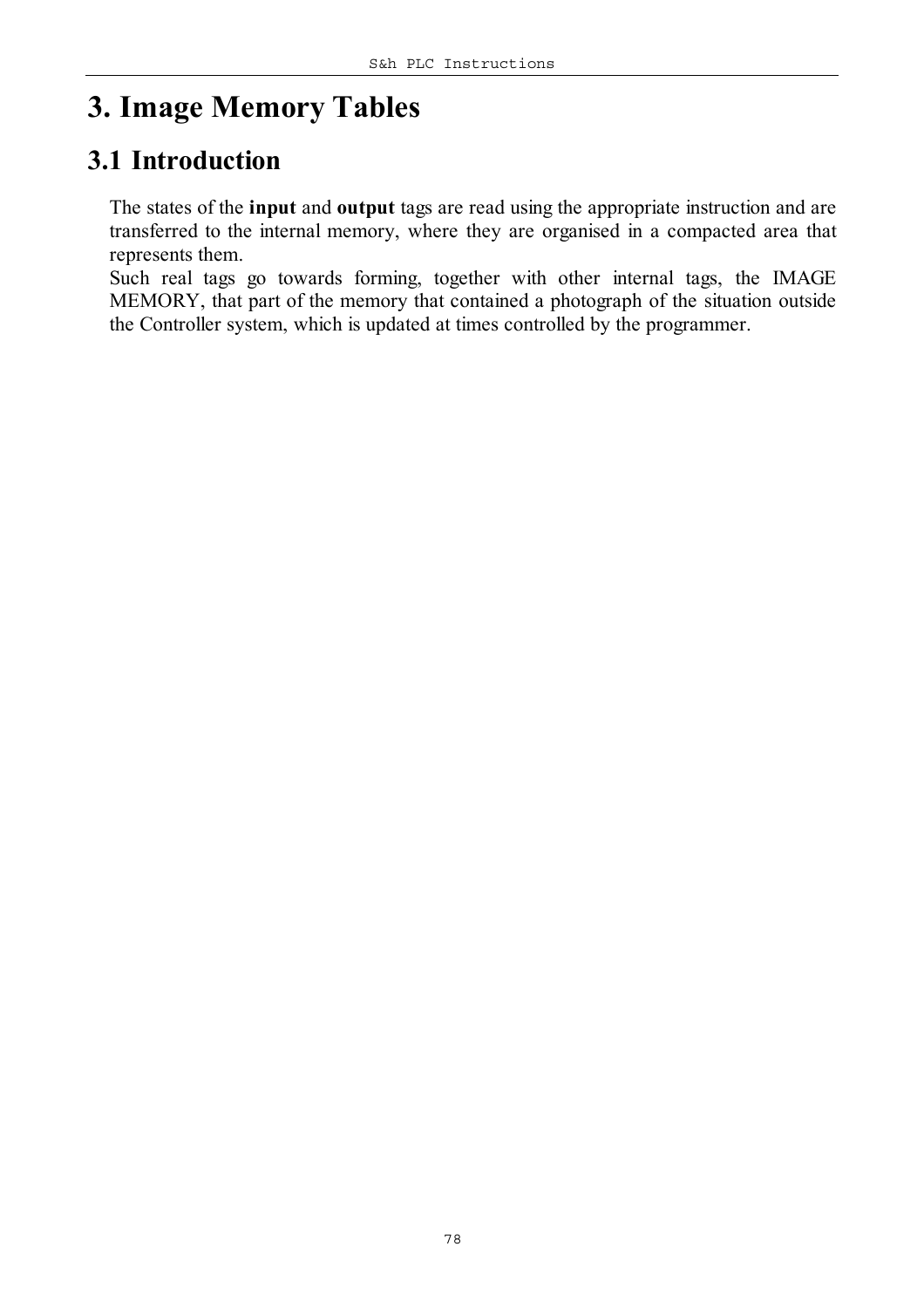# **3.2 PLC Variables**

|            | <b>PLC</b> Variables |                                            |                     |                                            |                                            |  |                   |                                            |                                          |
|------------|----------------------|--------------------------------------------|---------------------|--------------------------------------------|--------------------------------------------|--|-------------------|--------------------------------------------|------------------------------------------|
|            | <b>LONG WORD</b>     |                                            |                     |                                            |                                            |  |                   |                                            |                                          |
|            |                      |                                            |                     |                                            |                                            |  |                   |                                            |                                          |
| addr       |                      |                                            | <b>ODD WORDS</b>    |                                            |                                            |  | <b>EVEN WORDS</b> |                                            |                                          |
| 000        |                      | 0031 --------- 0024                        |                     | 0023 -------- 0016                         | 0015 --------- 0008                        |  |                   | 0007 -------- 0000                         |                                          |
| 002        |                      | 0063 --------- 0056                        |                     | 0055 --------- 0048                        | 0047 --------- 0040                        |  |                   | 0039 --------- 0032                        |                                          |
| 004        |                      | 0095 --------- 0088                        |                     | 0087 --------- 0080                        | 0079 -------- 0072                         |  |                   | 0071 --------- 0064                        |                                          |
| 006<br>008 |                      | 0127 --------- 0120<br>0159 --------- 0152 |                     | 0119 --------- 0112<br>0151 --------- 0144 | 0111 -------- 0104<br>0143 --------- 0136  |  |                   | 0103 -------- 0096<br>0135 --------- 0128  |                                          |
| 010        |                      | 0191 --------- 0184                        |                     | 0183 -------- 0176                         | 0175 --------- 0168                        |  |                   | 0167 -------- 0160                         |                                          |
| 012        |                      | 0223 --------- 0216                        |                     | 0215 --------- 0208                        | 0207 --------- 0200                        |  |                   | 0199 --------- 0192                        |                                          |
| 014        |                      | 0255 --------- 0248                        |                     | 0247 --------- 0240                        | 0239 --------- 0232                        |  |                   | 0231 --------- 0224                        |                                          |
| 016        |                      | 0287 --------- 0280                        |                     | 0279 --------- 0272                        | 0271 --------- 0264                        |  |                   | 0263 --------- 0256                        |                                          |
| 018        |                      | 0319 --------- 0312<br>0351 --------- 0344 |                     | 0311 -------- 0304                         | 0303 --------- 0296                        |  |                   | 0295 --------- 0288<br>0327 -------- 0320  |                                          |
| 020<br>022 |                      | 0383 -------- 0376                         |                     | 0343 --------- 0336<br>0375 --------- 0368 | 0335 --------- 0328<br>0367 --------- 0360 |  |                   | 0359 --------- 0352                        |                                          |
| 024        |                      | 0415 --------- 0408                        |                     | 0407 --------- 0400                        | 0399 --------- 0392                        |  |                   | 0391 --------- 0384                        |                                          |
| 026        |                      | 0447 --------- 0440                        |                     | 0439 --------- 0432                        | 0431 --------- 0424                        |  |                   | 0423 --------- 0416                        |                                          |
| 028        |                      | 0479 --------- 0472                        |                     | 0471 --------- 0464                        | 0463 --------- 0456                        |  |                   | 0455 --------- 0448                        |                                          |
| 030        |                      | 0511 --------- 0504                        |                     | 0503 --------- 0496                        | 0495 --------- 0488                        |  |                   | 0487 --------- 0480                        |                                          |
| 032<br>034 |                      | 0543 --------- 0536<br>0575 --------- 0568 |                     | 0535 --------- 0528<br>0567 --------- 0560 | 0527 --------- 0520<br>0559 --------- 0552 |  |                   | 0519 --------- 0512<br>0551 --------- 0544 | <b>General VARIABLES</b><br>$32(0 - 31)$ |
| 036        |                      | 0607 --------- 0600                        |                     | 0599 --------- 0592                        | 0591 --------- 0584                        |  |                   | 0583 --------- 0576                        |                                          |
| 038        |                      | 0639 --------- 0632                        |                     | 0631 --------- 0624                        | 0623 --------- 0616                        |  |                   | 0615 --------- 0608                        |                                          |
| 040        |                      | 0671 --------- 0664                        |                     | 0663 -------- 0656                         | 0655 --------- 0648                        |  |                   | 0647 --------- 0640                        |                                          |
| 042        |                      | 0703 --------- 0696                        |                     | 0695 --------- 0688                        | 0687 --------- 0680                        |  |                   | 0679 --------- 0672                        |                                          |
| 044        |                      | 0735 --------- 0728                        |                     | 0727 --------- 0720                        | 0719 --------- 0712                        |  |                   | 0711 -------- 0704                         |                                          |
| 046<br>048 |                      | 0767 --------- 0760<br>0799 --------- 0792 |                     | 0759 --------- 0752<br>0791 --------- 0784 | 0751 --------- 0744<br>0783 --------- 0776 |  |                   | 0743 --------- 0736<br>0775 --------- 0768 |                                          |
| 050        |                      | 0831 --------- 0824                        |                     | 0823 --------- 0816                        | 0815 --------- 0808                        |  |                   | 0807 --------- 0800                        |                                          |
| 052        |                      | 0863 -------- 0856                         |                     | 0855 --------- 0848                        | 0847 --------- 0840                        |  |                   | 0839 --------- 0832                        |                                          |
| 054        |                      | 0895 --------- 0888                        |                     | 0887 --------- 0880                        | 0879 --------- 0872                        |  |                   | 0871 --------- 0864                        |                                          |
| 056        |                      | 0827 --------- 0920                        |                     | 0919 --------- 0912                        | 0911 --------- 0904                        |  |                   | 0903 --------- 0896                        |                                          |
| 058        |                      | 0959 --------- 0952                        |                     | 0951 --------- 0944                        | 0943 -------- 0936                         |  |                   | 0935 --------- 0928                        |                                          |
| 060<br>062 |                      | 0991 --------- 0984<br>1023 --------- 1016 | 0983 --------- 0976 | 1015 --------- 1008                        | 0975 --------- 0968<br>1007 --------- 1000 |  |                   | 0967 --------- 0960<br>0999 --------- 0992 |                                          |
| 064        |                      | 1055 --------- 1048                        |                     | 1047 -------- 1040                         | 1039 --------- 1032                        |  |                   | 1031 --------- 1024                        |                                          |
| 066        |                      | 1087 --------- 1080                        |                     | 1079 --------- 1072                        | 1071 --------- 1064                        |  |                   | 1063 --------- 1056                        |                                          |
| 068        |                      | 1119 --------- 1112                        |                     | 1111 --------- 1104                        | 1103 --------- 1096                        |  |                   | 1095 --------- 1088                        |                                          |
| 070        |                      | 1151 --------- 1144                        |                     | 1143 --------- 1136                        | 1135 -------- 1128                         |  |                   | 1127 -------- 1120                         | <b>CNC --&gt; PLC VARIABLES</b>          |
| 072<br>074 |                      | 1183 --------- 1176<br>1215 --------- 1208 |                     | 1175 --------- 1168<br>1207 --------- 1200 | 1167 --------- 1160<br>1199 --------- 1192 |  |                   | 1159 --------- 1152<br>1191 --------- 1184 | 8(07)                                    |
| 076        |                      | 1247 --------- 1240                        |                     | 1239 --------- 1232                        | 1231 --------- 1224                        |  |                   | 1223 --------- 1216                        |                                          |
| 078        |                      | 1279 --------- 1272                        |                     | 1271 -------- 1264                         | 1263 --------- 1256                        |  |                   | 1255 --------- 1248                        |                                          |
| 080        |                      | 1311 --------- 1304                        |                     | 1303 --------- 1296                        | 1295 --------- 1288                        |  |                   | 1287 --------- 1280                        |                                          |
| 082        |                      | 1343 --------- 1336                        |                     | 1335 --------- 1328                        | 1327 --------- 1320                        |  |                   | 1319 --------- 1312                        |                                          |
| 084        |                      | 1375 --------- 1368                        |                     | 1367 --------- 1360                        | 1359 --------- 1352<br>1391 --------- 1384 |  |                   | 1351 --------- 1344                        | <b>CNC &lt;-- PLC VARIABLES</b>          |
| 086<br>088 |                      | 1407 --------- 1400<br>1439 --------- 1432 |                     | 1399 --------- 1392<br>1431 --------- 1424 | 1423 --------- 1416                        |  |                   | 1383 --------- 1376<br>1415 --------- 1408 | 8(07)                                    |
| 090        |                      | 1471 --------- 1464                        |                     | 1463 --------- 1456                        | 1455 --------- 1448                        |  |                   | 1447 --------- 1440                        |                                          |
| 092        |                      | 1503 --------- 1496                        |                     | 1495 --------- 1488                        | 1487 --------- 1480                        |  |                   | 1479 --------- 1472                        |                                          |
| 094        |                      | 1535 ---------- 1528                       |                     | 1527 --------- 1520                        | 1519 --------- 1512                        |  |                   | 1511 --------- 1504                        |                                          |
| 096        |                      | 1567 --------- 1560                        |                     | 1559 --------- 1552                        | 1551 --------- 1544                        |  |                   | 1543 --------- 1536                        |                                          |
| 098        |                      | 1599 --------- 1592                        |                     | 1591 --------- 1584                        | 1583 --------- 1576                        |  |                   | 1575 --------- 1568                        |                                          |
| 100<br>102 |                      | 1631 --------- 1624<br>1663 --------- 1656 |                     | 1623 --------- 1616<br>1655 --------- 1648 | 1615 --------- 1608<br>1647 --------- 1640 |  |                   | 1607 --------- 1600<br>1639 --------- 1632 | <b>SPECIAL VARIABLES</b>                 |
| 104        |                      | 1695 --------- 1688                        |                     | 1687 --------- 1680                        | 1679 --------- 1672                        |  |                   | 1671 --------- 1664                        | 8(07)                                    |
| 106        |                      | 1627 --------- 1720                        |                     | 1719 --------- 1712                        | 1711 --------- 1704                        |  |                   | 1703 --------- 1696                        |                                          |
| 108        |                      | 1759 --------- 1752                        |                     | 1751 --------- 1744                        | 1743 --------- 1736                        |  |                   | 1735 --------- 1728                        |                                          |
| 110        |                      | 1791 --------- 1784                        |                     | 1783 --------- 1776                        | 1775 --------- 1768                        |  |                   | 1767 --------- 1760                        |                                          |
| 112        |                      | 1823 --------- 1816                        |                     | 1815 --------- 1808                        | 1807 --------- 1800                        |  |                   | 1799 --------- 1792                        |                                          |
| 114        |                      | 1855 --------- 1848                        |                     | 1847 --------- 1840                        | 1839 --------- 1832                        |  |                   | 1831 --------- 1824                        |                                          |
| 116<br>118 |                      | 1887 --------- 1880<br>1919 -------- 1912  |                     | 1879 --------- 1872<br>1911 -------- 1904  | 1871 --------- 1864<br>1903 --------- 1896 |  |                   | 1863 --------- 1856<br>1895 --------- 1888 | <b>SPECIAL VARIABLES</b>                 |
| 120        |                      | 1951 --------- 1944                        |                     | 1943 --------- 1936                        | 1935 --------- 1928                        |  |                   | 1927 ---------- 1920                       | 8(07)                                    |
| 122        |                      | 1983 --------- 1976                        |                     | 1975 --------- 1968                        | 1967 --------- 1960                        |  |                   | 1959 --------- 1952                        |                                          |
| 124        |                      | 2015 --------- 2008                        |                     | 2007 --------- 2000                        | 1999 ---------- 1992                       |  |                   | 1991 --------- 1984                        |                                          |
| 126        |                      | 2047 --------- 2040                        |                     | 2039 -------- 2032                         | 2031 --------- 2024                        |  |                   | 2023 -------- 2016                         |                                          |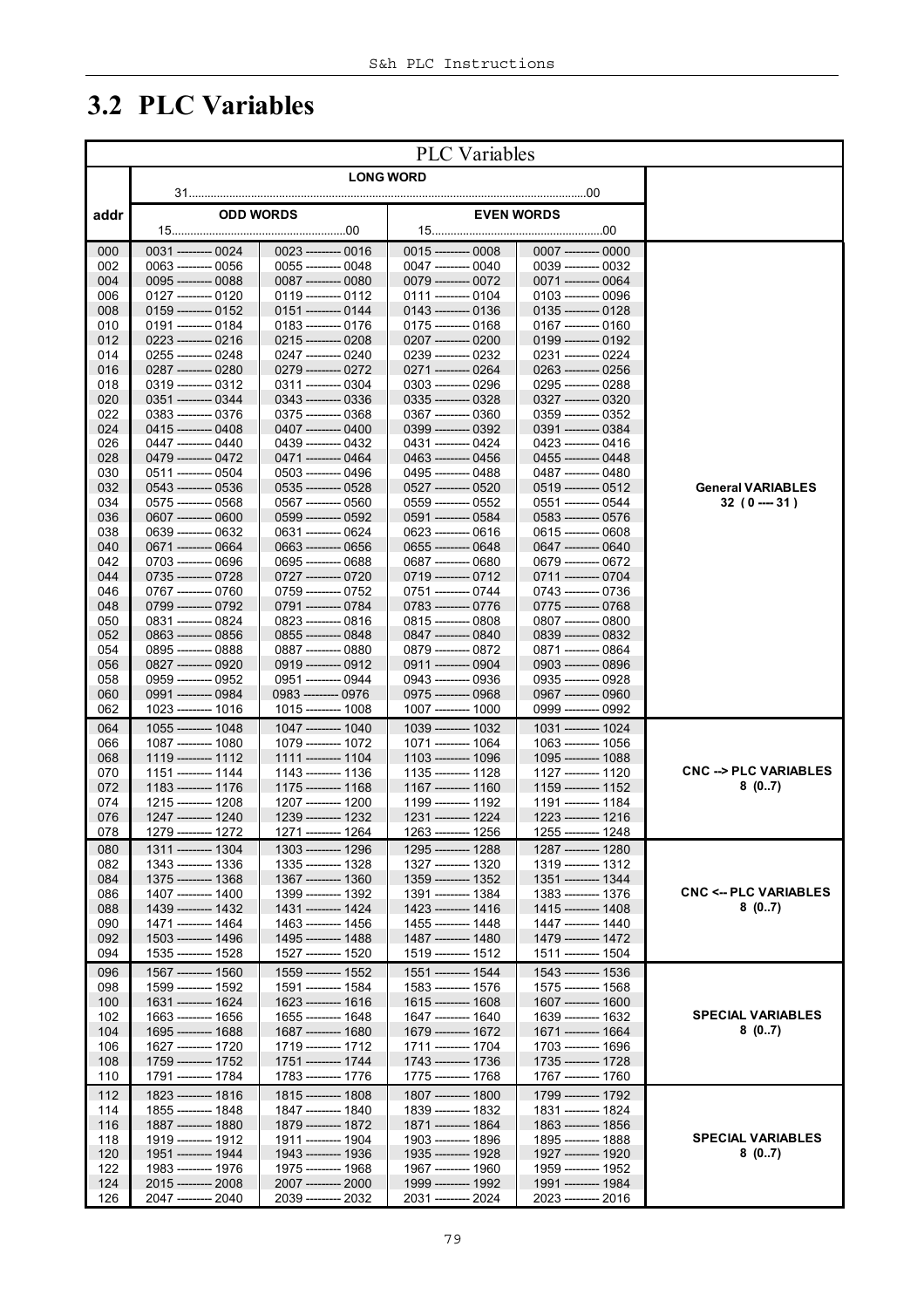|                   | PLC Variables |                  |                  |                   |                                      |  |  |  |
|-------------------|---------------|------------------|------------------|-------------------|--------------------------------------|--|--|--|
|                   |               |                  | <b>LONG WORD</b> |                   |                                      |  |  |  |
| addr              |               | <b>ODD WORDS</b> |                  | <b>EVEN WORDS</b> |                                      |  |  |  |
| 128               |               |                  |                  |                   |                                      |  |  |  |
| 130<br>132        |               |                  |                  |                   |                                      |  |  |  |
| 134<br>136        |               |                  |                  |                   |                                      |  |  |  |
| 138               |               |                  |                  |                   |                                      |  |  |  |
| 140<br>142        |               |                  |                  |                   |                                      |  |  |  |
| 144<br>146        |               |                  |                  |                   |                                      |  |  |  |
| 148               |               |                  |                  |                   |                                      |  |  |  |
| 150<br>152        |               |                  |                  |                   |                                      |  |  |  |
| 154<br>156        |               |                  |                  |                   |                                      |  |  |  |
| 158               |               |                  |                  |                   |                                      |  |  |  |
| 160<br>162        |               |                  |                  |                   | <b>INTERMEDIATE</b><br>64 (0 --- 63) |  |  |  |
| 164<br>166        |               |                  |                  |                   |                                      |  |  |  |
| 168               |               |                  |                  |                   |                                      |  |  |  |
| 170<br>172        |               |                  |                  |                   |                                      |  |  |  |
| 174<br>176        |               |                  |                  |                   |                                      |  |  |  |
| 178               |               |                  |                  |                   |                                      |  |  |  |
| 180<br>182        |               |                  |                  |                   |                                      |  |  |  |
| 184               |               |                  |                  |                   |                                      |  |  |  |
| 186<br>188        |               |                  |                  |                   |                                      |  |  |  |
| 190<br>192        |               |                  |                  |                   |                                      |  |  |  |
| 194               |               |                  |                  |                   |                                      |  |  |  |
| 196<br>198        |               |                  |                  |                   |                                      |  |  |  |
| 200               |               |                  |                  |                   |                                      |  |  |  |
| 202<br>204<br>206 |               |                  |                  |                   |                                      |  |  |  |
| 208               |               |                  |                  |                   |                                      |  |  |  |
| 210               |               |                  |                  |                   |                                      |  |  |  |
| 212<br>$214\,$    |               |                  |                  |                   |                                      |  |  |  |
| 216<br>$218\,$    |               |                  |                  |                   |                                      |  |  |  |
| 220               |               |                  |                  |                   |                                      |  |  |  |
| 222<br>224        |               |                  |                  |                   |                                      |  |  |  |
| 226<br>228        |               |                  |                  |                   |                                      |  |  |  |
| 230               |               |                  |                  |                   |                                      |  |  |  |
| 232<br>234        |               |                  |                  |                   |                                      |  |  |  |
| 236<br>238        |               |                  |                  |                   |                                      |  |  |  |
| 240               |               |                  |                  |                   |                                      |  |  |  |
| 242<br>244        |               |                  |                  |                   |                                      |  |  |  |
| 246<br>248        |               |                  |                  |                   |                                      |  |  |  |
| 250               |               |                  |                  |                   |                                      |  |  |  |
| 252<br>254        |               |                  |                  |                   |                                      |  |  |  |
|                   |               |                  |                  |                   |                                      |  |  |  |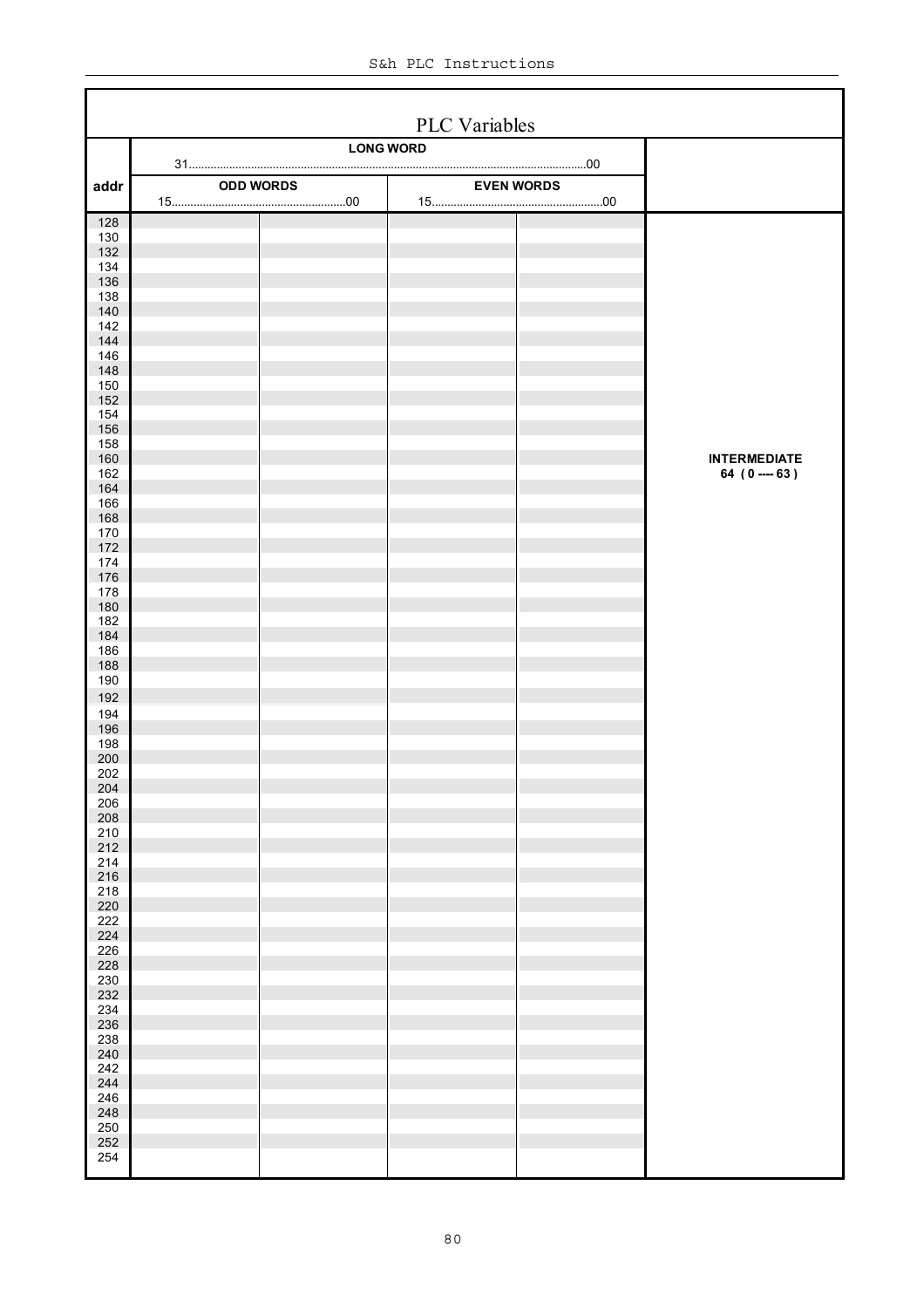# **3.3 PLC IMAGE Memory**

|      | <b>PLC IMAGE Memory</b> |                       |                      |                      |                           |  |  |  |  |
|------|-------------------------|-----------------------|----------------------|----------------------|---------------------------|--|--|--|--|
|      |                         |                       | <b>LONG WORD</b>     |                      |                           |  |  |  |  |
| addr | 31.                     | <b>ODD WORDS</b>      |                      | <b>EVEN WORDS</b>    |                           |  |  |  |  |
|      |                         |                       |                      |                      |                           |  |  |  |  |
| 000  | 0031 --------- 0024     | 0023 --------- 0016   | $0015$ -------- 0008 | $0007$ -------- 0000 |                           |  |  |  |  |
| 002  | 0063 --------- 0056     | 0055 --------- 0048   | 0047 --------- 0040  | 0039 --------- 0032  | <b>EXTERNAL INPUTS</b>    |  |  |  |  |
| 004  | 0095 --------- 0088     | 0087 --------- 0080   | 0079 --------- 0072  | 0071 --------- 0064  | 128 (0127)                |  |  |  |  |
| 006  | 0027 --------- 0120     | 0119 --------- 0112   | 0111 --------- 0104  | 0103 --------- 0096  |                           |  |  |  |  |
| 008  | $0159$ -------- 0152    | 0151 --------- 0144   | $0143$ -------- 0136 | 0135 --------- 0128  |                           |  |  |  |  |
| 010  | 0191 --------- 0184     | 0183 -------- 0176    | 0175 --------- 0168  | 0167 --------- 0160  | <b>EXTERNAL OUTPUTS</b>   |  |  |  |  |
| 012  | 0223 --------- 0216     | 0215 -------- 0208    | 0207 --------- 0200  | 0199 --------- 0192  | 128 (0127)                |  |  |  |  |
| 014  | 0255 --------- 0248     | 0247 --------- 0240   | 0239 --------- 0232  | 0231 --------- 0224  |                           |  |  |  |  |
| 016  | 0287 --------- 0280     | 0279 --------- 0272   | 0271 -------- 0264   | 0263 --------- 0256  | <b>SEQUENCES 64 (063)</b> |  |  |  |  |
| 018  | 0319 --------- 0312     | 0311 --------- 0304   | 0303 --------- 0296  | 0295 --------- 0288  |                           |  |  |  |  |
| 020  | 0351 --------- 0344     | $0343$ --------- 0336 | 0335 --------- 0328  | 0327 -------- 0320   | FLAGS 64 (063)            |  |  |  |  |
| 022  | 0383 --------- 0376     | 0375 --------- 0368   | 0367 --------- 0360  | 0359 --------- 0352  |                           |  |  |  |  |
| 024  | 0415 --------- 0408     | 0407 --------- 0400   | 0399 --------- 0392  | 0391 --------- 0384  | <b>COUNTERS 32 (031)</b>  |  |  |  |  |
| 026  | 0447 --------- 0440     | 0439 --------- 0432   | 0431 --------- 0424  | 0423 --------- 0416  | TIMERS 32 (031)           |  |  |  |  |
| 028  | 0479 --------- 0472     | 0471 --------- 0464   | 0463 --------- 0456  | 0455 --------- 0448  |                           |  |  |  |  |
| 030  | 0511 --------- 0504     | 0503 --------- 0496   | 0495 --------- 0488  | 0487 --------- 0480  |                           |  |  |  |  |
| 032  | 0543 --------- 0536     | 0535 --------- 0528   | 0527 --------- 0520  | 0519 --------- 0512  |                           |  |  |  |  |
| 034  | 0575 --------- 0568     | 0567 --------- 0560   | 0559 --------- 0552  | 0551 --------- 0544  | <b>MARKERS</b>            |  |  |  |  |
| 036  | 0607 -------- 0600      | 0599 --------- 0592   | 0591 --------- 0584  | 0583 --------- 0576  | 256 (0255)                |  |  |  |  |
| 038  | 0639 --------- 0632     | 0631 --------- 0624   | 0623 --------- 0616  | 0615 --------- 0608  |                           |  |  |  |  |
| 040  | 0671 --------- 0664     | 0663 --------- 0656   | 0655 -------- 0648   | 0647 -------- 0640   |                           |  |  |  |  |
| 042  | 0703 --------- 0696     | 0695 --------- 0688   | 0687 -------- 0680   | 0679 --------- 0672  |                           |  |  |  |  |
| 044  | 0735 --------- 0728     | 0727 --------- 0720   | 0719 --------- 0712  | 0711 --------- 0704  |                           |  |  |  |  |
| 046  | 0767 --------- 0760     | 0759 --------- 0752   | 0751 --------- 0744  | 0743 --------- 0736  |                           |  |  |  |  |
| 048  | 0799 -------- 0792      | 0791 --------- 0784   | 0783 -------- 0776   | 0775 --------- 0768  |                           |  |  |  |  |
| 050  | 0831 --------- 0824     | 0823 --------- 0816   | 0815 --------- 0808  | 0807 --------- 0800  | <b>AUXILIARY MARKERS</b>  |  |  |  |  |
| 052  | 0863 --------- 0856     | 0855 --------- 0848   | 0847 -------- 0840   | 0839 --------- 0832  | 256 (0255)                |  |  |  |  |
| 054  | 0895 --------- 0888     | 0887 -------- 0880    | 0879 -------- 0872   | 0871 --------- 0864  |                           |  |  |  |  |
| 056  | 0927 --------- 0920     | 0919 --------- 0912   | 0911 --------- 0904  | 0903 --------- 0896  |                           |  |  |  |  |
| 058  | 0959 --------- 0952     | 0951 --------- 0944   | 0943 --------- 0936  | 0935 --------- 0928  |                           |  |  |  |  |
| 060  | 0991 --------- 0984     | 0983 --------- 0976   | 0975 --------- 0968  | 0967 --------- 0960  | INPUTS from CNC 32 (031)  |  |  |  |  |
| 062  | 1023 --------- 1016     | 1015 --------- 1008   | 1007 --------- 1000  | 0999 --------- 0992  | OUTPUTS to CNC 32 (031)   |  |  |  |  |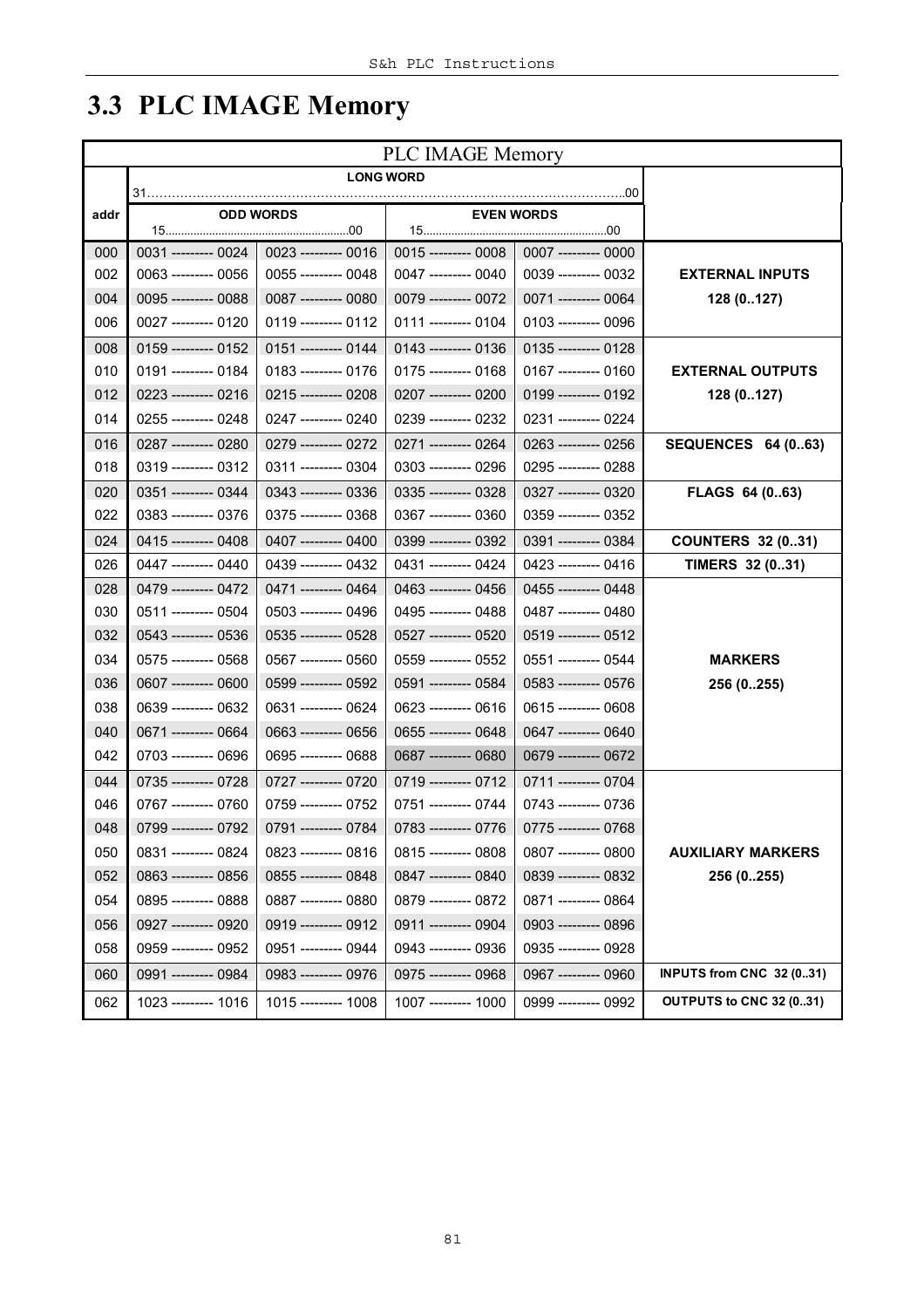### **3.3.1 External Inputs (Long 000)**

# **EXTERNAL INPUTS [ 128 ] (Long 000: 31.....0)**

| wrd | Input            | Term.    | Code | Description |
|-----|------------------|----------|------|-------------|
| 000 | $000(I) - 0000$  | terminal |      |             |
|     | $001(I) - 0001$  |          |      |             |
|     | $002(I) - 0002$  |          |      |             |
|     | $003 (I) - 0003$ |          |      |             |
|     | $004 (I) - 0004$ |          |      |             |
|     | $005(I) - 0005$  |          |      |             |
|     | $006(I) - 0006$  |          |      |             |
|     | $007(I) - 0007$  |          |      |             |
|     | $008(I) - 0008$  |          |      |             |
|     | $009(I) - 0009$  |          |      |             |
|     | $010(I) - 0010$  |          |      |             |
|     | $011(I) - 0011$  |          |      |             |
|     | $012(I) - 0012$  |          |      |             |
|     | $013(I) - 0013$  |          |      |             |
|     | $014(I) - 0014$  |          |      |             |
|     | $015(I) - 0015$  |          |      |             |
| 001 | $016(I) - 0016$  |          |      |             |
|     | $017(I) - 0017$  |          |      |             |
|     | $018(I) - 0018$  |          |      |             |
|     | $019(I) - 0019$  |          |      |             |
|     | $020(I) - 0020$  |          |      |             |
|     | $021(I) - 0021$  |          |      |             |
|     | $022(I) - 0022$  |          |      |             |
|     | $023(I) - 0023$  |          |      |             |
|     | $024(I) - 0024$  |          |      |             |
|     | $025(I) - 0025$  |          |      |             |
|     | $026(I) - 0026$  |          |      |             |
|     | $027(I) - 0027$  |          |      |             |
|     | $028(I) - 0028$  |          |      |             |
|     | $029(I) - 0029$  |          |      |             |
|     | $030(I) - 0030$  |          |      |             |
|     | $031(I) - 0031$  |          |      |             |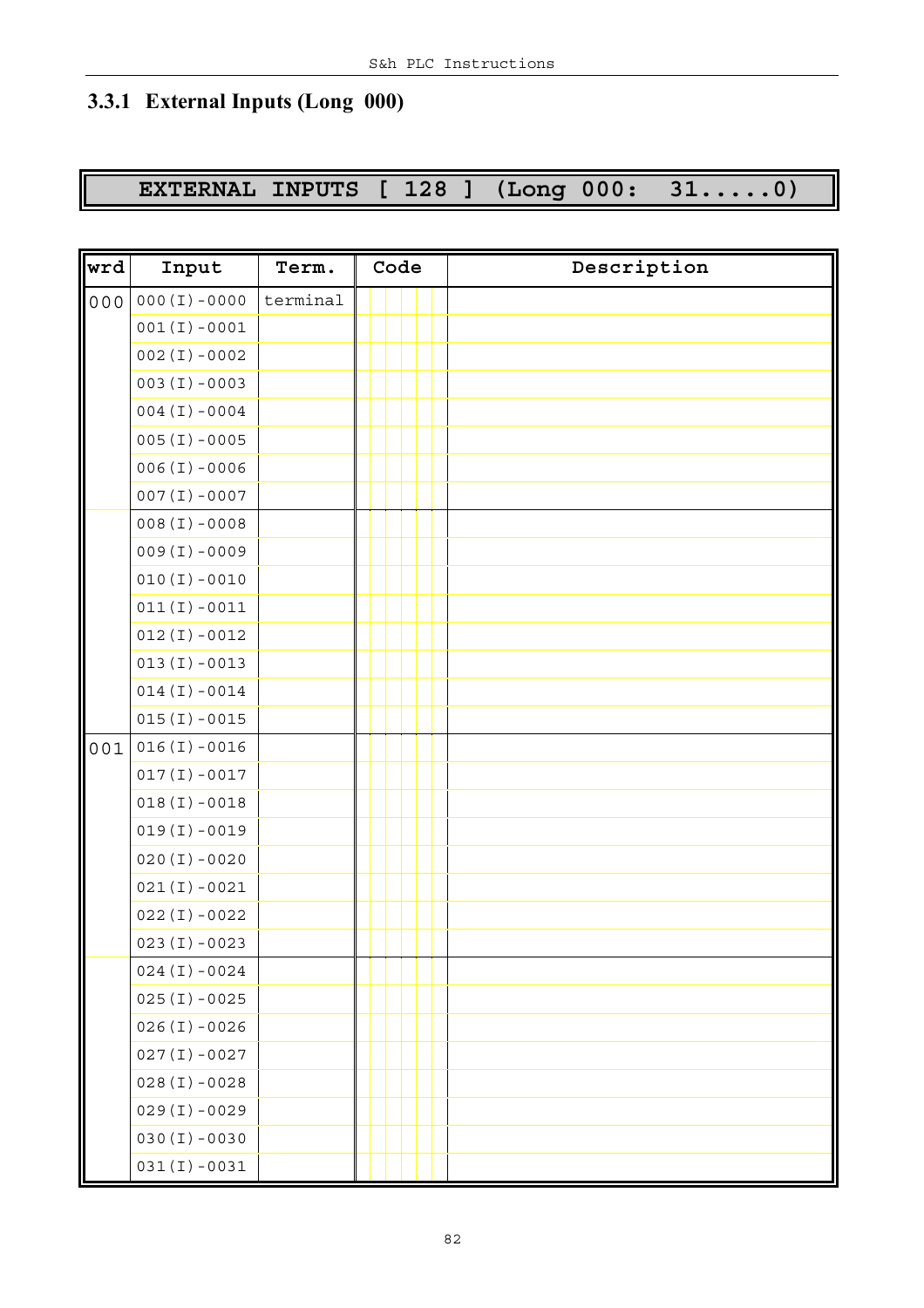### **3.3.2 External Inputs (Long 002)**

### **EXTERNAL INPUTS [ 128 ] (Long 002: 63.....32)**

| wrd | Input             | Term. | Code | Description |
|-----|-------------------|-------|------|-------------|
| 002 | $032(I) - 0032$   |       |      |             |
|     | $033(I) - 0033$   |       |      |             |
|     | $034(I) - 0034$   |       |      |             |
|     | $035(I) - 0035$   |       |      |             |
|     | $036(I) - 0036$   |       |      |             |
|     | $037(I) - 0037$   |       |      |             |
|     | $038(I) - 0038$   |       |      |             |
|     | $039(I) - 0039$   |       |      |             |
|     | $040(I) - 0040$   |       |      |             |
|     | $041(I) - 0041$   |       |      |             |
|     | $042(I) - 0042$   |       |      |             |
|     | $043(I) - 0043$   |       |      |             |
|     | $044 (I) - 0044$  |       |      |             |
|     | $045(I) - 0045$   |       |      |             |
|     | $046(I) - 0046$   |       |      |             |
|     | $047(I) - 0047$   |       |      |             |
| 003 | $048(I) - 0048$   |       |      |             |
|     | $049(I) - 0049$   |       |      |             |
|     | $050(I) - 0050$   |       |      |             |
|     | $051(I) - 0051$   |       |      |             |
|     | $052(I) - 0052$   |       |      |             |
|     | $053 (I) - 0053$  |       |      |             |
|     | $054(I) - 0054$   |       |      |             |
|     | $055(I) - 0055$   |       |      |             |
|     | $056(I) - 0056$   |       |      |             |
|     | $057(I) - 0057$   |       |      |             |
|     | $058(I) - 0058$   |       |      |             |
|     | $059(I) - 0059$   |       |      |             |
|     | $060 (I) - 0060$  |       |      |             |
|     | $061(I) - 0061$   |       |      |             |
|     | $062$ (I) $-0062$ |       |      |             |
|     | $063 (I) - 0063$  |       |      |             |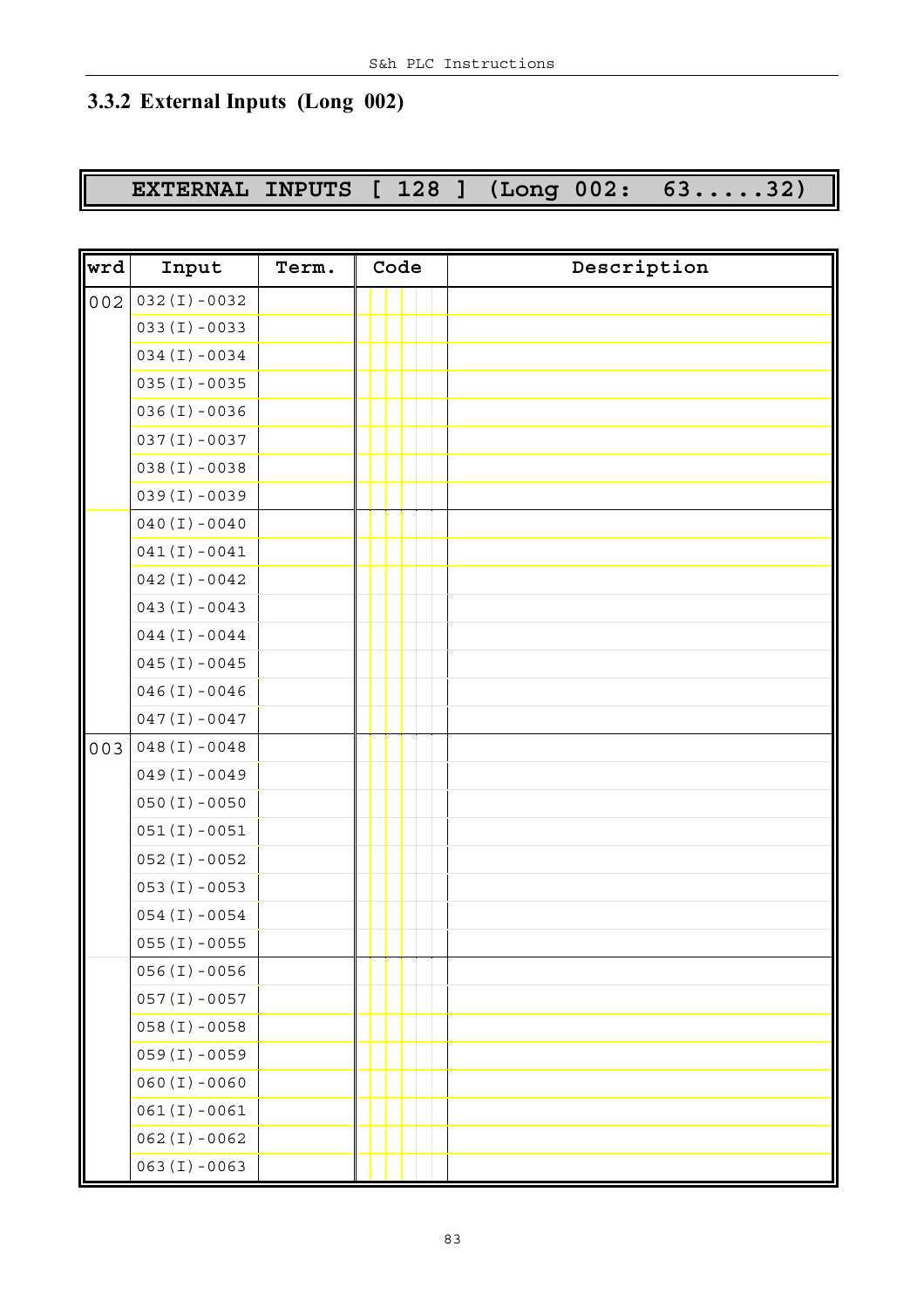### **3.3.3 External Inputs (Long 004)**

### **EXTERNAL INPUTS [ 128 ] (Long 004: 95.....64)**

| wrd | Input            | Term. | Code | Description |
|-----|------------------|-------|------|-------------|
| 004 | $064 (I) - 0064$ |       |      |             |
|     | $065(I) - 0065$  |       |      |             |
|     | $066(I) - 0066$  |       |      |             |
|     | $067(I) - 0067$  |       |      |             |
|     | $068(I) - 0068$  |       |      |             |
|     | $069(I) - 0069$  |       |      |             |
|     | $070(I) - 0070$  |       |      |             |
|     | $071(I) - 0071$  |       |      |             |
|     | $072(I) - 0072$  |       |      |             |
|     | $073(I) - 0073$  |       |      |             |
|     | $074(I) - 0074$  |       |      |             |
|     | $075(I) - 0075$  |       |      |             |
|     | $076(I) - 0076$  |       |      |             |
|     | $077(I) - 0077$  |       |      |             |
|     | $078(I) - 0078$  |       |      |             |
|     | $079(I) - 0079$  |       |      |             |
| 005 | $080(I) - 0080$  |       |      |             |
|     | $081(I) - 0081$  |       |      |             |
|     | $082(I) - 0082$  |       |      |             |
|     | $083(I) - 0083$  |       |      |             |
|     | $084(I) - 0084$  |       |      |             |
|     | $085(I) - 0085$  |       |      |             |
|     | $086(I) - 0086$  |       |      |             |
|     | $087(I) - 0087$  |       |      |             |
|     | $088(I) - 0088$  |       |      |             |
|     | $089(I) - 0089$  |       |      |             |
|     | $090(I) - 0090$  |       |      |             |
|     | $091(I) - 0091$  |       |      |             |
|     | $092(I) - 0092$  |       |      |             |
|     | $093 (I) - 0093$ |       |      |             |
|     | $094 (I) - 0094$ |       |      |             |
|     | $095(I) - 0095$  |       |      |             |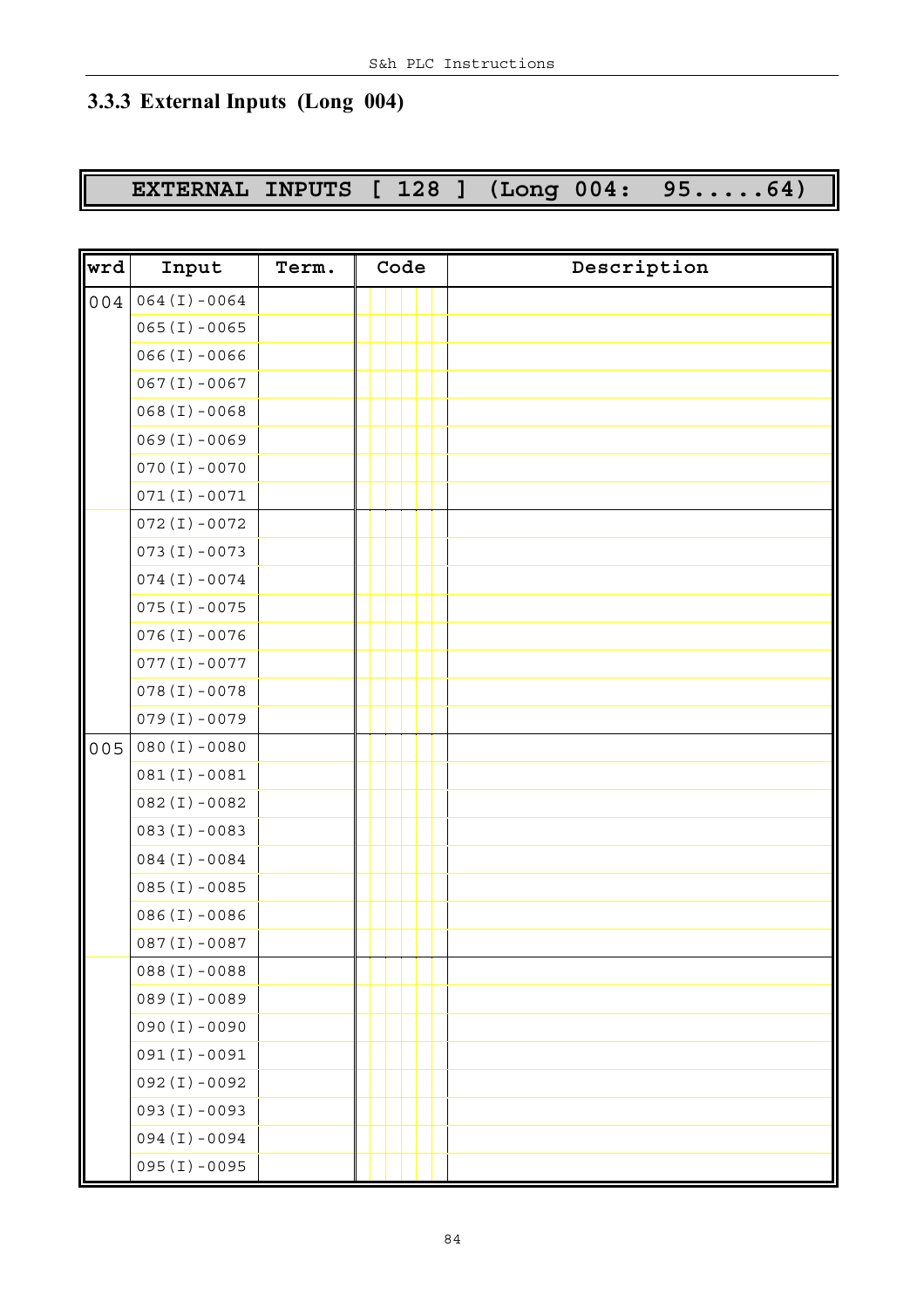### **3.3.4 External Inputs (Long 006)**

### **EXTERNAL INPUTS [ 128 ] (Long 006: 127.....96)**

| wrd | Input           | Term. | Code | Description |
|-----|-----------------|-------|------|-------------|
| 006 | $096(I) - 0096$ |       |      |             |
|     | $097(I) - 0097$ |       |      |             |
|     | 098(I)-0098     |       |      |             |
|     | 099(I)-0099     |       |      |             |
|     | $100(I) - 0100$ |       |      |             |
|     | $101(I) - 0101$ |       |      |             |
|     | $102(I) - 0102$ |       |      |             |
|     | $103(I) - 0103$ |       |      |             |
|     | $104(I) - 0104$ |       |      |             |
|     | $105(I) - 0105$ |       |      |             |
|     | $106(I) - 0106$ |       |      |             |
|     | $107(I) - 0107$ |       |      |             |
|     | $108(I) - 0108$ |       |      |             |
|     | $109(I) - 0109$ |       |      |             |
|     | $110(I) - 0110$ |       |      |             |
|     | $111(I) - 0111$ |       |      |             |
| 007 | $112(I) - 0112$ |       |      |             |
|     | $113(I) - 0113$ |       |      |             |
|     | $114(I) - 0114$ |       |      |             |
|     | $115(I) - 0115$ |       |      |             |
|     | $116(I) - 0116$ |       |      |             |
|     | $117(I) - 0117$ |       |      |             |
|     | $118(I) - 0118$ |       |      |             |
|     | $119(I) - 0119$ |       |      |             |
|     | $120(I) - 0120$ |       |      |             |
|     | $121(I) - 0121$ |       |      |             |
|     | $122(I) - 0122$ |       |      |             |
|     | $123(I) - 0123$ |       |      |             |
|     | $124(I) - 0124$ |       |      |             |
|     | $125(I) - 0125$ |       |      |             |
|     | $126(I) - 0126$ |       |      |             |
|     | $127(I) - 0127$ |       |      |             |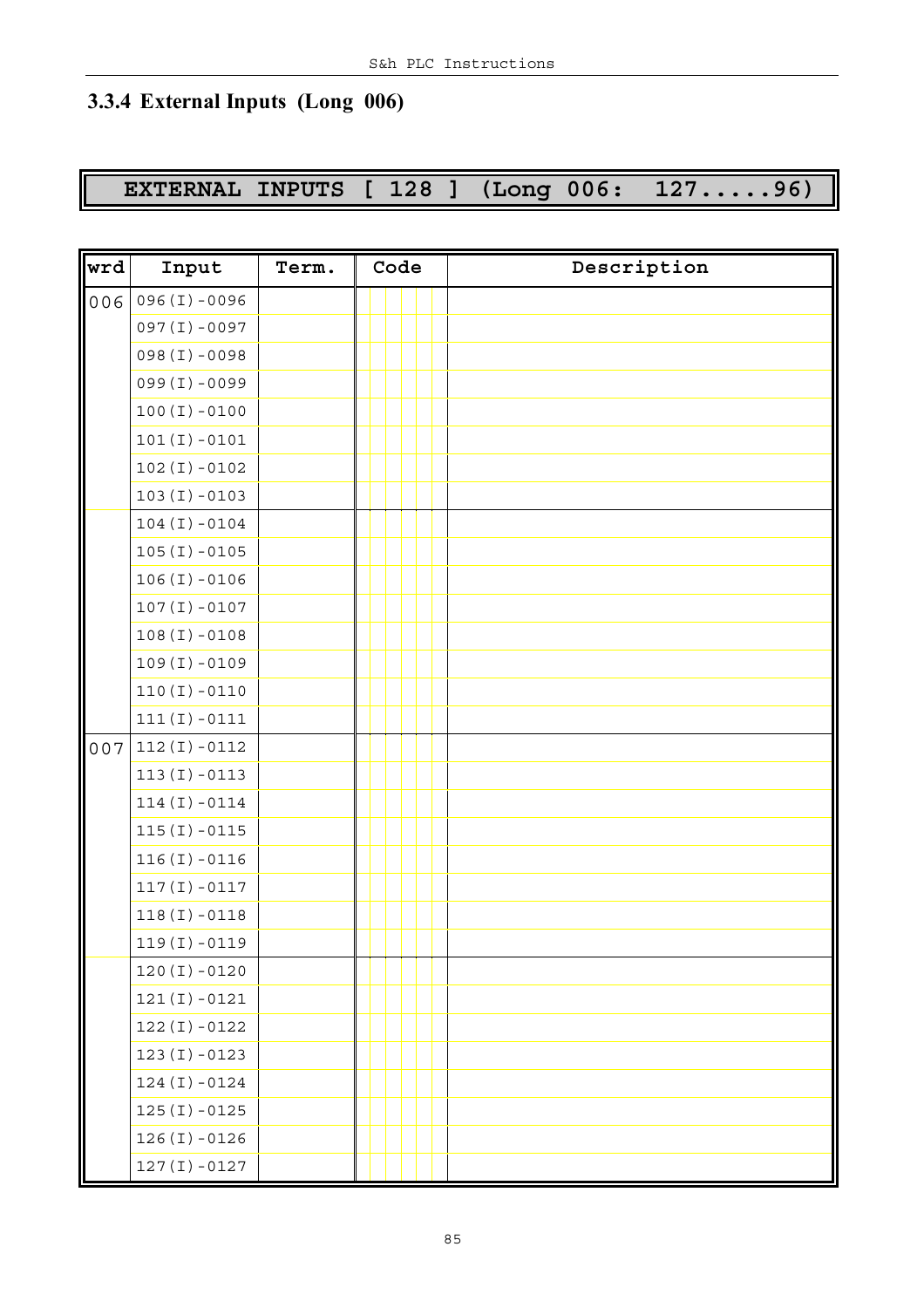# **3.3.5 External Outputs (Long 008)**

# **EXTERNAL OUTPUTS [ 128 ] (Long 008: 159....128)**

| wrd   | Output          | Term. | Code | Description |
|-------|-----------------|-------|------|-------------|
| $008$ | $000(0) - 0128$ |       |      |             |
|       | $001(0) - 0129$ |       |      |             |
|       | $002(0) - 0130$ |       |      |             |
|       | $003(0) - 0131$ |       |      |             |
|       | $004(0) - 0132$ |       |      |             |
|       | $005(0) - 0133$ |       |      |             |
|       | $006(0) - 0134$ |       |      |             |
|       | $007(0) - 0135$ |       |      |             |
|       | $008(0) - 0136$ |       |      |             |
|       | $009(0) - 0137$ |       |      |             |
|       | $010(0) - 0138$ |       |      |             |
|       | $011(0) - 0139$ |       |      |             |
|       | $012(0) - 0140$ |       |      |             |
|       | $013(0) - 0141$ |       |      |             |
|       | $014(0) - 0142$ |       |      |             |
|       | $015(0) - 0143$ |       |      |             |
| 009   | $016(0) - 0144$ |       |      |             |
|       | $017(0) - 0145$ |       |      |             |
|       | $018(0) - 0146$ |       |      |             |
|       | $019(0) - 0147$ |       |      |             |
|       | $020(0) - 0148$ |       |      |             |
|       | $021(0) - 0149$ |       |      |             |
|       | $022(0) - 0150$ |       |      |             |
|       | $023(0) - 0151$ |       |      |             |
|       | $024(0) - 0152$ |       |      |             |
|       | $025(0) - 0153$ |       |      |             |
|       | $026(0) - 0154$ |       |      |             |
|       | $027(0) - 0155$ |       |      |             |
|       | $028(0) - 0156$ |       |      |             |
|       | $029(0) - 0157$ |       |      |             |
|       | $030(0) - 0158$ |       |      |             |
|       | $031(0) - 0159$ |       |      |             |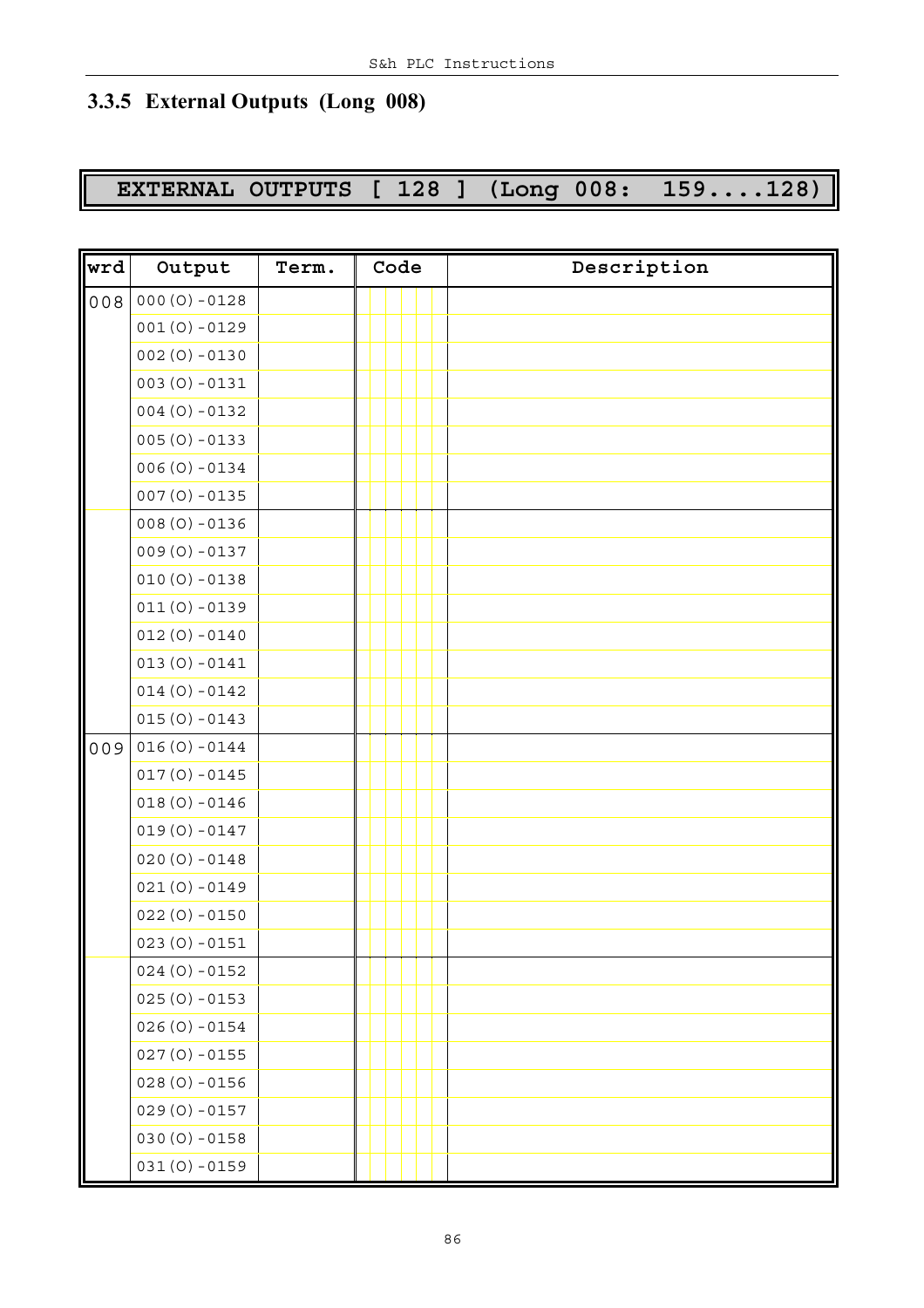### **3.3.6 External Outputs (Long 010)**

# **EXTERNAL OUTPUTS [ 128 ] (Long 010: 191....160)**

| wrd | Output          | Term. | Code | Description |
|-----|-----------------|-------|------|-------------|
| 010 | $032(0) - 0160$ |       |      |             |
|     | $033(0) - 0161$ |       |      |             |
|     | $034(0) - 0162$ |       |      |             |
|     | $035(0) - 0163$ |       |      |             |
|     | $036(0) - 0164$ |       |      |             |
|     | $037(0) - 0165$ |       |      |             |
|     | $038(0) - 0166$ |       |      |             |
|     | $039(0) - 0167$ |       |      |             |
|     | $040(0) - 0168$ |       |      |             |
|     | $041(0) - 0169$ |       |      |             |
|     | $042(0) - 0170$ |       |      |             |
|     | $043(0) - 0171$ |       |      |             |
|     | $044(0) - 0172$ |       |      |             |
|     | $045(0) - 0173$ |       |      |             |
|     | $046(0) - 0174$ |       |      |             |
|     | $047(0) - 0175$ |       |      |             |
| 011 | $048(0) - 0176$ |       |      |             |
|     | $049(0) - 0177$ |       |      |             |
|     | $050(0) - 0178$ |       |      |             |
|     | $051(0) - 0179$ |       |      |             |
|     | $052(0) - 0180$ |       |      |             |
|     | $053(0) - 0181$ |       |      |             |
|     | $054(0) - 0182$ |       |      |             |
|     | $055(0) - 0183$ |       |      |             |
|     | $056(0) - 0184$ |       |      |             |
|     | $057(0) - 0185$ |       |      |             |
|     | $058(0) - 0186$ |       |      |             |
|     | $059(0) - 0187$ |       |      |             |
|     | $060(0) - 0188$ |       |      |             |
|     | $061(0) - 0189$ |       |      |             |
|     | $062(0) - 0190$ |       |      |             |
|     | $063(0) - 0191$ |       |      |             |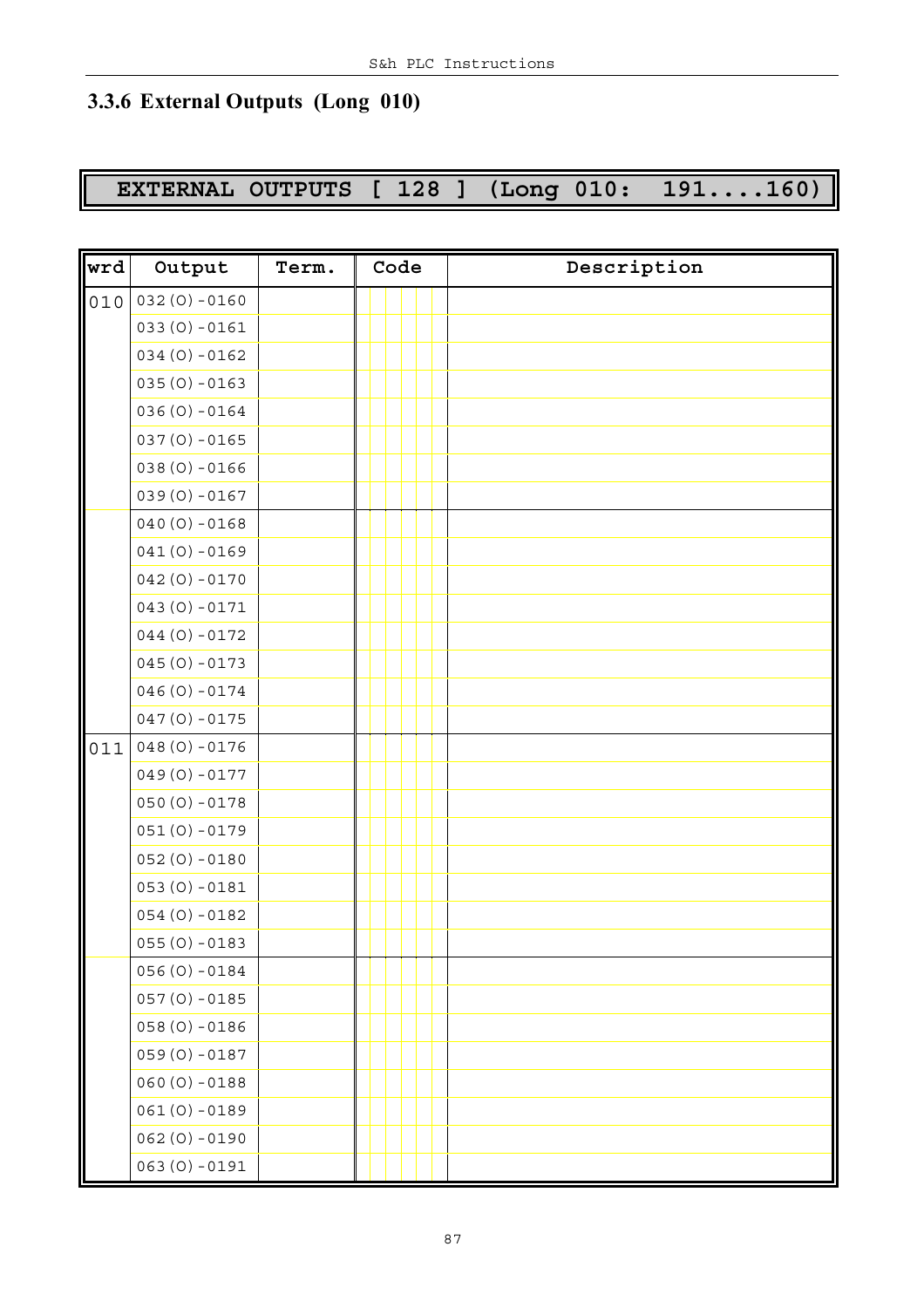# **3.3.7 External Outputs (Long 012)**

# **EXTERNAL OUTPUTS [ 128 ] (Long 012: 223....192)**

| wrd | Output          | Term. | Code | Description |
|-----|-----------------|-------|------|-------------|
| 012 | $064(0) - 0192$ |       |      |             |
|     | $065(0) - 0193$ |       |      |             |
|     | $066(0) - 0194$ |       |      |             |
|     | $067(0) - 0195$ |       |      |             |
|     | $068(0) - 0196$ |       |      |             |
|     | $069(0) - 0197$ |       |      |             |
|     | $070(0) - 0198$ |       |      |             |
|     | $071(0) - 0199$ |       |      |             |
|     | $072(0) - 0200$ |       |      |             |
|     | $073(0) - 0201$ |       |      |             |
|     | $074(0) - 0202$ |       |      |             |
|     | $075(0) - 0203$ |       |      |             |
|     | $076(0) - 0204$ |       |      |             |
|     | $077(0) - 0205$ |       |      |             |
|     | $078(0) - 0206$ |       |      |             |
|     | $079(0) - 0207$ |       |      |             |
| 013 | $080(0) - 0208$ |       |      |             |
|     | $081(0) - 0209$ |       |      |             |
|     | $082(0) - 0210$ |       |      |             |
|     | $083(0) - 0211$ |       |      |             |
|     | $084(0) - 0212$ |       |      |             |
|     | $085(0) - 0213$ |       |      |             |
|     | $086(0) - 0214$ |       |      |             |
|     | $087(0) - 0215$ |       |      |             |
|     | $088(0) - 0216$ |       |      |             |
|     | $089(0) - 0217$ |       |      |             |
|     | $090(0) - 0218$ |       |      |             |
|     | $091(0) - 0219$ |       |      |             |
|     | 092 (0) -0220   |       |      |             |
|     | $093(0) - 0221$ |       |      |             |
|     | $094(0) - 0222$ |       |      |             |
|     | $095(0) - 0223$ |       |      |             |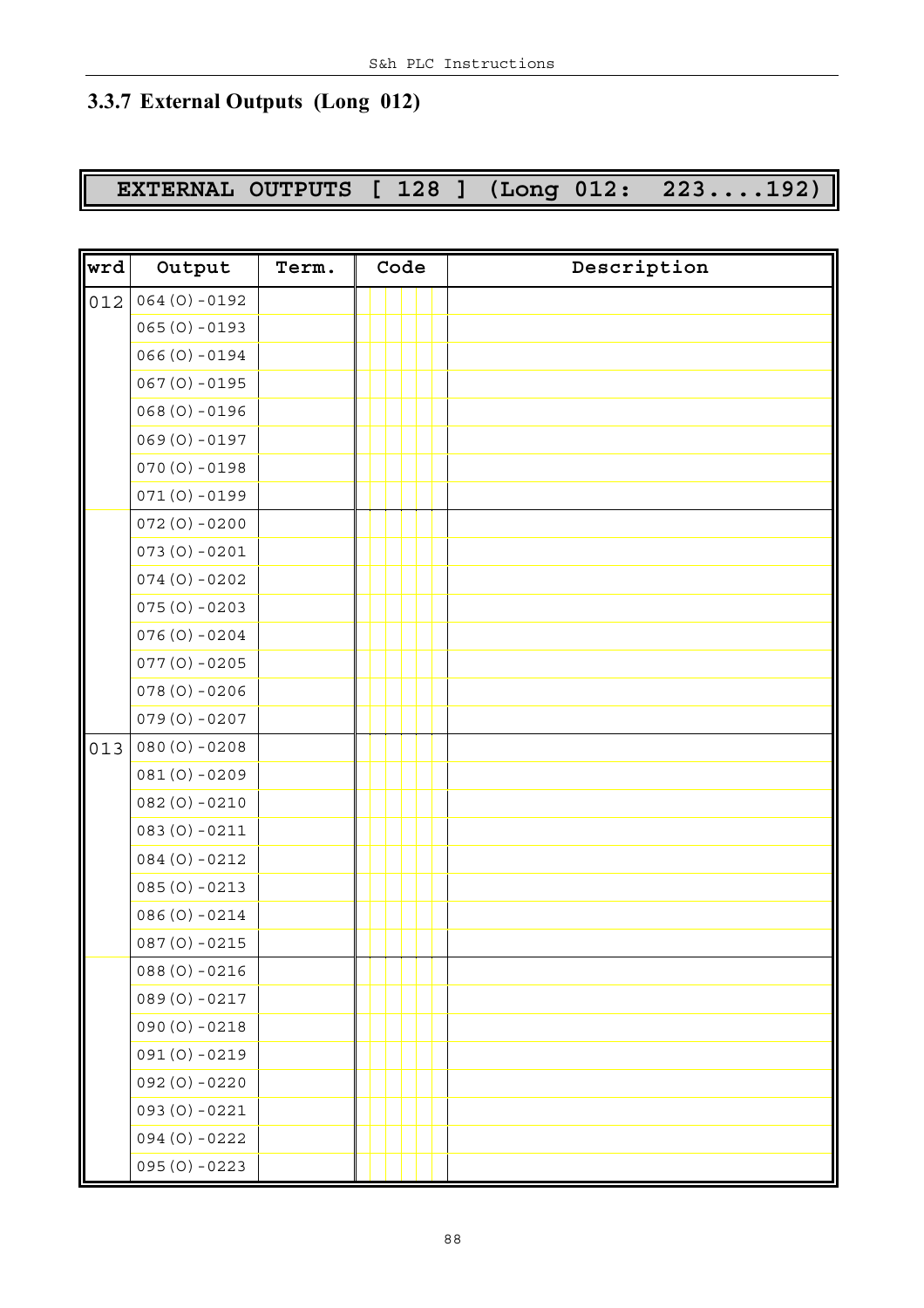### **3.3.8 External Outputs (Long 014)**

# **EXTERNAL OUTPUTS [ 128 ] (Long 014: 255.....224)**

| wrd | Output          | Term. | Code | Description |
|-----|-----------------|-------|------|-------------|
| 014 | $096(0) - 0224$ |       |      |             |
|     | $097(0) - 0225$ |       |      |             |
|     | 098 (0) -0226   |       |      |             |
|     | 099 (0) -0227   |       |      |             |
|     | $100(0) - 0228$ |       |      |             |
|     | $101(0) - 0229$ |       |      |             |
|     | $102(0) - 0230$ |       |      |             |
|     | $103(0) - 0231$ |       |      |             |
|     | $104(0) - 0232$ |       |      |             |
|     | $105(0) - 0233$ |       |      |             |
|     | $106(0) - 0234$ |       |      |             |
|     | $107(0) - 0235$ |       |      |             |
|     | $108(0) - 0236$ |       |      |             |
|     | $109(0) - 0237$ |       |      |             |
|     | $110(0) - 0238$ |       |      |             |
|     | $111(0) - 0239$ |       |      |             |
| 015 | $112(0) - 0240$ |       |      |             |
|     | $113(0) - 0241$ |       |      |             |
|     | $114(0) - 0242$ |       |      |             |
|     | $115(0) - 0243$ |       |      |             |
|     | $116(0) - 0244$ |       |      |             |
|     | $117(0) - 0245$ |       |      |             |
|     | $118(0) - 0246$ |       |      |             |
|     | $119(0) - 0247$ |       |      |             |
|     | $120(0) - 0248$ |       |      |             |
|     | $121(0) - 0249$ |       |      |             |
|     | $122(0) - 0250$ |       |      |             |
|     | $123(0) - 0251$ |       |      |             |
|     | $124(0) - 0252$ |       |      |             |
|     | $125(0) - 0253$ |       |      |             |
|     | $126(0) - 0254$ |       |      |             |
|     | $127(0) - 0255$ |       |      |             |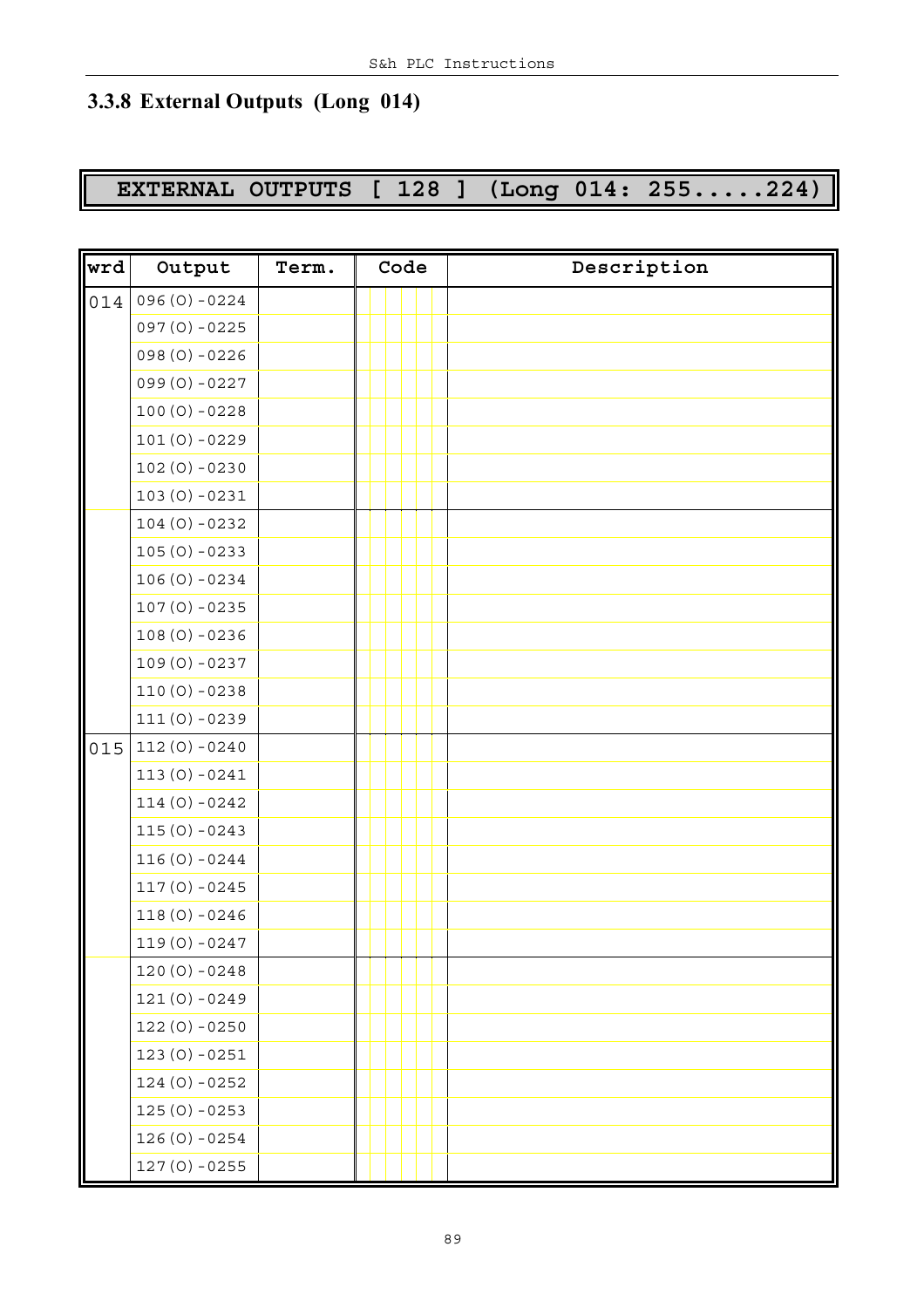# **3.3.9 Sequences (Long 016)**

# **SEQUENCES [ 64 ] (Long 016: 287.....256)**

| wrd | Sequence        | Term. | Code | Description |
|-----|-----------------|-------|------|-------------|
| 016 | $000(S) - 0256$ |       |      |             |
|     | $001(S) - 0257$ |       |      |             |
|     | $002(S) - 0258$ |       |      |             |
|     | $003(S) - 0259$ |       |      |             |
|     | $004(S) - 0260$ |       |      |             |
|     | $005(S) - 0261$ |       |      |             |
|     | $006(S) - 0262$ |       |      |             |
|     | $007(S) - 0263$ |       |      |             |
|     | $008(S) - 0264$ |       |      |             |
|     | $009(S) - 0265$ |       |      |             |
|     | $010(S) - 0266$ |       |      |             |
|     | $011(S) - 0267$ |       |      |             |
|     | $012(S) - 0268$ |       |      |             |
|     | $013(S) - 0269$ |       |      |             |
|     | $014(S) - 0270$ |       |      |             |
|     | $015(S) - 0271$ |       |      |             |
| 017 | $016(S) - 0272$ |       |      |             |
|     | $017(S) - 0273$ |       |      |             |
|     | $018(S) - 0274$ |       |      |             |
|     | $019(S) - 0275$ |       |      |             |
|     | $020(S) - 0276$ |       |      |             |
|     | $021(S) - 0277$ |       |      |             |
|     | $022(S) - 0278$ |       |      |             |
|     | $023(S)-0279$   |       |      |             |
|     | $024(S) - 0280$ |       |      |             |
|     | $025(S) - 0281$ |       |      |             |
|     | $026(S) - 0282$ |       |      |             |
|     | $027(S) - 0283$ |       |      |             |
|     | $028(S) - 0284$ |       |      |             |
|     | $029(S) - 0285$ |       |      |             |
|     | $030(S) - 0286$ |       |      |             |
|     | $031(S) - 0287$ |       |      |             |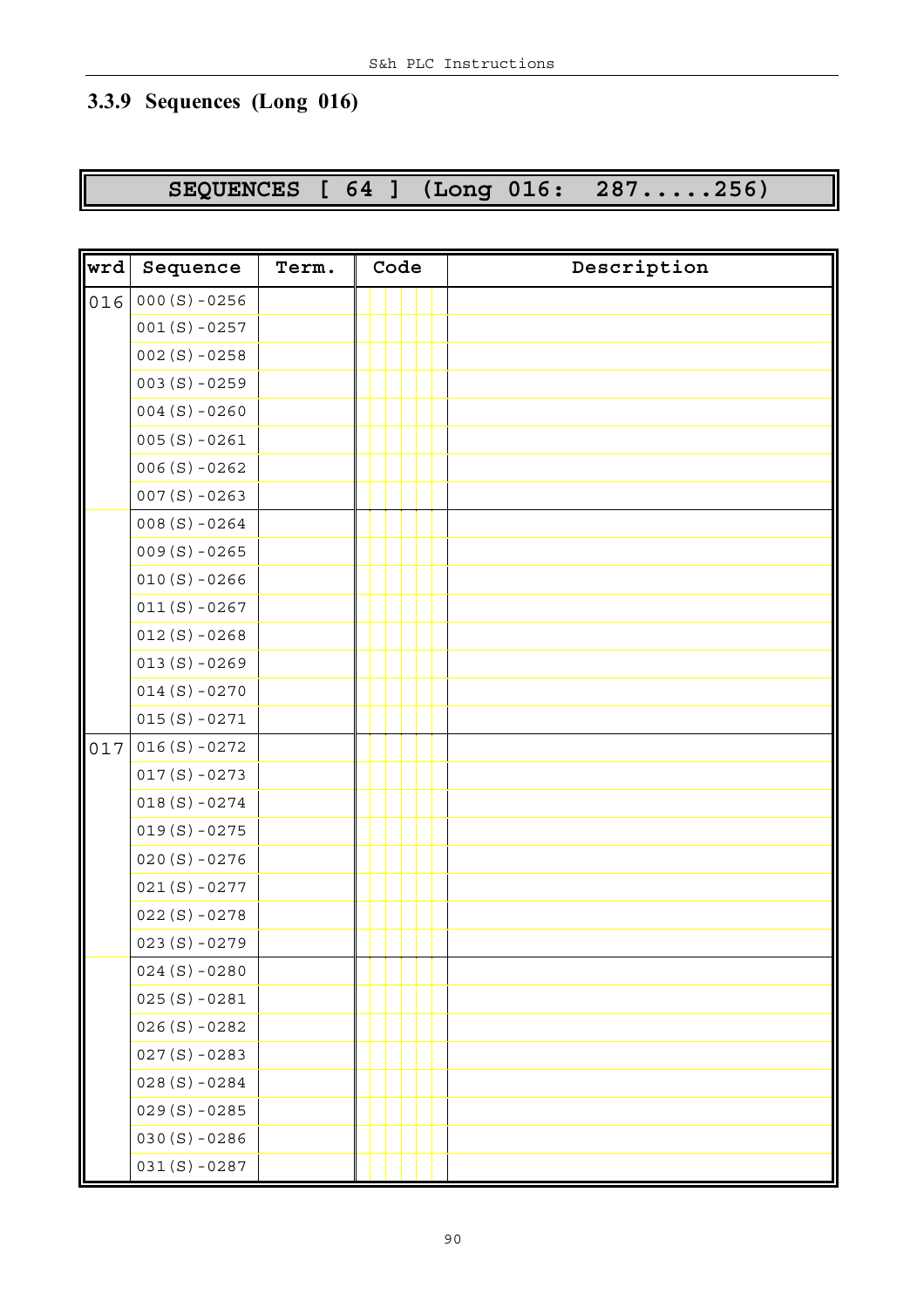### **3.3.10 Sequences (Long 018)**

# **SEQUENCES [ 64 ] (Long 018: 319.....288)**

| wrd | Sequence        | Term. | Code | Description |
|-----|-----------------|-------|------|-------------|
| 018 | $032(S) - 0288$ |       |      |             |
|     | $033(S) - 0289$ |       |      |             |
|     | $034(S) - 0290$ |       |      |             |
|     | $035(S) - 0291$ |       |      |             |
|     | $036(S) - 0292$ |       |      |             |
|     | $037(S) - 0293$ |       |      |             |
|     | $038(S) - 0294$ |       |      |             |
|     | $039(S) - 0295$ |       |      |             |
|     | $040(S) - 0296$ |       |      |             |
|     | $041(S) - 0297$ |       |      |             |
|     | $042(S) - 0298$ |       |      |             |
|     | $043(S) - 0299$ |       |      |             |
|     | $044(S) - 0300$ |       |      |             |
|     | $045(S) - 0301$ |       |      |             |
|     | $046(S) - 0302$ |       |      |             |
|     | $047(S) - 0303$ |       |      |             |
| 019 | $048(S) - 0304$ |       |      |             |
|     | $049(S) - 0305$ |       |      |             |
|     | $050(S) - 0306$ |       |      |             |
|     | $051(S) - 0307$ |       |      |             |
|     | $052(S) - 0308$ |       |      |             |
|     | $053(S) - 0309$ |       |      |             |
|     | $054(S) - 0310$ |       |      |             |
|     | $055(S) - 0311$ |       |      |             |
|     | $056(S) - 0312$ |       |      |             |
|     | $057(S) - 0313$ |       |      |             |
|     | $058(S) - 0314$ |       |      |             |
|     | $059(S) - 0315$ |       |      |             |
|     | $060(S) - 0316$ |       |      |             |
|     | $061(S) - 0317$ |       |      |             |
|     | $062(S) - 0318$ |       |      |             |
|     | $063(S) - 0319$ |       |      |             |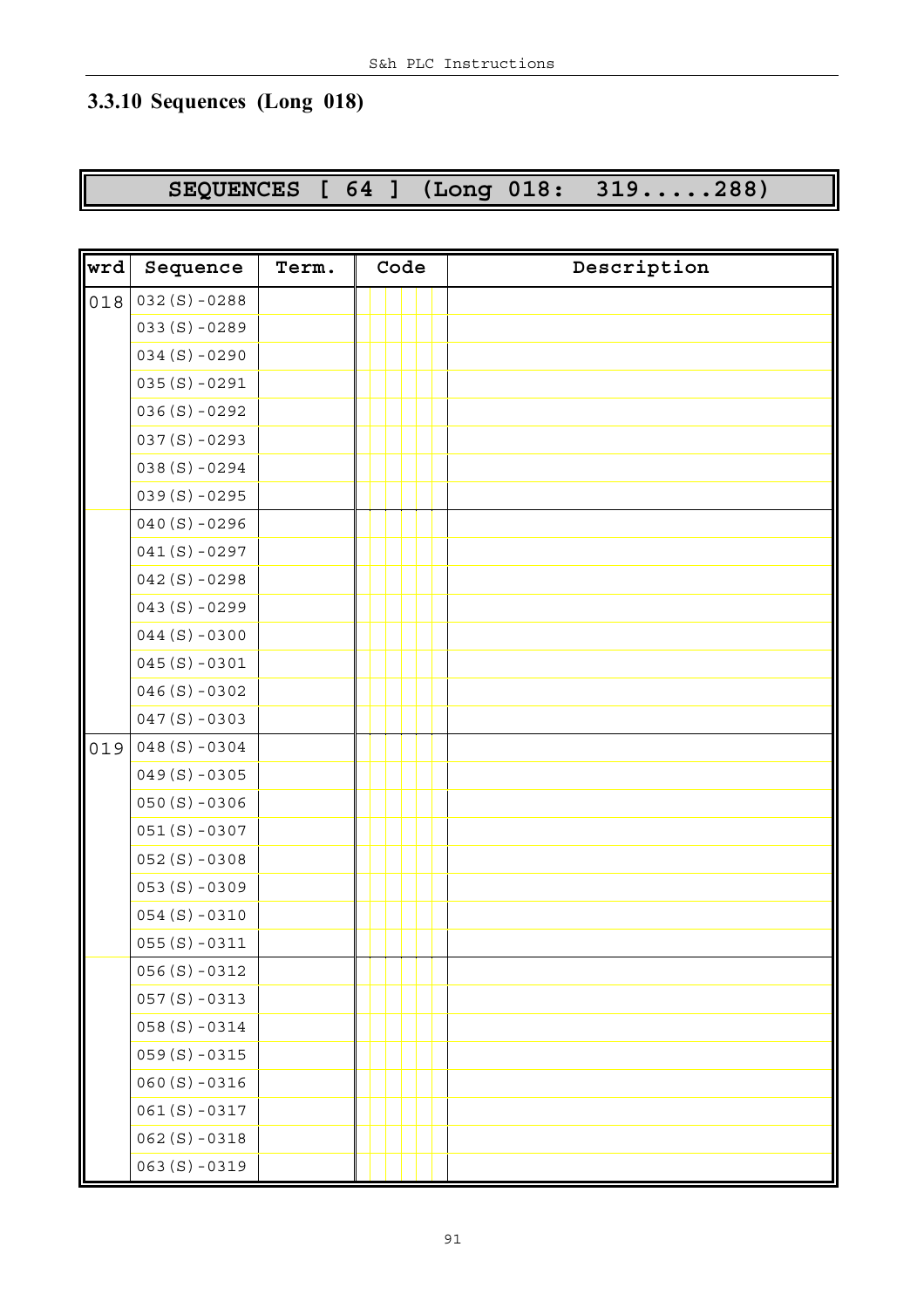# **3.3.11 Flags (Long 020)**

**FLAGS [ 64 ] (Long 020: 351.....320)**

| wrd | Flag            | <b>Notes</b> | Code | Description |
|-----|-----------------|--------------|------|-------------|
| 020 | $000(F) - 0320$ | $CNC$ ->M10  |      |             |
|     | $001(F) - 0321$ |              |      |             |
|     | $002(F) - 0322$ |              |      |             |
|     | $003(F) - 0323$ |              |      |             |
|     | $004(F) - 0324$ |              |      |             |
|     | $005(F) - 0325$ |              |      |             |
|     | $006(F) - 0326$ |              |      |             |
|     | $007(F) - 0327$ |              |      |             |
|     | $008(F) - 0328$ |              |      |             |
|     | $009(F) - 0329$ |              |      |             |
|     | $010(F) - 0330$ |              |      |             |
|     | $011(F) - 0331$ |              |      |             |
|     | $012(F) - 0332$ |              |      |             |
|     | $013(F) - 0333$ |              |      |             |
|     | $014(F) - 0334$ |              |      |             |
|     | $015(F) - 0335$ |              |      |             |
| 021 | $016(F) - 0336$ |              |      |             |
|     | $017(F) - 0337$ |              |      |             |
|     | $018(F) - 0338$ |              |      |             |
|     | $019(F) - 0339$ |              |      |             |
|     | $020(F) - 0340$ |              |      |             |
|     | $021(F) - 0341$ |              |      |             |
|     | $022(F) - 0342$ |              |      |             |
|     | $023(F) - 0343$ |              |      |             |
|     | $024(F) - 0344$ |              |      |             |
|     | $025(F) - 0345$ |              |      |             |
|     | $026(F) - 0346$ |              |      |             |
|     | $027(F) - 0347$ |              |      |             |
|     | $028(F) - 0348$ |              |      |             |
|     | $029(F) - 0349$ |              |      |             |
|     | $030(F) - 0350$ |              |      |             |
|     | $031(F) - 0351$ |              |      |             |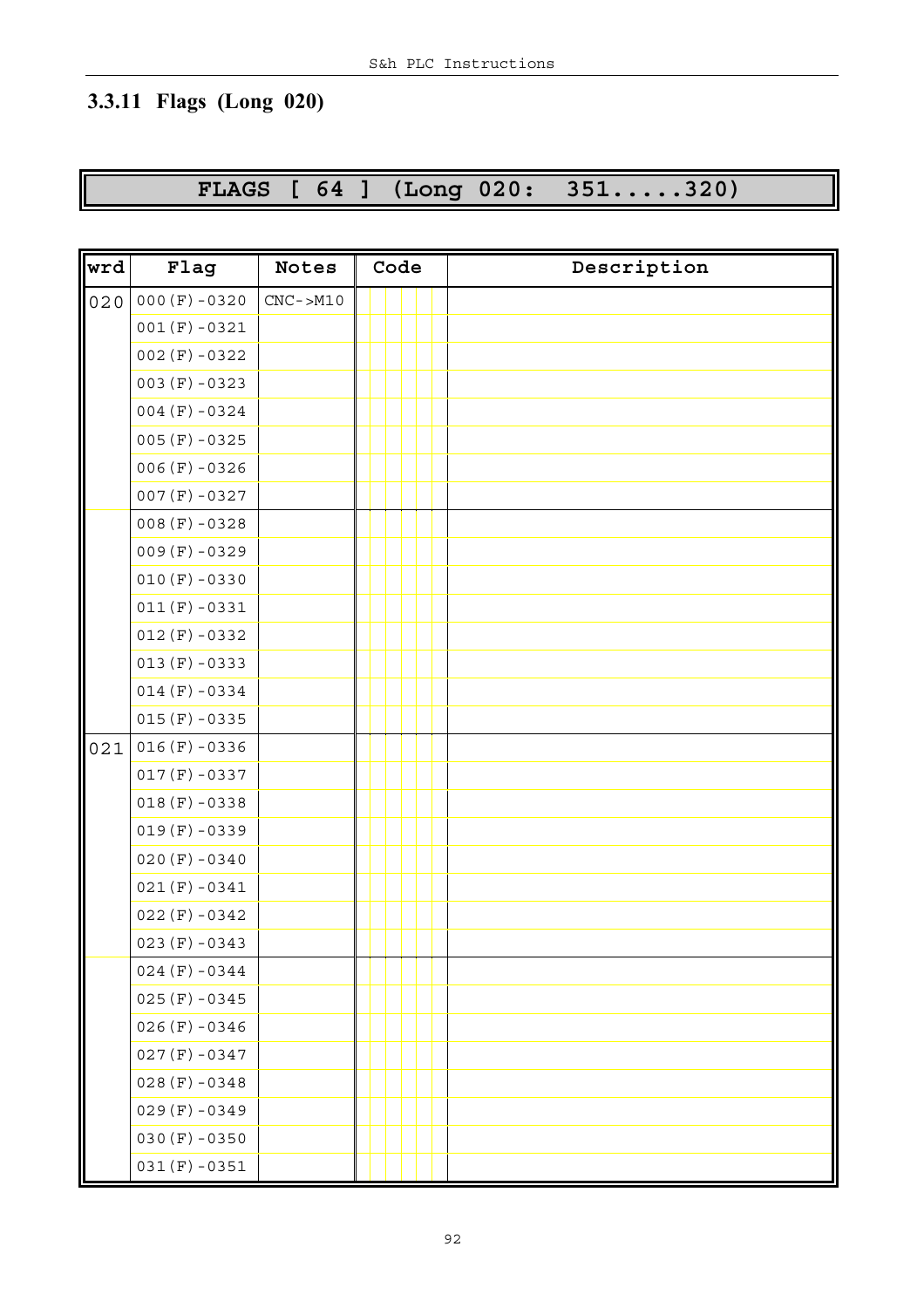# **3.3.12 Flags (Long 022)**

**FLAGS [ 64 ] (Long 022: 383.....352)**

| wrd | Flag            | <b>Notes</b> | Code | Description |
|-----|-----------------|--------------|------|-------------|
| 022 | $032(F) - 0352$ | $CNC->TOO$   |      |             |
|     | $033(F) - 0353$ |              |      |             |
|     | $034(F) - 0354$ |              |      |             |
|     | $035(F) - 0355$ |              |      |             |
|     | $036(F) - 0356$ |              |      |             |
|     | $037(F) - 0357$ |              |      |             |
|     | $038(F) - 0358$ |              |      |             |
|     | $039(F) - 0359$ |              |      |             |
|     | $040(F) - 0360$ |              |      |             |
|     | $041(F) - 0361$ |              |      |             |
|     | $042(F) - 0362$ |              |      |             |
|     | $043(F) - 0363$ |              |      |             |
|     | $044(F) - 0364$ |              |      |             |
|     | $045(F) - 0365$ |              |      |             |
|     | $046(F) - 0366$ |              |      |             |
|     | $047(F) - 0367$ |              |      |             |
| 023 | $048(F) - 0368$ |              |      |             |
|     | $049(F) - 0369$ |              |      |             |
|     | $050(F) - 0370$ |              |      |             |
|     | $051(F) - 0371$ |              |      |             |
|     | $052(F) - 0372$ |              |      |             |
|     | $053(F) - 0373$ |              |      |             |
|     | $054(F) - 0374$ |              |      |             |
|     | $055(F) - 0375$ |              |      |             |
|     | $056(F) - 0376$ |              |      |             |
|     | $057(F) - 0377$ |              |      |             |
|     | $058(F) - 0378$ |              |      |             |
|     | $059(F) - 0379$ |              |      |             |
|     | $060(F) - 0380$ |              |      |             |
|     | $061(F) - 0381$ |              |      |             |
|     | $062(F) - 0382$ |              |      |             |
|     | $063(F) - 0383$ |              |      |             |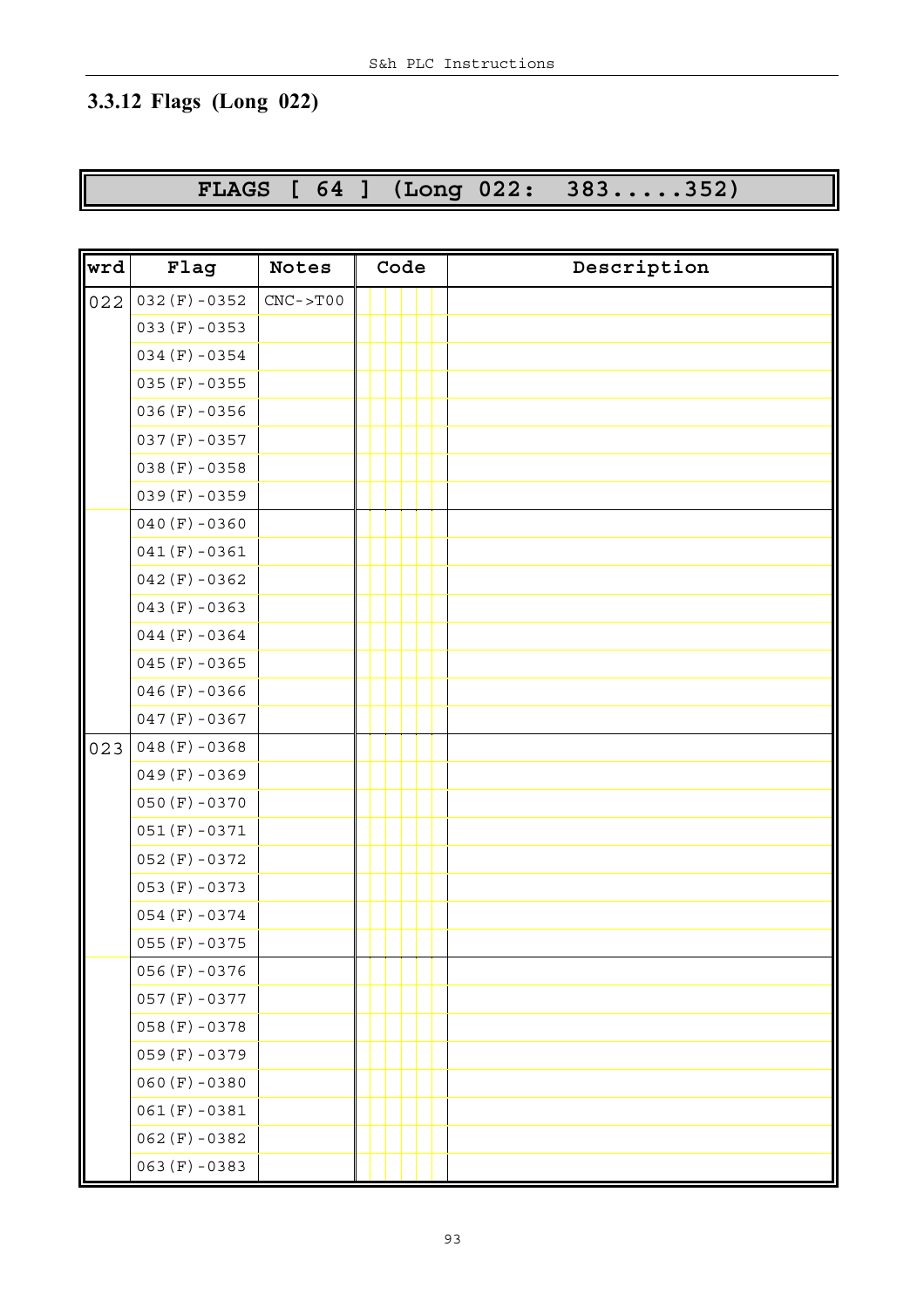# **3.3.13 Counters (Long 024)**

# **COUNTERS [ 32 ] (Long 024: 415.....384)**

| wrd | Counter          | <b>Notes</b> | Code | Description |
|-----|------------------|--------------|------|-------------|
| 024 | $000(C) - 0384$  | fast $(2)$   |      |             |
|     | $001(C) - 0385$  |              |      |             |
|     | $002 (C) - 0386$ |              |      |             |
|     | $003 (C) - 0387$ |              |      |             |
|     | $004 (C) - 0388$ |              |      |             |
|     | $005(C) - 0389$  |              |      |             |
|     | $006(C) - 0390$  |              |      |             |
|     | $007(C) - 0391$  |              |      |             |
|     | $008(C) - 0392$  |              |      |             |
|     | $009(C) - 0393$  |              |      |             |
|     | $010(C) - 0394$  |              |      |             |
|     | $011(C) - 0395$  |              |      |             |
|     | $012 (C) - 0396$ |              |      |             |
|     | $013 (C) - 0397$ |              |      |             |
|     | $014 (C) - 0398$ |              |      |             |
|     | $015(C) - 0399$  |              |      |             |
| 025 | $016(C) - 0400$  | slow(10)     |      |             |
|     | $017(C) - 0401$  |              |      |             |
|     | $018(C) - 0402$  |              |      |             |
|     | $019(C) - 0403$  |              |      |             |
|     | $020 (C) - 0404$ |              |      |             |
|     | $021(C) - 0405$  |              |      |             |
|     | $022 (C) - 0406$ |              |      |             |
|     | $023 (C) - 0407$ |              |      |             |
|     | $024 (C) - 0408$ |              |      |             |
|     | $025(C) - 0409$  |              |      |             |
|     | $026(C) - 0410$  |              |      |             |
|     | $027(C) - 0411$  |              |      |             |
|     | $028(C) - 0412$  |              |      |             |
|     | $029(C) - 0413$  |              |      |             |
|     | $030(C) - 0414$  |              |      |             |
|     | $031(C) - 0415$  |              |      |             |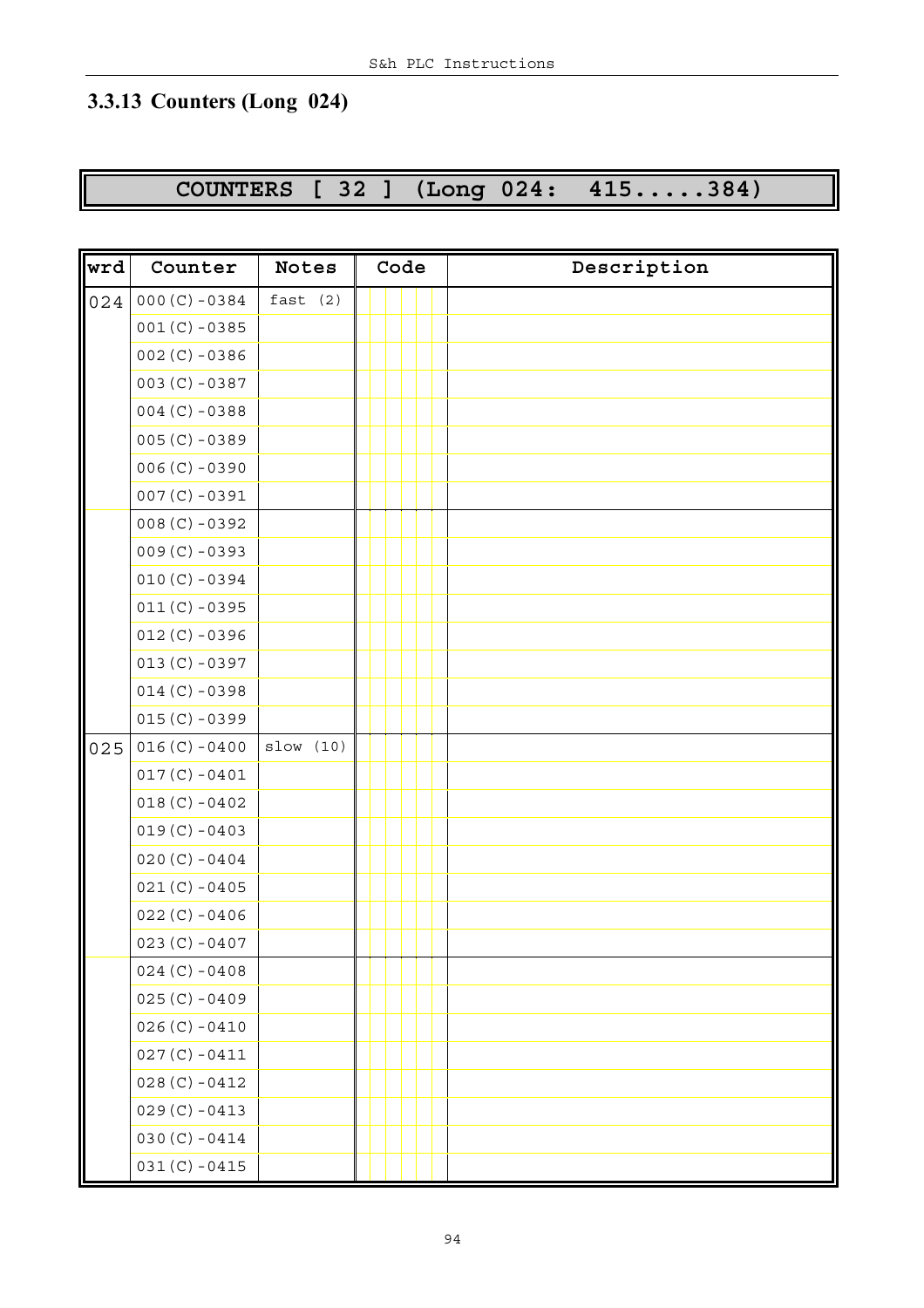# **3.3.14 Timers (Long 026)**

# **TIMERS [ 32 ] (Long 026: 447.....416)**

| wrd | Timer           | <b>Notes</b> | Code | Description |
|-----|-----------------|--------------|------|-------------|
| 026 | $000(T) - 0416$ | fast(10)     |      |             |
|     | $001(T) - 0417$ |              |      |             |
|     | $002(T) - 0418$ |              |      |             |
|     | $003(T) - 0419$ |              |      |             |
|     | $004(T) - 0420$ |              |      |             |
|     | $005(T) - 0421$ |              |      |             |
|     | $006(T) - 0422$ |              |      |             |
|     | $007(T) - 0423$ |              |      |             |
|     | $008(T) - 0424$ |              |      |             |
|     | $009(T) - 0425$ |              |      |             |
|     | $010(T) - 0426$ |              |      |             |
|     | $011(T) - 0427$ |              |      |             |
|     | $012(T) - 0428$ |              |      |             |
|     | $013(T) - 0429$ |              |      |             |
|     | $014(T) - 0430$ |              |      |             |
|     | $015(T) - 0431$ |              |      |             |
| 027 | $016(T) - 0432$ | slow(100)    |      |             |
|     | $017(T) - 0433$ |              |      |             |
|     | $018(T) - 0434$ |              |      |             |
|     | $019(T) - 0435$ |              |      |             |
|     | $020(T) - 0436$ |              |      |             |
|     | $021(T) - 0437$ |              |      |             |
|     | $022(T) - 0438$ |              |      |             |
|     | $023(T) - 0439$ |              |      |             |
|     | $024(T) - 0440$ |              |      |             |
|     | $025(T) - 0441$ |              |      |             |
|     | $026(T) - 0442$ |              |      |             |
|     | $027(T) - 0443$ |              |      |             |
|     | $028(T) - 0444$ |              |      |             |
|     | $029(T) - 0445$ |              |      |             |
|     | $030(T) - 0446$ |              |      |             |
|     | $031(T) - 0447$ |              |      |             |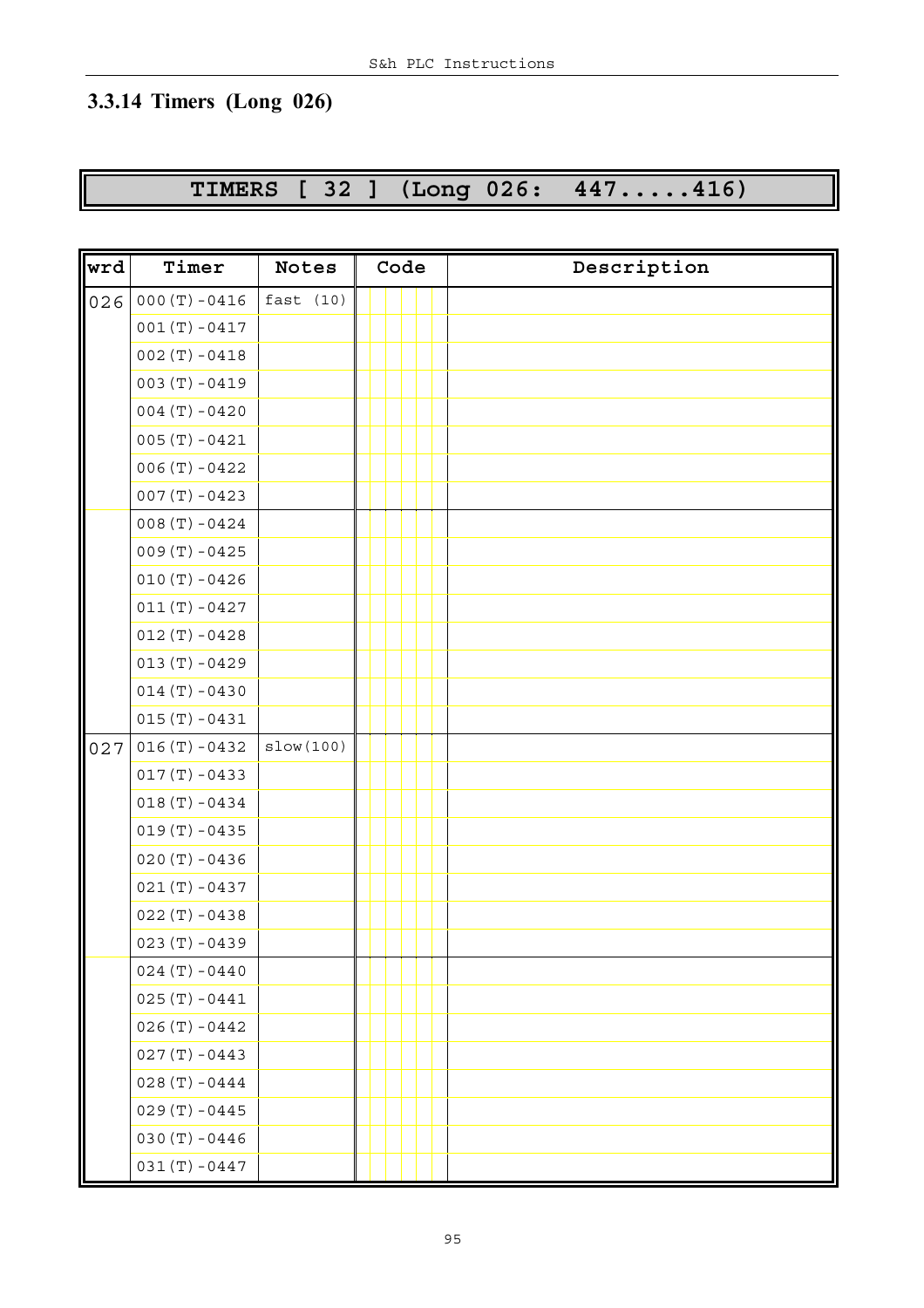# **3.3.15 Markers (Long 028)**

# **MARKERS [ 128 ] (Long 028: 479.....448)**

| wrd | Marker           | Notes | Code | Description |
|-----|------------------|-------|------|-------------|
| 028 | $000 (M) - 0448$ |       |      |             |
|     | $001(M)-0449$    |       |      |             |
|     | $002(M) - 0450$  |       |      |             |
|     | $003(M) - 0451$  |       |      |             |
|     | $004 (M) - 0452$ |       |      |             |
|     | $005 (M) - 0453$ |       |      |             |
|     | $006 (M) - 0454$ |       |      |             |
|     | $007 (M) - 0455$ |       |      |             |
|     | $008 (M) - 0456$ |       |      |             |
|     | $009(M)-0457$    |       |      |             |
|     | $010 (M) - 0458$ |       |      |             |
|     | $011(M) - 0459$  |       |      |             |
|     | $012(M) - 0460$  |       |      |             |
|     | $013(M) - 0461$  |       |      |             |
|     | $014 (M) - 0462$ |       |      |             |
|     | $015(M) - 0463$  |       |      |             |
| 029 | $016(M) - 0464$  |       |      |             |
|     | $017 (M) - 0465$ |       |      |             |
|     | $018(M) - 0466$  |       |      |             |
|     | $019(M) - 0467$  |       |      |             |
|     | $020 (M) - 0468$ |       |      |             |
|     | $021(M) - 0469$  |       |      |             |
|     | $022(M) - 0470$  |       |      |             |
|     | $023(M) - 0471$  |       |      |             |
|     | $024 (M) - 0472$ |       |      |             |
|     | $025(M) - 0473$  |       |      |             |
|     | $026(M) - 0474$  |       |      |             |
|     | $027 (M) - 0475$ |       |      |             |
|     | $028(M) - 0476$  |       |      |             |
|     | $029(M)-0477$    |       |      |             |
|     | $030 (M) - 0478$ |       |      |             |
|     | $031(M)-0479$    |       |      |             |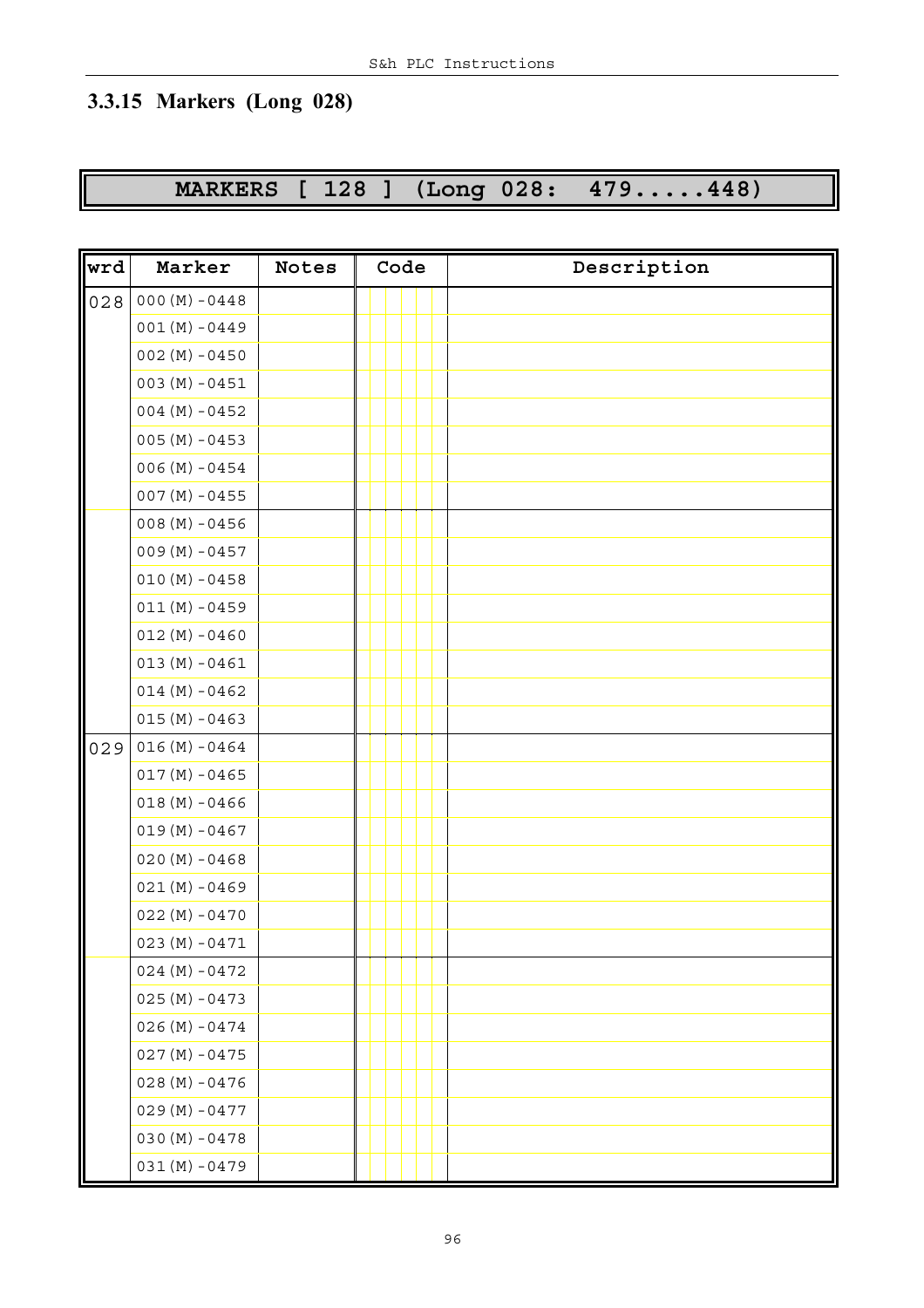# **3.3.16 Markers (Long 030)**

# **MARKERS [ 128 ] (Long 030: 511.....480)**

| wrd | Marker           | <b>Notes</b> | Code | Description |
|-----|------------------|--------------|------|-------------|
| 030 | $032(M) - 0480$  |              |      |             |
|     | $033 (M) - 0481$ |              |      |             |
|     | $034 (M) - 0482$ |              |      |             |
|     | $035(M) - 0483$  |              |      |             |
|     | $036(M) - 0484$  |              |      |             |
|     | $037 (M) - 0485$ |              |      |             |
|     | $038(M) - 0486$  |              |      |             |
|     | $039(M) - 0487$  |              |      |             |
|     | $040 (M) - 0488$ |              |      |             |
|     | $041(M) - 0489$  |              |      |             |
|     | $042(M) - 0490$  |              |      |             |
|     | $043(M) - 0491$  |              |      |             |
|     | $044 (M) - 0492$ |              |      |             |
|     | $045(M) - 0493$  |              |      |             |
|     | $046(M) - 0494$  |              |      |             |
|     | $047 (M) - 0495$ |              |      |             |
| 031 | $048(M) - 0496$  |              |      |             |
|     | $049(M) - 0497$  |              |      |             |
|     | $050 (M) - 0498$ |              |      |             |
|     | $051(M) - 0499$  |              |      |             |
|     | $052(M) - 0500$  |              |      |             |
|     | $053(M) - 0501$  |              |      |             |
|     | $054 (M) - 0502$ |              |      |             |
|     | $055 (M) - 0503$ |              |      |             |
|     | $056 (M) - 0504$ |              |      |             |
|     | $057 (M) - 0505$ |              |      |             |
|     | $058(M) - 0506$  |              |      |             |
|     | $059(M) - 0507$  |              |      |             |
|     | $060 (M) - 0508$ |              |      |             |
|     | $061(M) - 0509$  |              |      |             |
|     | $062(M) - 0510$  |              |      |             |
|     | $063(M) - 0511$  |              |      |             |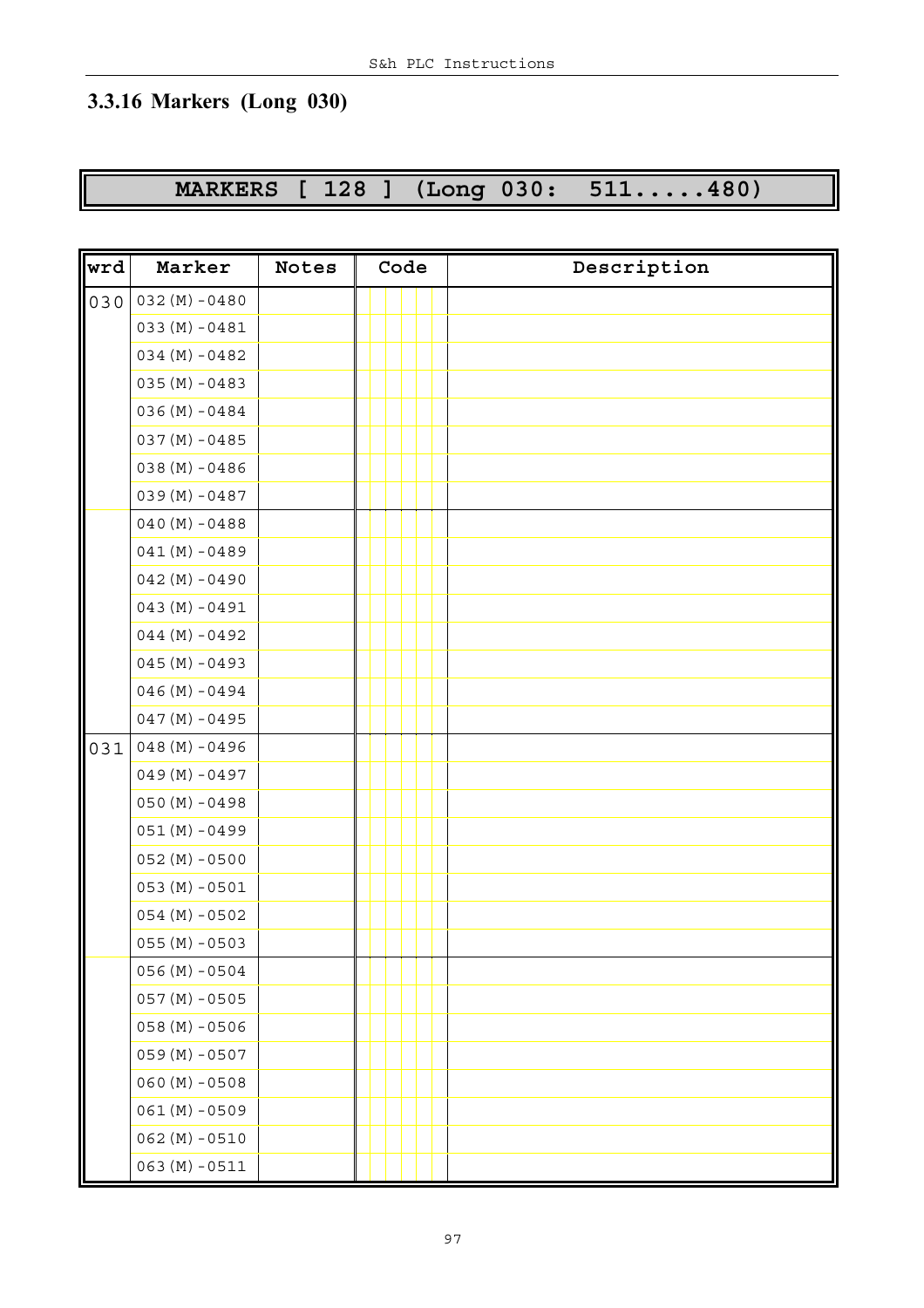# **3.3.17 Markers (Long 032)**

# **MARKERS [ 128 ] (Long 032: 543.....512)**

| wrd | Marker           | Notes | Code | Description |
|-----|------------------|-------|------|-------------|
| 032 | $064 (M) - 0512$ |       |      |             |
|     | $065 (M) - 0513$ |       |      |             |
|     | $066(M) - 0514$  |       |      |             |
|     | $067 (M) - 0515$ |       |      |             |
|     | $068(M) - 0516$  |       |      |             |
|     | $069(M) - 0517$  |       |      |             |
|     | $070 (M) - 0518$ |       |      |             |
|     | $071(M)-0519$    |       |      |             |
|     | $072(M) - 0520$  |       |      |             |
|     | $073(M) - 0521$  |       |      |             |
|     | $074 (M) - 0522$ |       |      |             |
|     | $075(M) - 0523$  |       |      |             |
|     | $076(M) - 0524$  |       |      |             |
|     | $077(M) - 0525$  |       |      |             |
|     | $078(M) - 0526$  |       |      |             |
|     | $079(M) - 0527$  |       |      |             |
| 033 | $080 (M) - 0528$ |       |      |             |
|     | $081(M) - 0529$  |       |      |             |
|     | $082(M) - 0530$  |       |      |             |
|     | $083(M) - 0531$  |       |      |             |
|     | $084 (M) - 0532$ |       |      |             |
|     | $085(M) - 0533$  |       |      |             |
|     | $086(M) - 0534$  |       |      |             |
|     | $087 (M) - 0535$ |       |      |             |
|     | $088(M) - 0536$  |       |      |             |
|     | $089 (M) - 0537$ |       |      |             |
|     | $090 (M) - 0538$ |       |      |             |
|     | $091(M) - 0539$  |       |      |             |
|     | $092 (M) - 0540$ |       |      |             |
|     | $093 (M) - 0541$ |       |      |             |
|     | $094 (M) - 0542$ |       |      |             |
|     | $095 (M) - 0543$ |       |      |             |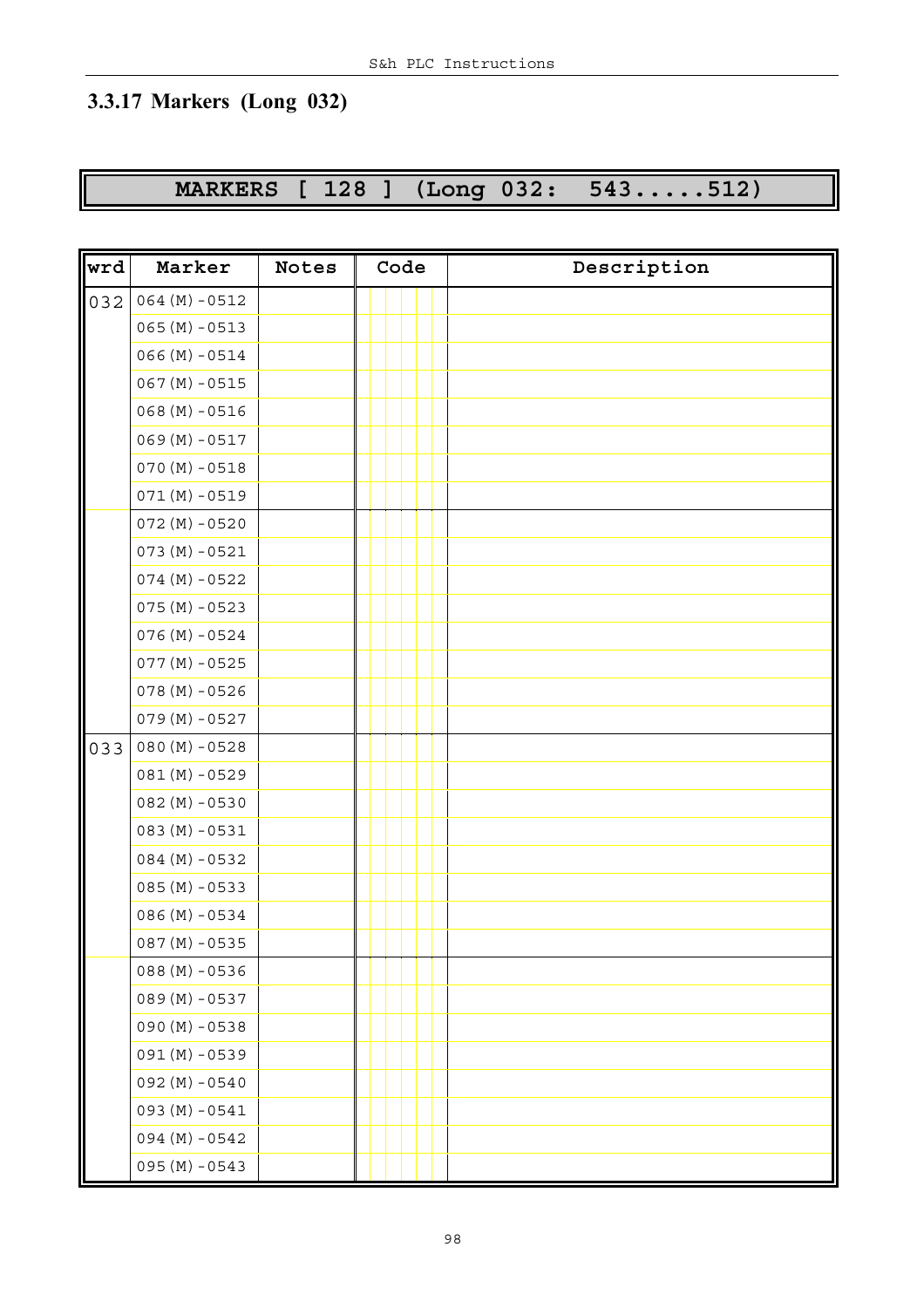# **3.3.18 Markers (Long 034)**

# **MARKERS [ 128 ] (Long 034: 575.....544)**

| wrd | Marker           | <b>Notes</b> | Code | Description |
|-----|------------------|--------------|------|-------------|
| 034 | $096(M) - 0544$  |              |      |             |
|     | $097 (M) - 0545$ |              |      |             |
|     | $098(M) - 0546$  |              |      |             |
|     | $099 (M) - 0547$ |              |      |             |
|     | $100 (M) - 0548$ |              |      |             |
|     | $101(M)-0549$    |              |      |             |
|     | $102 (M) - 0550$ |              |      |             |
|     | $103(M) - 0551$  |              |      |             |
|     | $104 (M) - 0552$ |              |      |             |
|     | $105 (M) - 0553$ |              |      |             |
|     | $106 (M) - 0554$ |              |      |             |
|     | $107 (M) - 0555$ |              |      |             |
|     | $108(M) - 0556$  |              |      |             |
|     | $109(M) - 0557$  |              |      |             |
|     | $110(M)-0558$    |              |      |             |
|     | $111(M)-0559$    |              |      |             |
| 035 | $112(M) - 0560$  |              |      |             |
|     | $113(M) - 0561$  |              |      |             |
|     | $114(M) - 0562$  |              |      |             |
|     | $115(M) - 0563$  |              |      |             |
|     | $116(M) - 0564$  |              |      |             |
|     | $117(M) - 0565$  |              |      |             |
|     | $118(M) - 0566$  |              |      |             |
|     | $119(M)-0567$    |              |      |             |
|     | $120 (M) - 0568$ |              |      |             |
|     | $121(M)-0569$    |              |      |             |
|     | $122(M) - 0570$  |              |      |             |
|     | $123(M) - 0571$  |              |      |             |
|     | $124 (M) - 0572$ |              |      |             |
|     | $125(M) - 0573$  |              |      |             |
|     | $126(M) - 0574$  |              |      |             |
|     | $127(M) - 0575$  |              |      |             |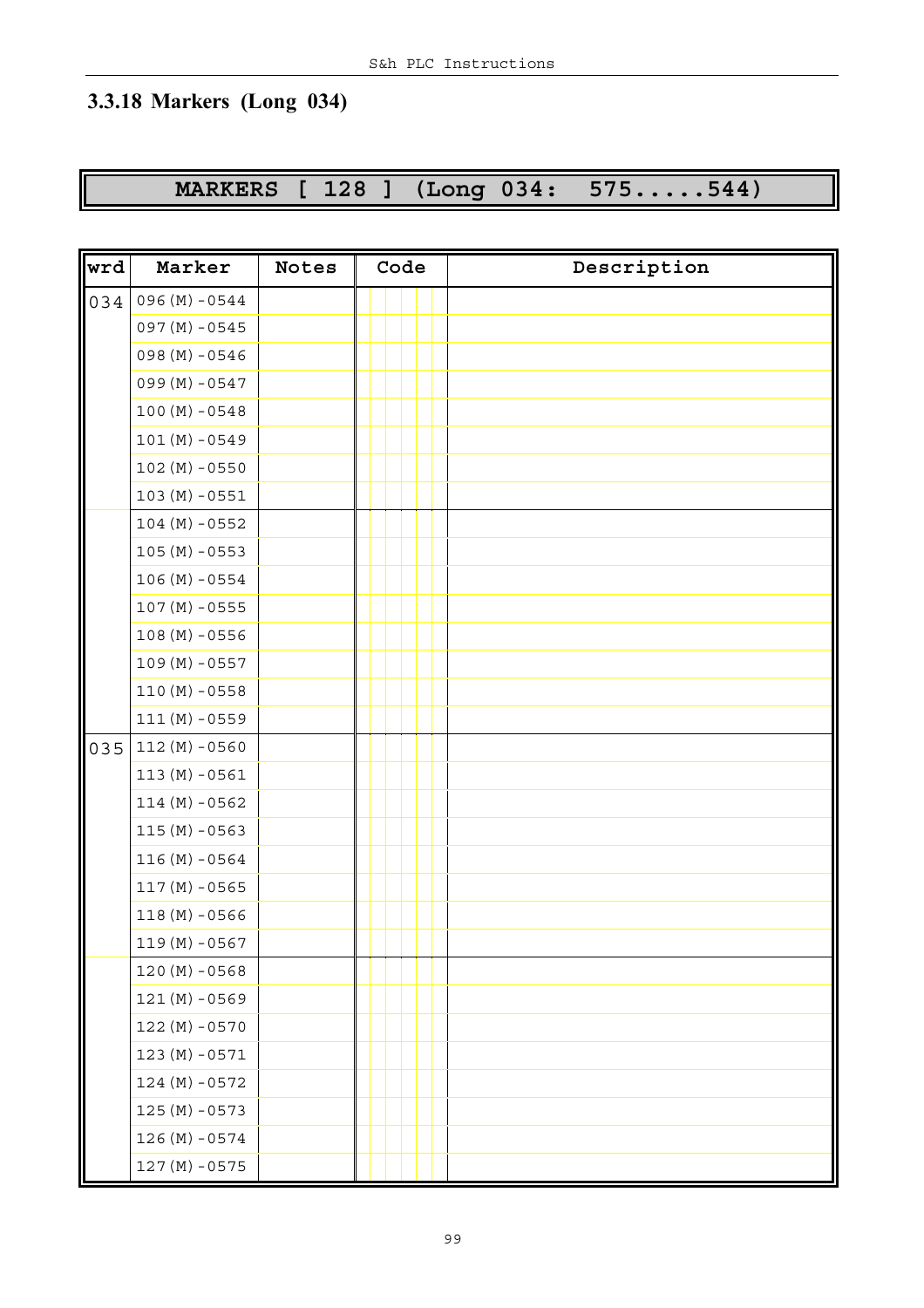#### **3.3.19 Buffered Markers (Long 036)**

# **Buffered MARKERS [ 128 ] (Long 036: 607.....576)**

| wrd | Marker(t)        | <b>Notes</b> | Code | Description |
|-----|------------------|--------------|------|-------------|
| 036 | $128(M) - 0576$  |              |      |             |
|     | $129(M)-0577$    |              |      |             |
|     | $130 (M) - 0578$ |              |      |             |
|     | $131(M)-0579$    |              |      |             |
|     | $132(M) - 0580$  |              |      |             |
|     | $133(M) - 0581$  |              |      |             |
|     | $134(M) - 0582$  |              |      |             |
|     | $135(M) - 0583$  |              |      |             |
|     | 136 (M) - 0584   |              |      |             |
|     | $137(M) - 0585$  |              |      |             |
|     | $138(M) - 0586$  |              |      |             |
|     | 139 (M) - 0587   |              |      |             |
|     | $140 (M) - 0588$ |              |      |             |
|     | $141(M) - 0589$  |              |      |             |
|     | $142(M) - 0590$  |              |      |             |
|     | $143(M) - 0591$  |              |      |             |
| 037 | $144 (M) - 0592$ |              |      |             |
|     | $145(M) - 0593$  |              |      |             |
|     | $146(M) - 0594$  |              |      |             |
|     | $147(M) - 0595$  |              |      |             |
|     | $148(M) - 0596$  |              |      |             |
|     | 149 (M) - 0597   |              |      |             |
|     | $150 (M) - 0598$ |              |      |             |
|     | $151(M)-0599$    |              |      |             |
|     | $152(M) - 0600$  |              |      |             |
|     | $153(M) - 0601$  |              |      |             |
|     | $154 (M) - 0602$ |              |      |             |
|     | $155(M) - 0603$  |              |      |             |
|     | $156(M) - 0604$  |              |      |             |
|     | $157 (M) - 0605$ |              |      |             |
|     | $158(M) - 0606$  |              |      |             |
|     | $159(M) - 0607$  |              |      |             |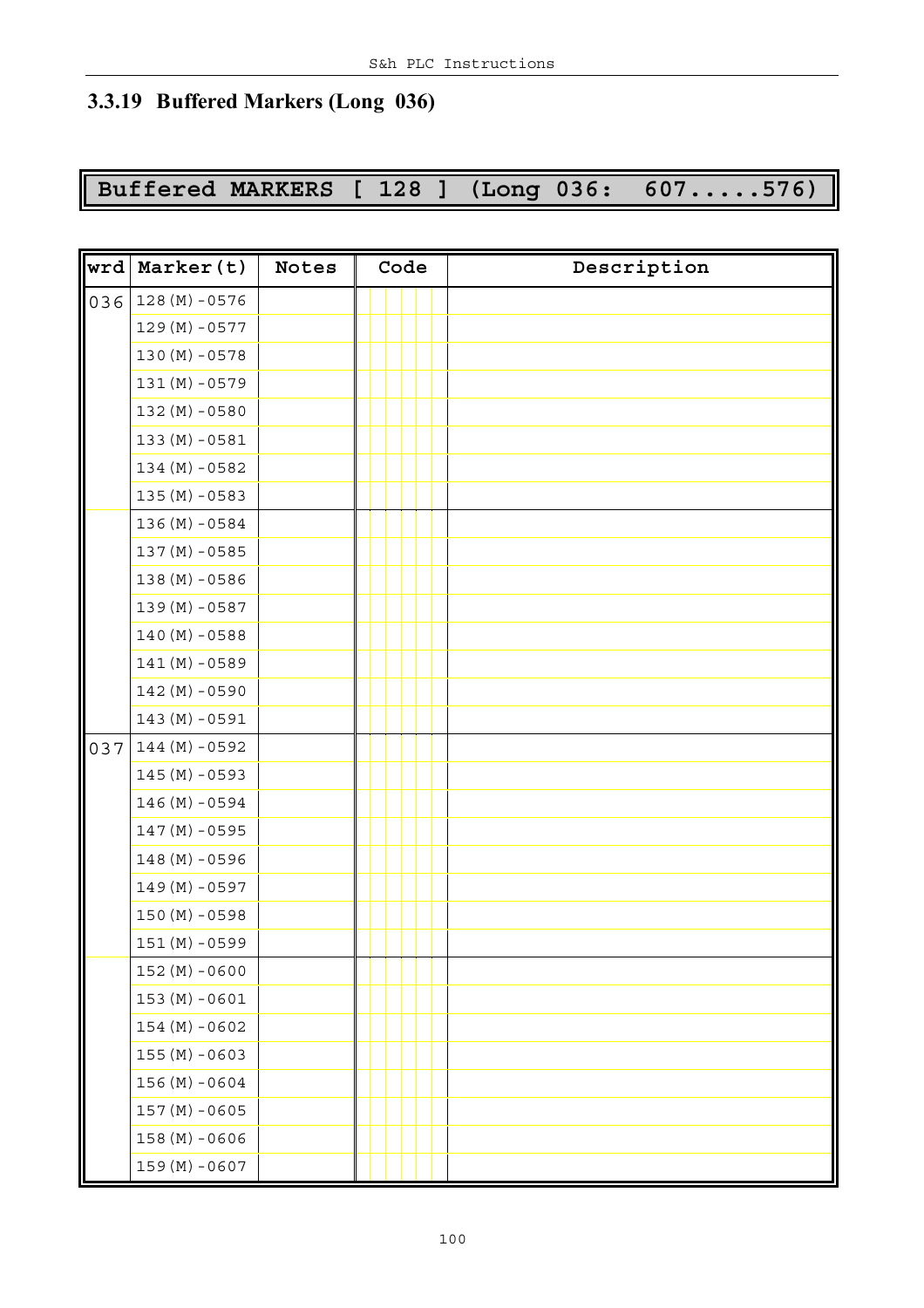#### **3.3.20 Buffered Markers (Long 038)**

# **Buffered MARKERS [ 128 ] (Long 038: 639.....608)**

| wrd | Marker(t)        | <b>Notes</b> | Code | Description |
|-----|------------------|--------------|------|-------------|
| 038 | $160 (M) - 0608$ |              |      |             |
|     | $161(M) - 0609$  |              |      |             |
|     | $162(M) - 0610$  |              |      |             |
|     | $163(M) - 0611$  |              |      |             |
|     | $164 (M) - 0612$ |              |      |             |
|     | $165 (M) - 0613$ |              |      |             |
|     | $166(M) - 0614$  |              |      |             |
|     | $167 (M) - 0615$ |              |      |             |
|     | $168(M) - 0616$  |              |      |             |
|     | $169(M) - 0617$  |              |      |             |
|     | $170(M) - 0618$  |              |      |             |
|     | $171(M)-0619$    |              |      |             |
|     | $172(M) - 0620$  |              |      |             |
|     | $173(M) - 0621$  |              |      |             |
|     | $174(M) - 0622$  |              |      |             |
|     | $175(M) - 0623$  |              |      |             |
| 039 | $176(M) - 0624$  |              |      |             |
|     | $177(M) - 0625$  |              |      |             |
|     | $178(M) - 0626$  |              |      |             |
|     | $179(M) - 0627$  |              |      |             |
|     | $180 (M) - 0628$ |              |      |             |
|     | $181(M) - 0629$  |              |      |             |
|     | $182(M) - 0630$  |              |      |             |
|     | $183(M) - 0631$  |              |      |             |
|     | $184 (M) - 0632$ |              |      |             |
|     | $185(M) - 0633$  |              |      |             |
|     | 186 (M) - 0634   |              |      |             |
|     | $187(M) - 0635$  |              |      |             |
|     | 188 (M) -0636    |              |      |             |
|     | 189 (M) - 0637   |              |      |             |
|     | $190 (M) - 0638$ |              |      |             |
|     | 191 (M) - 0639   |              |      |             |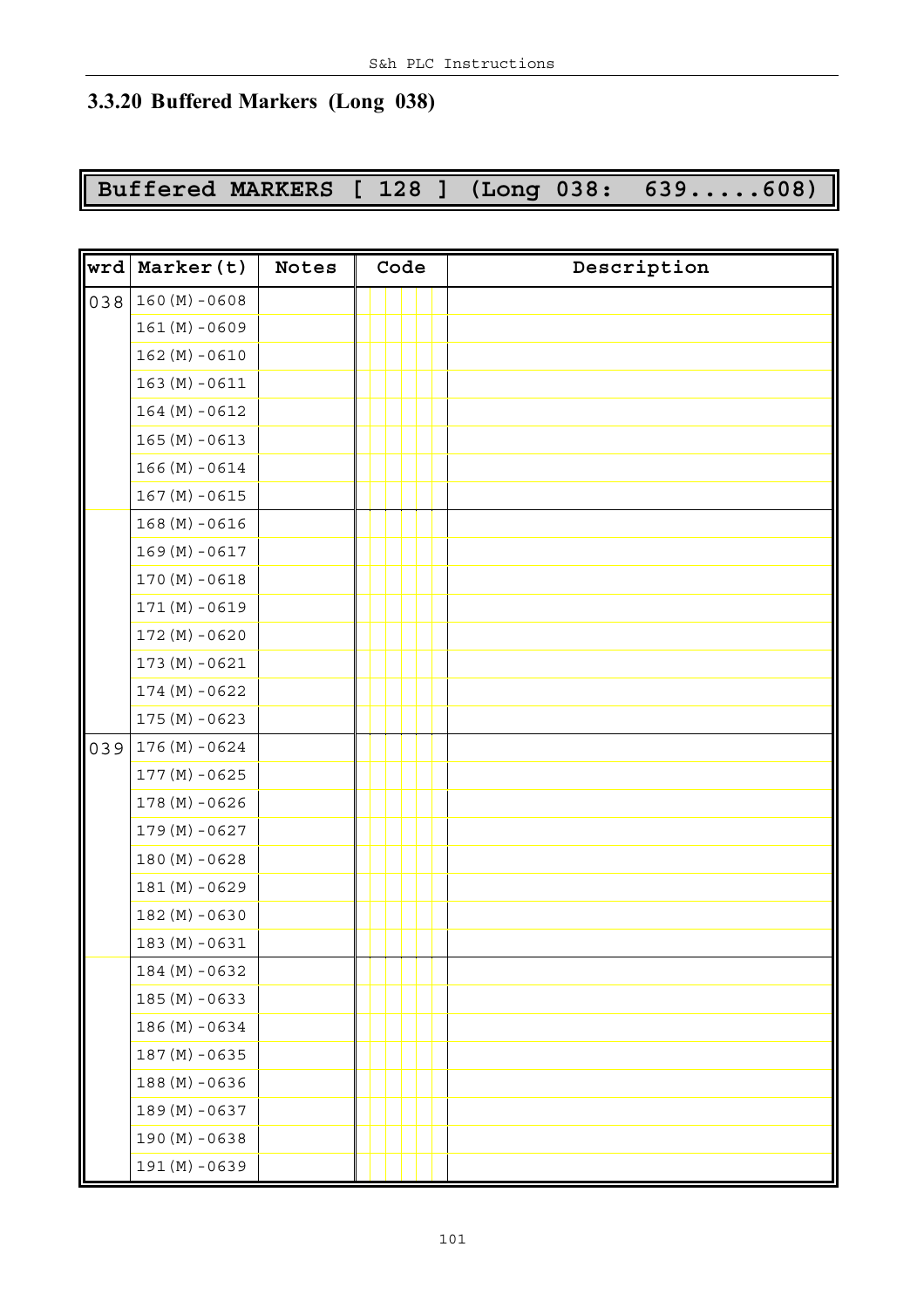#### **3.3.21 Buffered Markers (Long 040)**

# **Buffered MARKER [ 128 ] (Long 040: 671.....640)**

| wrd | Marker(t)        | <b>Notes</b> | Code | Description |
|-----|------------------|--------------|------|-------------|
| 040 | $192(M) - 0640$  |              |      |             |
|     | $193(M) - 0641$  |              |      |             |
|     | $194 (M) - 0642$ |              |      |             |
|     | $195(M) - 0643$  |              |      |             |
|     | 196 (M) - 0644   |              |      |             |
|     | 197 (M) - 0645   |              |      |             |
|     | $198(M) - 0646$  |              |      |             |
|     | 199 (M) - 0647   |              |      |             |
|     | $200 (M) - 0648$ |              |      |             |
|     | $201(M) - 0649$  |              |      |             |
|     | $202(M) - 0650$  |              |      |             |
|     | $203(M) - 0651$  |              |      |             |
|     | $204 (M) - 0652$ |              |      |             |
|     | $205(M) - 0653$  |              |      |             |
|     | $206(M) - 0654$  |              |      |             |
|     | $207 (M) - 0655$ |              |      |             |
| 041 | $208(M) - 0656$  |              |      |             |
|     | $209(M) - 0657$  |              |      |             |
|     | $210(M) - 0658$  |              |      |             |
|     | $211(M) - 0659$  |              |      |             |
|     | $212(M) - 0660$  |              |      |             |
|     | $213(M) - 0661$  |              |      |             |
|     | $214(M) - 0662$  |              |      |             |
|     | $215(M) - 0663$  |              |      |             |
|     | $216(M) - 0664$  |              |      |             |
|     | $217(M) - 0665$  |              |      |             |
|     | $218(M) - 0666$  |              |      |             |
|     | $219(M) - 0667$  |              |      |             |
|     | $220(M) - 0668$  |              |      |             |
|     | $221(M) - 0669$  |              |      |             |
|     | $222(M) - 0670$  |              |      |             |
|     | $223(M) - 0671$  |              |      |             |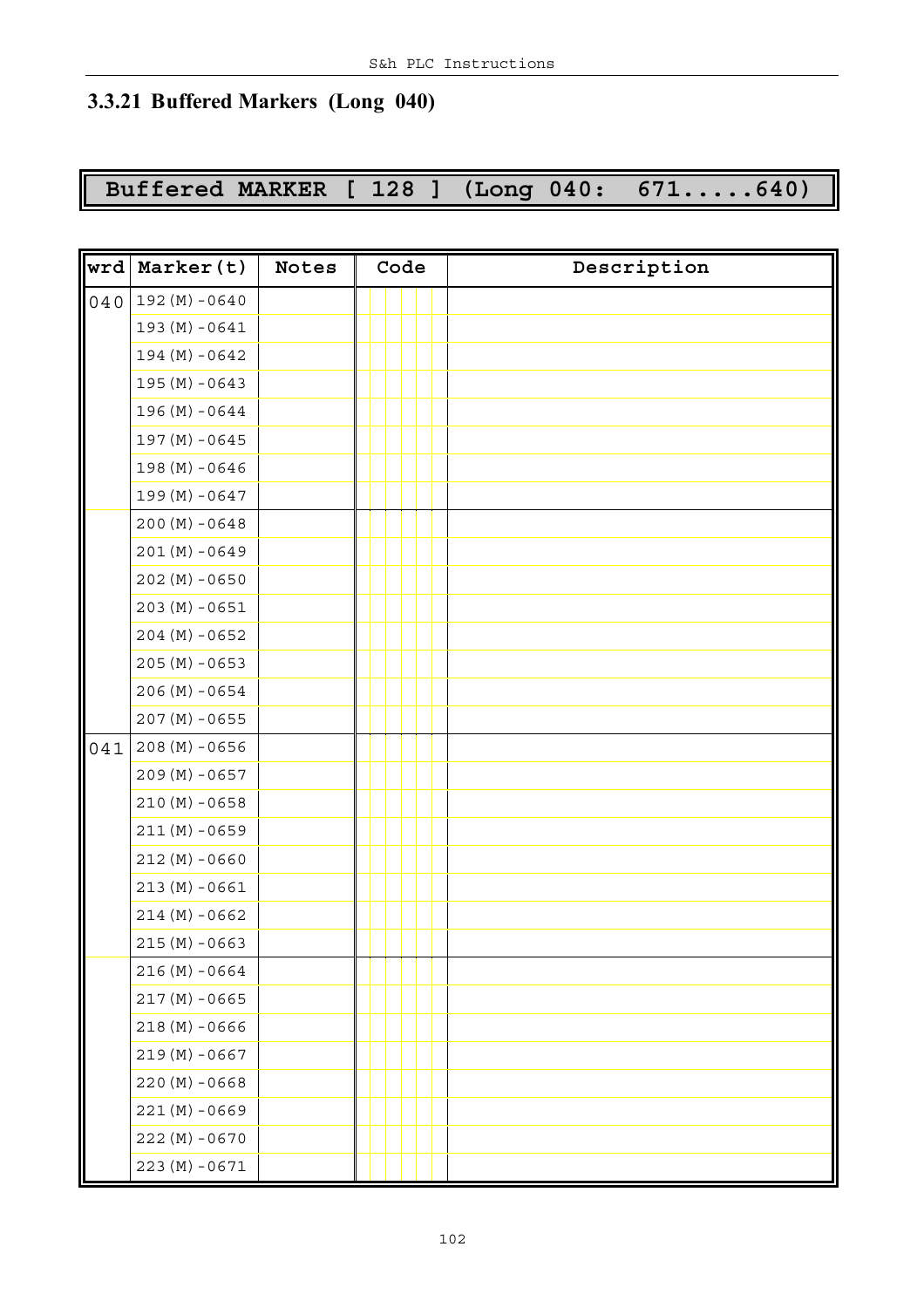#### **3.3.22 Buffered Markers (Long 042)**

# **Buffered MARKER [ 128 ] (Long 042: 703.....672)**

| wrd | Marker(t)        | <b>Notes</b>     | Code |  | Description |
|-----|------------------|------------------|------|--|-------------|
| 042 | $224(M) - 0672$  |                  |      |  |             |
|     | $225(M) - 0673$  |                  |      |  |             |
|     | $226(M) - 0674$  |                  |      |  |             |
|     | $227(M) - 0675$  |                  |      |  |             |
|     | $228(M) - 0676$  |                  |      |  |             |
|     | $229(M) - 0677$  |                  |      |  |             |
|     | $230 (M) - 0678$ |                  |      |  |             |
|     | $231(M) - 0679$  |                  |      |  |             |
|     | $232(M) - 0680$  |                  |      |  |             |
|     | $233(M) - 0681$  |                  |      |  |             |
|     | $234 (M) - 0682$ |                  |      |  |             |
|     | $235(M) - 0683$  |                  |      |  |             |
|     | $236(M) - 0684$  |                  |      |  |             |
|     | $237(M) - 0685$  |                  |      |  |             |
|     | $238(M) - 0686$  |                  |      |  |             |
|     | 239 (M) - 0687   |                  |      |  |             |
| 043 | $240 (M) - 0688$ | reserved         |      |  |             |
|     | $241(M) - 0689$  | reserved         |      |  |             |
|     | $242(M) - 0690$  | reserved         |      |  |             |
|     | $243(M) - 0691$  | reserved         |      |  |             |
|     | 244 (M) - 0692   | reserved         |      |  |             |
|     | $245(M) - 0693$  | reserved         |      |  |             |
|     | $246(M) - 0694$  | reserved         |      |  |             |
|     | 247 (M) -0695    | monost.          |      |  |             |
|     | 248 (M) - 0696   | $=1$             |      |  |             |
|     | 249 (M) - 0697   | Acc              |      |  |             |
|     | $250 (M) - 0698$ | EQ<br>Ζ          |      |  |             |
|     | $251(M) - 0699$  | <b>NEQ</b><br>ΝZ |      |  |             |
|     | $252(M) - 0700$  | $\rm LT$         |      |  |             |
|     | $253(M) - 0701$  | ${\rm GT}$       |      |  |             |
|     | $254(M) - 0702$  | $_{\rm OVF}$     |      |  |             |
|     | $255(M) - 0703$  | $\rm NOAcc$      |      |  |             |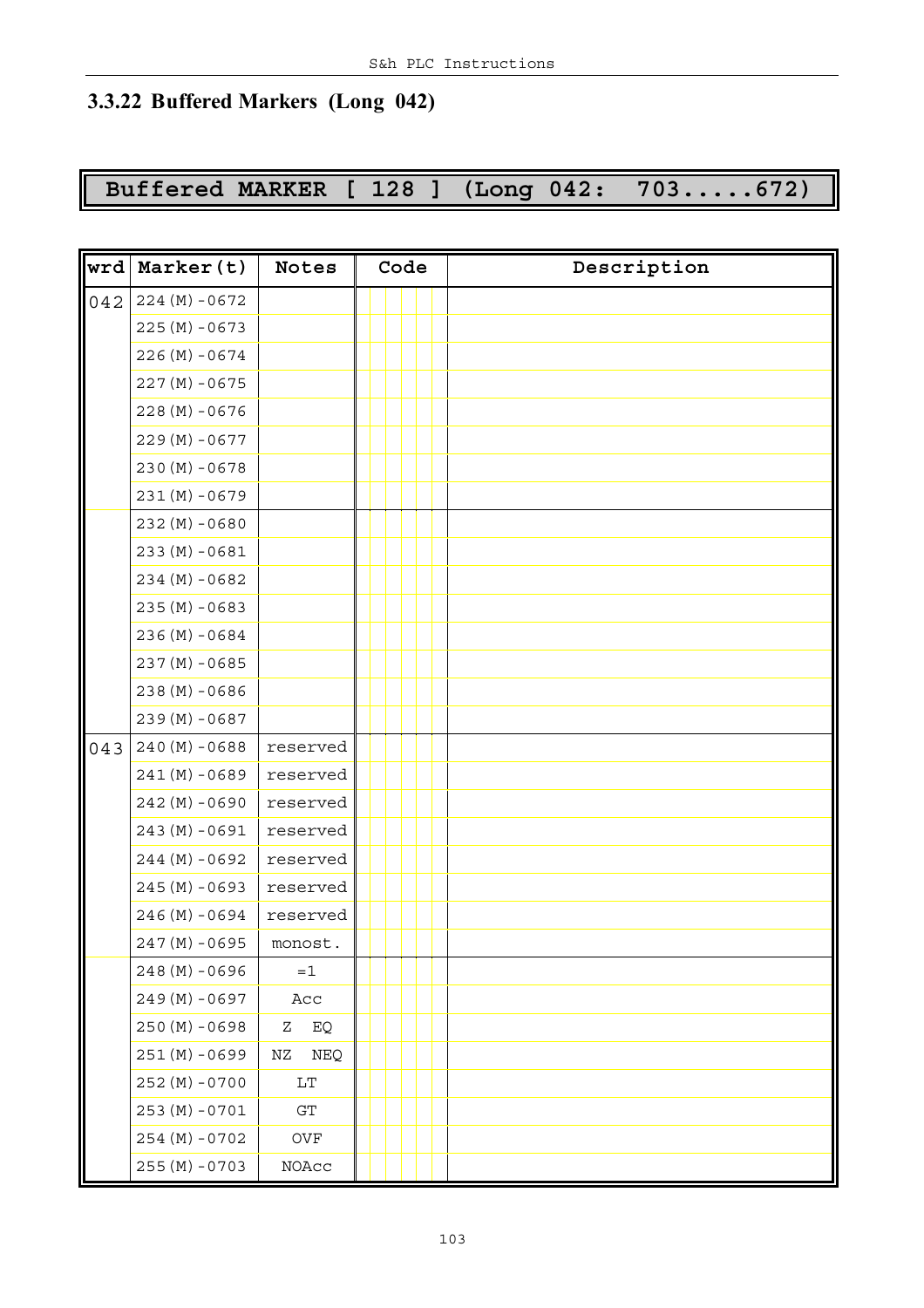#### **3.3.23 Auxiliary Markers (Long 044)**

# **Auxiliary MARKERS [ 256 ] (Long 044: 735....704)**

| wrd | Marker-A         | <b>Notes</b> | Code | Description |
|-----|------------------|--------------|------|-------------|
| 044 | $000 (A) - 0704$ |              |      |             |
|     | $001(A) - 0705$  |              |      |             |
|     | $002(A) - 0706$  |              |      |             |
|     | $003 (A) - 0707$ |              |      |             |
|     | $004(A) - 0708$  |              |      |             |
|     | $005 (A) - 0709$ |              |      |             |
|     | $006(A) - 0710$  |              |      |             |
|     | $007(A) - 0711$  |              |      |             |
|     | $008(A) - 0712$  |              |      |             |
|     | $009(A) - 0713$  |              |      |             |
|     | $010(A) - 0714$  |              |      |             |
|     | $011(A) - 0715$  |              |      |             |
|     | $012(A) - 0716$  |              |      |             |
|     | $013(A) - 0717$  |              |      |             |
|     | $014 (A) - 0718$ |              |      |             |
|     | $015(A) - 0719$  |              |      |             |
| 045 | $016(A) - 0720$  |              |      |             |
|     | $017(A) - 0721$  |              |      |             |
|     | $018(A) - 0722$  |              |      |             |
|     | $019(A) - 0723$  |              |      |             |
|     | $020 (A) - 0724$ |              |      |             |
|     | $021(A) - 0725$  |              |      |             |
|     | $022(A) - 0726$  |              |      |             |
|     | $023 (A) - 0727$ |              |      |             |
|     | $024 (A) - 0728$ |              |      |             |
|     | $025(A) - 0729$  |              |      |             |
|     | $026 (A) - 0730$ |              |      |             |
|     | $027(A) - 0731$  |              |      |             |
|     | $028(A) - 0732$  |              |      |             |
|     | $029 (A) - 0733$ |              |      |             |
|     | $030 (A) - 0734$ |              |      |             |
|     | $031(A) - 0735$  |              |      |             |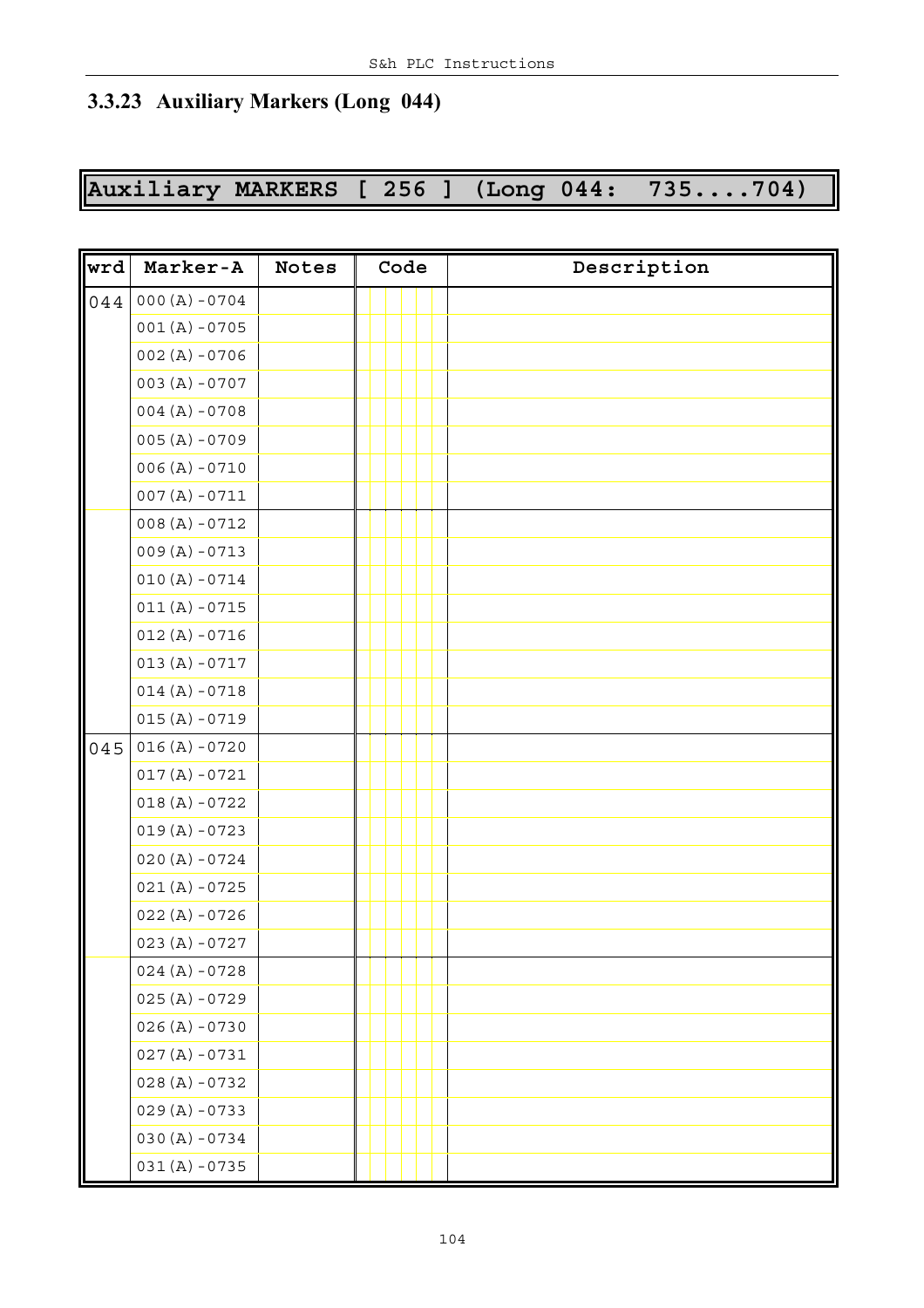#### **3.3.24 Auxiliary Markers (Long 046)**

**Auxiliary MARKERS [ 256 ] (Long 046: 767....736)**

| wrd | Marker-A         | <b>Notes</b> | Codes | Description |
|-----|------------------|--------------|-------|-------------|
| 046 | $032(A) - 0736$  |              |       |             |
|     | $033 (A) - 0737$ |              |       |             |
|     | $034 (A) - 0738$ |              |       |             |
|     | $035(A) - 0739$  |              |       |             |
|     | $036 (A) - 0740$ |              |       |             |
|     | $037(A) - 0741$  |              |       |             |
|     | $038(A) - 0742$  |              |       |             |
|     | $039(A) - 0743$  |              |       |             |
|     | $040 (A) - 0744$ |              |       |             |
|     | $041(A) - 0745$  |              |       |             |
|     | $042(A) - 0746$  |              |       |             |
|     | $043 (A) - 0747$ |              |       |             |
|     | $044 (A) - 0748$ |              |       |             |
|     | $045 (A) - 0749$ |              |       |             |
|     | $046 (A) - 0750$ |              |       |             |
|     | $047(A) - 0751$  |              |       |             |
| 047 | $048(A) - 0752$  |              |       |             |
|     | $049(A) - 0753$  |              |       |             |
|     | $050 (A) - 0754$ |              |       |             |
|     | $051(A) - 0755$  |              |       |             |
|     | $052 (A) - 0756$ |              |       |             |
|     | $053 (A) - 0757$ |              |       |             |
|     | $054 (A) - 0758$ |              |       |             |
|     | $055 (A) - 0759$ |              |       |             |
|     | $056 (A) - 0760$ |              |       |             |
|     | $057 (A) - 0761$ |              |       |             |
|     | $058(A) - 0762$  |              |       |             |
|     | $059 (A) - 0763$ |              |       |             |
|     | $060 (A) - 0764$ |              |       |             |
|     | $061(A) - 0765$  |              |       |             |
|     | $062 (A) - 0766$ |              |       |             |
|     | $063 (A) - 0767$ |              |       |             |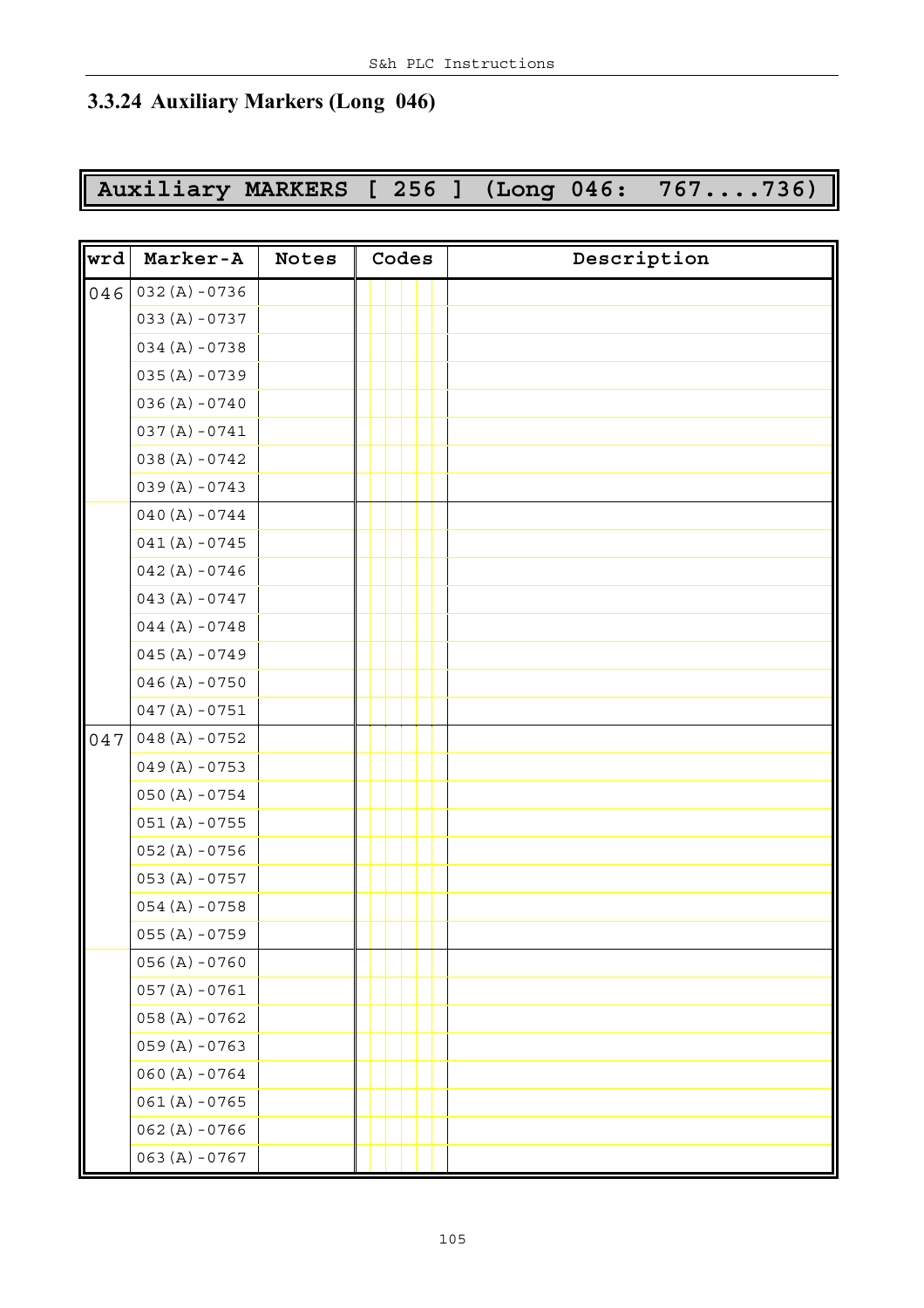#### **3.3.25 Auxiliary Markers (Long 048)**

# **Auxiliary MARKERS [ 256 ] (Long 048: 799....768)**

| wrd | Marker-A         | <b>Notes</b> | Code | Description |
|-----|------------------|--------------|------|-------------|
| 048 | $064 (A) - 0768$ |              |      |             |
|     | $065 (A) - 0769$ |              |      |             |
|     | $066 (A) - 0770$ |              |      |             |
|     | $067 (A) - 0771$ |              |      |             |
|     | $068(A) - 0772$  |              |      |             |
|     | $069 (A) - 0773$ |              |      |             |
|     | $070(A) - 0774$  |              |      |             |
|     | $071(A) - 0775$  |              |      |             |
|     | $072(A) - 0776$  |              |      |             |
|     | $073(A) - 0777$  |              |      |             |
|     | $074(A) - 0778$  |              |      |             |
|     | $075(A) - 0779$  |              |      |             |
|     | $076(A) - 0780$  |              |      |             |
|     | $077(A) - 0781$  |              |      |             |
|     | $078(A) - 0782$  |              |      |             |
|     | $079(A) - 0783$  |              |      |             |
| 049 | $080 (A) - 0784$ |              |      |             |
|     | $081(A) - 0785$  |              |      |             |
|     | $082(A) - 0786$  |              |      |             |
|     | $083(A) - 0787$  |              |      |             |
|     | $084(A) - 0788$  |              |      |             |
|     | $085(A) - 0789$  |              |      |             |
|     | $086(A) - 0790$  |              |      |             |
|     | $087(A) - 0791$  |              |      |             |
|     | $088(A) - 0792$  |              |      |             |
|     | $089(A) - 0793$  |              |      |             |
|     | $090 (A) - 0794$ |              |      |             |
|     | $091(A) - 0795$  |              |      |             |
|     | 092 (A) -0796    |              |      |             |
|     | $093 (A) - 0797$ |              |      |             |
|     | 094 (A) -0798    |              |      |             |
|     | $095 (A) - 0799$ |              |      |             |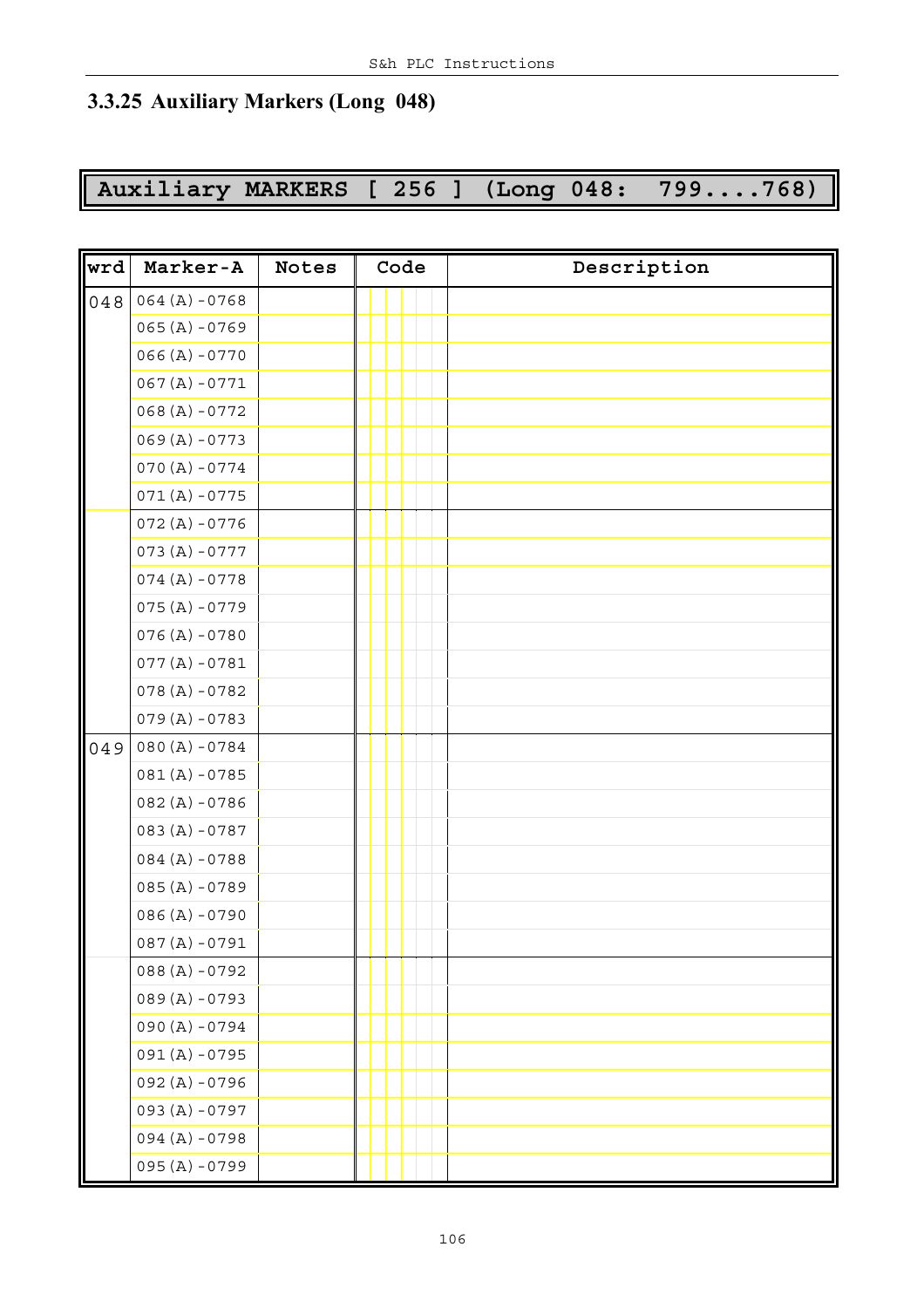#### **3.3.26 Auxiliary Markers (Long 050)**

# **Auxiliary MARKERS [ 256 ] (Long 050: 831....800)**

| wrd | Marker-A         | <b>Notes</b> | Code | Description |
|-----|------------------|--------------|------|-------------|
| 050 | $096 (A) - 0800$ |              |      |             |
|     | $097(A) - 0801$  |              |      |             |
|     | $098(A) - 0802$  |              |      |             |
|     | $099(A) - 0803$  |              |      |             |
|     | $100 (A) - 0804$ |              |      |             |
|     | $101(A) - 0805$  |              |      |             |
|     | $102(A) - 0806$  |              |      |             |
|     | $103 (A) - 0807$ |              |      |             |
|     | $104 (A) - 0808$ |              |      |             |
|     | $105 (A) - 0809$ |              |      |             |
|     | $106(A) - 0810$  |              |      |             |
|     | $107(A) - 0811$  |              |      |             |
|     | $108(A) - 0812$  |              |      |             |
|     | $109(A) - 0813$  |              |      |             |
|     | $110(A) - 0814$  |              |      |             |
|     | $111(A) - 0815$  |              |      |             |
| 051 | $112(A) - 0816$  |              |      |             |
|     | $113(A) - 0817$  |              |      |             |
|     | $114(A) - 0818$  |              |      |             |
|     | $115(A) - 0819$  |              |      |             |
|     | $116(A) - 0820$  |              |      |             |
|     | $117(A) - 0821$  |              |      |             |
|     | $118(A) - 0822$  |              |      |             |
|     | $119(A) - 0823$  |              |      |             |
|     | $120 (A) - 0824$ |              |      |             |
|     | $121(A) - 0825$  |              |      |             |
|     | $122(A) - 0826$  |              |      |             |
|     | $123(A) - 0827$  |              |      |             |
|     | $124 (A) - 0828$ |              |      |             |
|     | $125(A) - 0829$  |              |      |             |
|     | $126 (A) - 0830$ |              |      |             |
|     | $127(A) - 0831$  |              |      |             |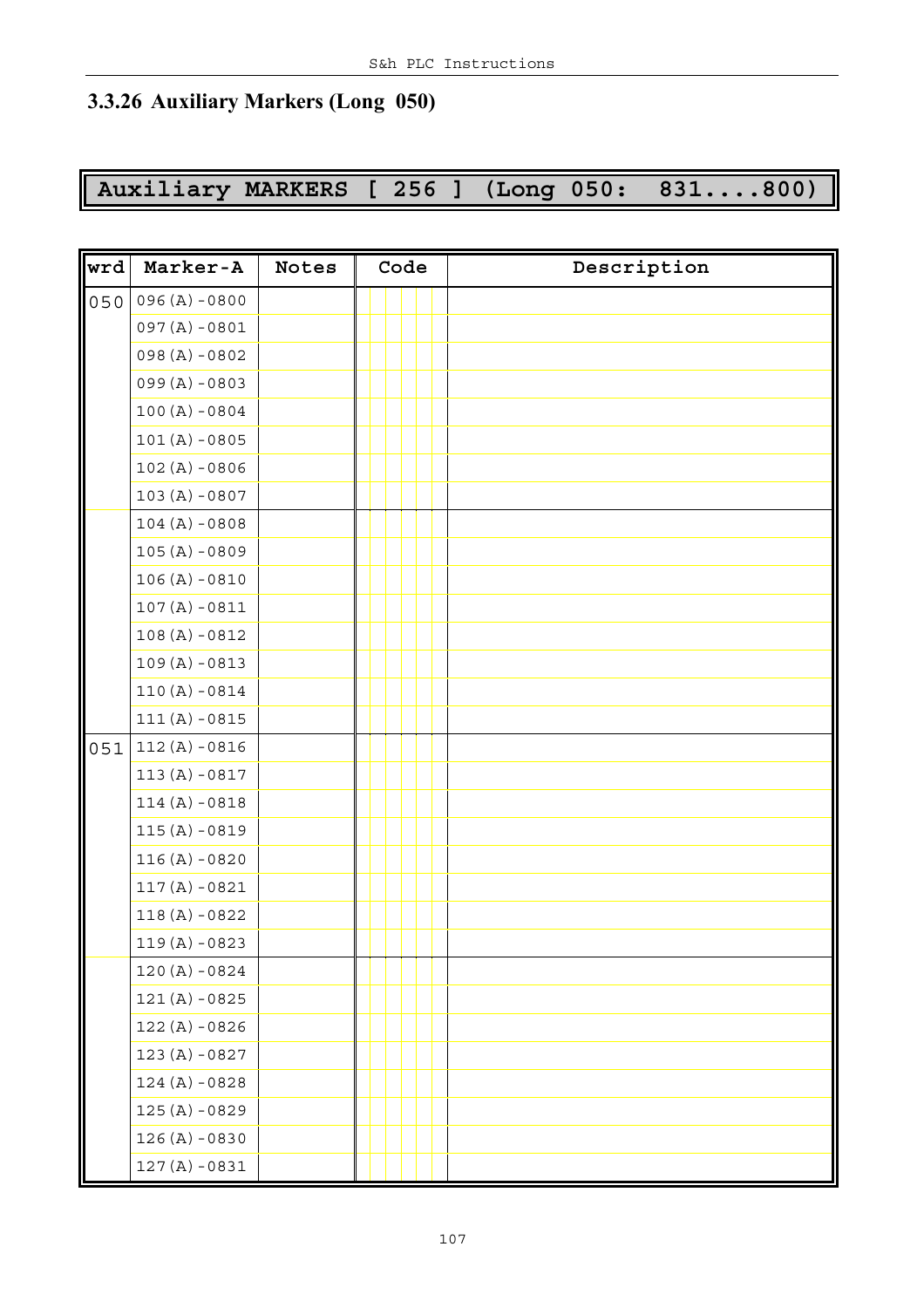#### **3.3.27 Auxiliary Markers (Long 052)**

# **Auxiliary MARKERS [ 256 ] (Long 052: 863....832)**

| wrd | Marker-A         | <b>Notes</b> | Code | Description |
|-----|------------------|--------------|------|-------------|
| 052 | $128(A) - 0832$  |              |      |             |
|     | $129(A) - 0833$  |              |      |             |
|     | $130 (A) - 0834$ |              |      |             |
|     | $131(A) - 0835$  |              |      |             |
|     | $132(A) - 0836$  |              |      |             |
|     | $133(A) - 0837$  |              |      |             |
|     | $134 (A) - 0838$ |              |      |             |
|     | $135(A) - 0839$  |              |      |             |
|     | $136 (A) - 0840$ |              |      |             |
|     | $137(A) - 0841$  |              |      |             |
|     | $138(A) - 0842$  |              |      |             |
|     | $139(A) - 0843$  |              |      |             |
|     | $140 (A) - 0844$ |              |      |             |
|     | $141(A) - 0845$  |              |      |             |
|     | $142(A) - 0846$  |              |      |             |
|     | $143 (A) - 0847$ |              |      |             |
| 053 | $144 (A) - 0848$ |              |      |             |
|     | $145(A) - 0849$  |              |      |             |
|     | $146(A) - 0850$  |              |      |             |
|     | $147(A) - 0851$  |              |      |             |
|     | $148(A) - 0852$  |              |      |             |
|     | $149(A) - 0853$  |              |      |             |
|     | $150 (A) - 0854$ |              |      |             |
|     | $151(A) - 0855$  |              |      |             |
|     | $152(A) - 0856$  |              |      |             |
|     | $153(A) - 0857$  |              |      |             |
|     | $154 (A) - 0858$ |              |      |             |
|     | $155(A) - 0859$  |              |      |             |
|     | $156 (A) - 0860$ |              |      |             |
|     | $157(A) - 0861$  |              |      |             |
|     | $158(A) - 0862$  |              |      |             |
|     | $159(A) - 0863$  |              |      |             |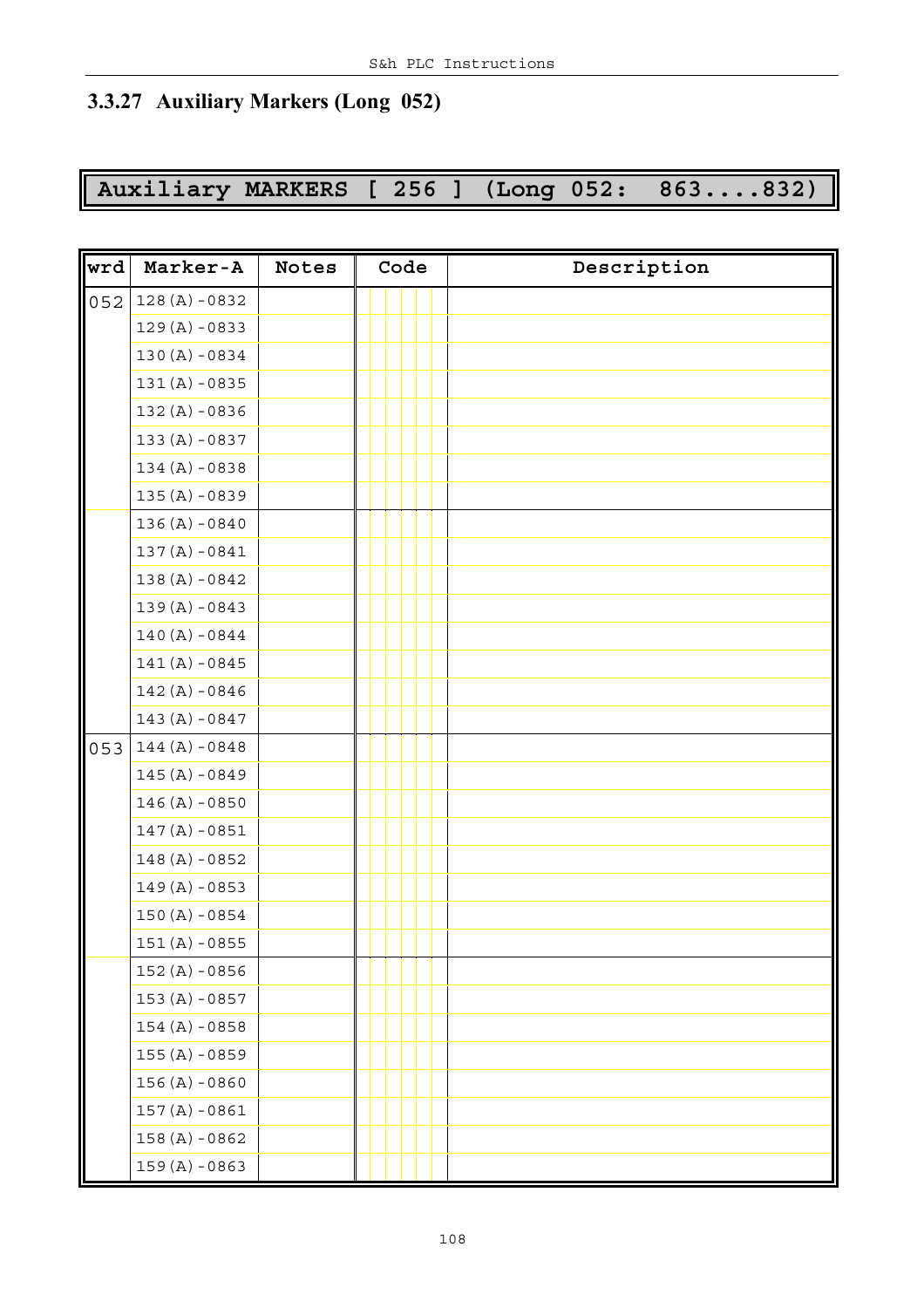### **3.3.28 Auxiliary Markers (Long 054)**

# **Auxiliary MARKERS [ 256 ] (Long 054: 895....864)**

| wrd | Marker-A         | <b>Notes</b> | Code | Description |
|-----|------------------|--------------|------|-------------|
| 054 | $160 (A) - 0864$ |              |      |             |
|     | $161(A) - 0865$  |              |      |             |
|     | $162(A) - 0866$  |              |      |             |
|     | $163 (A) - 0867$ |              |      |             |
|     | $164 (A) - 0868$ |              |      |             |
|     | $165 (A) - 0869$ |              |      |             |
|     | $166 (A) - 0870$ |              |      |             |
|     | $167(A) - 0871$  |              |      |             |
|     | $168(A) - 0872$  |              |      |             |
|     | $169(A) - 0873$  |              |      |             |
|     | $170 (A) - 0874$ |              |      |             |
|     | $171(A) - 0875$  |              |      |             |
|     | $172(A) - 0876$  |              |      |             |
|     | $173(A) - 0877$  |              |      |             |
|     | $174(A) - 0878$  |              |      |             |
|     | $175(A) - 0879$  |              |      |             |
| 055 | $176(A) - 0880$  |              |      |             |
|     | $177(A) - 0881$  |              |      |             |
|     | $178(A) - 0882$  |              |      |             |
|     | $179(A) - 0883$  |              |      |             |
|     | $180 (A) - 0884$ |              |      |             |
|     | $181(A) - 0885$  |              |      |             |
|     | $182(A) - 0886$  |              |      |             |
|     | 183 (A) -0887    |              |      |             |
|     | $184(A) - 0888$  |              |      |             |
|     | 185 (A) -0889    |              |      |             |
|     | $186(A) - 0890$  |              |      |             |
|     | $187(A) - 0891$  |              |      |             |
|     | 188 (A) -0892    |              |      |             |
|     | 189 (A) -0893    |              |      |             |
|     | 190 (A) -0894    |              |      |             |
|     | 191 (A) -0895    |              |      |             |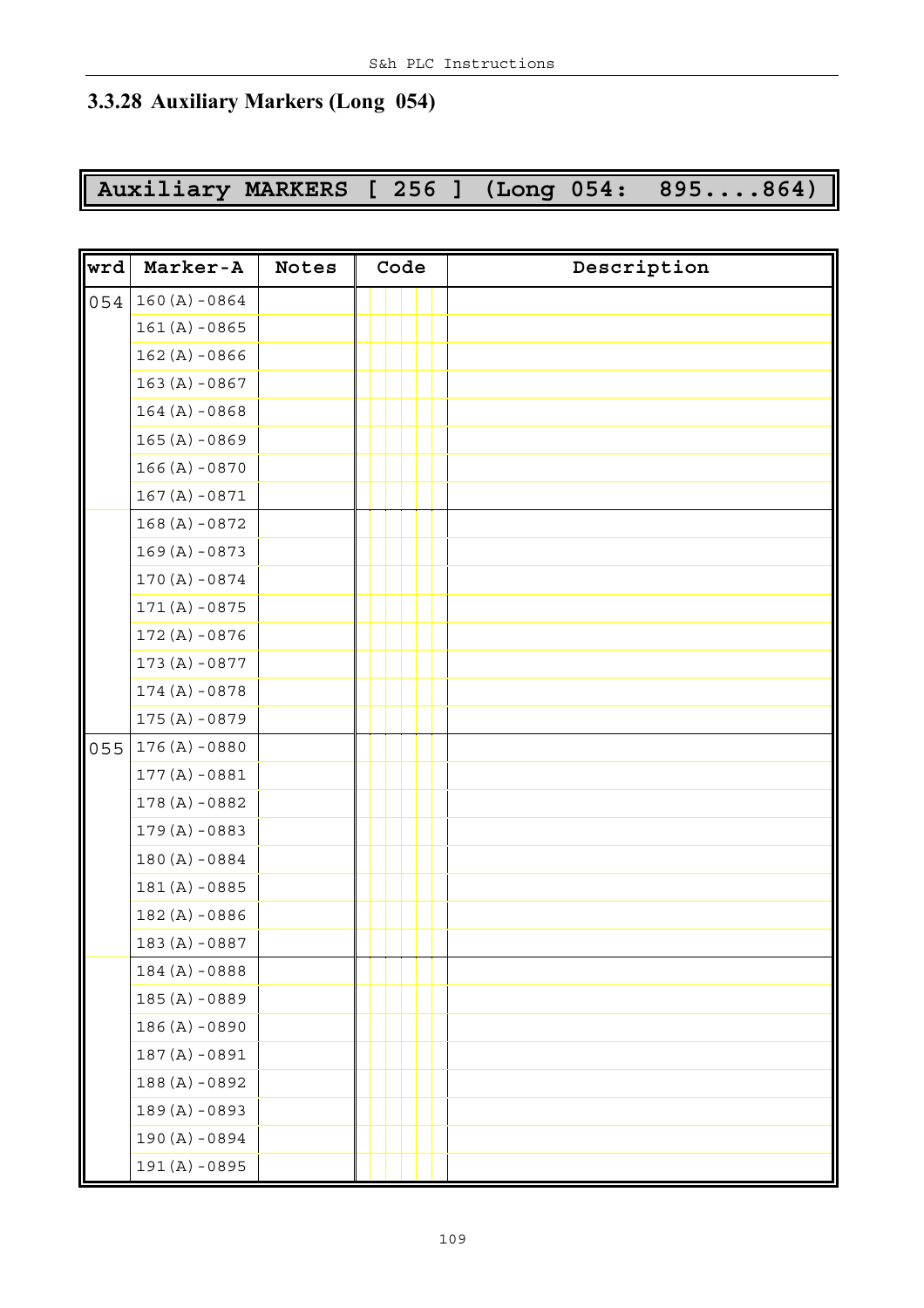### **3.3.29 Auxiliary Markers (Long 056)**

# **Auxiliary MARKERS [ 256 ] (Long 056: 927....896)**

| wrd | Marker-A         | <b>Notes</b> | Code | Description |
|-----|------------------|--------------|------|-------------|
| 056 | $192(A) - 0896$  |              |      |             |
|     | 193 (A) -0897    |              |      |             |
|     | $194(A) - 0898$  |              |      |             |
|     | $195(A) - 0899$  |              |      |             |
|     | $196 (A) - 0900$ |              |      |             |
|     | $197(A) - 0901$  |              |      |             |
|     | $198(A) - 0902$  |              |      |             |
|     | $199(A) - 0903$  |              |      |             |
|     | $200 (A) - 0904$ |              |      |             |
|     | $201(A) - 0905$  |              |      |             |
|     | $202(A) - 0906$  |              |      |             |
|     | $203 (A) - 0907$ |              |      |             |
|     | $204 (A) - 0908$ |              |      |             |
|     | $205(A) - 0909$  |              |      |             |
|     | $206(A) - 0910$  |              |      |             |
|     | $207(A) - 0911$  |              |      |             |
| 057 | $208(A) - 0912$  |              |      |             |
|     | $209(A) - 0913$  |              |      |             |
|     | $210(A) - 0914$  |              |      |             |
|     | $211(A) - 0915$  |              |      |             |
|     | $212(A) - 0916$  |              |      |             |
|     | $213(A) - 0917$  |              |      |             |
|     | $214(A) - 0918$  |              |      |             |
|     | $215(A) - 0919$  |              |      |             |
|     | $216(A) - 0920$  |              |      |             |
|     | $217(A) - 0921$  |              |      |             |
|     | $218(A) - 0922$  |              |      |             |
|     | $219(A) - 0923$  |              |      |             |
|     | $220 (A) - 0924$ |              |      |             |
|     | $221(A) - 0925$  |              |      |             |
|     | $222(A) - 0926$  |              |      |             |
|     | $223(A) - 0927$  |              |      |             |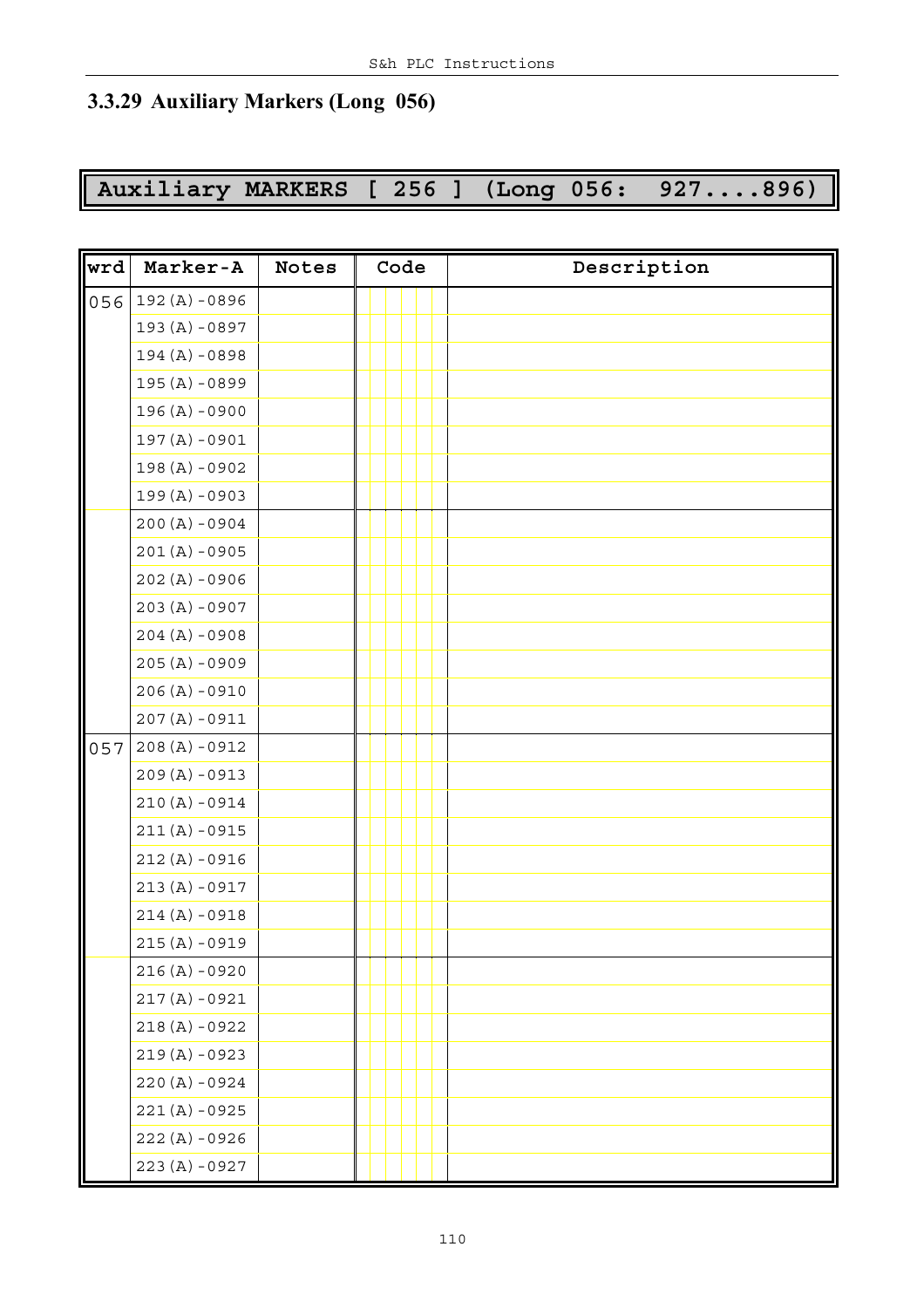### **3.3.30 Auxiliary Markers (Long 058)**

# **Auxiliary MARKERS [ 256 ] (Long 058: 959....928)**

| wrd | Marker-A         | <b>Notes</b> | Code | Description |
|-----|------------------|--------------|------|-------------|
| 058 | $224 (A) - 0928$ |              |      |             |
|     | $225(A) - 0929$  |              |      |             |
|     | $226(A) - 0930$  |              |      |             |
|     | $227(A) - 0931$  |              |      |             |
|     | $228(A) - 0932$  |              |      |             |
|     | $229(A) - 0933$  |              |      |             |
|     | $230 (A) - 0934$ |              |      |             |
|     | $231(A) - 0935$  |              |      |             |
|     | $232(A) - 0936$  |              |      |             |
|     | $233(A) - 0937$  |              |      |             |
|     | $234 (A) - 0938$ |              |      |             |
|     | $235(A) - 0939$  |              |      |             |
|     | $236(A) - 0940$  |              |      |             |
|     | $237(A) - 0941$  |              |      |             |
|     | $238(A) - 0942$  |              |      |             |
|     | $239(A) - 0943$  |              |      |             |
| 059 | $240 (A) - 0944$ |              |      |             |
|     | $241(A) - 0945$  |              |      |             |
|     | $242(A) - 0946$  |              |      |             |
|     | $243(A) - 0947$  |              |      |             |
|     | $244 (A) - 0948$ |              |      |             |
|     | $245(A) - 0949$  |              |      |             |
|     | $246 (A) - 0950$ |              |      |             |
|     | $247(A) - 0951$  |              |      |             |
|     | $248(A) - 0952$  |              |      |             |
|     | $249(A) - 0953$  |              |      |             |
|     | $250 (A) - 0954$ |              |      |             |
|     | $251(A) - 0955$  |              |      |             |
|     | 252 (A) -0956    |              |      |             |
|     | $253(A) - 0957$  |              |      |             |
|     | $254 (A) - 0958$ |              |      |             |
|     | $255(A) - 0959$  |              |      |             |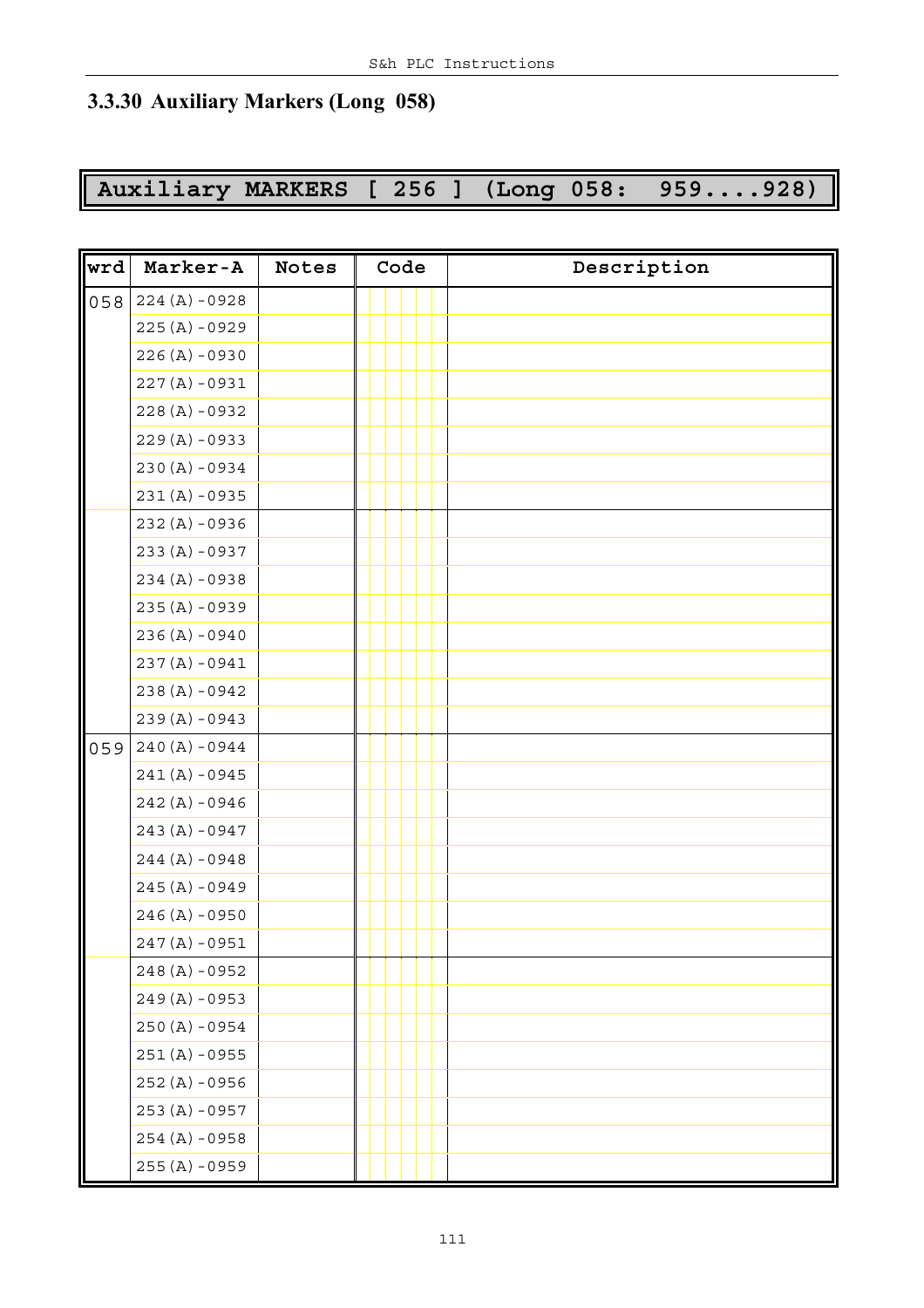## **3.3.31 Input from CNC (Long 060)**

**Input from CNC [ 32 ] (Long 060: 991.....960)**

| wrd | In.-CNC         | <b>Notes</b> | Code | Description |
|-----|-----------------|--------------|------|-------------|
| 060 | $000(D) - 0960$ |              |      |             |
|     | $001(D) - 0961$ |              |      |             |
|     | $002(D) - 0962$ |              |      |             |
|     | $003(D) - 0963$ |              |      |             |
|     | $004(D) - 0964$ |              |      |             |
|     | $005(D) - 0965$ |              |      |             |
|     | $006(D) - 0966$ |              |      |             |
|     | $007(D) - 0967$ |              |      |             |
|     | $008(D) - 0968$ |              |      |             |
|     | $009(D) - 0969$ |              |      |             |
|     | $010(D) - 0970$ |              |      |             |
|     | $011(D) - 0971$ |              |      |             |
|     | $012(D) - 0972$ |              |      |             |
|     | $013(D) - 0973$ |              |      |             |
|     | $014(D) - 0974$ |              |      |             |
|     | $015(D) - 0975$ |              |      |             |
| 061 | $016(D) - 0976$ |              |      |             |
|     | $017(D) - 0977$ |              |      |             |
|     | $018(D) - 0978$ |              |      |             |
|     | $019(D) - 0979$ |              |      |             |
|     | $020(D) - 0980$ |              |      |             |
|     | $021(D) - 0981$ |              |      |             |
|     | $022(D) - 0982$ |              |      |             |
|     | $023(D) - 0983$ |              |      |             |
|     | $024(D) - 0984$ |              |      |             |
|     | $025(D) - 0985$ |              |      |             |
|     | $026(D) - 0986$ |              |      |             |
|     | $027(D) - 0987$ |              |      |             |
|     | $028(D) - 0988$ |              |      |             |
|     | $029(D) - 0989$ |              |      |             |
|     | $030(D) - 0990$ |              |      |             |
|     | $031(D) - 0991$ |              |      |             |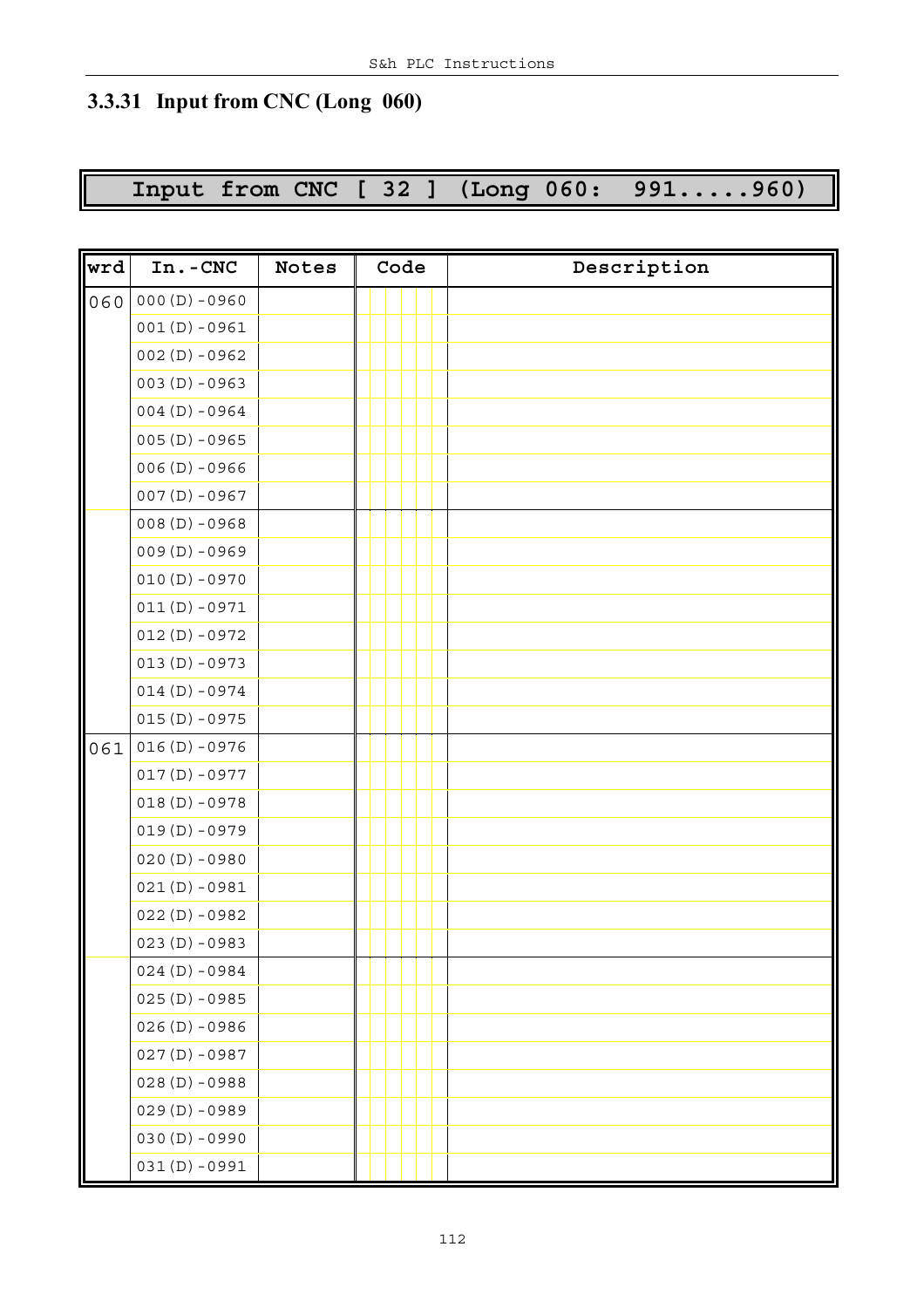## **3.3.32 Output to CNC (Long 062)**

# **Output to CNC [ 32 ] (Long 062: 1023.....992)**

| wrd | Out.-CNC        | <b>Notes</b> | Code | Description |
|-----|-----------------|--------------|------|-------------|
| 062 | $000(E) - 0992$ |              |      |             |
|     | $001(E) - 0993$ |              |      |             |
|     | $002(E) - 0994$ |              |      |             |
|     | $003(E) - 0995$ |              |      |             |
|     | $004(E) - 0996$ |              |      |             |
|     | $005(E) - 0997$ |              |      |             |
|     | $006(E) - 0998$ |              |      |             |
|     | $007(E) - 0999$ |              |      |             |
|     | $008(E) - 1000$ |              |      |             |
|     | $009(E) - 1001$ |              |      |             |
|     | $010(E) - 1002$ |              |      |             |
|     | $011(E) - 1003$ |              |      |             |
|     | $012(E) - 1004$ |              |      |             |
|     | $013(E) - 1005$ |              |      |             |
|     | $014(E) - 1006$ |              |      |             |
|     | $015(E) - 1007$ |              |      |             |
| 063 | $016(E) - 1008$ |              |      |             |
|     | $017(E) - 1009$ |              |      |             |
|     | $018(E) - 1010$ |              |      |             |
|     | $019(E) - 1011$ |              |      |             |
|     | $020(E) - 1012$ |              |      |             |
|     | $021(E) - 1013$ |              |      |             |
|     | $022(E) - 1014$ |              |      |             |
|     | $023(E) - 1015$ |              |      |             |
|     | $024(E) - 1016$ |              |      |             |
|     | $025(E) - 1017$ |              |      |             |
|     | $026(E) - 1018$ |              |      |             |
|     | $027(E) - 1019$ |              |      |             |
|     | $028(E) - 1020$ |              |      |             |
|     | $029(E) - 1021$ |              |      |             |
|     | $030(E) - 1022$ |              |      |             |
|     | $031(E) - 1023$ |              |      |             |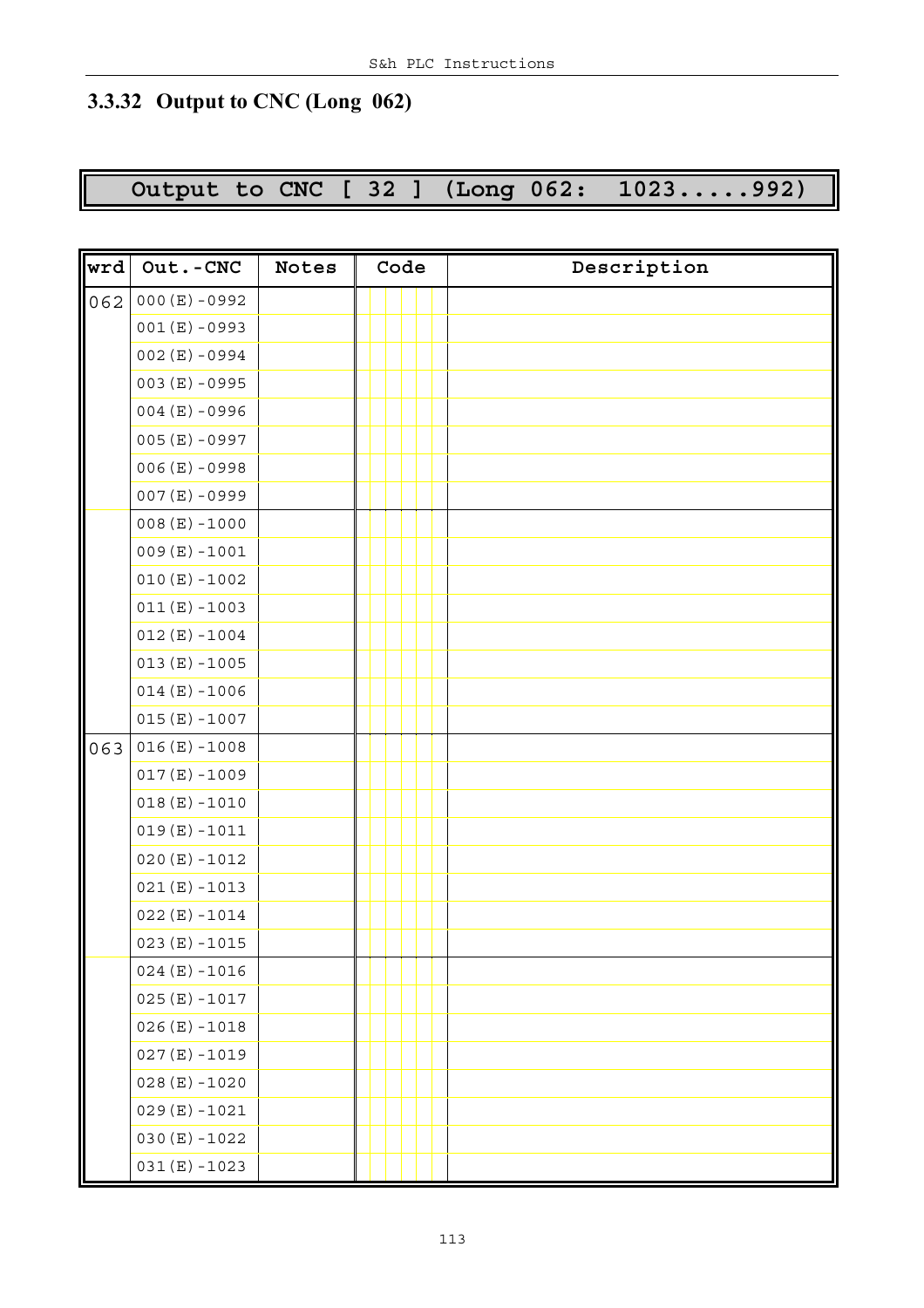# **4. Programming Examples**

In this chapter, a few examples of programming the PLC part of Controller are illustrated. Each paragraph will show some typical aspects of the control functions, such as the use of timers, counters, data exchange with the CNC section, etc.

### **4.1 Typical structure of a program**

The PLC program is cyclic. The sequence of instructions is repeated continuously from the beginning to the end until a new program is loaded or the machine is switched off. Typically, a program is structured in three main parts: *an INPUT phase* (acquisition of the physical states of the inputs into the internal memory of the PLC), an *execution phase* and an OUTPUT phase (updating the outputs with the states in the image present within the internal memory of the PLC).

The program shown below, has the purpose of illustrating the structure and suggesting guide lines for the programming of the PLC.

*;DEMO1.PRG ;Demonstration PLC program structure*

```
;The instructions that follow enable the insertion of a program that
;can be common to others or that can contain commonly used
;assignments.
```
**include demoinc** *;insert the file "demoinc.prg"*

*;Copies the states of the first 24 inputs into the first 24 ;positions of the image memory in the PLC* **input 0(i),0(1)** *;execution phase.*

*;The following two blocks copy the state of input 0 to the ;output 0.*

| and INPO             | ; logic AND between the accumulator and<br>;INPO<=>0(i).The result is placed in<br>the<br>; accumulator.                      |
|----------------------|-------------------------------------------------------------------------------------------------------------------------------|
| set OUTO             | ;OUTO is set to a logic 1.                                                                                                    |
| endblo               | ; sets the state of the accumulator to 1.                                                                                     |
| andnot INPO          | ; logic AND between accumulator and the negated<br>; value of INPO <=> $0(i)$ . The result is placed in<br>; the accumulator. |
| clear OUTO<br>endblo | sets the value of OUTO to 0.<br>sets the state of the accumulator to 1.                                                       |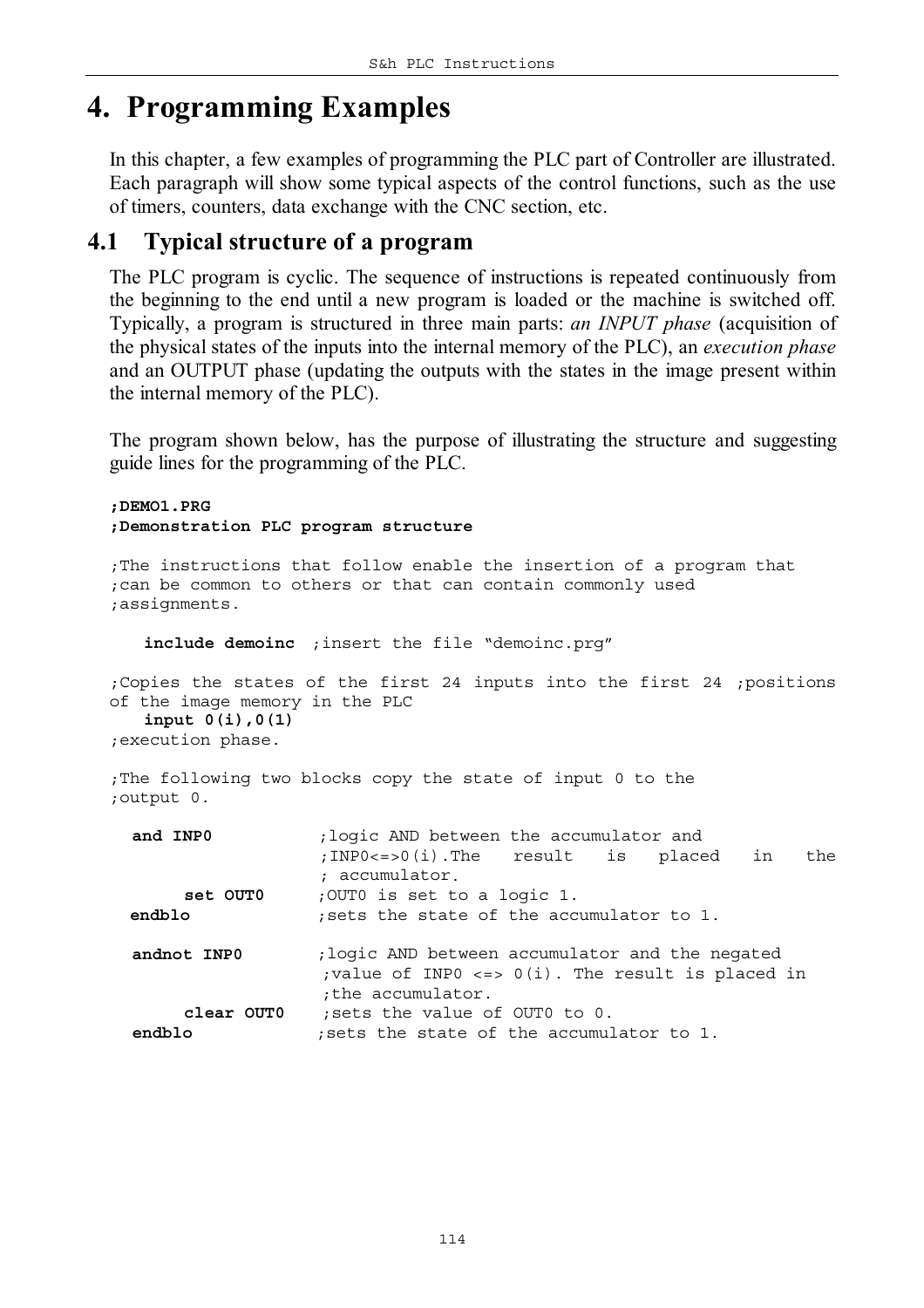*;The following block is logically identical to the two preceding ;blocks. It copies input1 to output 1.*

| and INP1               | ; logic AND between accumulator and INP1 <=> 1(i).              |
|------------------------|-----------------------------------------------------------------|
| equ OUT1               | ; sets the value of USC1 to the value of the acc.               |
| endblo                 | ; sets the state of the accumulator to 1.                       |
|                        | ; Copies the state of the image memory to the physical outputs. |
| output $0(1)$ , $0(0)$ | Update outputs;                                                 |
| endpro                 | ; End of program                                                |

#### *Ladder Diagram Version*



### **4.2Example: using** *timers*

The following program shows how the timers are used, both slow and fast. The timers perform a countdown, starting from the value with which they have been preset. The slow timers decrement every 100ms, so the value is expressed in tenths of a second, while the fast timers decrement every 10ms, so the value is set in hundredths of a second. The timers begin counting only when they are enabled, and when they reach 0, the tag associated with them in the image memory is set to 1.

In particular, the program shows how a square wave of period T can be generated, making use of the timers.

The program also uses *sequences*. Sequence number zero is executed once only on switching on the machine, while the other sequences are executed if the corresponding tag in the image memory is at logic 1. The condition can be summarised in the following statement: sequence number *n* is executed only if the tag  $n(S)$  in the image memory is at logic 1.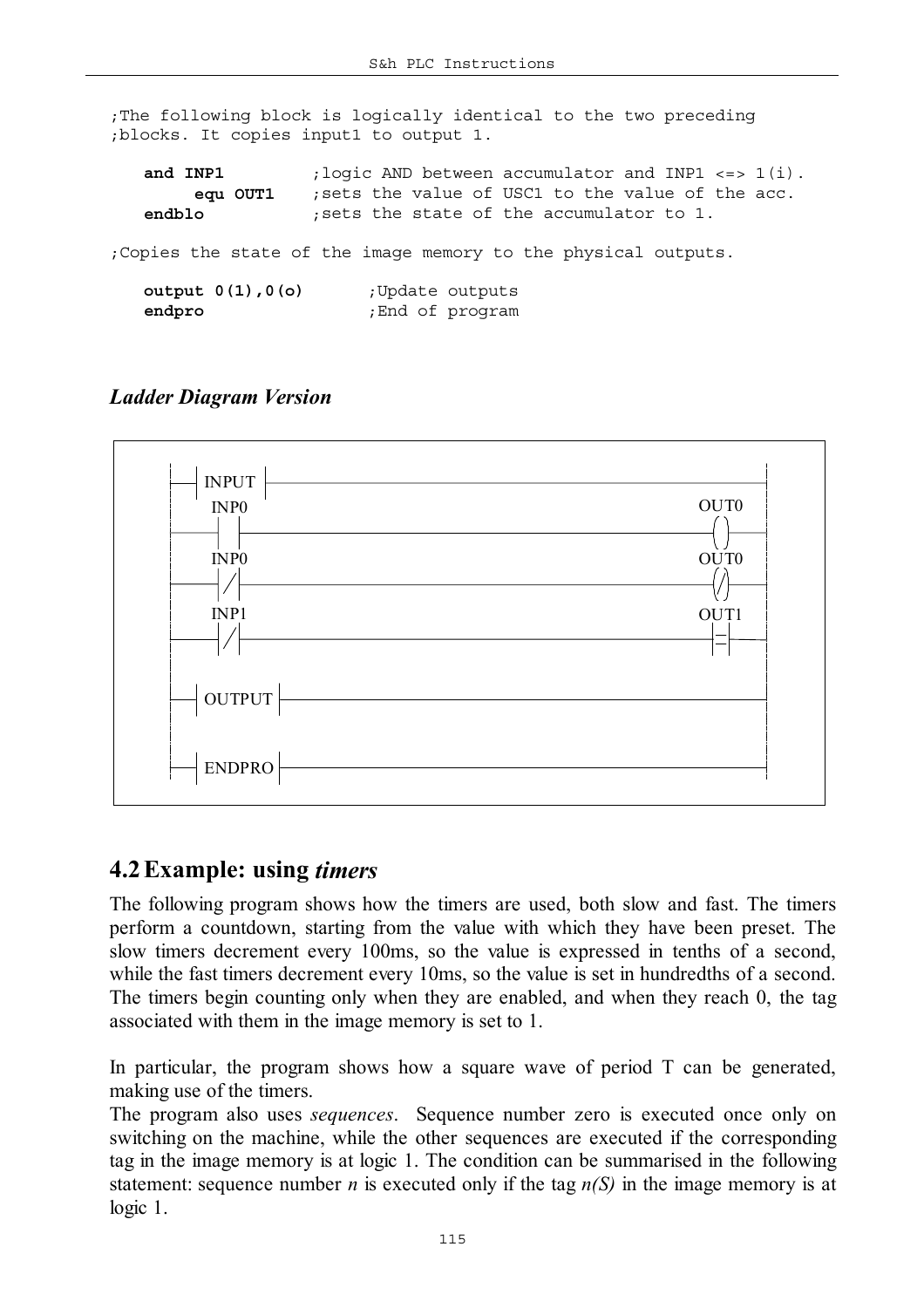#### ;*DEMO2.PRG*

#### ;*Demonstration of using timers*

*;The following instruction enables the inclusion of a program ;that can be common to others or that can contain commonly used ;assignments.*

**include demoinc** *;include the file "demoinc.prg"*

*;The assignments that follow enable the value to be associated ;with a mnemonic name when compiled.*

**VALTIMER assign 128** *;Variable 128 (32 bit) will count the ;value with which the timer has been ;preset.*

**FTIMER1 assign 0(t)** ;*Fast timer (equivalent to tag 416 ;of the image memory)* **FTIMER2 assign 1(t)** *; Fast timer*(*equivalent to tag* 417)

**STIMER1 assign 16(t)** *;Slow timer(equivalent to tag 432)* **STIMER2 assign 17(t)** *;Slow timer (equivalent to tag 433)*

*;Copies the states of the first 24 inputs into the first 24 ;positions in the image memory of the PLC.*

**input 0(i),0(1)**

*;Sequence 0. Is executed once only on start up.* **seq 0 set 1(s)** ;*enables sequence 1*

**movil VALTIMER,20** *;presets 20 in VALTIMER*

**set FTIMER1** *;sets the tag associated to the timer to 1.* **Set STIMER1** *;sets the tag associated to the timer to 1*

*;Sequence 1. Is enabled by sequence 0* **seq 1**

**and FTIMER1** *;if FTIMER1 has expired* **clear FTIMER1** *;set the timer FTIMER1 to 0*

|               | settim FTIMER2, VALTIMER ; FTIMER2 is preset to 20 |
|---------------|----------------------------------------------------|
|               | $(0, 2 \sec)$                                      |
| entim FTIMER2 | enables FTIMER2 to count;                          |
| set OUTO      | ; sets the value of output 0 to 1                  |
| endblo        |                                                    |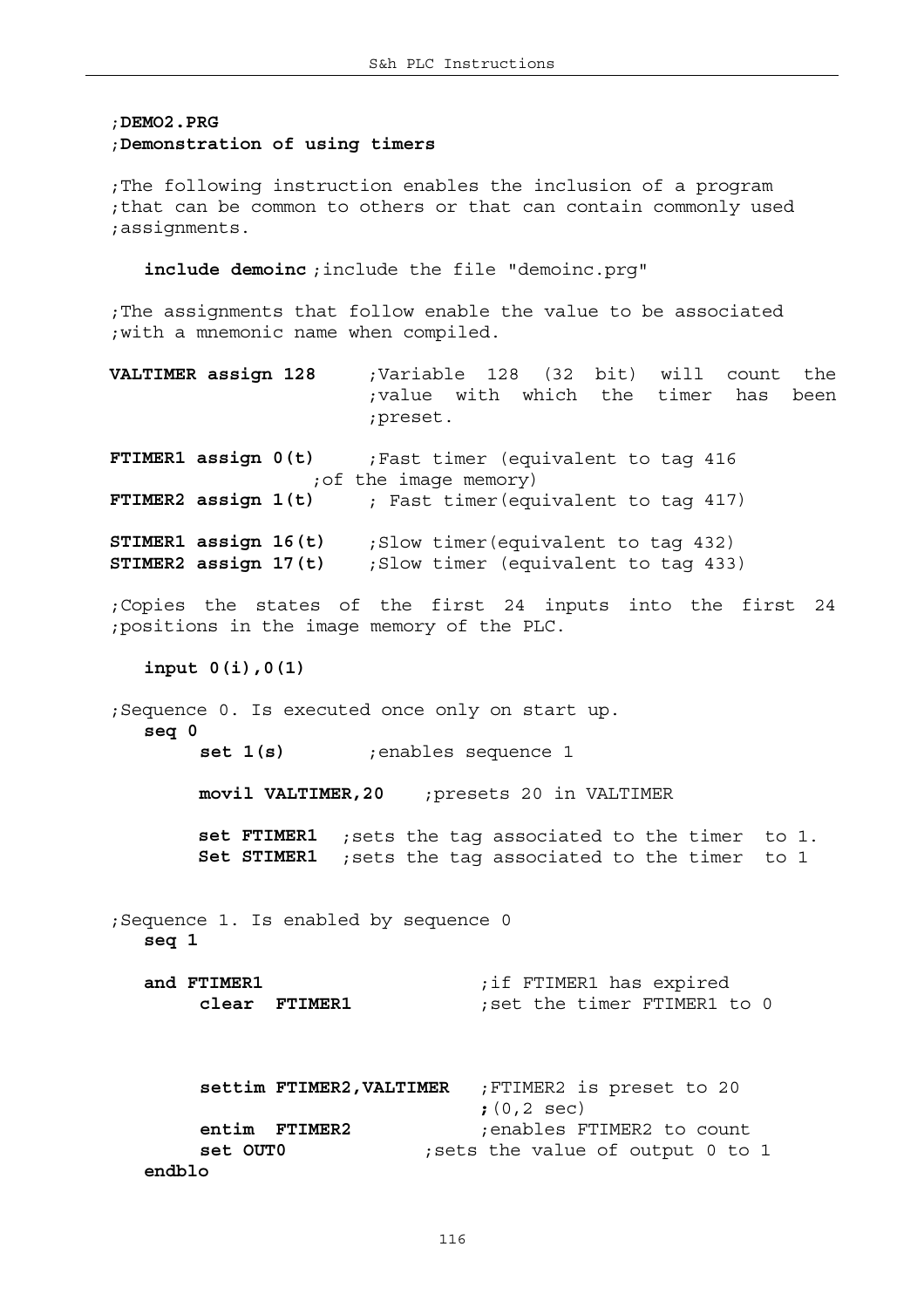**and FTIMER2** *;if FTIMER2 has expired* **clear FTIMER2** *;sets the timer FTIMER2 to 0* **settim FTIMER1,VALTIMER** *;FTIMER1 is preset to 20 ;(0,2 sec)* **entim FTIMER1** *;enables FTIMER1 to count* **clear OUT0** *;sets output 0 to 0* **endblo and STIMER1** *;if STIMER1 has expired* **clear STIMER1** *;sets timer FTIMER1 to 0* **settim STIMER2,VALTIMER** *;STIMER2 is preset to 20 ;(2 sec)* **entim STIMER2** *;enables STIMER2 to count* **set OUT1** *;sets output 1 to 1* **endblo and STIMER2** *;if STIMER2 has expired* **clear STIMER2** *;sets timer FTIMER2 to 0* **settim STIMER1,VALTIMER** *;STIMER1 is preset to 20 ;(2 sec)* **entim STIMER1** *;enables STIMER1 to count* **clear OUT1** *;sets output 1 to 0.* **endblo output 0(1),0(o)** *;Update outputs* **endpro** *;End of program*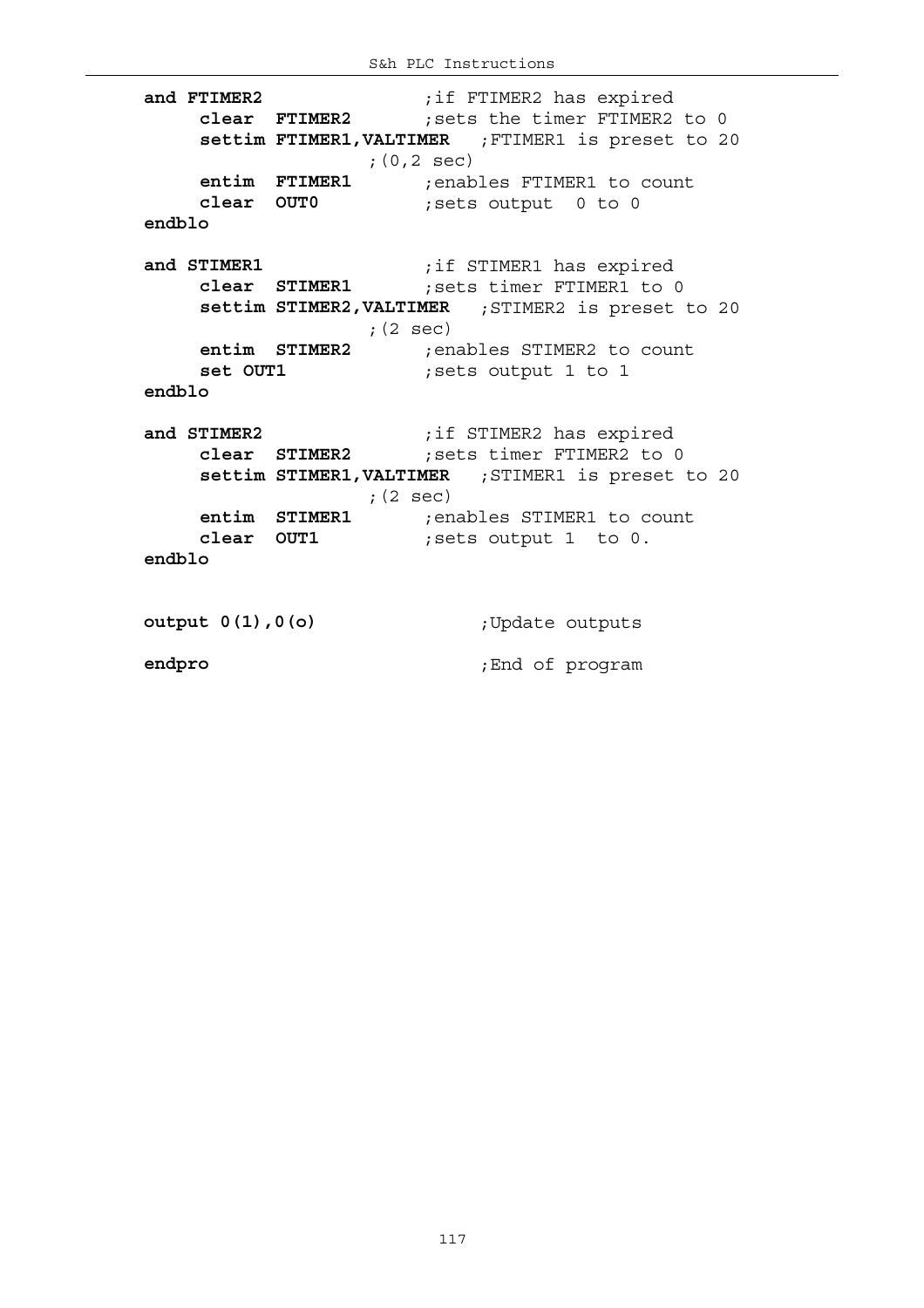### *Ladder Diagram Version*

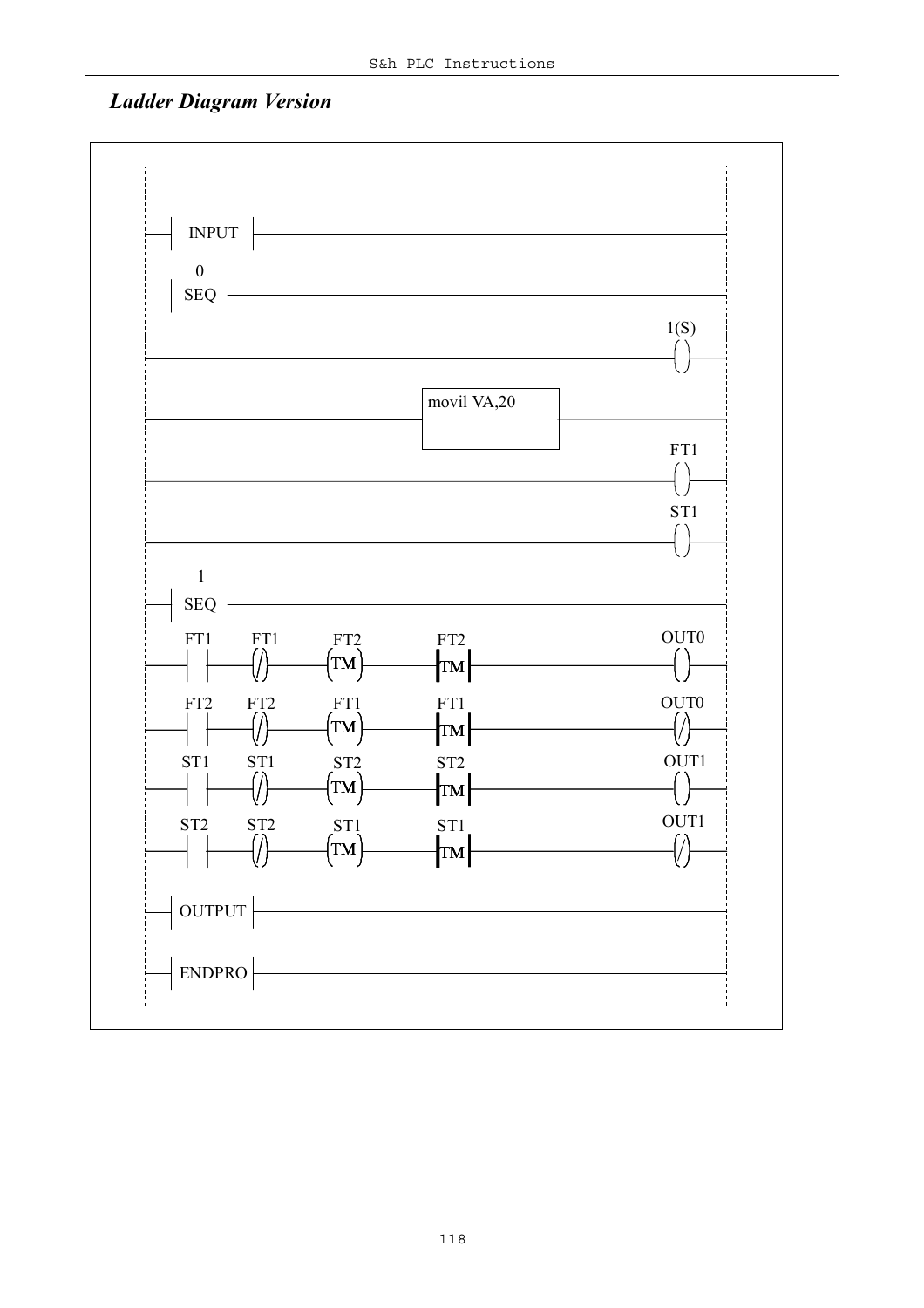### **4.3 Example: using counters**

The following program shows how counters may be used. Counters count the variations of the logic level at an input. In particular, they count the transitions of the input from a logic 0 to a logic 1. Slow counters are updated every 10ms, while fast counters are updated every 2ms. Counters are initially preset with the number of counts required, after which it counts only if enabled. When it reaches 0, the tag associated with the counter in the image memory is set to 1.

```
;DEMO3.PRG
;Demonstration of using counters
;The following instruction enables a program to be inserted,
;the program can be common to others or can contain commonly
;used assignments.
   include demoinc ;insert the file "demoinc.prg"
;The following assignments enable a mnemonic name to be
;associated to the value when compiled.
FCOUNTER1 assign 0(c) ;Fast counter(equivalent to position 384 
                 ;in the image memory)
FCOUNTER2 assign 1(c) ;Fast counter(equivalent to position 385)
SCOUNTER1 assign 16(c) ;Slow counter (position 400)
SCOUNTER2 assign 17(c) ;Slow counter (position 401)
;Copies the states of the first 24 inputs into the first 24
;positions of the image memory of the PLC.
   input 0(i),0(1)
;Sequence 0. Is executed only once on start up.
   seq 0
        set 1(s) ;enable sequence 1
       defcnt FCOUNTER1,1:0(1) ;associates input 1 to the
                                    counter
;Sequence 1. Is enabled by sequence 0
   seq 1
   and INP0 ;if input 0 is 1
       clear OUT0 ;set output 0 to zero
       SETCNT FCOUNTER1,5 ;presets the counter to 5
       ENCNT FCOUNTER1 ;enables the count
   endblo
   and FCOUNTER1 ;if FCOUNTER1 = 1 has counted to 5
       set OUT0 ;sets output 0 to 1
   endblo
   output 0(1),0(o) ;Update outputs
```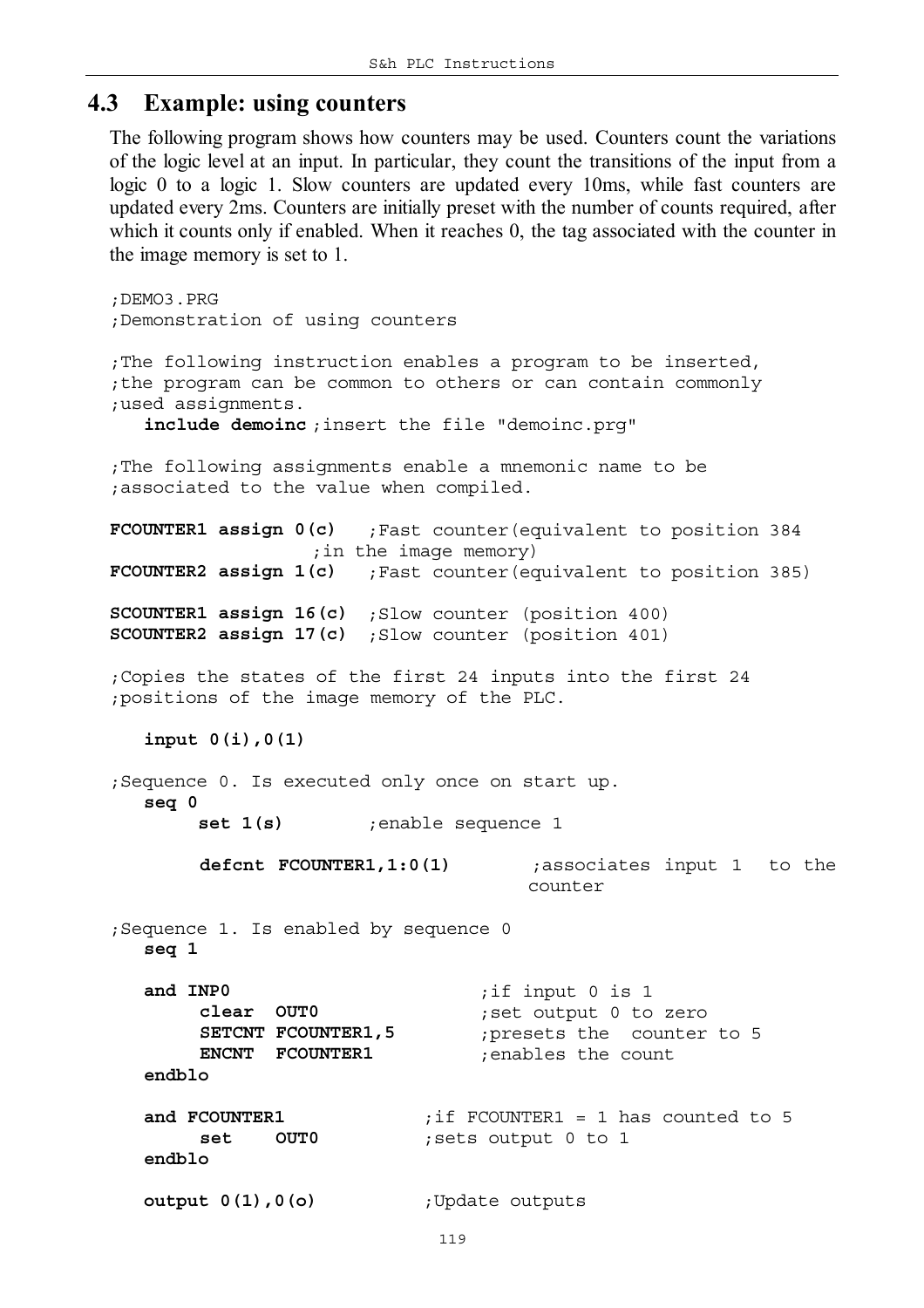#### **endpro**

#### *Ladder Diagram Version*



### **4.4 Example: using mathematical instructions.**

The following program shows how the available mathematical instructions are used. It also illustrates the use of a call for a subroutine and skip to a label.

```
;DEMO4.PRG
;Demonstration of using mathematical instructions, calling a
;subroutine and skipping to a label.
;The following instruction inserts a program that can be common
;to others or that can contain commonly used assignments.
   include demoinc ;insert the file "demoinc.prg"
   include flagmate ;insert the file "flagmate.prg"
;The following assignments associate a mnemonic name to the
;value when compiled.
```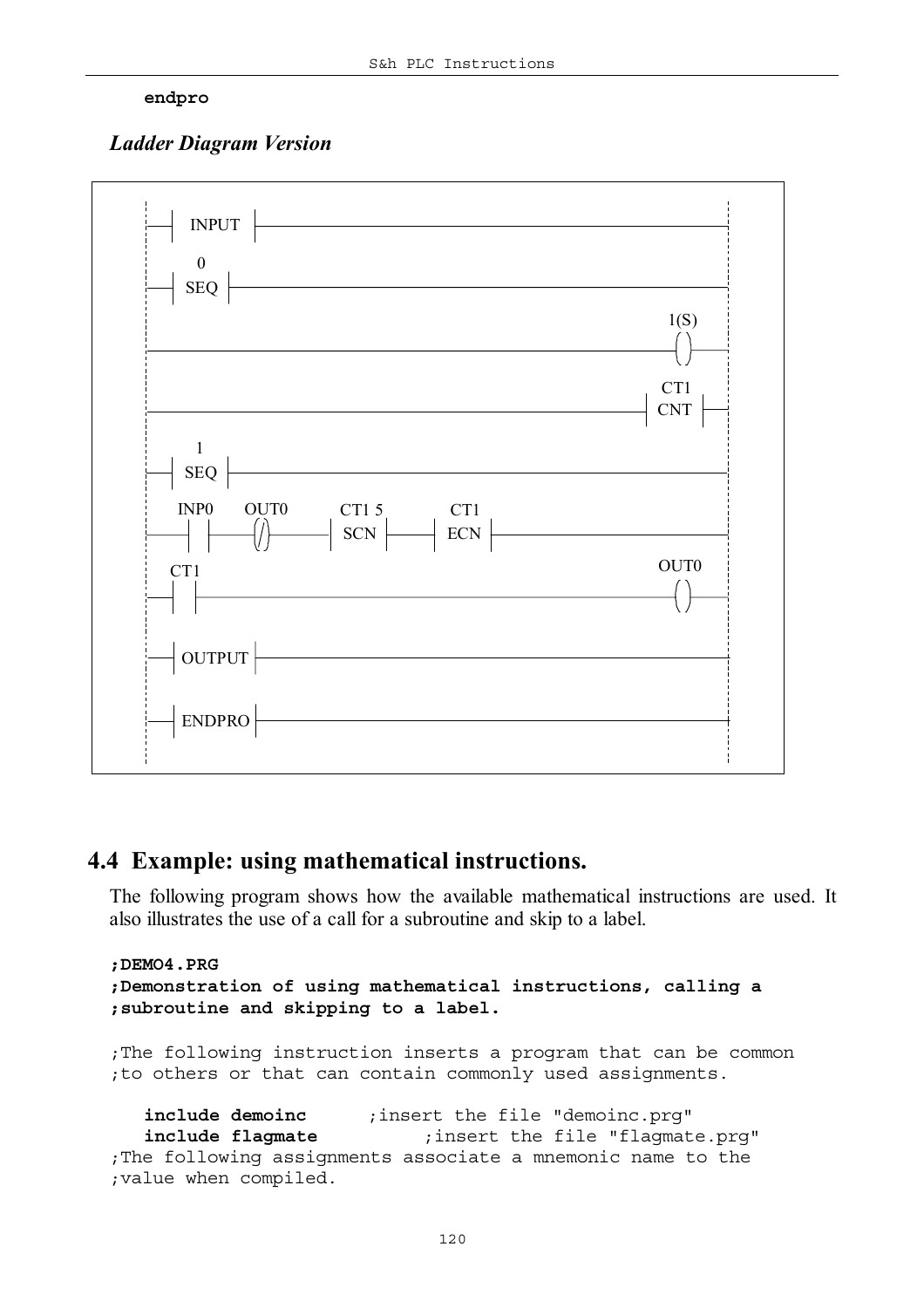**OP1 assign 128** *;32 bit variable ;Copies the states of the first 24 inputs into the first 24 ;positions of the image memory of the PLC.* **input 0(i),0(1)** *;Sequence 0. Is executed only once on start up.* **seq 0 set 1(s)** *;enable sequence 1 ;Sequence 1. Is enabled by sequence 0* **seq 1 and INP0** *;if input 0 equals 1* **call mathematic** *;call mathematical routine* **endblo** *;other eventual instructions are executed after the routine* **output 0(1),0(o)** *;Update outputs* **endpro** *;\*\*\*\*\*\*\*\*\*\*\*\*\*\*\*\*\*\*\*\*\*\*\*\*\*\*\*\*\*\*\*\*\*\*\*\*\*\*\*\*\*\*\*\*\*\*\*\*\* ;\* Definition of routine with label 'mathematic'\* ;\*\*\*\*\*\*\*\*\*\*\*\*\*\*\*\*\*\*\*\*\*\*\*\*\*\*\*\*\*\*\*\*\*\*\*\*\*\*\*\*\*\*\*\*\*\*\*\*\** **mathematic movil OP1,100** *;OP1=100 OP1 contains 100* **mulil OP1,3** *;OP1=OP1\*3 OP1 contains 300* **subil OP1,100** *;OP1=OP1-100 OP1 contains 200* **addil OP1,800** *;OP1=OP1+800 OP1 contains 1000* **divil OP1,2** *;OP1=OP1/2 OP1 contains 500* **cmpil OP1,500** *;OP1 == 500 (updates the mathematical flags) ;if OP1 == 500 the mathematical marker eq(flagmate) is set to 1 ;if OP1 <> 500 the mathematical marker eq(flagmate) is set to 0* **jump eq,uguale** *;if the flag eq is 1 skip to 'equal'* **set OUT0** *;if the flag eq is 0 set output 0 to 1* **jump ass,end** *;jump anyway at end ass(flagmate) is always 1)*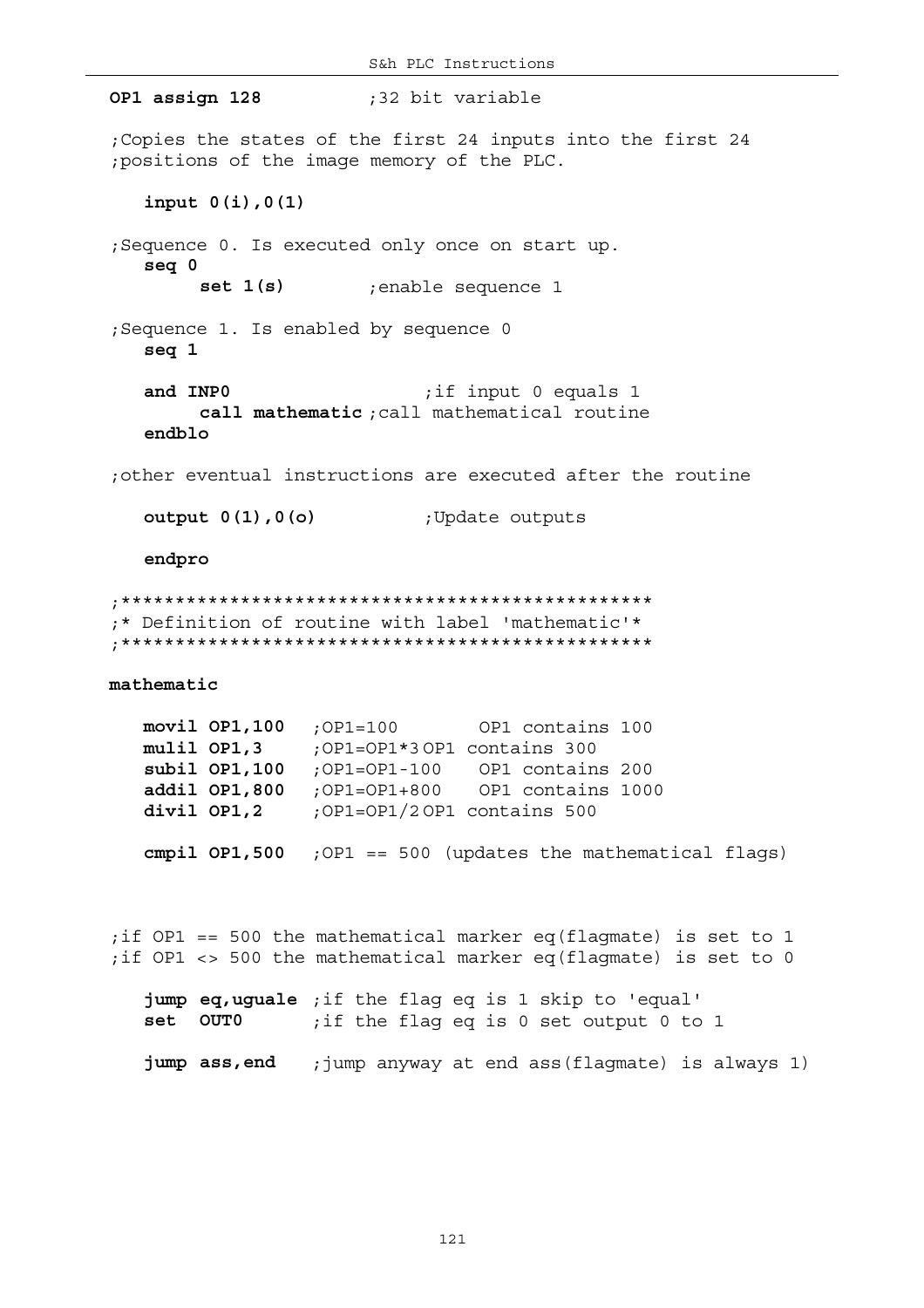*;\*\*\*\*\*\*\*\*\*\*\*\*\*\*\*\*\*\*\*\*\*\*\*\*\*\*\*\*\*\*\*\*\* ;\* Label definition 'equal' \* ;\*\*\*\*\*\*\*\*\*\*\*\*\*\*\*\*\*\*\*\*\*\*\*\*\*\*\*\*\*\*\*\*\** **equal set OUT5** *;set output 5 to 1 ;\*\*\*\*\*\*\*\*\*\*\*\*\*\*\*\*\*\*\*\*\*\*\*\*\*\*\*\*\*\*\*\*\* ;\* Label definition 'end'\* ;\*\*\*\*\*\*\*\*\*\*\*\*\*\*\*\*\*\*\*\*\*\*\*\*\*\*\*\*\*\*\*\*\** **end endblo**

*;\*\*\*\*\*\*\*\*\*\*\*\*\*\*\*\*\*\*\*\*\*\*\*\*\*\*\*\*\*\*\*\*\* ;\* End of the routine \* ;\*\*\*\*\*\*\*\*\*\*\*\*\*\*\*\*\*\*\*\*\*\*\*\*\*\*\*\*\*\*\*\*\**

**endsub** *;end of routine 'mathematic'*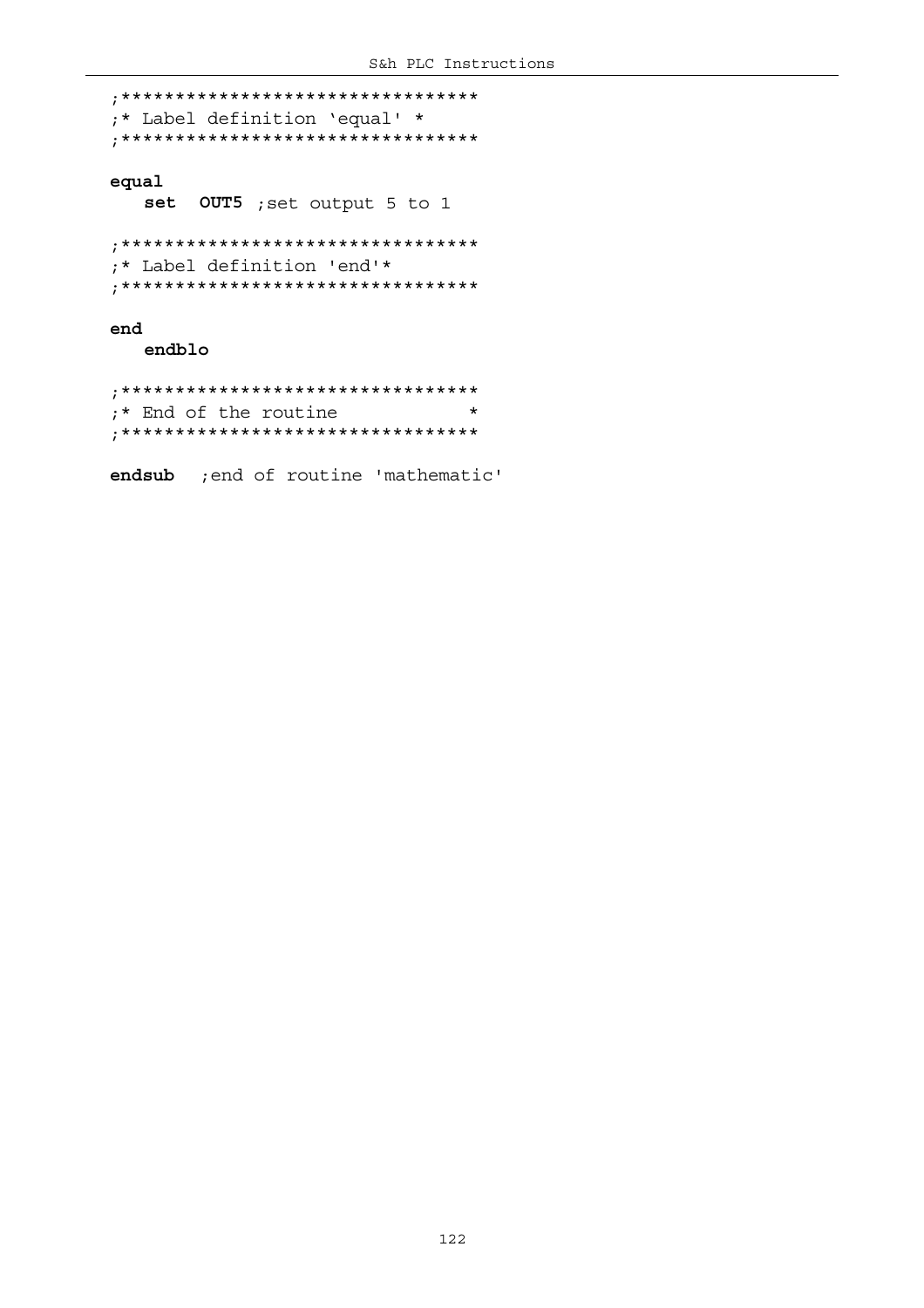### *Ladder Diagram Version*

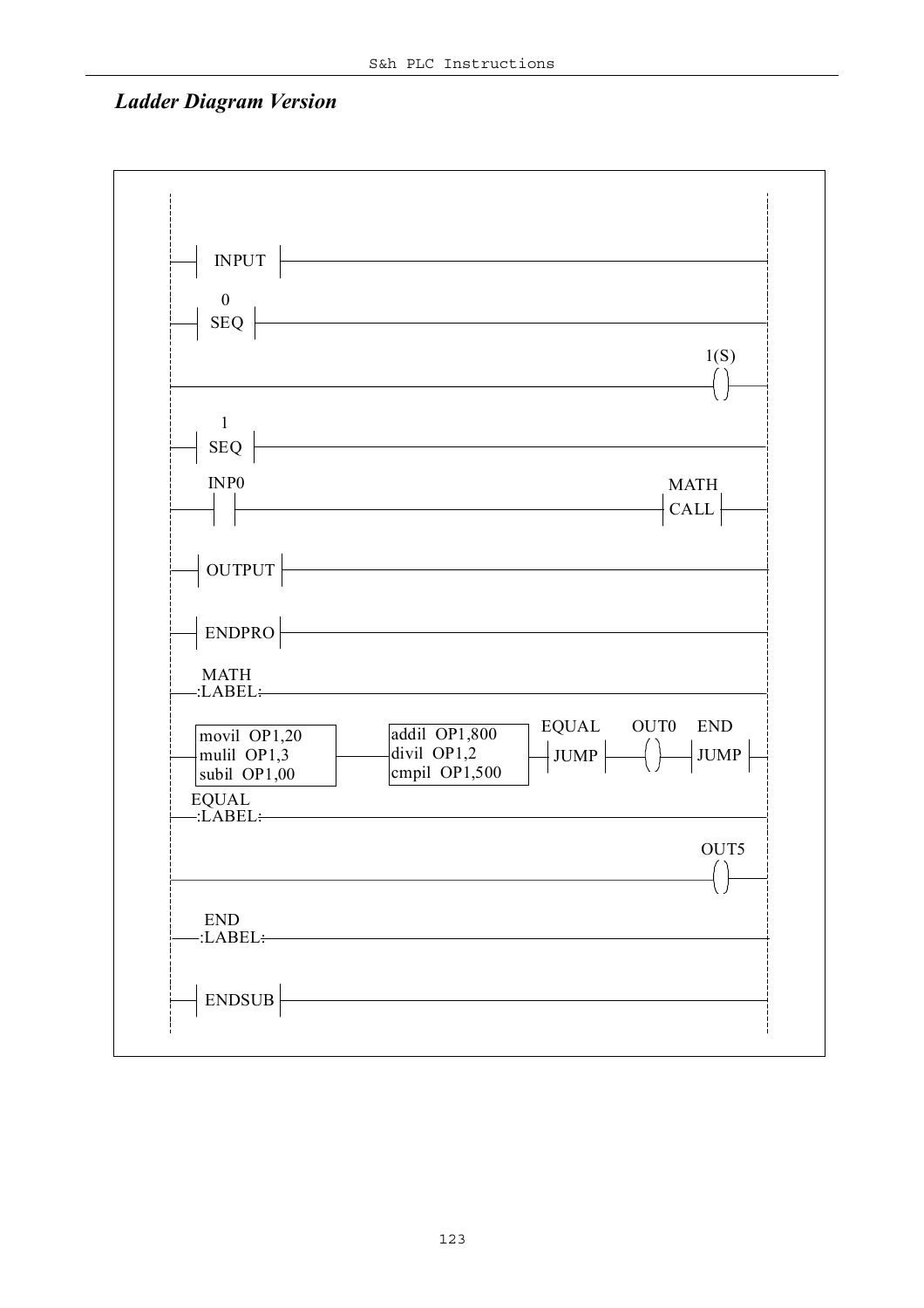### **4.5 Example: using particular variables and devices.**

*;DEMO5.PRG ;Demonstration: read/write of particular variables ;of different devices*

*;The following instruction inserts a program that can be common ;to others or that can contain commonly used assignments.*

**include demoinc** *;include the file "demoinc.prg"*

*;The following assignments enable the value to be associated ;with a mnemonic name when compiled.*

| <b>ERRCNC</b>                |            | assign 128 |  |
|------------------------------|------------|------------|--|
| <b>PANNEL</b>                |            | assign 130 |  |
| <b>INGANA0</b>               | assign 132 |            |  |
| <b>INGANA1</b>               | assign 134 |            |  |
| Q1CNC                        |            | assign 136 |  |
| Q <sub>2</sub> CNC           |            | assign 138 |  |
| Q255CNC assign 140           |            |            |  |
| <b>VALTIMER0</b>             |            | assign 142 |  |
| <b>VALTIMER1</b>             |            | assign 144 |  |
| <b>VALCOUNTER0</b>           |            | assign 146 |  |
| <b>VALCOUNTER1</b>           |            | assign 148 |  |
| <b>SLOT</b>                  |            | assign 150 |  |
| <b>FLAG</b>                  |            | assign 152 |  |
| TIME                         |            | assign 154 |  |
| <b>VANALOG</b>               |            | assign 156 |  |
| <b>LENREC</b>                |            | assign 158 |  |
| $. Con1 on the other of the$ |            |            |  |

*;Copies the states of the first 24 inputs into the first 24 ;positions of the image memory of the PLC.*

**input 0(i),0(1)**

*;Sequence 0. Is executed only once on start up.* **seq 0 set 1(s)** *;enables sequence 1*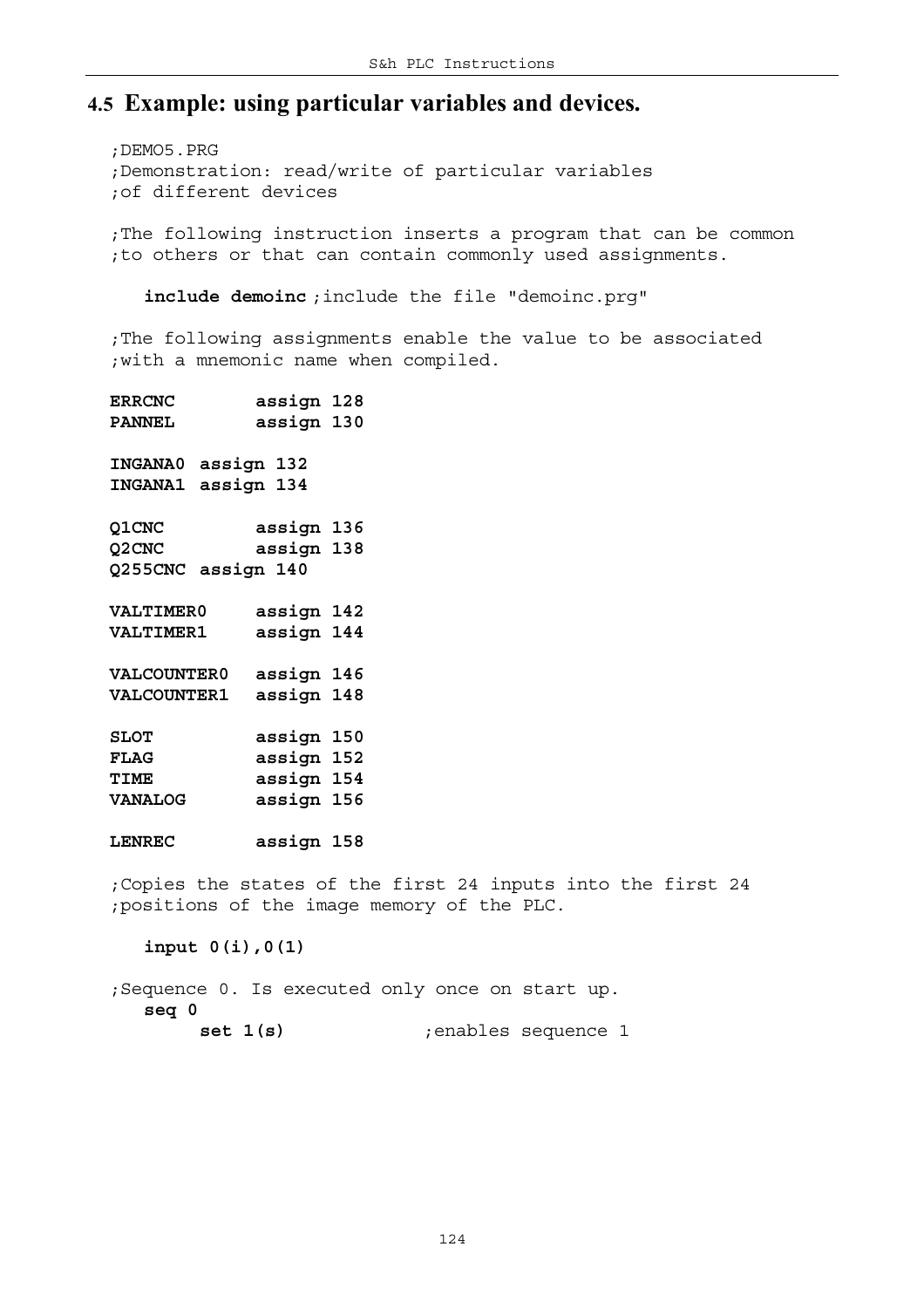```
;Sequence 1. Is enabled by sequence 0
  seq 1
  and INP0 ;if input 0 equals 1
       inpvar ERRCNC,0:0(2) ;acquire CNC error
       inpvar PANNEL,0:0(3) ;acquire CNC panel CNC variable
       inpvar INGANA0,0:0(4) ;acquire analogue input 0
       inpvar INGANA1,0:1(4) ;acquire analogue input 1
       inpvar Q1CNC,0:1(5) ;acquire var. Q1 from CNC
       inpvar Q2CNC,0:2(5) ;acquire var. Q2 from CNC
        inpvar Q255CNC,0:255(5) ;acquire var. Q255 from CNC
       inpvar VALTIMER0,0:0(6) ;acquire value of timer 0
       inpvar VALTIMER1,0:1(6) ;acquire value of timer 1
       inpvar VALCOUNTER0,1:0(6) ;acquire value of counter 0
       inpvar VALCOUNTER1,1:1(6) ;acquire value of counter 0
  endblo
  and ING1 ;if input 1 equals 1
       movil FLAG,0
       outvar 0:0(1),FLAG ;disables input filter
       movil TIME,1
       outvar 3:0(1),TIME ;time between BEL of 1 second
       outvar 4:0(1),0 ;reset PLC error
       movil VANALOG,10
       outvar 5:0(1),VANALOG ;writes to analogue output 0
       movil LENREC,40
       outvar 7:0(1),LENREC ;initialises record length 
                          ;0<lenrec<90
  endblo
  output 0(1),0(o) ;Update outputs
```
**endpro**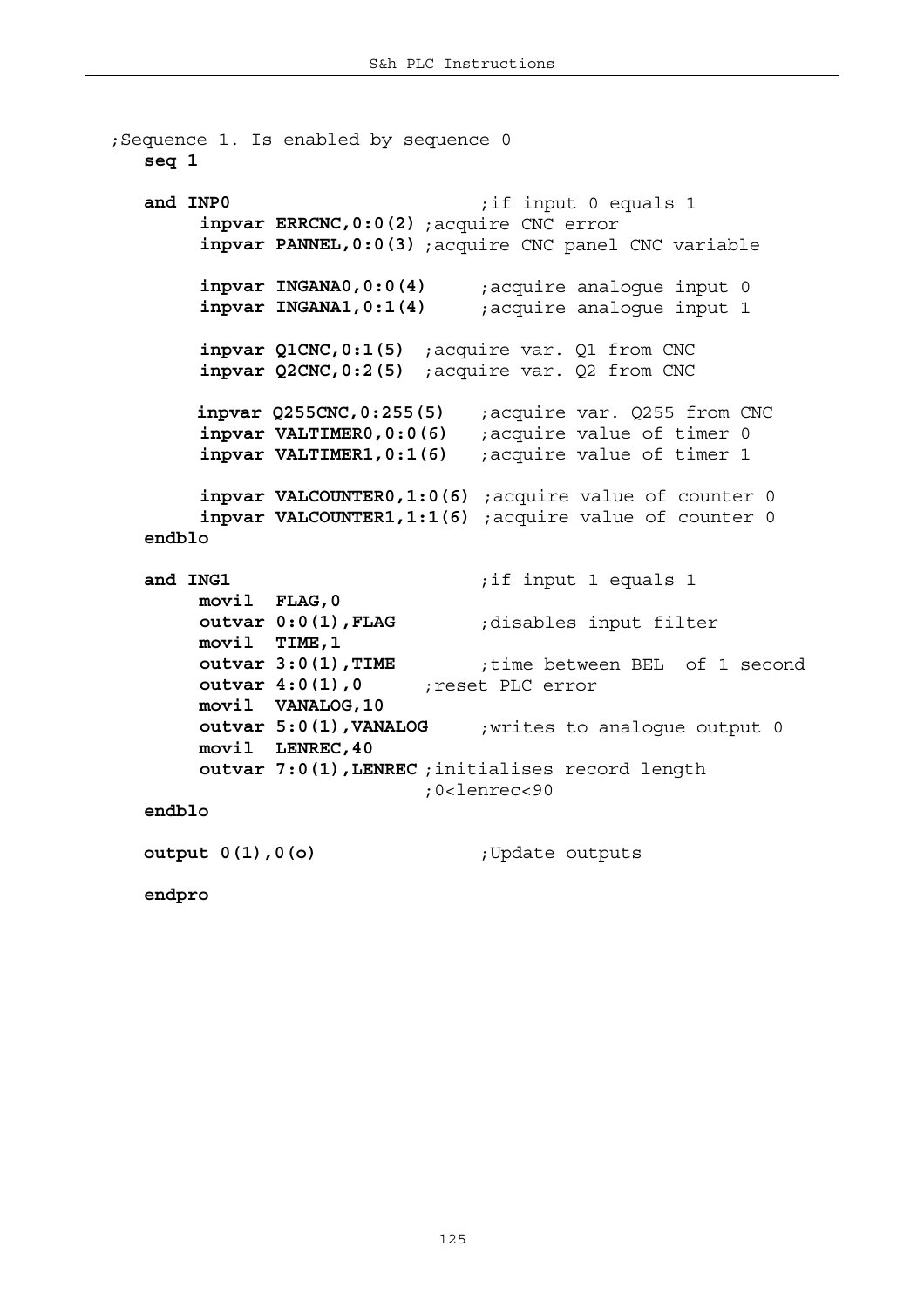#### **4.6 Example: file insertion.**

The following two examples represent the format of two programs that define the most commonly used assignments.

```
;DEMOINC
;File of mnemonic name definitions
4.3
INP0 assign 0(i) ;Input 0 associated with INP0
INP1 assign 1(i) ;Input 1 associated with INP1
INP2 assign 2(i) ;Input 2 associated with INP2
INP3 assign 3(i) ;Input 3 associated with INP3
INP4 assign 4(i) ;Input 4 associated with INP4
INP5 assign 5(i) ;Input 5 associated with INP5
INP6 assign 6(i) ;Input 6 associated with INP6
INP7 assign 7(i) ;Input 7 associated with INP7
INP8 assign 8(i) ;Input 8 associated with INP8
INP9 assign 9(i) ;Input 9 associated with INP9
INP10 assign 10(i) ;Input 10 associated with INP10
INP11 assign 11(i) ;Input 11 associated with INP11
INP12 assign 12(i) ;Input 12 associated with INP12
INP13 assign 13(i) ;Input 13 associated with INP13
INP14 assign 14(i) ;Input 14 associated with INP14
INP15 assign 15(i) ;Input 15 associated with INP15
INP16 assign 16(i) ;Input 16 associated with INP16
INP17 assign 17(i) ;Input 17 associated with INP17
INP18 assign 18(i) ;Input 18 associated with INP18
INP19 assign 19(i) ;Input 19 associated with INP19
INP20 assign 20(i) ;Input 20 associated with INP20
INP21 assign 21(i) ;Input 21 associated with INP21
INP22 assign 22(i) ;Input 22 associated with INP22
INP23 assign 23(i) ;Input 23 associated with INP23
OUT0 assign 0(o) ;Output 0 associated with OUT0
OUT1 assign 1(o) ;Output 1 associated with OUT1
OUT2 assign 2(o) ;Output 2 associated with OUT2
OUT3 assign 3(o) ;Output 3 associated with OUT3
OUT4 assign 4(o) ;Output 4 associated with OUT4
OUT5 assign 5(o) ;Output 5 associated with OUT5
OUT6 assign 6(o) ;Output 6 associated with OUT6
OUT7 assign 7(o) ;Output 7 associated with OUT7
OUT8 assign 8(o) ;Output 8 associated with OUT8
OUT9 assign 9(o) ;Output 9 associated with OUT9
OUT10 assign 10(o) ;Output 10 associated with OUT10
OUT11 assign 11(o) ;Output 11 associated with OUT11
OUT12 assign 12(o) ;Output 12 associated with OUT12
OUT13 assign 13(o) ;Output 13 associated with OUT13
OUT14 assign 14(o) ;Output 14 associated with OUT14
OUT15 assign 15(o) ;Output 15 associated with OUT15
OUT16 assign 16(o) ;Output 16 associated with OUT16
OUT17 assign 17(o) ;Output 17 associated with OUT17
OUT18 assign 18(o) ;Output 18 associated with OUT18
```